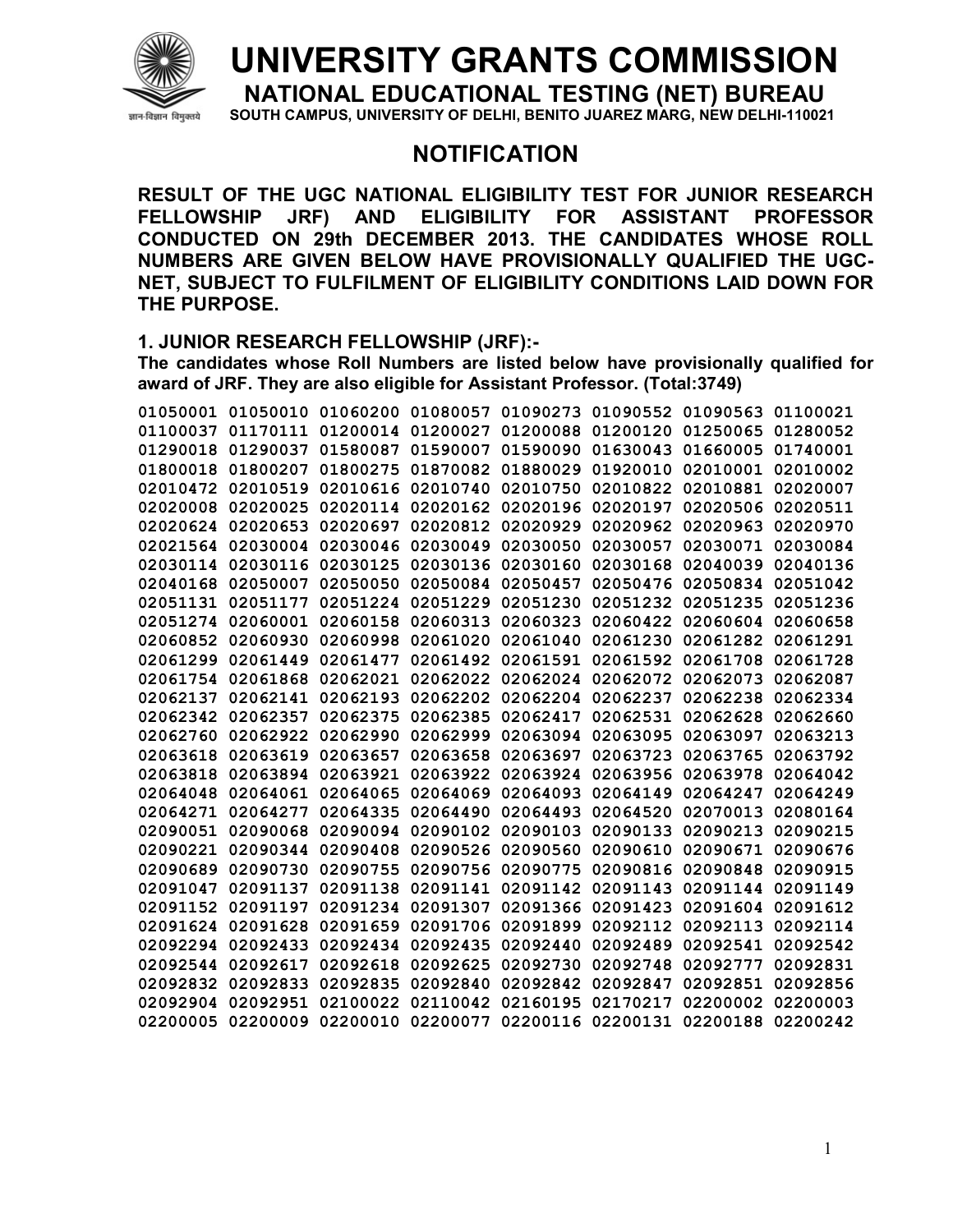|          | 02200262 02200268 02200336 02200353 02200365 02200384 02200385          |                   |          |                            |                                              |          | 02200390 |
|----------|-------------------------------------------------------------------------|-------------------|----------|----------------------------|----------------------------------------------|----------|----------|
|          | 02200391 02200392 02200448                                              |                   |          |                            | 02200449 02200489 02200556 02200585          |          | 02200682 |
| 02200697 | 02200698                                                                | 02200757          | 02200771 |                            | 02200854 02200856 02200859                   |          | 02200861 |
| 02200863 | 02200865                                                                | 02200907          | 02200931 |                            | 02200932 02201058                            | 02201066 | 02201125 |
| 02201128 | 02201136                                                                | 02201143          | 02201265 |                            | 02201266 02201278                            | 02201292 | 02201303 |
| 02201313 | 02201319                                                                | 02201323          | 02201325 |                            | 02201330 02201331                            | 02201404 | 02201405 |
| 02201406 | 02201469                                                                | 02201473          | 02201481 |                            | 02201512 02201513                            | 02201573 | 02201586 |
| 02201593 |                                                                         | 02201646 02201679 | 02201685 |                            | 02201690 02201756 02201895                   |          | 02202002 |
| 02202008 | 02202009                                                                | 02202067          | 02202138 |                            | 02202139 02202141 02202142                   |          | 02202215 |
|          | 02202216 02202230                                                       | 02202329          |          |                            | 02202344 02202365 02202373                   | 02202376 | 02202382 |
| 02202423 | 02202453                                                                | 02202469          | 02202499 |                            | 02202525 02202526 02202547                   |          | 02202548 |
| 02202560 |                                                                         | 02202566 02202595 |          | 02202616 02202630          | 02202637                                     | 02202709 | 02202727 |
| 02202742 | 02202743                                                                | 02202746          | 02202747 | 02202748                   | 02202752                                     | 02202858 | 02202862 |
| 02202868 | 02202889                                                                | 02202890          | 02202900 | 02202915                   | 02202985                                     | 02202986 | 02202987 |
| 02202988 |                                                                         | 02202994 02202995 |          |                            | 02202996 02202997 02203035 02203054          |          | 02203078 |
| 02203079 |                                                                         | 02203106 02203107 |          |                            | 02203165 02203264 02203274 02203282          |          | 02203284 |
|          | 02203304 02203308 02203344                                              |                   |          |                            | 02203380 02203397 02203458 02203561          |          | 02203563 |
|          | 02203571 02203573 02203589                                              |                   | 02203665 |                            | 02203666 02203667                            | 02203687 | 02203688 |
|          | 02203696 02203725                                                       | 02203748          |          | 02203771 02203845 02203917 |                                              | 02203950 | 02203952 |
|          | 02203954 02203955                                                       | 02203956          |          |                            | 02203957 02204034 02204044 02204059          |          | 02204132 |
|          | 02204134 02204135                                                       | 02204136          |          |                            | 02204137 02204141 02204143 02204144          |          | 02204159 |
|          | 02204268 02204441                                                       | 02204481          | 02204482 |                            | 02204488 02204533 02204566                   |          | 02204569 |
|          | 02204575 02204576                                                       | 02204577          | 02204582 | 02204589                   | 02204604 02204639                            |          | 02204648 |
|          | 02204666 02250126                                                       | 02250154          | 02250170 |                            | 02250171 02250177                            | 02250179 | 02250211 |
|          | 02250212 02250213                                                       | 02250214          |          | 02250216 02250340          | 02250460                                     | 02250461 | 02250691 |
| 02250842 | 02250940                                                                | 02250942          | 02251053 | 02251055                   | 02251056                                     | 02251077 | 02251080 |
| 02251081 | 02251083                                                                | 02251084          | 02251102 | 02251207                   | 02251208                                     | 02251219 | 02251222 |
| 02251231 | 02251232                                                                | 02251243          | 02251371 | 02251838                   | 02280098                                     | 02280183 | 02280196 |
| 02290007 | 02470008                                                                | 02470201          | 02470213 | 02500045                   | 02500048                                     | 02500062 | 02500080 |
| 02500082 | 02500083                                                                | 02500084          | 02580025 |                            | 02580126 02580185                            | 02580229 | 02600005 |
| 02600019 | 02600024                                                                | 02600025          | 02670025 |                            | 02670026 02670034                            | 02670038 | 02790219 |
| 02800018 | 02800036                                                                | 02800037          | 02800047 |                            | 02800103 02800123                            | 02800139 | 02800175 |
| 02800222 | 02800230                                                                | 02800258          | 02800297 |                            | 02800308 02800317                            | 02800348 | 02800444 |
| 02800477 | 02800559                                                                | 02800571          | 02800682 | 02800689                   | 02800696                                     | 02800761 | 02800762 |
| 02800765 | 02800801                                                                | 02800858          | 02800882 | 02800918 02800929          |                                              | 02800936 | 02801002 |
|          | 02801018 02801036 02801037                                              |                   |          |                            | 02801066 02801121 02801131 02801133          |          | 02801222 |
|          | 02801248 02801256 02801341                                              |                   |          |                            | 02801360 02801364 02801365 02801375 02801388 |          |          |
|          | 02801389 02801391 02801400 02801414 02801421 02801427 02801429          |                   |          |                            |                                              |          | 02801431 |
|          | 02801434 02801435 02801436 02801454 02801487 02801515 02801551          |                   |          |                            |                                              |          | 02801557 |
|          | 02801558 02801560 02801562 02801565 02801567 02801573 02801574          |                   |          |                            |                                              |          | 02801580 |
|          | 02801626 02801630 02801632 02870160 02880093 03010234 03040063 03060077 |                   |          |                            |                                              |          |          |
|          | 03080100 03270001 03270012 03270013 03270062 03270068 03270070 03270201 |                   |          |                            |                                              |          |          |
|          | 03270213 03270217 03270309 03270378 03270461 03270511 03270513 03590044 |                   |          |                            |                                              |          |          |
|          | 03880066 03880209 03880363 03890054 04020251 04040003 04050058 04070029 |                   |          |                            |                                              |          |          |
|          | 04170023 04800054 04800063 04800092 04930032 05010471 05020005 05020024 |                   |          |                            |                                              |          |          |
|          | 05020571 05030026 05030040                                              |                   |          |                            | 05040075 05050533 05060088 05060334 05060878 |          |          |
|          | 05060939 05061273 05061601                                              |                   |          |                            | 05080056 05080061 05080088                   | 05080110 | 05080150 |
|          | 05080251 05081008                                                       | 05081102          |          |                            | 05090001 05090005 05090017                   | 05090021 | 05090038 |
|          | 05090051 05090057                                                       | 05090132          |          | 05090158 05090170 05090187 |                                              | 05090190 | 05090211 |
|          | 05090212 05090238                                                       | 05090241          |          | 05090243 05090268 05090283 |                                              | 05090284 | 05090321 |
|          | 05090339 05090341                                                       | 05090366          |          |                            | 05090372 05090374 05090383                   | 05090419 | 05090440 |
|          | 05090448 05090477                                                       | 05090491          |          |                            | 05090496 05090503 05090506 05090510          |          | 05090516 |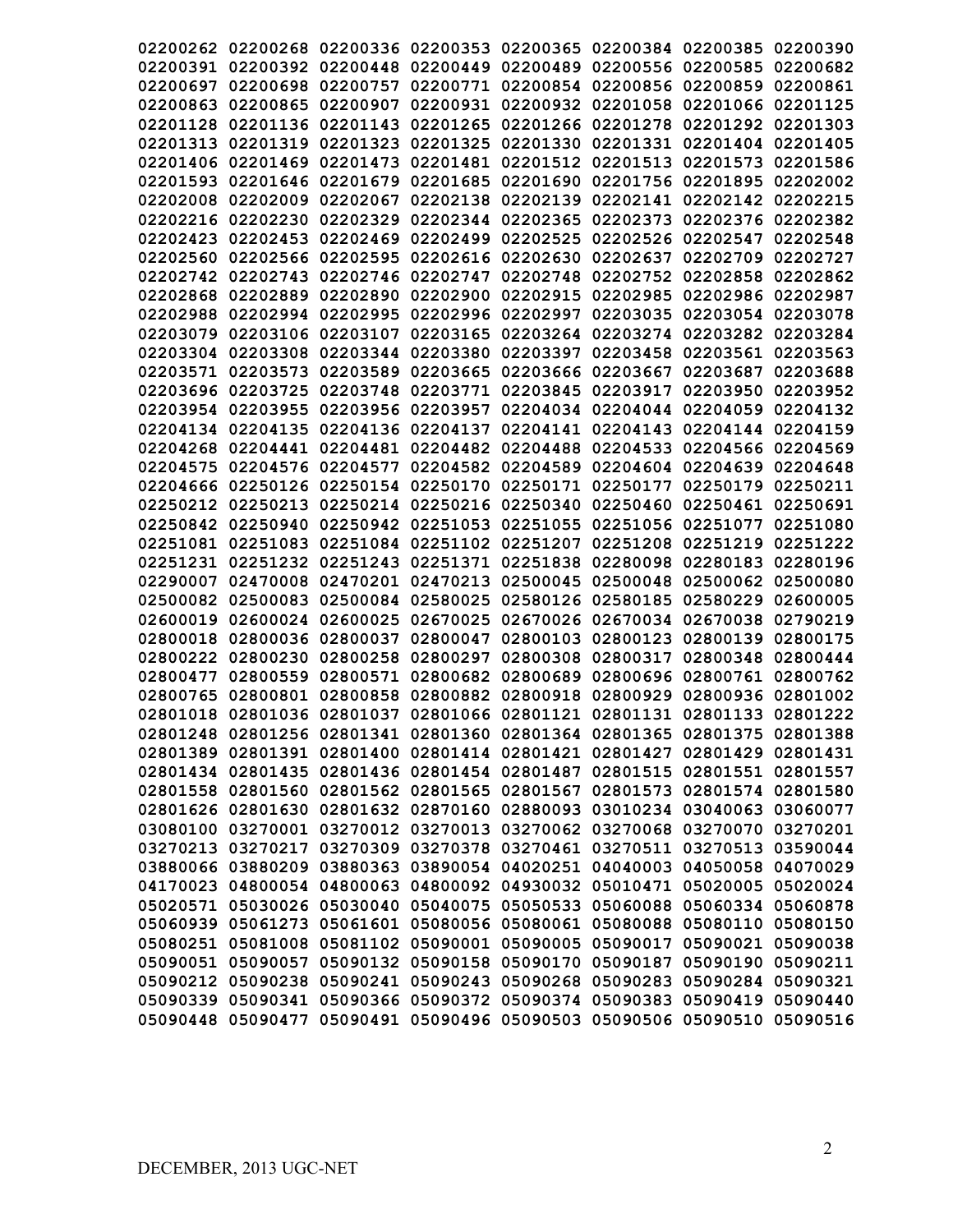|          | 05090565 05090568 05090686 05090699 05090729 05090731 05090768 05090803 |                   |                                                       |                   |                            |                                                       |          |
|----------|-------------------------------------------------------------------------|-------------------|-------------------------------------------------------|-------------------|----------------------------|-------------------------------------------------------|----------|
|          |                                                                         |                   |                                                       |                   |                            |                                                       |          |
|          | 05090804 05090832 05090932 05090944 05090945 05090991 05091019 05091091 |                   |                                                       |                   |                            |                                                       |          |
|          | 05091092 05091100                                                       |                   | 05091135 05091178 05091199 05091200                   |                   |                            | 05091274 05091342                                     |          |
|          | 05091446 05091558                                                       | 05091575          | 05091580                                              | 05091598          | 05091604 05091615          |                                                       | 05100001 |
|          | 05100004 05100157                                                       | 05100158          | 05100239                                              | 05110045          | 05120064                   | 05150028                                              | 05150075 |
|          | 05160073 05160185                                                       |                   | 05160192 05190023 05200030                            |                   | 05200043                   | 05200065                                              | 05200191 |
|          | 05200350 05200367                                                       |                   | 05200374 05200376 05200402 05200598                   |                   |                            | 05200609                                              | 05200819 |
| 05200849 |                                                                         |                   | 05200884 05200924 05200961 05200981 05201006 05201747 |                   |                            |                                                       | 05201843 |
|          | 05201924 05201935                                                       |                   |                                                       |                   |                            | 05202938 05250024 05250066 05250138 05250176 05250450 |          |
| 05250530 |                                                                         |                   | 05250548 05250580 05250639 05250640 05290014 05300320 |                   |                            |                                                       | 05310028 |
| 05470047 | 05470067                                                                |                   | 05470101 05470244 05470245 05470246 05470268          |                   |                            |                                                       | 05470273 |
|          | 05470333 05470338 05500042 05580013 05580014 05580019 05580025          |                   |                                                       |                   |                            |                                                       | 05580036 |
|          | 05580089 05580111 05580114 05580118 05580134 05580196 05580240          |                   |                                                       |                   |                            |                                                       | 05580347 |
|          | 05580351 05590158                                                       |                   | 05620001 05620002 05620004 05670085 05670099          |                   |                            |                                                       | 05670101 |
|          | 05670121 05670150 05680003 05730011 05730012 05740001 05740030          |                   |                                                       |                   |                            |                                                       | 05790256 |
|          | 05790257 05790331                                                       |                   | 05800024 05800070 05800097 05800190                   |                   |                            | 05800241                                              | 05800259 |
|          | 05800317 05800347 05800373 05800527                                     |                   |                                                       |                   | 05800685 05800877          | 05800878 05830002                                     |          |
|          |                                                                         |                   |                                                       |                   |                            | 06040149                                              |          |
|          | 05830003 05890335 05930002 05930018 06020016 06040141                   |                   |                                                       |                   |                            |                                                       | 06050062 |
|          | 06050116 06070001 06080480 06081494 06082651 06082725 06100002 06100019 |                   |                                                       |                   |                            |                                                       |          |
|          | 06100053 06100073 06100079 06100392 06100438 06120014 06210001 06210030 |                   |                                                       |                   |                            |                                                       |          |
|          | 06210067 06210122 06210175 06210200 06210214 06210297 06210393 06210531 |                   |                                                       |                   |                            |                                                       |          |
|          | 06210660 06210666 06210721 06210952 06211024 06211083                   |                   |                                                       |                   |                            | 06211084 06211085                                     |          |
|          | 06211143 06211372 06211472 06211573 06211934 06212011                   |                   |                                                       |                   |                            | 06212028 06300213                                     |          |
|          | 06550008 06580036                                                       | 06580063          |                                                       |                   |                            | 06580076 06580137 06580152 06580161 06650021          |          |
|          | 06730055 06790016                                                       |                   |                                                       |                   |                            | 06870574 06880061 06880346 06920002 06920004 07030002 |          |
| 07040067 | 07090008                                                                | 07090125          |                                                       | 07100128 07820007 | 07870342                   | 07880047                                              | 07930005 |
| 08090029 | 09040003                                                                | 09100061          | 09100099                                              | 09100108          | 09170315                   | 09170371                                              | 09260057 |
| 09260099 | 09260166                                                                | 09260195          | 09260213                                              |                   | 09260216 09260372          | 09470085                                              | 09590011 |
|          | 09800045 09880294                                                       | 10090549          | 10260021                                              | 10260039          | 10260046 10260073          |                                                       | 10260114 |
| 10260457 | 10260506                                                                | 10260557          | 10260925                                              | 10260960          | 10260969 10261223          |                                                       | 10261361 |
| 10261379 | 10261750                                                                |                   | 10261866 11030092 11030276 11050011 11060003          |                   |                            |                                                       | 11090035 |
| 11090095 | 11090325                                                                | 11100045          |                                                       |                   | 11160034 11190024 11190283 | 11190803                                              | 11200016 |
| 11200017 | 11200161                                                                |                   | 11200238 11230012 11230027 11250088 11250089          |                   |                            |                                                       | 11250125 |
| 11250154 | 11250189                                                                | 11300227          | 11300407                                              |                   |                            | 11310001 11450010 11460001                            | 11460003 |
| 11470087 | 11550027                                                                | 11580006 11580040 |                                                       |                   |                            | 11800006 11800015 11800116 11800211                   |          |
|          | 11800223 11800347 11800376 11800403 11800416 11800493 11800515 11800525 |                   |                                                       |                   |                            |                                                       |          |
|          | 11800531 11800583 11800607 11800657 11800660 11800745 11870076 11890039 |                   |                                                       |                   |                            |                                                       |          |
|          | 11950001 11950005 11950010 12010081 12010128 12010201 12010379 12020037 |                   |                                                       |                   |                            |                                                       |          |
|          | 12020340 12030004 12030007 12030060 12030225 12030434 12040010 12050030 |                   |                                                       |                   |                            |                                                       |          |
|          | 12050038 12050055 12050222 12050230 12070003 12070039 12070061 12070067 |                   |                                                       |                   |                            |                                                       |          |
|          | 12070081 12070153 12080019 12080028 12080089 12080236 12090228 12090290 |                   |                                                       |                   |                            |                                                       |          |
|          | 12100002 12100011 12100057 12120055 12120157 12160011 12160017 12160029 |                   |                                                       |                   |                            |                                                       |          |
|          | 12160073 12160161 12160170 12170039 12170068 12170236 12190117 12190229 |                   |                                                       |                   |                            |                                                       |          |
|          |                                                                         |                   |                                                       |                   |                            |                                                       |          |
|          | 12190959 12191421 12250065 12250156 12250167 12250169 12250170 12250182 |                   |                                                       |                   |                            |                                                       |          |
|          | 12250378 12250379 12250488 12250511 12250537 12250560 12250561 12250674 |                   |                                                       |                   |                            |                                                       |          |
|          | 12280131 12290069 12290121 12300074 12300695 12301189 12310044 12420004 |                   |                                                       |                   |                            |                                                       |          |
|          | 12460002 12470093 12470096 12470140 12470147 12470171 12470225 12470249 |                   |                                                       |                   |                            |                                                       |          |
|          | 12470250 12470251 12590010 12590061 12590123 12590143 12590148 12590157 |                   |                                                       |                   |                            |                                                       |          |
|          | 12590607 12650024 12720007 12730017 12790007 12790031 12800020 12800088 |                   |                                                       |                   |                            |                                                       |          |
|          | 12800101 12800107 12800115 12800120 12800184 12800217 12800251 12800265 |                   |                                                       |                   |                            |                                                       |          |
|          | 12800310 12800346 12800487 12800760 12800929 12800930 12800941 12800964 |                   |                                                       |                   |                            |                                                       |          |
|          | 12801028 12801039 12801165 12801174 12801180 12801255 12801261 12801269 |                   |                                                       |                   |                            |                                                       |          |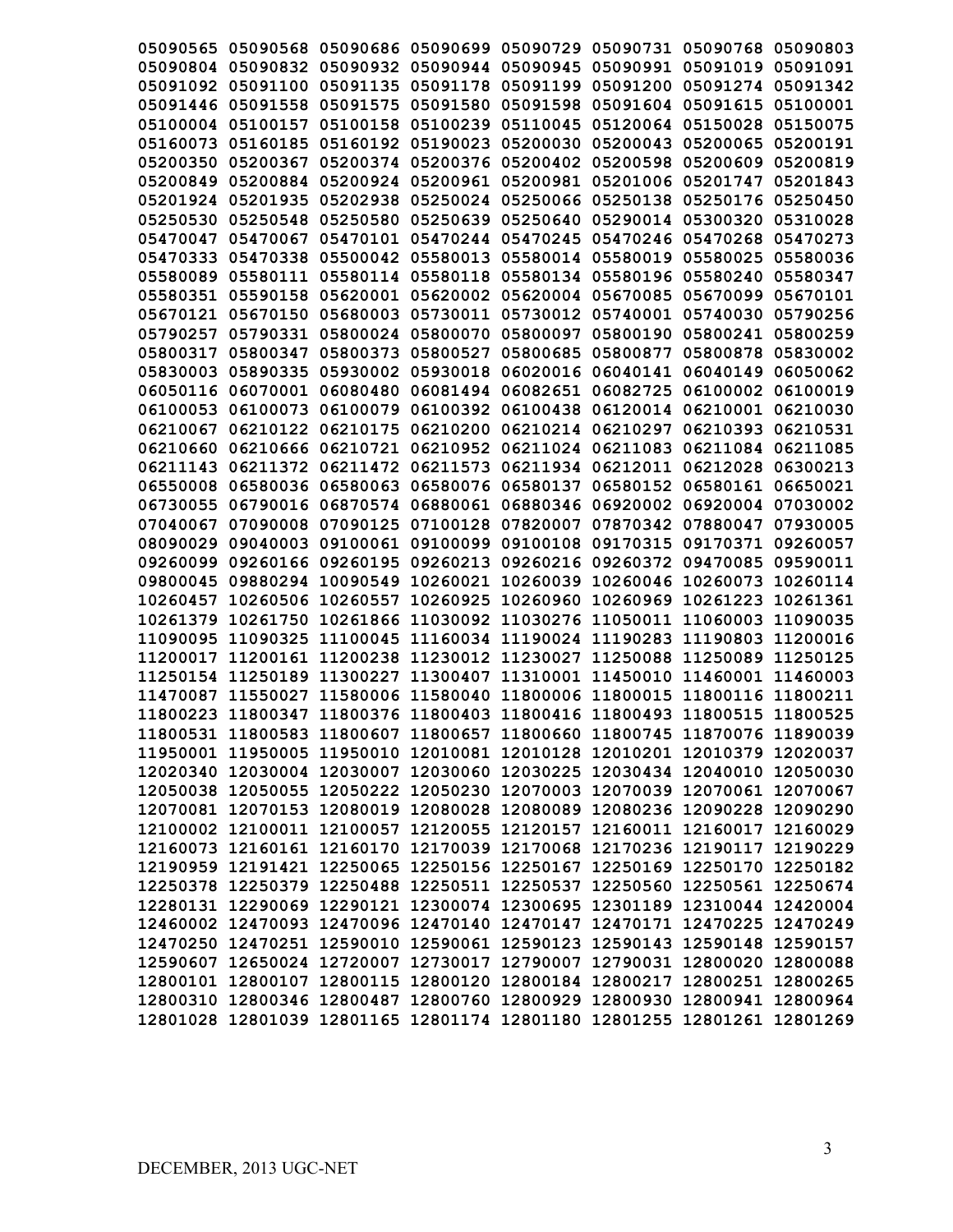| 12801337 12801452 12801797 12802010 12802110 12802201 12802579 12870108 |                                                       |  |                                     |          |
|-------------------------------------------------------------------------|-------------------------------------------------------|--|-------------------------------------|----------|
| 12870157 12870252 12871214 12880146 12880184 12880324 12890196 12900004 |                                                       |  |                                     |          |
| 12950001 12950093 13010015 13010027 13010336 13020080 13030010 13050158 |                                                       |  |                                     |          |
| 13080300 13080766 13080887 13081657 13081869 13083163 13083215 13090010 |                                                       |  |                                     |          |
| 13090076 13090164 13090175 13090216 13090291 13090334 13090348 13090385 |                                                       |  |                                     |          |
| 13090458 13090487 13090527 13100051 13100090 13100204 13100244 13100275 |                                                       |  |                                     |          |
| 13100331 13100369 13120002 13170023 13170733 13170803 13200281 13220066 |                                                       |  |                                     |          |
| 13220081 13220103 13220119 13220122 13220123 13220136 13220190 13220311 |                                                       |  |                                     |          |
| 13220338 13220349 13220530 13220566 13220612 13220624 13220784 13220857 |                                                       |  |                                     |          |
| 13290112 13290238 13290326 13290434 13290467 13300001 13301057 13301440 |                                                       |  |                                     |          |
| 13310004 13490017 13590088 13590138 13710005 13800052 13820002 13870278 |                                                       |  |                                     |          |
| 13880310 14010007 14010125 14010170 14030002 14030012 14040058 14050022 |                                                       |  |                                     |          |
| 14050136 14060049 14060140 14060393 14060433 14060468 14060721 14060895 |                                                       |  |                                     |          |
| 14080039 14080464 14090003 14090021 14090307 14090369 14090399 14090571 |                                                       |  |                                     |          |
| 14090631 14090637 14090676 14090695 14090802 14091050 14091164 14091295 |                                                       |  |                                     |          |
| 14091403 14091449 14091492 14091606 14091679 14091682 14091695 14091719 |                                                       |  |                                     |          |
| 14092004 14092085 14092508 14092536 14100034 14140006 14200038 14200278 |                                                       |  |                                     |          |
| 14200496 14200518 14200576 14200659 14250138 14250165 14250173 14250175 |                                                       |  |                                     |          |
| 14250192 14250194 14250198 14250274 14250317 14470022 14470023 14470025 |                                                       |  |                                     |          |
| 14470026 14470027 14470111 14470139 14470232 14580112 14580155 14790018 |                                                       |  |                                     |          |
| 14800124 14800226 14800476 14810002 14870210 14870400 14870551 14880051 |                                                       |  |                                     |          |
| 15030013 15050174 15050220 15050401 15060637 15090006 15090007 15090009 |                                                       |  |                                     |          |
| 15090264 15090390 15090556 15090791 15090875 15091252 15091403 15091727 |                                                       |  |                                     |          |
| 15091740 15110007 15200242 15200306 15200589 15250064 15460014 15470171 |                                                       |  |                                     |          |
| 15470203 15580019 15590132 15800045 15800233 15870072 16010647 16020236 |                                                       |  |                                     |          |
| 16030002 16040003 16050001 16050079 16080053 16080085 16081208          |                                                       |  |                                     | 16090183 |
| 16090228 16090237 16090590 16100096 16100289 16140014 16170190          |                                                       |  |                                     | 16170543 |
| 16171012 16200004 16220079 16220091 16220105 16220115 16220118 16220127 |                                                       |  |                                     |          |
| 16220164 16220200 16220247                                              |                                                       |  | 16220364 16220488 16300888 16301737 | 16310005 |
| 16310009 16600004 16650001 16740010 16790014 16870085 16870540          |                                                       |  |                                     | 16880196 |
| 16880272 16890165 17010060 17010096 17010135 17010178 17010191 17010217 |                                                       |  |                                     |          |
| 17010224 17010226 17010248 17010253 17010367 17010415 17010437          |                                                       |  |                                     | 17010504 |
| 17010675 17010733 17010852 17010876 17010877 17010990 17011105 17011232 |                                                       |  |                                     |          |
| 17011340 17011427 17011470 17011485 17020037 17020041 17020122 17020134 |                                                       |  |                                     |          |
| 17020202 17020290                                                       | 17020381 17020425 17020460 17020474 17020517 17020610 |  |                                     |          |
| 17020850 17020968 17021117 17021192 17021302 17021782 17021873 17030070 |                                                       |  |                                     |          |
| 17030073 17030085 17040081 17040140 17040149 17040173 17040186 17040237 |                                                       |  |                                     |          |
| 17040242 17040255 17040282 17040393 17040431 17040454 17040638 17050016 |                                                       |  |                                     |          |
| 17050112 17050151 17050202 17050221 17050224 17050225 17050251 17050279 |                                                       |  |                                     |          |
| 17050301 17050318 17050359 17050366 17050392 17050413 17050435 17050491 |                                                       |  |                                     |          |
| 17050534 17050552 17050629 17050637 17050647 17050651 17050709 17060014 |                                                       |  |                                     |          |
| 17060053 17060184 17060206 17060251 17060254 17060279 17060366 17060368 |                                                       |  |                                     |          |
| 17060382 17060395 17060452 17060476 17060702 17060744 17060966 17061010 |                                                       |  |                                     |          |
| 17061063 17061123 17061261 17061318 17061392 17061512 17061777 17061784 |                                                       |  |                                     |          |
| 17061895 17062010 17062050 17062204 17062281 17062282 17070007 17070008 |                                                       |  |                                     |          |
| 17070014 17070015 17070016 17070045 17070057 17080008 17080024 17080032 |                                                       |  |                                     |          |
| 17080044 17080071 17080073 17080086 17080089 17080098 17080129 17080190 |                                                       |  |                                     |          |
| 17080205 17080230 17080234 17080265 17080298 17080300 17080334 17080369 |                                                       |  |                                     |          |
| 17080388 17080414 17080480 17080502 17080511 17080536 17080568 17080623 |                                                       |  |                                     |          |
| 17080625 17080668 17080707 17080730 17080757 17080786 17080840 17080856 |                                                       |  |                                     |          |
| 17080949 17080995 17081001 17081077 17081116 17081142 17081166 17081227 |                                                       |  |                                     |          |
| 17081265 17081280 17081283 17081285 17081290 17081291 17081339 17081379 |                                                       |  |                                     |          |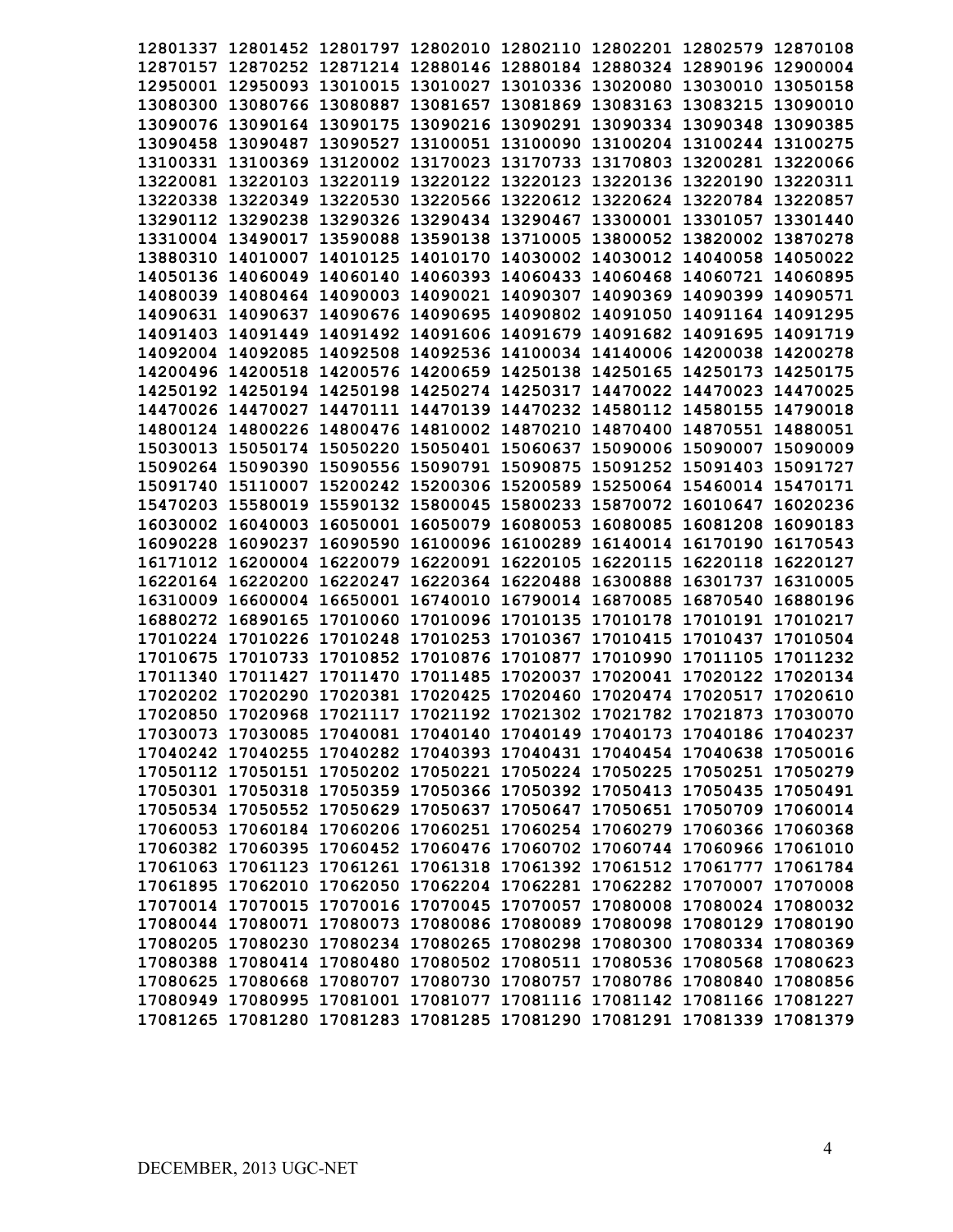| 17081414 17081433 17081438 17081443 17081504 17081548 17081598 17081634 |  |                   |                                                                         |
|-------------------------------------------------------------------------|--|-------------------|-------------------------------------------------------------------------|
| 17081710 17081784 17081832 17081848 17081918 17081927 17081943 17082008 |  |                   |                                                                         |
| 17082132 17082315 17082394 17082397 17082449 17082456 17082485 17090018 |  |                   |                                                                         |
| 17090034 17090210 17090256 17090298 17090306 17090360 17090400 17090427 |  |                   |                                                                         |
| 17090465 17090466 17090510 17090528 17090546 17090585 17090798 17090865 |  |                   |                                                                         |
| 17090876 17090877 17090918 17090934 17090994 17091025 17091067 17091107 |  |                   |                                                                         |
| 17091286 17091307 17091327 17091505 17091549 17091676 17091691 17091759 |  |                   |                                                                         |
| 17100046 17100058 17100145 17100154 17100197 17100201 17100214 17100288 |  |                   |                                                                         |
| 17100311 17100321 17100328 17100348 17100379 17100387 17100414 17100417 |  |                   |                                                                         |
| 17100457 17110008 17110021 17120024 17120065 17120134 17120145 17120195 |  |                   |                                                                         |
| 17120255 17120341 17120486 17140228 17140242 17140276 17150001 17150052 |  |                   |                                                                         |
| 17170103 17170113 17170118 17170257 17170265 17170302 17170535 17170805 |  |                   |                                                                         |
| 17170992 17172210 17173108 17200066 17200074 17200139 17200143 17200170 |  |                   |                                                                         |
| 17200181 17200233 17200270 17200376 17200442 17200448 17200546 17200717 |  |                   |                                                                         |
| 17200814 17200998 17201041 17201184 17201200 17201202 17201256 17201286 |  |                   |                                                                         |
| 17201386 17201406 17201407 17201465 17201492 17201713 17201815 17202306 |  |                   |                                                                         |
| 17202474 17250020 17250027 17250062 17250067 17250068 17250093 17250145 |  |                   |                                                                         |
| 17250153 17250171 17250173 17250251 17250284 17250302 17250309 17250313 |  |                   |                                                                         |
| 17250316 17250325 17250590 17250661 17260001 17280206 17290014 17290016 |  |                   |                                                                         |
| 17290020 17290024 17290032 17290040 17290042 17290045 17290051 17290053 |  |                   |                                                                         |
| 17290068 17290085 17290106 17290158 17300030 17300168 17300333 17300736 |  |                   |                                                                         |
| 17310009 17310014 17310020 17310045 17320001 17320007 17320010 17390027 |  |                   |                                                                         |
| 17400014 17400025 17400035 17410023 17410028 17410035 17420056 17440022 |  |                   |                                                                         |
| 17440024 17450003 17450009 17460001 17460007 17470029 17470148 17470321 |  |                   |                                                                         |
| 17470350 17490004 17490019 17490062 17580027 17580113 17580234 17580278 |  |                   |                                                                         |
| 17580333 17580454 17580482 17580554 17580558 17580563 17580572 17580708 |  |                   |                                                                         |
| 17580809 17590146 17590360 17590396 17600030 17600055 17630028 17630178 |  |                   |                                                                         |
| 17630716 17650003 17660003 17670006 17730157                            |  | 17790009 17790107 | 17790272                                                                |
| 17790292 17800048 17800065 17800127 17800129 17800130 17800134 17800139 |  |                   |                                                                         |
| 17800142 17800147 17800153 17800155 17800157 17800170 17800178 17800180 |  |                   |                                                                         |
| 17800181 17800207 17800226 17800243 17800260 17800278 17800282 17800285 |  |                   |                                                                         |
| 17800291 17800296 17800314 17800315 17800411 17800428 17800436 17800438 |  |                   |                                                                         |
| 17800448 17800453 17800509 17800519 17800531 17800535 17800540 17800602 |  |                   |                                                                         |
| 17800614 17800619 17800630 17800631 17800635 17800679 17800694 17800711 |  |                   |                                                                         |
| 17800736 17800745 17800752 17800754 17800762 17800843 17800905 17800907 |  |                   |                                                                         |
| 17800924 17800980 17810030 17810046 17820003 17820005 17820020 17820039 |  |                   |                                                                         |
| 17820040 17820044 17820061 17820075 17820082 17820089 17870064 17870282 |  |                   |                                                                         |
| 17870514 17870550 17870582 17870595 17870823 17870993 17871132 17871203 |  |                   |                                                                         |
| 17871389 17871462 17871489 17871493 17871680 17871890 17871955 17871981 |  |                   |                                                                         |
| 17872829 17872937 17872938 17872940 17873510 17873879 17874309 17874380 |  |                   |                                                                         |
| 17880059 17880062 17880068 17880095 17880096 17880248 17880300 17880329 |  |                   |                                                                         |
| 17880334 17880438 17880518 17880554 17880565 17880618 17890014 17890126 |  |                   |                                                                         |
| 17890140 17890228 17890229 17890316 17890391 17890571 17890855 17900020 |  |                   |                                                                         |
| 17900037 17900055 17900061 17900062 17900064 17900066 17900089 17900108 |  |                   |                                                                         |
| 17900116 17920012 17920050 17920062 17920082 17930074 18080559 18090008 |  |                   |                                                                         |
| 18090081 18090137 18200007 18390001 18470020 18800130 18870479 18880061 |  |                   |                                                                         |
| 18880069 18880121 18880142 18880214 19090088 19110004 19380002 19380003 |  |                   |                                                                         |
| 19470057 19800125 19800253 19820010 19930003 20010069 20050030 20050084 |  |                   |                                                                         |
| 20050099 20050155 20050173 20080135 20080165 20080212 20080299 20090139 |  |                   |                                                                         |
| 20170230 20360021 20360059 20360285 20360298 20360345 20360482 20360530 |  |                   |                                                                         |
| 20360603 20470001 20470018 20630115 20650002 20790003 20880099 20890055 |  |                   |                                                                         |
|                                                                         |  |                   | 20920001 20940017 20940109 20940180 20940184 20940214 20940232 20940234 |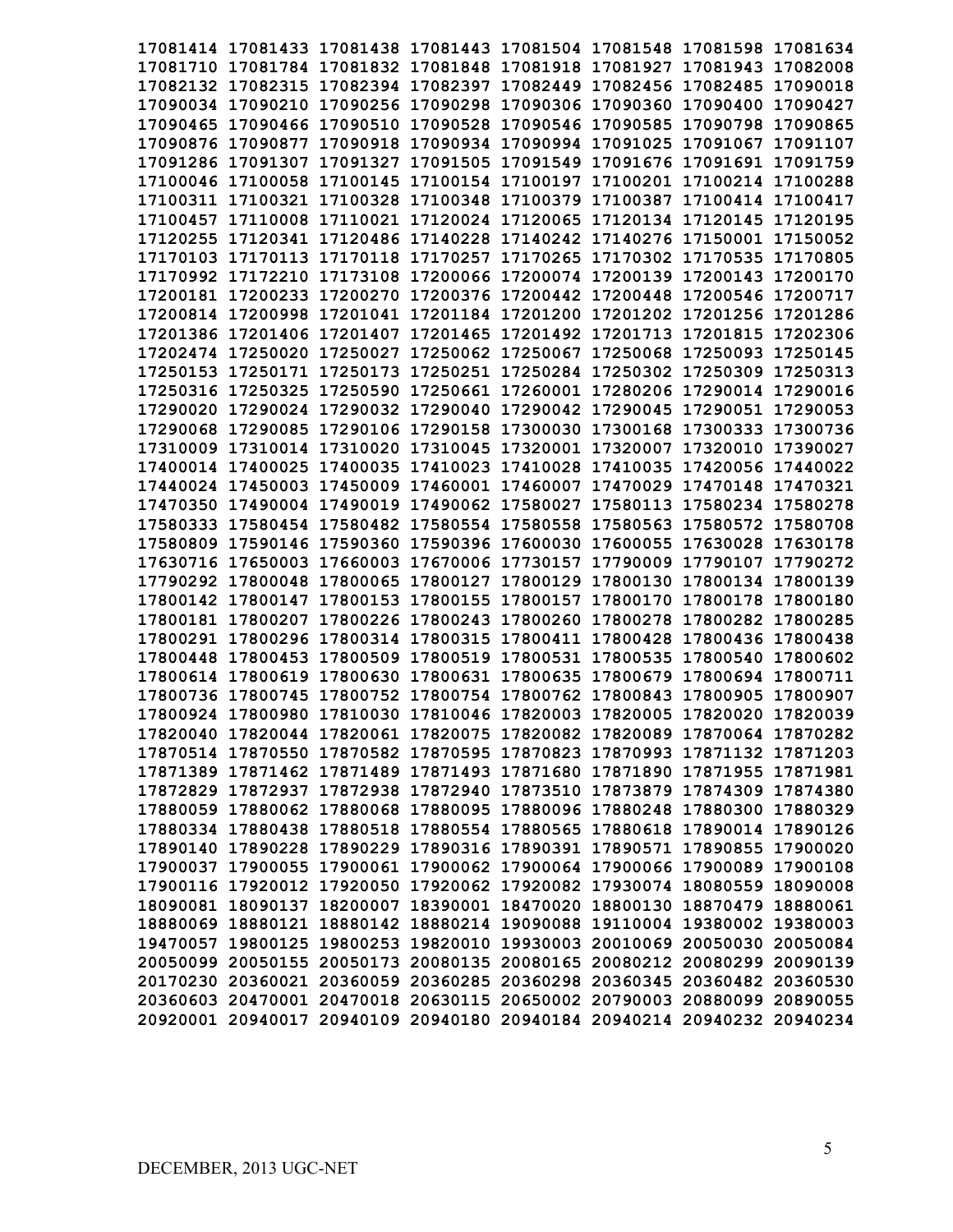|  | 20940241 20940248 20940334 20940335 20940342 21020017 21790002 21800039 |  |  |                                                                         |
|--|-------------------------------------------------------------------------|--|--|-------------------------------------------------------------------------|
|  | 21850003 22010011 22010023 22020156 22040051 22060007 22060388 22060841 |  |  |                                                                         |
|  | 22060842 22060843 22060907 22060908 22060961 22080213 22090058 22090198 |  |  |                                                                         |
|  | 22090203 22090205 22090237 22090985 22090989 22091024 22091032 22091068 |  |  |                                                                         |
|  | 22091069 22091076 22091084 22091086 22091092 22091093 22091096 22091132 |  |  |                                                                         |
|  | 22091136 22091142 22091145 22091146 22091147 22091151 22091152 22091186 |  |  |                                                                         |
|  | 22091269 22091276 22091279 22091283 22091284 22091288 22091293 22091294 |  |  |                                                                         |
|  | 22091295 22091337 22110001 22110019 22140003 22200004 22200366 22201028 |  |  |                                                                         |
|  | 22201136 22250226 22460011 22470053 22470062 22550004 22800030 22800136 |  |  |                                                                         |
|  | 22800140 22800355 23080256 23090124 23090264 23170198 23170413 23170461 |  |  |                                                                         |
|  | 23170463 23370216 23370235 23370332 23370395 23550018 23720003 23790005 |  |  |                                                                         |
|  | 23810002 23810008 23820044 24080064 24080660 24100002 24100006 24100061 |  |  |                                                                         |
|  | 24100080 24210061 24210062 24210097 24210204 24210208 24210289 24210417 |  |  |                                                                         |
|  | 24210418 24210509 24210538 24210911 24280003 24470081 24470093 24470095 |  |  |                                                                         |
|  | 24800002 25020015 25020357 25080180 25080708 25080992 25081033 25090206 |  |  |                                                                         |
|  | 25090229 25090382 25090385 25090483 25090604 25090660 25090673 25240163 |  |  |                                                                         |
|  | 25240198 25240200 25240399 25240508 25240635 25250006 25250036 25660001 |  |  |                                                                         |
|  | 25880108 25890037 26010027 26010223 26020032 26050021 26080001 26080127 |  |  |                                                                         |
|  | 26080152 26080248 26100008 26160004 26250052 26670002 26800026 26800079 |  |  |                                                                         |
|  | 26870247 26930009 27010012 27010203 27020057 27020114 27020399 27030027 |  |  |                                                                         |
|  | 27030061 27050025 27050136 27050196 27050197 27050198 27050433 27050456 |  |  |                                                                         |
|  | 27050863 27050998 27090031 27090336 27090627 27090795 27091339 27160002 |  |  |                                                                         |
|  | 27200071 27200185 27240007 27280012 27290050 27330009 27330011 27330012 |  |  |                                                                         |
|  | 27330044 27330046 27330054 27330066 27330074 27330083 27420042 27470024 |  |  |                                                                         |
|  | 27470025 27470106 27470109 27580005 27590033 27790006 27800025 27800026 |  |  |                                                                         |
|  | 27800063 27800187 27800243 27800245 27880053 27880091 27890013 27890031 |  |  |                                                                         |
|  | 28060451 28080054 28090021 28110006 28200005 28200016 28200320 28200342 |  |  |                                                                         |
|  | 28200343 28200355 28200552 28200554 28430003 28580011 28800030          |  |  | 28800046                                                                |
|  | 28800096 28800097 28820003 28890012 29060076 29120011 29200224 29470105 |  |  |                                                                         |
|  | 29470163 29470204 29470206 29470230 29470269 29470272 29470273 29470285 |  |  |                                                                         |
|  | 29470287 29470301 29470308 29470310 29470311 29470330 29470331 29870219 |  |  |                                                                         |
|  | 29880002 29880068 29930015 30050042 30060343 30070001 30080104 30080128 |  |  |                                                                         |
|  | 30080413 30080424 30080704 30080919 30100068 30100305 30120005 30210068 |  |  |                                                                         |
|  | 30210081 30210222 30210240 30210277 30210304 30210310 30210343 30210349 |  |  |                                                                         |
|  | 30210700 30210738 30210762 30210776 30210928 30211008 30211336 30280046 |  |  |                                                                         |
|  | 30300164 30470008 30590084 30680002 30680003 30680008 31010010 31010027 |  |  |                                                                         |
|  | 31010441 31010476 31010523 31020048 31020474 31020686 31020997 31050019 |  |  |                                                                         |
|  | 31050021 31050045 31050131 31050380 31050640 31080020 31080037 31090045 |  |  |                                                                         |
|  | 31090292 31090385 31090475 31090553 31090567 31090831 31090833 31091290 |  |  |                                                                         |
|  | 31091437 31091698 31091722 31100047 31170128 31170215 31280064 31280152 |  |  |                                                                         |
|  | 31280352 31280582 31420080 31490039 31490096 31490112 31490151 31490176 |  |  |                                                                         |
|  | 31580002 31800012 31800065 31800170 31840006 31840012 31870018 31890035 |  |  |                                                                         |
|  | 31890188 31890198 32010024 32010101 32010207 32010245 32010372 32010386 |  |  |                                                                         |
|  | 32060322 32080078 32080536 32080559 32080561 32081295 32081671 32081710 |  |  |                                                                         |
|  | 32090586 32100013 32100021 32100040 32100121 32150015 32200095 32200097 |  |  |                                                                         |
|  | 32220020 32220048 32220065 32220067 32220104 32220110 32220153 32220532 |  |  |                                                                         |
|  | 32220540 32220598 32220613 32220754 32220766 32220829 32220910 32290031 |  |  |                                                                         |
|  | 32290066 32290068 32290073 32290074 32290075 32290076 32300670 32300876 |  |  |                                                                         |
|  | 32301225 32301650 32310019 32440002 32440004 32470029 32550009 32580104 |  |  |                                                                         |
|  | 32590085 32590091 32800088 32870752 32880034 32880345 33080113 33080472 |  |  |                                                                         |
|  | 33080560 33080741 33081153 33081156 33090001 33090044 33090258 33090292 |  |  |                                                                         |
|  |                                                                         |  |  | 33090508 33091250 33170040 33170051 33170067 33170131 33170304 33170766 |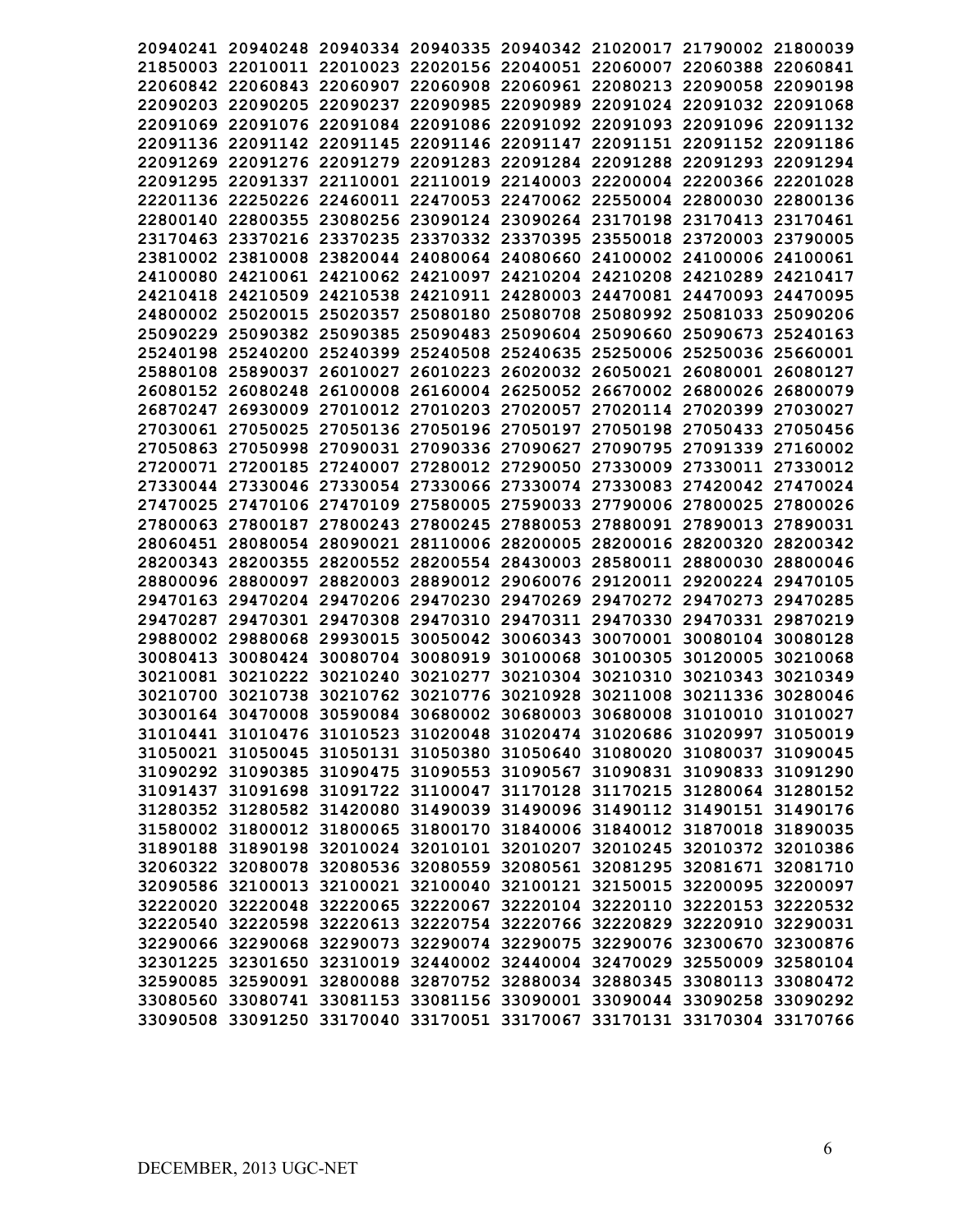|                   |                   |                                     |  | 33240133 33250013 33250103 33300587 33470079 33470171 33550003 33580105 |          |
|-------------------|-------------------|-------------------------------------|--|-------------------------------------------------------------------------|----------|
|                   |                   |                                     |  | 33800187 33800222 33820017 33870784 33871253 33880098 33880157 33880204 |          |
|                   |                   |                                     |  | 33930005 34020323 34020357 34030009 34030010 34050027 34050045 34050077 |          |
|                   |                   |                                     |  | 34050078 34050105 34050282 34050672 34050726 34050759 34050775 34050928 |          |
|                   |                   |                                     |  | 34060200 34060223 34060371 34060680 34060839 34061212 34061472 34080015 |          |
|                   |                   |                                     |  |                                                                         |          |
|                   |                   |                                     |  | 34080059 34080470 34090051 34090333 34090380 34090416 34090421 34090425 |          |
|                   |                   |                                     |  | 34090525 34090743 34090859 34090860 34090946 34091082 34091130 34091158 |          |
|                   |                   |                                     |  | 34091203 34091254 34091362 34091441 34091458 34091542 34091793 34091861 |          |
|                   |                   |                                     |  | 34091884 34092124 34092329 34092449 34092473 34092529 34100176 34100177 |          |
|                   |                   |                                     |  | 34100230 34120016 34120017 34120045 34120128 34120549 34120704 34171388 |          |
|                   |                   |                                     |  | 34200052 34200088 34200117 34200151 34200166 34200174 34200180 34200390 |          |
|                   |                   |                                     |  | 34200412 34200524 34200609 34200769 34200778 34201023 34201126 34201291 |          |
|                   |                   |                                     |  | 34201301 34201485 34201642 34201698 34201756 34201757 34250001 34250084 |          |
|                   |                   |                                     |  | 34250179 34250380 34290002 34290005 34460002 34460006 34470023 34500059 |          |
|                   |                   |                                     |  | 34550023 34550029 34580084 34580104 34580149 34580510 34590062 34590190 |          |
|                   |                   |                                     |  | 34630023 34790081 34800032 34800140 34800251 34800331 34800346 34800407 |          |
|                   |                   |                                     |  | 34800421 34800422 34800641 34800696 34810007 34810008 35080177 35080513 |          |
|                   |                   |                                     |  | 35090020 35090268 35100122 35120076 35140001 35370021 35370030 35370043 |          |
|                   |                   |                                     |  | 35460002 35810006 35870099 35880025 36010050 36040093 36040112 36050041 |          |
|                   |                   |                                     |  | 36080840 36100016 36100034 36100146 36100161 36120036 36120055 36120064 |          |
|                   |                   |                                     |  | 36170012 36170054 36170720 36260064 36260065 36260091 36260099 36260138 |          |
|                   |                   |                                     |  | 36260140 36260151 36260198 36260237 36260241 36260298 36260308 36260339 |          |
|                   |                   |                                     |  | 36260379 36260384 36260410 36260426 36260490 36260497 36260997 36261086 |          |
|                   |                   |                                     |  | 36270003 36270015 36270025 36270030 36300434 36390007 36550129          | 36590037 |
|                   |                   |                                     |  | 36680001 36680003 36680021 36880036 37100082 37120099 37260115 37260119 |          |
|                   |                   |                                     |  | 37260317 37260529 37260819 37260877 37261012 37261059 37261086 38080204 |          |
|                   |                   |                                     |  | 38080384 38080389 38080641 38100276 38170022 38210011 38210032 38220064 |          |
|                   | 38300105 38800008 |                                     |  | 39010031 39010068 39020191 39050125 39060011 39060018                   |          |
|                   | 39070027 39090177 |                                     |  | 39090236 39100010 39100019 39100022 39100104 39110003                   |          |
|                   |                   |                                     |  | 39120049 39300042 39300144 39310013 39310054 39350002 39350085          | 39350088 |
|                   |                   | 39350106 39550005 39590024 39590027 |  | 39800016 39800057 39890016 40010019                                     |          |
|                   | 40020082 40050077 |                                     |  | 40100006 40120039 40120041 40170165 40200141 40250001                   |          |
| 40790043 40800012 |                   |                                     |  | 40800038 40910001 41010080 41030006 41030034 41040168                   |          |
|                   |                   |                                     |  | 41050014 41050037 41050053 41050060 41080878 41081433 41081554 41090029 |          |
|                   |                   |                                     |  | 41090032 41090038 41090092 41090115 41090326 41100021 41100023 41100032 |          |
|                   |                   |                                     |  | 41100046 41100066 41100070 41100085 41100096 41120005 41120008 41120020 |          |
|                   |                   |                                     |  | 41120049 41150006 41150030 41150047 41150048 41150054 41150055 41150056 |          |
|                   |                   |                                     |  | 41150060 41150068 41150080 41150090 41150095 41150103 41150118 41150121 |          |
|                   |                   |                                     |  | 41150128 41150130 41170097 41550041 41550104 41550180 41630012 41630084 |          |
|                   |                   |                                     |  | 41740020 41800010 41800035 41800039 41830020 41870051 41880055 42090071 |          |
|                   |                   |                                     |  | 42140001 42270002 42270025 42270093 42270436 42880165 42880234 43040042 |          |
|                   |                   |                                     |  | 43090281 43100193 43170310 43200005 43200018 43200124 43200144 43200259 |          |
|                   |                   |                                     |  | 43250003 43300031 43300080 43470014 43580025 43590190 43590215 43650002 |          |
|                   |                   |                                     |  |                                                                         |          |
|                   |                   |                                     |  | 43650018 43670002 43830011 43880027 44030032 44030118 44050029 44060025 |          |
|                   |                   |                                     |  | 44060104 44080035 44100006 44190089 44250057 44250197 44730003 44800013 |          |
|                   |                   |                                     |  | 44800032 44800100 44800109 44800185 44800263 44800519 44800688 44900013 |          |
|                   |                   |                                     |  | 45050056 45050083 45070011 45080002 45090015 45090150 45090171 45460002 |          |
|                   |                   |                                     |  | 45460033 45460040 45870051 46010143 46010157 46010202 46010245 46020067 |          |
|                   |                   |                                     |  | 46020094 46020504 46050015 46050038 46050074 46050081 46050107 46050171 |          |
|                   |                   |                                     |  | 46050216 46060075 46060307 46070021 46080029 46080281 46080892 46081095 |          |
|                   |                   |                                     |  | 46081320 46082188 46090123 46090234 46090518 46090567 46090833 46100063 |          |
|                   |                   |                                     |  | 46100067 46100109 46100302 46100303 46120090 46120152 46170097 46170136 |          |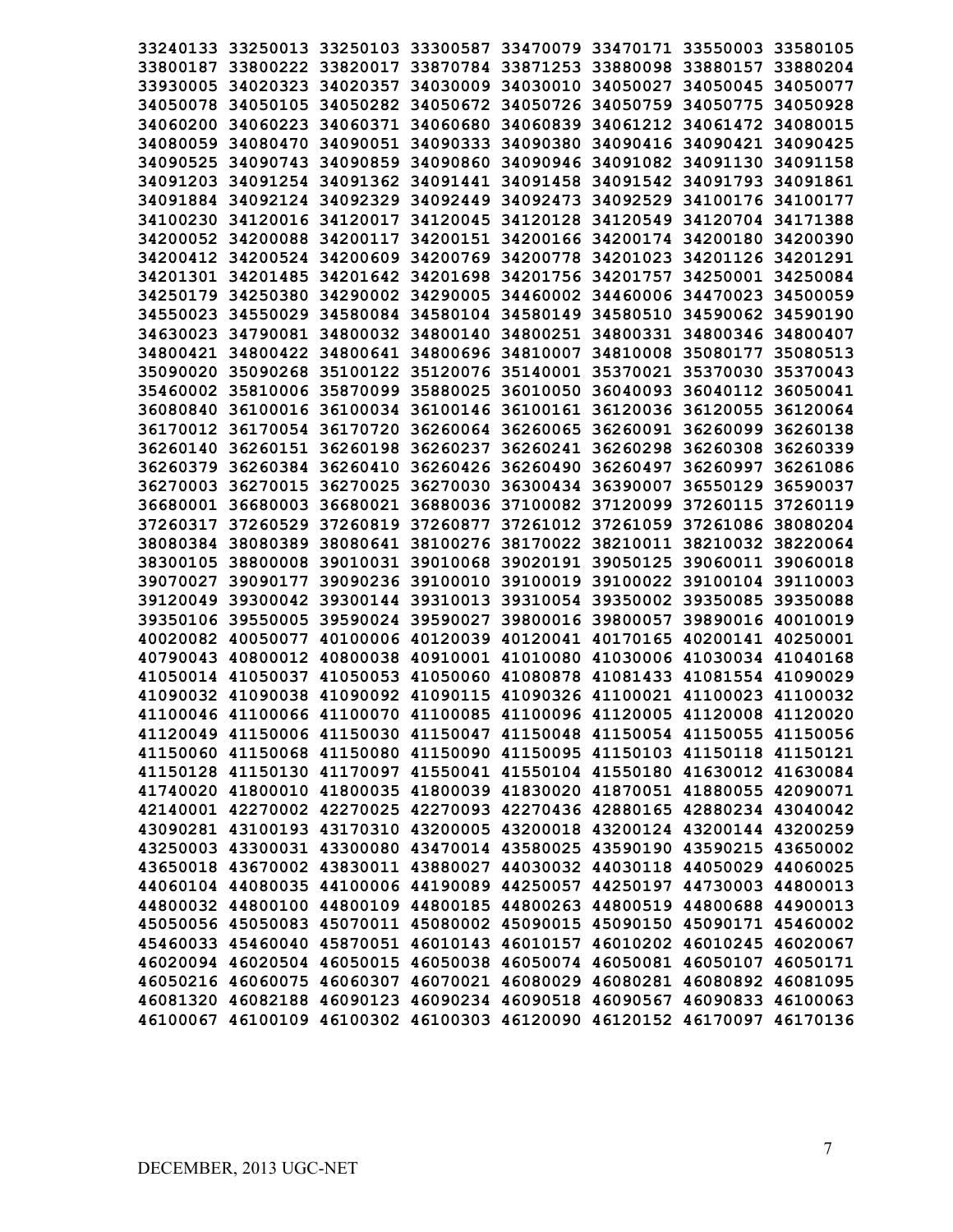|          |                                                                         |                   |                                                       |                   |                            | 46170247 46171162 46171764 46200022 46200128 46200169 46200174 46200199 |          |
|----------|-------------------------------------------------------------------------|-------------------|-------------------------------------------------------|-------------------|----------------------------|-------------------------------------------------------------------------|----------|
|          |                                                                         |                   |                                                       |                   |                            | 46200293 46270009 46270034 46270069 46270079 46270101 46270103 46270124 |          |
|          |                                                                         |                   |                                                       |                   |                            | 46270167 46270204 46270216 46270227 46270324 46270330 46270411 46270451 |          |
|          | 46270458 46270542 46270584 46270671 46270758 46270793                   |                   |                                                       |                   |                            | 46270840                                                                | 46270935 |
|          | 46271003 46271124 46271360 46272108                                     |                   |                                                       |                   |                            | 46290015 46290016 46290024                                              | 46290026 |
| 46290027 |                                                                         |                   | 46290028 46300093 46300139 46300170 46300243          |                   |                            | 46300964                                                                | 46310037 |
| 46310090 |                                                                         | 46310110 46400010 |                                                       |                   | 46410001 46590099 46590182 | 46590184                                                                | 46630105 |
| 46630157 |                                                                         |                   | 46630166 46650032 46710001 46710004 46720005 46820003 |                   |                            |                                                                         | 46820005 |
|          | 46820042 46880004 46880046 46880058 46880135 46880243                   |                   |                                                       |                   |                            | 46880363                                                                | 46880468 |
|          | 46880493 46880536 46880596 46880602 46880647 46880817                   |                   |                                                       |                   |                            | 46881249                                                                | 46881323 |
|          |                                                                         |                   |                                                       |                   |                            | 46881571 46890004 46920010 47010036 47070046 47090060 47100081          | 47100102 |
|          |                                                                         |                   |                                                       |                   |                            | 47170074 47810001 47890027 47890034 47890140 48010030 48010302          | 48040010 |
|          |                                                                         |                   |                                                       |                   |                            | 48050085 48050220 48070017 48070018 48070028 48080015 48080107          | 48080182 |
|          |                                                                         |                   |                                                       |                   |                            | 48080299 48080347 48080360 48080672 48081019 48090348 48090372          | 48091130 |
|          |                                                                         |                   |                                                       |                   |                            | 48091248 48091382 48140113 48170202 48170217 48170903 48171068 48171425 |          |
|          |                                                                         |                   |                                                       |                   |                            | 48171428 48240178 48240207 48240246 48240935 48250061 48390004 48470015 |          |
|          |                                                                         |                   |                                                       |                   |                            | 48470058 48470067 48470192 48470227 48470234 48470248 48470366 48470400 |          |
|          |                                                                         |                   |                                                       |                   |                            | 48580046 48580048 48580280 48580343 48590013 48590020 48590174 48600008 |          |
|          |                                                                         |                   |                                                       |                   |                            | 48800050 48800053 48800126 48810021 48810038 48870228 48871817 48871877 |          |
|          |                                                                         |                   |                                                       |                   |                            | 48880027 48890166 48930005 49030002 49030107 49060098 49061044 49062294 |          |
|          |                                                                         |                   |                                                       |                   |                            | 49062702 49064695 49081050 49090068 49090173 49090304 49090324 49090332 |          |
|          |                                                                         |                   |                                                       |                   |                            | 49090345 49090354 49090411 49090516 49090768 49090797 49091096 49091175 |          |
|          |                                                                         |                   |                                                       |                   |                            | 49091187 49100061 49100077 49100090 49100195 49180005 49180021 49180039 |          |
|          |                                                                         |                   |                                                       |                   |                            | 49200054 49200089 49200100 49200443 49200444 49200952 49280647 49310009 |          |
|          |                                                                         |                   |                                                       |                   |                            | 49550026 49580075 49600009 49600010 49800220 49800247 49800365 49800662 |          |
|          | 49800668 49800685                                                       |                   | 49800818 49800849 49800906 49801033 49801040          |                   |                            |                                                                         | 49801341 |
|          |                                                                         |                   |                                                       |                   |                            | 49801379 49801394 49801426 49801450 49801464 49890024 49890134 49890249 |          |
|          | 50010012 50010035 50010290                                              |                   | 50030037                                              | 50050031          | 50060427                   | 50070011                                                                | 50080615 |
|          | 50090167 50090196                                                       | 50100018          |                                                       | 50100102 50110007 |                            | 50170516 50200097                                                       | 50380139 |
|          | 50470110 50470253                                                       |                   | 50550114 50550183                                     | 50580047          |                            | 50580233 50590309                                                       | 50630004 |
|          | 50730002 50800027                                                       |                   | 50800104 50800127                                     | 50800181          | 50800257                   | 50800401                                                                | 50830007 |
| 50830010 | 50890048                                                                |                   | 50900002 50910005                                     | 51010138          |                            | 51010281 51010282                                                       | 51010378 |
|          | 51010398 51020051                                                       |                   | 51020545 51020566 51020880                            |                   | 51021012 51021070          |                                                                         | 51021087 |
| 51021119 |                                                                         |                   | 51021276 51021316 51021349                            |                   | 51021723 51021813 51022034 |                                                                         | 51030045 |
| 51040005 | 51040067                                                                |                   | 51040133 51050085                                     |                   |                            | 51050224 51050281 51060044                                              | 51060054 |
|          |                                                                         |                   |                                                       |                   |                            | 51060107 51060346 51060456 51060606 51060822 51061090 51061272 51061315 |          |
|          |                                                                         |                   |                                                       |                   |                            | 51061358 51061773 51081090 51090162 51090286 51090300 51090426 51090477 |          |
|          |                                                                         |                   |                                                       |                   |                            | 51090554 51090614 51090790 51100037 51100051 51110002 51140219 51140234 |          |
|          |                                                                         |                   |                                                       |                   |                            | 51160048 51170887 51200148 51200366 51200378 51200494 51200591 51200686 |          |
|          |                                                                         |                   |                                                       |                   |                            | 51200691 51200781 51200930 51200932 51200977 51201222 51201245 51201312 |          |
|          |                                                                         |                   |                                                       |                   |                            | 51201412 51201416 51201443 51201467 51201513 51201622 51201747 51201760 |          |
|          |                                                                         |                   |                                                       |                   |                            | 51201795 51201868 51201927 51202017 51202230 51202231 51202293 51250097 |          |
|          |                                                                         |                   |                                                       |                   |                            | 51250171 51250548 51460001 51470041 51580012 51580250 51580283 51660001 |          |
|          |                                                                         |                   |                                                       |                   |                            | 51730037 51730038 51730052 51730068 51730072 51790001 51790004 51790010 |          |
|          |                                                                         |                   |                                                       |                   |                            | 51800020 51800021 51800054 51800077 51800135 51800241 51800309 51800316 |          |
|          |                                                                         |                   |                                                       |                   |                            | 51800318 51800330 51800418 51800429 51800454 51800549 51800563 51800622 |          |
|          |                                                                         |                   |                                                       |                   |                            | 51800725 51800823 51800855 51800932 51800954 51800963 51800979 51801015 |          |
|          |                                                                         |                   |                                                       |                   |                            | 51801055 51801056 51801061 51801086 51801236 51801248 51801368 51801437 |          |
|          |                                                                         |                   |                                                       |                   |                            | 51801484 51801488 51801555 51801625 51801752 51801761 51801940 51801948 |          |
|          |                                                                         |                   |                                                       |                   |                            | 51802015 51802017 51802019 51802164 51802780 51802841 51802864 51802870 |          |
|          |                                                                         |                   |                                                       |                   |                            | 51802899 51802902 51802956 51820005 51870581 51900005 51910001 51930017 |          |
|          | 52020080 52050005 52061500 52070005 52070109 52090019 52090270 52090283 |                   |                                                       |                   |                            |                                                                         |          |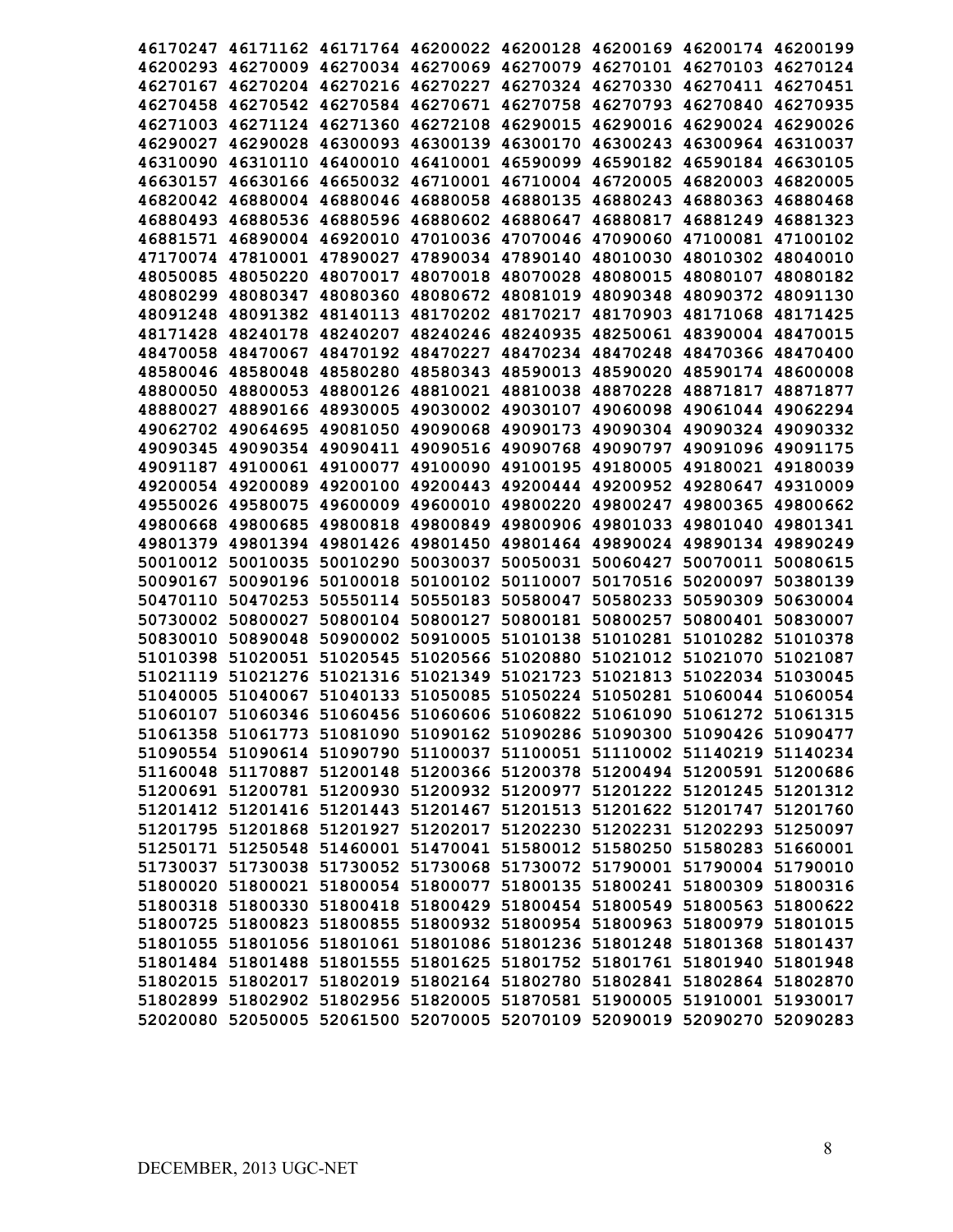| 52090294 |                   |                   |                   |                            |                                     | 52090357 52100022 52170295 52190006 52190007 52190019                   | 52190020 |
|----------|-------------------|-------------------|-------------------|----------------------------|-------------------------------------|-------------------------------------------------------------------------|----------|
| 52190028 | 52190029          |                   |                   |                            |                                     | 52190033 52200082 52200228 52200437 52200767 52310006                   |          |
| 52470031 | 52550057          | 52700020          | 52700130          | 52700140 52700163          |                                     | 52700172                                                                | 52700179 |
| 52700277 | 52700308          | 52700316          | 52700318          |                            | 52700541 52700552                   | 52700576                                                                | 52700604 |
| 52700605 | 52800033          | 52800213          | 52800794          | 52800926                   | 52870359                            | 52880042                                                                | 52950067 |
| 52950119 | 52950197          | 53200027          | 53820003          |                            | 54090002 54090009                   | 54090082                                                                | 54120004 |
| 54200116 | 55230134          | 57250012          | 57270041          |                            | 57270113 57270114 57270126          |                                                                         | 57270245 |
| 57270336 | 57270773          | 57730005          | 57880116          | 58020007                   | 58030056                            | 58050004 58290005                                                       |          |
| 58800058 | 58800250          | 58800251          | 58950002          | 59010013                   | 59030016                            | 59030028                                                                | 59080013 |
| 59090012 | 59190012          | 59190055          | 59550010          | 59580029                   | 59870077                            | 60010139                                                                | 60030130 |
| 60050193 | 60080010          | 60080130          | 60080259          | 60090036                   | 60100108                            | 60150022                                                                | 60170476 |
| 60230035 | 60230047          | 60230071          | 60230076          | 60230186                   | 60230267                            | 60230386                                                                | 60550064 |
| 60550132 | 60550204          | 60550205          | 60800051          |                            | 60870134 60870568                   | 60880008                                                                | 60880026 |
| 60880051 | 61020010          | 61060307          | 61060592          | 61060593                   | 61060640                            | 61060644                                                                | 61060645 |
| 61080101 | 61080109          | 61080173          | 61090010          | 61090020                   | 61090039                            | 61090064                                                                | 61090066 |
| 61090069 | 61090082          | 61090112          | 61090115          | 61090116                   | 61090244                            | 61090258                                                                | 61090266 |
| 61090305 | 61090306          | 61090341          |                   | 61090459 61090506 61090508 |                                     | 61090553                                                                | 61090594 |
|          | 61090736 61090755 |                   | 61091044 61091151 |                            | 61170250 61170341                   | 61200031                                                                | 61200152 |
| 61470029 | 61470057          | 61470063          |                   |                            | 61470064 61580007 61580076 61800143 |                                                                         | 61800292 |
|          | 61800303 62160002 | 62200037          | 62200048          |                            | 62200062 62200064 62200097          |                                                                         | 62200153 |
| 62200187 | 62200235          | 62200236          | 62300002          |                            |                                     | 62430011 62430016 62790001                                              | 63010019 |
| 63080017 | 63080045          | 63080059          | 63100017          | 63100037                   | 63300081                            | 63790001                                                                | 63800091 |
| 64050078 | 64050079          | 64050080          | 64050171          |                            | 64050184 64070011                   | 64100023                                                                | 64740001 |
| 65930006 | 66200146          | 67100013          | 67580006          | 68030015                   | 68080103                            | 68090046                                                                | 68300031 |
| 68360077 | 68360104          | 68360127          | 68360138          | 68360146                   | 68360168                            | 68360214                                                                | 68360232 |
| 68360249 | 68580012          | 68800060          | 69080016          | 69300023                   | 69800001                            | 69800023                                                                | 70360007 |
| 70710023 | 70800020          | 71200326          | 71200374          | 71200392                   | 71200410                            | 71200483                                                                | 71470037 |
| 71800092 | 71800148          | 71800350          | 71880006          | 72010135                   | 72010136                            | 72020063                                                                | 72050027 |
| 72050057 | 72050134          | 72050212          | 72050213          | 72060073                   | 72060097                            | 72060646                                                                | 72080001 |
| 72080067 | 72080097          | 72080124          | 72080228          | 72080241                   | 72080302                            | 72080416                                                                | 72080535 |
| 72080642 | 72080647          | 72080728          | 72080833          | 72081554                   | 72081773                            | 72081925                                                                | 72081926 |
| 72090005 | 72090066          | 72090185          | 72090200          | 72090382                   | 72090443                            | 72090653                                                                | 72090656 |
| 72090727 | 72090782          | 72090915          | 72090927          | 72091067                   | 72091171                            | 72091173                                                                | 72091222 |
| 72091266 | 72091282          | 72091381          | 72091398          | 72091529                   | 72170206                            | 72171191                                                                | 72171226 |
| 72200598 | 72200980          | 72201102          | 72201636          | 72201759                   | 72201772                            | 72250040                                                                | 72250207 |
| 72250230 | 72250305          | 72300194          | 72300240          |                            | 72300254 72300338                   | 72300376                                                                | 72300496 |
| 72300497 |                   | 72300528 72300638 |                   |                            |                                     | 72300885 72300907 72301094 72301215 72301219                            |          |
|          |                   |                   |                   |                            |                                     | 72301237 72301239 72301242 72301327 72301330 72301348 72301349 72301351 |          |
|          |                   |                   |                   |                            |                                     | 72301353 72301354 72301358 72301377 72301382 72301383 72301384 72301389 |          |
|          |                   |                   |                   |                            |                                     | 72470015 72470016 72470020 72470022 72470024 72470027 72470058 72470061 |          |
|          |                   |                   |                   |                            |                                     | 72470151 72470211 72470225 72470303 72580110 72590050 72590055 72790002 |          |
|          |                   |                   |                   |                            |                                     | 72800009 72800010 72800024 72800025 72800176 72800177 72800184 72800594 |          |
|          |                   |                   |                   |                            |                                     | 72800596 72800702 72800732 72800814 72820008 72820013 72820029 72870228 |          |
|          |                   |                   |                   |                            |                                     | 72870393 72870438 72870590 72870688 72870880 72870889 72871186 72871269 |          |
|          |                   |                   |                   |                            |                                     | 72871343 72871445 72871458 72871464 72871549 72871555 72871615 72871623 |          |
|          |                   |                   |                   |                            |                                     | 72871770 72871871 72871884 72871887 72872030 72872034 72872048 72872058 |          |
|          |                   |                   |                   |                            |                                     | 72880008 72880049 72880143 72890045 72890092 73010261 73040003 73080036 |          |
|          |                   |                   |                   |                            |                                     | 73080056 73080221 73090591 73100005 73200014 73240048 73240195 73240196 |          |
|          |                   |                   |                   |                            |                                     | 73240235 73240429 73240731 73240735 73242099 73250007 73470046 73470049 |          |
|          |                   |                   |                   |                            |                                     | 73470424 73580101 73620005 73620025 73620028 73620126 73800059 73870022 |          |
|          |                   |                   |                   |                            |                                     | 73880054 73890006 74080471 74100171 74120032 74120074 74210008 74210024 |          |
|          |                   |                   |                   |                            |                                     | 74210043 74210056 74210070 74210085 74210123 74210130 74210138 74210148 |          |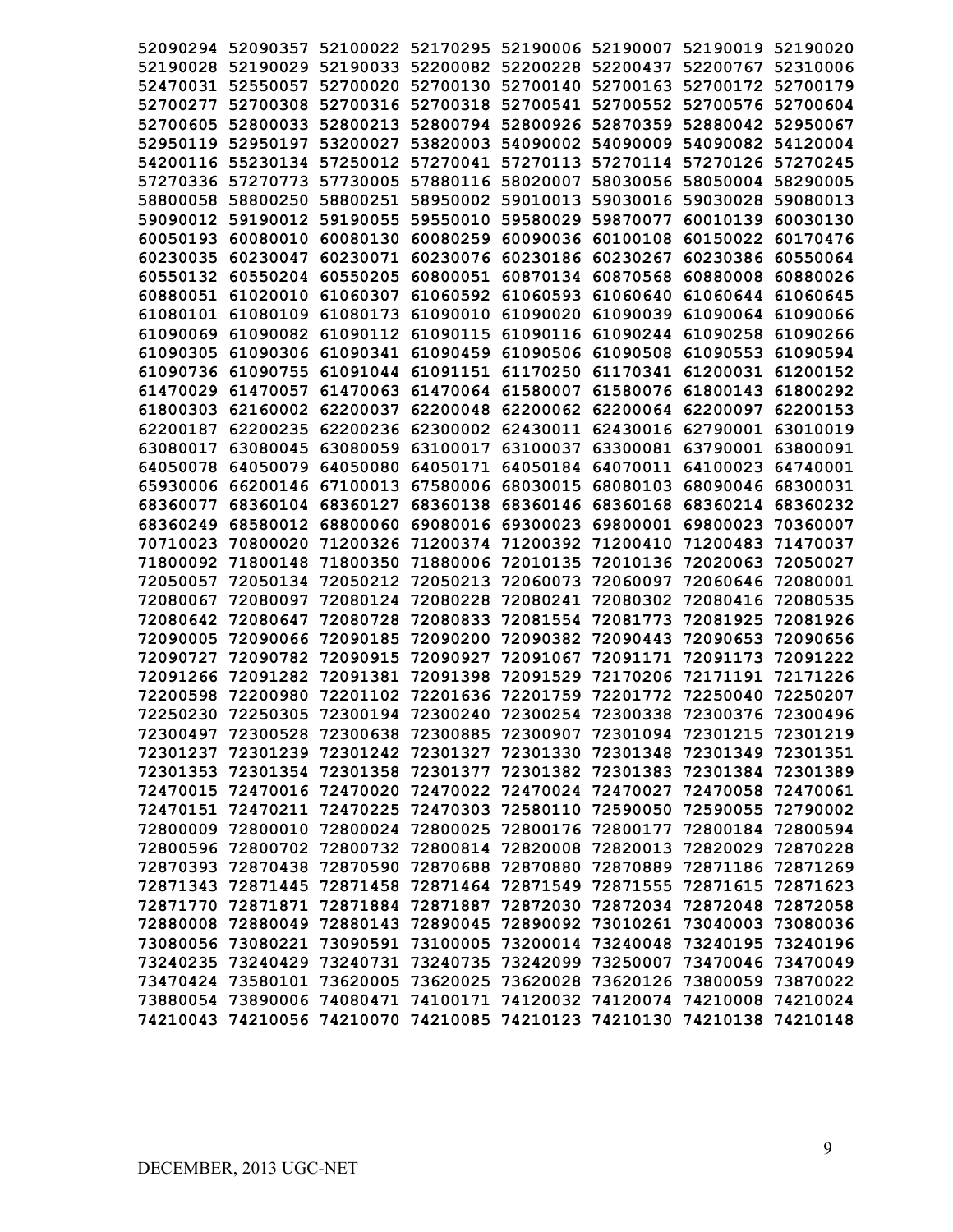| 74210154 | 74210175          | 74210190 | 74210223 | 74210249          | 74210263          | 74210268 | 74210326 |
|----------|-------------------|----------|----------|-------------------|-------------------|----------|----------|
| 74210359 | 74210360          | 74210370 | 74210378 |                   | 74210394 74210422 | 74210555 | 74210581 |
| 74210651 | 74210701          | 74210708 | 74210719 | 74210722 74210748 |                   | 74210795 | 74210844 |
| 74210858 | 74211078          | 74211102 | 74211135 | 74211164          | 74211202          | 74211608 | 74211612 |
| 74211629 | 74211641          | 74211663 | 74310020 | 74680005          | 74710006          | 74880033 | 74930009 |
| 75010027 | 75030002          | 75060106 | 75080041 | 75090047          | 75090333          | 75120022 | 75140004 |
| 75140013 | 75470047          | 75630008 | 75630041 | 75800157          | 75870387          | 75880010 | 75880029 |
| 75890017 | 75890154          | 75890234 | 76060093 | 76080008          | 76090064          | 76090067 | 76090150 |
| 76090156 | 76090204 76090210 |          | 76120001 | 76120015 76120021 |                   | 76200186 | 76470041 |
| 76800038 | 77010044          | 77050042 | 77060022 | 77090017          | 77090171          | 77100002 | 77100006 |
| 77100086 | 77200015          | 77260024 | 77260027 | 77260200          | 77260211          | 77260437 | 77470011 |
| 77470026 | 77470117          | 77590011 | 77650004 | 77870274          | 77870537          | 77930004 | 77930044 |
| 78010280 | 78060003          | 78080028 | 78080092 | 78080184          | 78080333          | 78080336 | 78080426 |
| 78080763 | 78080971          | 78090050 | 78140105 | 78170140          | 78170229          | 78200005 | 78200008 |
| 78200537 | 78250196          | 78300032 | 78300083 | 78300312 78430005 |                   | 78800047 | 78870017 |
| 78870170 | 78880056          | 78890056 | 79080227 | 79090014          | 79090253          | 79170287 | 79740002 |
| 79880030 | 79880071          | 79880086 | 79880091 | 80050023          | 80090048          | 80090057 | 80090060 |
| 80090071 | 80090091          | 80090110 | 80090114 | 80090131          | 80100047          | 80200052 | 80200101 |
| 80590004 | 81080201          | 81100027 | 82090198 | 82470059          | 82880041          | 83080205 | 83140001 |
| 83800173 | 84200005          | 84580026 | 84800111 | 84880008          |                   |          |          |

## **2. ELIGIBILITY FOR ASSISTANT PROFESSOR:-**

**The candidates whose Roll Numbers are listed below have provisionally qualified the UGC-NET for eligibility for Assistant Professor only. They are eligible for recruitment as Assistant Professor throughout the country. (Total:21116)** 

| 01010147 | 01010216 | 01020010 | 01020024 | 01020072 01020140 |          | 01020155 | 01040069 |
|----------|----------|----------|----------|-------------------|----------|----------|----------|
| 01040080 | 01050028 | 01050033 | 01050053 | 01050073          | 01060009 | 01060020 | 01060037 |
| 01060103 | 01060109 | 01060172 | 01060220 | 01060225          | 01060251 | 01060321 | 01060339 |
| 01080016 | 01080017 | 01080020 | 01080029 | 01080033          | 01080040 | 01080042 | 01080060 |
| 01080211 | 01080219 | 01080251 | 01090004 | 01090005          | 01090008 | 01090016 | 01090020 |
| 01090038 | 01090045 | 01090053 | 01090059 | 01090061          | 01090068 | 01090075 | 01090087 |
| 01090092 | 01090100 | 01090104 | 01090107 | 01090138          | 01090143 | 01090152 | 01090155 |
| 01090163 | 01090173 | 01090175 | 01090191 | 01090200          | 01090206 | 01090210 | 01090235 |
| 01090264 | 01090282 | 01090294 | 01090297 | 01090311          | 01090323 | 01090335 | 01090343 |
| 01090346 | 01090351 | 01090361 | 01090362 | 01090363          | 01090398 | 01090429 | 01090434 |
| 01090437 | 01090446 | 01090457 | 01090527 | 01090550          | 01090553 | 01090572 | 01090591 |
| 01090616 | 01100001 | 01100002 | 01100019 | 01100036          | 01100043 | 01100045 | 01100052 |
| 01100058 | 01100071 | 01100072 | 01150003 | 01150008          | 01170047 | 01170382 | 01170401 |
| 01170409 | 01200026 | 01200071 | 01200086 | 01200107          | 01200108 | 01200110 | 01200112 |
| 01200124 | 01200159 | 01200161 | 01200170 | 01200174          | 01200200 | 01250022 | 01250100 |
| 01280011 | 01280056 | 01280114 | 01280123 | 01290003          | 01290004 | 01290016 | 01290022 |
| 01290027 | 01290047 | 01290055 | 01290056 | 01290064          | 01290074 | 01310004 | 01310011 |
| 01310012 | 01310032 | 01470017 | 01470019 | 01470034          | 01470053 | 01470056 | 01470090 |
| 01490001 | 01490023 | 01500001 | 01550020 | 01580006          | 01580008 | 01580013 | 01580015 |
| 01580062 | 01580070 | 01580078 | 01580083 | 01580084          | 01580088 | 01580106 | 01590031 |
| 01590040 | 01590045 | 01590091 | 01590093 | 01600001          | 01790006 | 01790017 | 01790080 |
| 01790083 | 01800001 | 01800003 | 01800005 | 01800008          | 01800009 | 01800013 | 01800021 |
| 01800032 | 01800034 | 01800035 | 01800043 | 01800045          | 01800051 | 01800057 | 01800058 |
| 01800060 | 01800064 | 01800076 | 01800080 | 01800090          | 01800093 | 01800099 | 01800102 |
| 01800113 | 01800132 | 01800138 | 01800169 | 01800170          | 01800177 | 01800182 | 01800192 |
| 01800205 | 01800227 | 01800247 | 01800262 | 01800267          | 01800286 | 01800291 | 01870037 |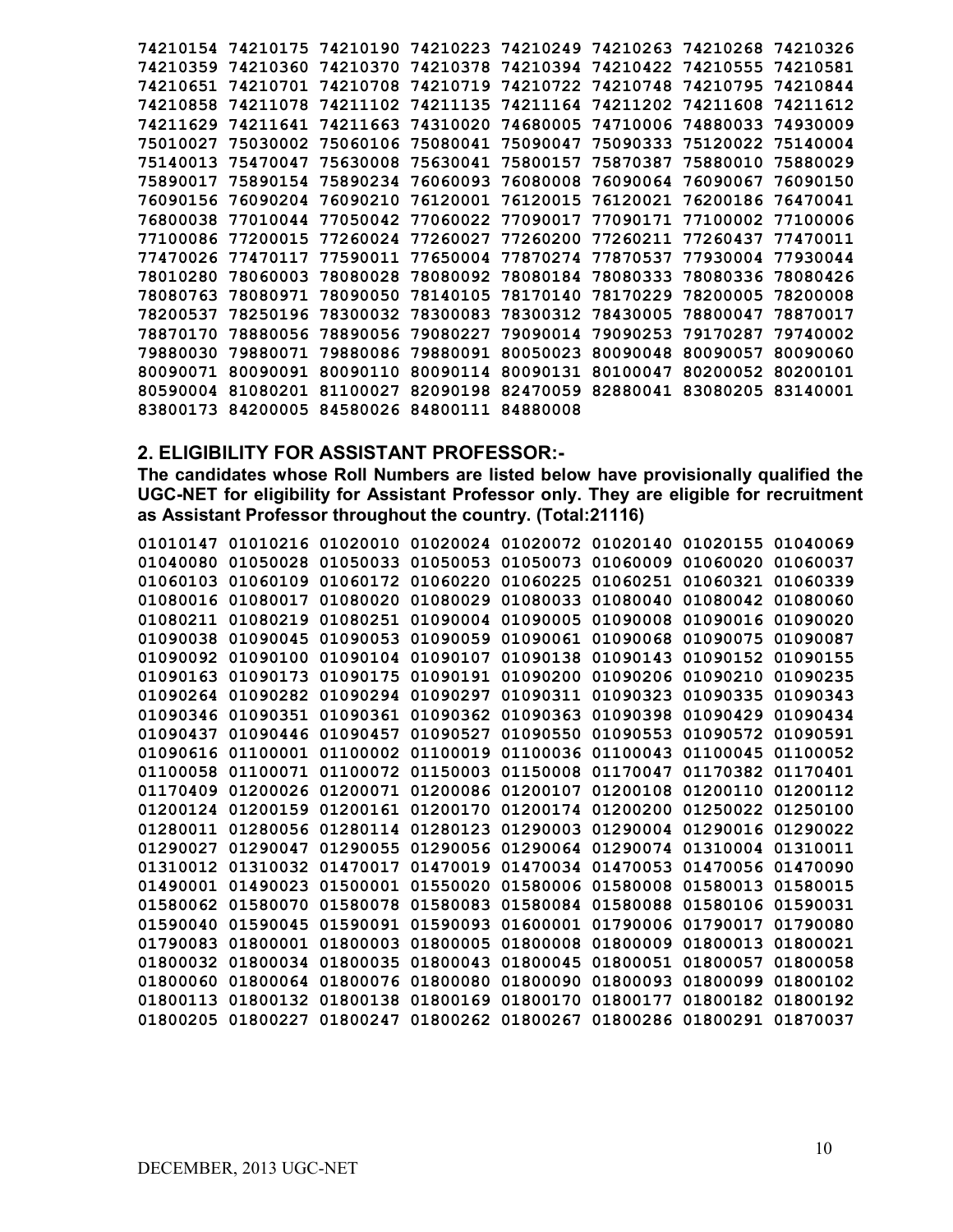|                      |                      |                                              |                               |                      | 01870102 01870175 01880004 01880006 01880010 01880013 01920001 01920003 |                               |                      |
|----------------------|----------------------|----------------------------------------------|-------------------------------|----------------------|-------------------------------------------------------------------------|-------------------------------|----------------------|
|                      |                      |                                              |                               |                      | 01920011 01920016 01920017 01930010 01930016 02010007 02010014 02010017 |                               |                      |
| 02010028             | 02010034             | 02010050                                     | 02010055                      |                      | 02010072 02010077                                                       | 02010098                      | 02010107             |
| 02010117             |                      | 02010124 02010140                            | 02010150 02010169             |                      | 02010171                                                                | 02010230                      | 02010279             |
| 02010299             | 02010343             | 02010344                                     | 02010416 02010477             |                      | 02010509                                                                | 02010510                      | 02010517             |
| 02010518             | 02010545             | 02010549                                     | 02010682                      | 02010683             | 02010684                                                                | 02010810                      | 02010820             |
|                      | 02010821 02010839    | 02010859                                     | 02010878                      |                      | 02010882 02010888                                                       | 02010889                      | 02010919             |
| 02020019             | 02020026             | 02020037                                     | 02020058                      | 02020075             | 02020089                                                                | 02020104                      | 02020113             |
|                      |                      |                                              |                               |                      |                                                                         |                               |                      |
| 02020117<br>02020397 | 02020150             |                                              | 02020194 02020200             | 02020201<br>02020417 | 02020248                                                                | 02020323                      | 02020365             |
| 02020463             | 02020399<br>02020505 | 02020510                                     | 02020404 02020416<br>02020551 |                      | 02020455<br>02020623 02020627                                           | 02020456 02020457<br>02020638 | 02020709             |
| 02020754             |                      | 02020776 02020781                            | 02020784                      | 02020811             | 02020871                                                                | 02020915                      | 02020925             |
|                      |                      | 02020927 02020949 02020964 02021005 02021060 |                               |                      |                                                                         |                               | 02021088             |
|                      | 02021214 02021220    | 02021258                                     |                               | 02021273 02021277    | 02021061<br>02021281                                                    | 02021079                      |                      |
|                      |                      |                                              |                               |                      | 02021344 02021372 02021392 02021406 02021442 02021465                   | 02021325                      | 02021343<br>02021496 |
|                      |                      |                                              |                               |                      |                                                                         | 02021466                      |                      |
|                      |                      |                                              |                               |                      | 02021578 02030003 02030010 02030039 02030040 02030052 02030062 02030063 |                               |                      |
|                      |                      |                                              |                               |                      | 02030065 02030068 02030069 02030078 02030097 02030120                   | 02030122 02030127             |                      |
|                      |                      |                                              |                               |                      | 02030134 02030139 02030156 02030163 02030169 02030170                   | 02030211 02030232             |                      |
|                      |                      |                                              |                               |                      | 02040014 02040034 02040064 02040106 02040108 02040125                   | 02040133 02050002             |                      |
|                      |                      |                                              |                               |                      | 02050004 02050005 02050006 02050009 02050028 02050040                   | 02050043 02050086             |                      |
|                      | 02050090 02050113    | 02050115                                     |                               | 02050124 02050127    | 02050136                                                                | 02050150 02050165             |                      |
| 02050225             | 02050238             | 02050268                                     | 02050290 02050293             |                      | 02050326                                                                | 02050335                      | 02050365             |
| 02050458             | 02050463             | 02050466                                     | 02050478                      | 02050479             | 02050530                                                                | 02050568                      | 02050577             |
| 02050578             | 02050581             | 02050636                                     | 02050684                      | 02050726             | 02050741                                                                | 02050752                      | 02050767             |
| 02050776             | 02050796             | 02050818                                     | 02050823                      | 02050845             | 02050851                                                                | 02050854                      | 02050856             |
| 02050857             | 02050859             | 02050870                                     | 02050874                      | 02050880             | 02050898                                                                | 02050904                      | 02050911             |
| 02050913             | 02050924             | 02050930                                     | 02050933                      | 02050942             | 02050946                                                                | 02051002                      | 02051023             |
| 02051036             | 02051038             | 02051040                                     | 02051061                      | 02051066             | 02051094                                                                | 02051109                      | 02051125             |
|                      | 02051136 02051141    | 02051158                                     | 02051179                      | 02051180             | 02051181                                                                | 02051182                      | 02051183             |
| 02051184 02051185    |                      | 02051188                                     | 02051189                      |                      | 02051192 02051194                                                       | 02051201 02051233             |                      |
| 02051234             | 02051270             | 02051271                                     | 02051278                      | 02051325             | 02060008                                                                | 02060017                      | 02060047             |
| 02060073             |                      | 02060074 02060088                            | 02060102                      |                      | 02060114 02060125                                                       | 02060134                      | 02060171             |
| 02060185             | 02060190             | 02060192                                     | 02060213                      | 02060251             | 02060283                                                                | 02060306                      | 02060307             |
| 02060314             | 02060315             | 02060330                                     | 02060332                      | 02060347             | 02060354                                                                | 02060358                      | 02060361             |
| 02060375             | 02060386             | 02060426 02060433                            |                               | 02060453             | 02060493                                                                | 02060561                      | 02060593             |
|                      |                      |                                              |                               |                      | 02060606 02060614 02060655 02060656 02060693 02060700 02060706 02060753 |                               |                      |
|                      |                      |                                              |                               |                      | 02060763 02060787 02060789 02060807 02060811 02060839 02060844 02060867 |                               |                      |
|                      |                      |                                              |                               |                      | 02060875 02060892 02060900 02060917 02060925 02060927 02060961 02060979 |                               |                      |
|                      |                      |                                              |                               |                      | 02061017 02061080 02061104 02061146 02061149 02061160 02061174 02061175 |                               |                      |
|                      |                      |                                              |                               |                      | 02061176 02061197 02061223 02061228 02061229 02061236 02061238 02061239 |                               |                      |
|                      |                      |                                              |                               |                      | 02061250 02061279 02061280 02061284 02061309 02061310 02061325 02061335 |                               |                      |
|                      |                      |                                              |                               |                      | 02061344 02061350 02061359 02061364 02061386 02061396 02061403 02061413 |                               |                      |
|                      |                      |                                              |                               |                      | 02061425 02061427 02061439 02061447 02061448 02061450 02061458 02061482 |                               |                      |
|                      |                      |                                              |                               |                      | 02061501 02061505 02061573 02061618 02061625 02061631 02061677 02061753 |                               |                      |
|                      |                      |                                              |                               |                      | 02061755 02061759 02061776 02061791 02061797 02061811 02061812 02061815 |                               |                      |
|                      |                      |                                              |                               |                      | 02061820 02061890 02061891 02061893 02061917 02061918 02061938 02061956 |                               |                      |
|                      | 02061968 02061986    | 02062000                                     |                               |                      | 02062007 02062023 02062028                                              | 02062035 02062038             |                      |
|                      |                      |                                              |                               |                      | 02062051 02062064 02062068 02062071 02062076 02062100                   | 02062102 02062140             |                      |
|                      |                      |                                              |                               |                      | 02062151 02062152 02062173 02062185 02062226 02062227                   | 02062241 02062277             |                      |
|                      | 02062286 02062317    |                                              | 02062323 02062329 02062330    |                      | 02062331                                                                | 02062333                      | 02062339             |
|                      | 02062341 02062347    |                                              |                               |                      | 02062349 02062350 02062374 02062386 02062387                            |                               | 02062396             |
|                      |                      |                                              |                               |                      | 02062401 02062402 02062404 02062414 02062415 02062416 02062418          |                               | 02062424             |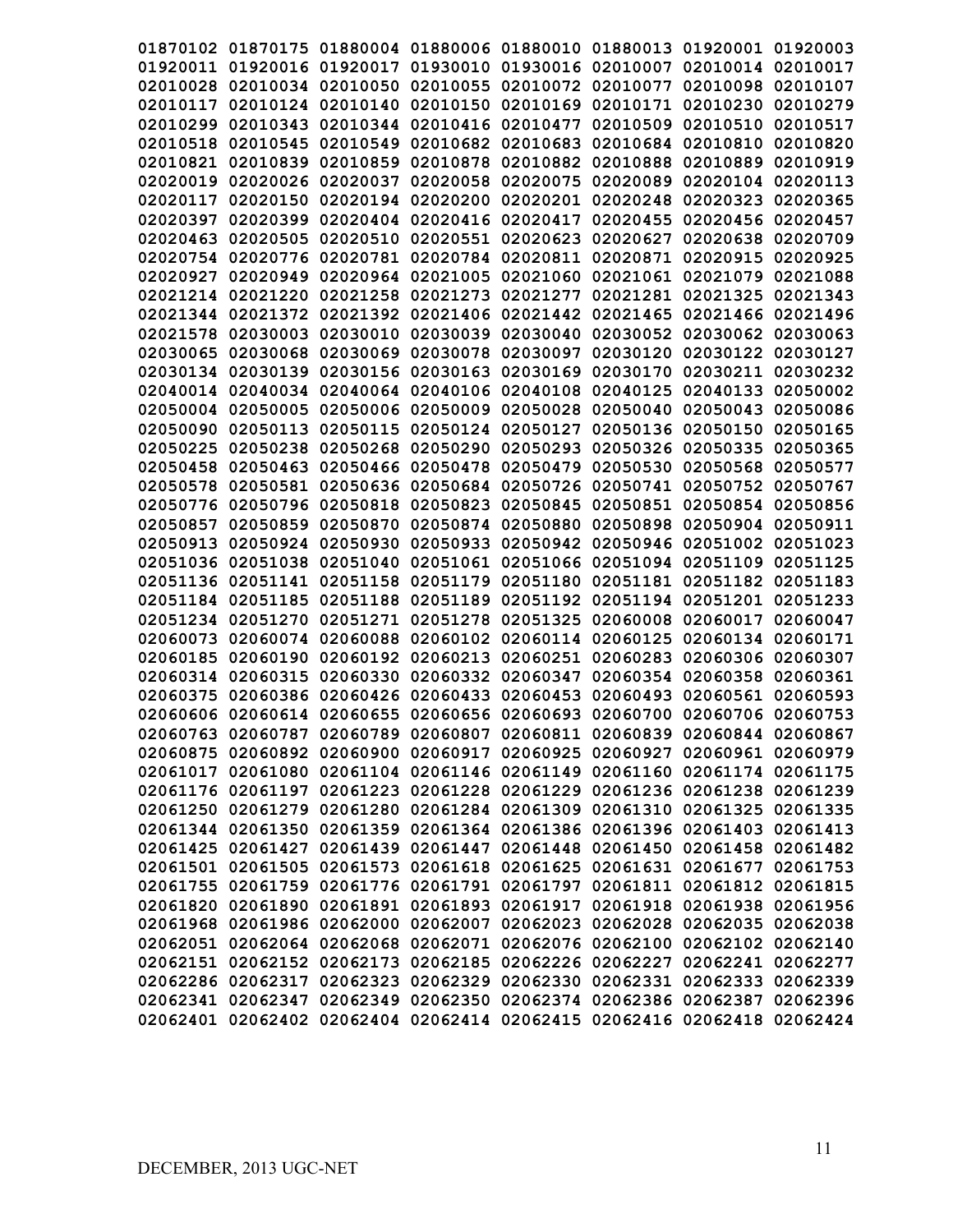|                   |                                                                         |                            |                                                                |                   |                            | 02062430 02062444 02062455 02062522 02062534 02062535 02062550 02062555               |          |
|-------------------|-------------------------------------------------------------------------|----------------------------|----------------------------------------------------------------|-------------------|----------------------------|---------------------------------------------------------------------------------------|----------|
|                   |                                                                         |                            |                                                                |                   |                            | 02062568 02062570 02062576 02062591 02062599 02062609 02062616 02062630               |          |
| 02062653          | 02062655                                                                | 02062667                   | 02062669                                                       |                   | 02062704 02062727          | 02062728                                                                              | 02062729 |
|                   |                                                                         | 02062732 02062734 02062735 |                                                                | 02062736 02062737 | 02062738                   | 02062748                                                                              | 02062750 |
| 02062752          | 02062755                                                                | 02062768                   | 02062786                                                       | 02062787          | 02062812                   | 02062817                                                                              | 02062845 |
| 02062846          | 02062858                                                                | 02062877                   | 02062913                                                       | 02062937          | 02062940                   | 02062954                                                                              | 02062958 |
| 02062959          | 02062970                                                                | 02062975                   | 02062979                                                       | 02062980          | 02062981                   | 02062985                                                                              | 02062992 |
| 02062993          | 02062994                                                                | 02062995                   |                                                                | 02062996 02062997 | 02063000                   | 02063013                                                                              | 02063016 |
|                   | 02063023 02063047                                                       |                            | 02063048 02063081 02063098                                     |                   | 02063104 02063109          |                                                                                       | 02063126 |
|                   |                                                                         |                            | 02063173 02063182 02063216 02063219                            |                   | 02063223 02063236 02063253 |                                                                                       | 02063275 |
|                   | 02063276 02063277                                                       |                            | 02063304 02063305                                              | 02063317          | 02063318                   | 02063319                                                                              | 02063341 |
|                   | 02063342 02063377                                                       |                            | 02063387 02063392 02063409                                     |                   | 02063460                   | 02063526                                                                              | 02063555 |
| 02063557          | 02063562                                                                | 02063563                   | 02063567                                                       |                   | 02063574 02063591          | 02063595                                                                              | 02063596 |
| 02063598          |                                                                         | 02063615 02063621          | 02063640                                                       |                   | 02063651 02063652 02063659 |                                                                                       | 02063666 |
|                   |                                                                         |                            | 02063679 02063682 02063688 02063701 02063720 02063721          |                   |                            | 02063722                                                                              | 02063724 |
|                   |                                                                         |                            |                                                                |                   |                            |                                                                                       |          |
|                   |                                                                         | 02063727 02063744 02063760 |                                                                |                   | 02063766 02063770 02063789 | 02063790                                                                              | 02063813 |
|                   |                                                                         | 02063824 02063837 02063842 |                                                                |                   | 02063846 02063848 02063888 | 02063898                                                                              | 02063907 |
|                   |                                                                         |                            |                                                                |                   |                            | 02063950 02063971 02063986 02063991 02064033 02064036 02064041 02064044               |          |
|                   |                                                                         |                            |                                                                |                   |                            | 02064047 02064052 02064053 02064054 02064056 02064092 02064122 02064147               |          |
|                   |                                                                         |                            |                                                                |                   |                            | 02064176 02064188 02064190 02064191 02064206 02064215 02064241 02064244               |          |
|                   |                                                                         |                            |                                                                |                   |                            | 02064245 02064251 02064252 02064253 02064254 02064255 02064272 02064276               |          |
|                   |                                                                         |                            |                                                                |                   |                            | 02064311 02064315 02064317 02064318 02064332 02064334 02064339 02064341               |          |
|                   |                                                                         |                            |                                                                |                   |                            | 02064342 02064345 02064348 02064351 02064361 02064375 02064376 02064387               |          |
|                   |                                                                         |                            | 02064409 02064431 02064432 02064435 02064442                   |                   |                            | 02064444 02064462 02064480                                                            |          |
| 02064483 02064485 |                                                                         | 02064488                   |                                                                | 02064497 02064499 |                            | 02064502 02070010 02070011                                                            |          |
|                   | 02070015 02070021                                                       | 02070026                   | 02070029                                                       | 02070032          | 02070035                   | 02080035                                                                              | 02080049 |
| 02080063          | 02080065                                                                | 02080068                   | 02080083                                                       | 02080085          | 02080097                   | 02080147                                                                              | 02080190 |
| 02080222 02080280 |                                                                         | 02080401                   | 02080416                                                       | 02080441          | 02080444                   | 02080487                                                                              | 02080519 |
|                   | 02080524 02080596                                                       | 02080616                   | 02090004                                                       | 02090005          | 02090007                   | 02090011                                                                              | 02090012 |
| 02090014          | 02090015                                                                | 02090017                   | 02090020                                                       | 02090021          | 02090026                   | 02090034                                                                              | 02090038 |
| 02090045          | 02090055                                                                | 02090066                   | 02090072                                                       | 02090079          | 02090116                   | 02090131                                                                              | 02090149 |
| 02090173          | 02090183                                                                | 02090189                   | 02090190                                                       | 02090233          | 02090241                   | 02090244                                                                              | 02090246 |
| 02090258          | 02090266                                                                | 02090268                   | 02090284                                                       | 02090286          | 02090287                   | 02090289                                                                              | 02090293 |
| 02090294          | 02090298                                                                | 02090332                   | 02090336                                                       | 02090337          | 02090348                   | 02090350                                                                              | 02090358 |
| 02090364 02090373 |                                                                         | 02090378                   | 02090391                                                       |                   | 02090393 02090410          | 02090412                                                                              | 02090417 |
|                   |                                                                         |                            |                                                                |                   |                            |                                                                                       |          |
|                   |                                                                         |                            | 02090418 02090420 02090434 02090435 02090436 02090444 02090465 |                   |                            | 02090495   02090499   02090513   02090525   02090537   02090538   02090539   02090556 | 02090473 |
|                   |                                                                         |                            |                                                                |                   |                            |                                                                                       |          |
|                   |                                                                         |                            |                                                                |                   |                            | 02090558 02090576 02090578 02090584 02090585 02090588 02090591 02090611               |          |
|                   |                                                                         |                            |                                                                |                   |                            | 02090614 02090615 02090616 02090632 02090633 02090634 02090655 02090659               |          |
|                   |                                                                         |                            |                                                                |                   |                            | 02090663 02090677 02090683 02090687 02090700 02090711 02090712 02090716               |          |
|                   |                                                                         |                            |                                                                |                   |                            | 02090735 02090736 02090739 02090740 02090748 02090754 02090761 02090774               |          |
|                   |                                                                         |                            |                                                                |                   |                            | 02090776 02090779 02090780 02090781 02090785 02090791 02090799 02090803               |          |
|                   |                                                                         |                            |                                                                |                   |                            | 02090805 02090814 02090815 02090822 02090843 02090846 02090849 02090889               |          |
|                   |                                                                         |                            |                                                                |                   |                            | 02090913 02090917 02090974 02090993 02090995 02090997 02091010 02091015               |          |
|                   |                                                                         |                            |                                                                |                   |                            | 02091024 02091026 02091031 02091032 02091052 02091076 02091078 02091140               |          |
|                   |                                                                         |                            |                                                                |                   |                            | 02091145 02091146 02091147 02091148 02091151 02091154 02091155 02091176               |          |
|                   |                                                                         |                            |                                                                |                   |                            | 02091184 02091186 02091209 02091210 02091213 02091214 02091221 02091233               |          |
|                   |                                                                         |                            |                                                                |                   |                            | 02091238 02091241 02091243 02091250 02091253 02091257 02091258 02091260               |          |
|                   |                                                                         |                            |                                                                |                   |                            | 02091270 02091292 02091302 02091305 02091306 02091310 02091320 02091338               |          |
|                   |                                                                         |                            |                                                                |                   |                            | 02091362 02091364 02091406 02091412 02091444 02091458 02091459 02091461               |          |
|                   |                                                                         |                            |                                                                |                   |                            | 02091462 02091506 02091513 02091539 02091566 02091583 02091595 02091603               |          |
|                   | 02091626 02091639 02091649 02091666 02091675 02091681 02091699 02091702 |                            |                                                                |                   |                            |                                                                                       |          |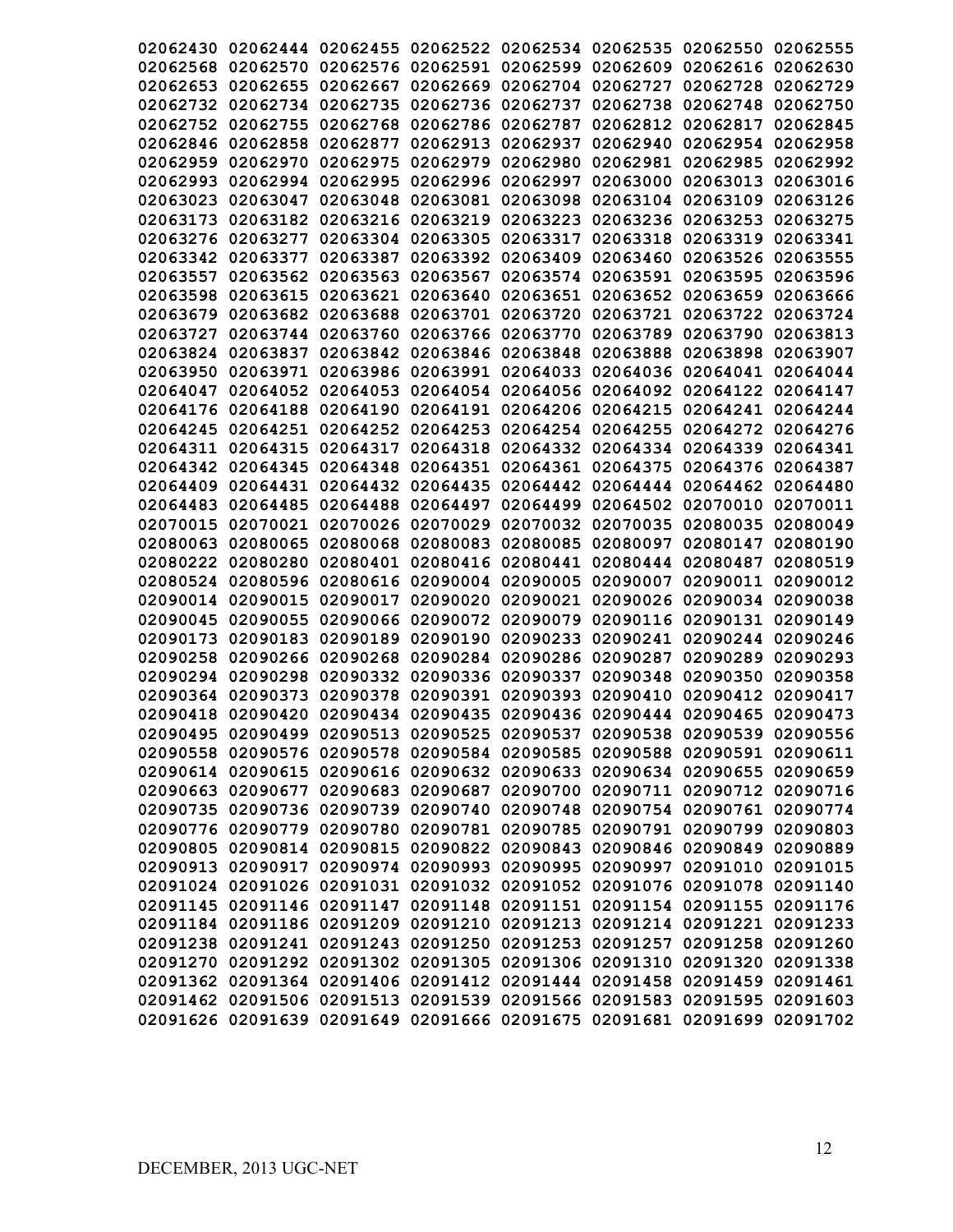|          | 02091703 02091705 02091710                                              |                   |                                                       |                   | 02091724 02091725 02091730 | 02091768 02091770 |          |
|----------|-------------------------------------------------------------------------|-------------------|-------------------------------------------------------|-------------------|----------------------------|-------------------|----------|
|          | 02091818                                                                | 02091842          |                                                       |                   |                            |                   | 02091875 |
| 02091789 |                                                                         |                   |                                                       |                   | 02091851 02091853 02091860 | 02091870          |          |
| 02091877 | 02091878                                                                | 02091891          | 02091893                                              |                   | 02091894 02091895          | 02091896          | 02091909 |
| 02091913 | 02091915                                                                | 02091934          | 02091935                                              | 02091946          | 02091959                   | 02091966          | 02091981 |
| 02091987 | 02092021                                                                | 02092052          | 02092055                                              | 02092060          | 02092068                   | 02092083          | 02092087 |
| 02092089 | 02092094                                                                | 02092104          | 02092109                                              | 02092124 02092125 |                            | 02092128          | 02092130 |
|          | 02092132 02092134 02092150                                              |                   |                                                       |                   | 02092174 02092176 02092199 | 02092215          | 02092243 |
| 02092259 |                                                                         | 02092262 02092263 | 02092278                                              | 02092287          | 02092288                   | 02092289          | 02092292 |
| 02092299 | 02092307                                                                | 02092309          | 02092311                                              | 02092317          | 02092319                   | 02092328          | 02092349 |
|          | 02092362 02092363                                                       |                   | 02092364 02092374                                     | 02092405          | 02092430                   | 02092436          | 02092437 |
| 02092438 | 02092441                                                                | 02092445          | 02092454                                              | 02092477          | 02092482                   | 02092483          | 02092484 |
| 02092485 |                                                                         | 02092486 02092487 | 02092488                                              | 02092492          | 02092495                   | 02092498          | 02092508 |
| 02092521 | 02092531                                                                | 02092532          | 02092535                                              | 02092537          | 02092546                   | 02092547          | 02092548 |
| 02092549 | 02092550                                                                | 02092552          | 02092554                                              | 02092558          | 02092559                   | 02092580          | 02092583 |
|          | 02092616 02092621                                                       |                   | 02092622 02092630 02092658                            |                   | 02092659                   | 02092662 02092674 |          |
|          | 02092676 02092677                                                       | 02092685          |                                                       |                   | 02092716 02092719 02092720 | 02092724 02092746 |          |
|          | 02092776 02092778                                                       |                   | 02092806 02092820 02092822 02092834 02092836 02092837 |                   |                            |                   |          |
|          | 02092838 02092839 02092841 02092843 02092844 02092845                   |                   |                                                       |                   |                            | 02092846 02092848 |          |
|          | 02092849 02092850 02092852 02092853 02092857 02092859                   |                   |                                                       |                   |                            | 02092870 02092871 |          |
|          | 02092891 02092894 02092910                                              |                   |                                                       |                   | 02092917 02092923 02092983 | 02092984 02092988 |          |
|          | 02092990 02092991                                                       | 02092997          |                                                       |                   | 02093006 02093012 02093015 | 02093026 02093030 |          |
|          | 02093031 02093034                                                       | 02093039          |                                                       | 02093040 02093041 | 02100011                   | 02100012 02100041 |          |
|          | 02100046 02100047                                                       | 02100066          | 02100069                                              | 02100077          | 02100080                   | 02110001 02110006 |          |
|          | 02110018 02110034                                                       | 02110035          | 02110041 02110043                                     |                   | 02110045                   | 02110056 02110062 |          |
|          | 02110072 02110073                                                       | 02110074          | 02110078 02110080                                     |                   | 02120004                   | 02120028          | 02120038 |
| 02120048 | 02120084                                                                | 02120108          | 02120117                                              | 02120180          | 02120306                   | 02120367          | 02120408 |
| 02120511 | 02140008                                                                | 02140025          | 02140030                                              |                   | 02150004 02150018          | 02160009          | 02160028 |
| 02160037 | 02160053                                                                | 02160062          | 02160110                                              | 02160143          | 02160197                   | 02160202          | 02170131 |
| 02170281 | 02170304                                                                | 02170309          | 02170351                                              | 02170434          | 02170503                   | 02170578          | 02200014 |
| 02200022 | 02200023                                                                | 02200031          | 02200032                                              | 02200041          | 02200045                   | 02200046          | 02200047 |
| 02200050 | 02200053                                                                | 02200054          | 02200069                                              | 02200070          | 02200071                   | 02200073          | 02200076 |
| 02200093 |                                                                         | 02200094 02200104 | 02200115                                              | 02200137          | 02200139                   | 02200149          | 02200152 |
| 02200163 | 02200170                                                                | 02200189          | 02200193                                              | 02200209          | 02200213                   | 02200215          | 02200227 |
| 02200229 | 02200231                                                                | 02200256          | 02200257                                              | 02200263          | 02200269                   | 02200272          | 02200283 |
| 02200284 | 02200295                                                                | 02200311          | 02200314                                              |                   | 02200322 02200329          | 02200333          | 02200334 |
|          | 02200335 02200337 02200340 02200347 02200349 02200379 02200387          |                   |                                                       |                   |                            |                   |          |
|          | 02200389 02200411 02200414 02200425 02200426 02200432 02200436 02200438 |                   |                                                       |                   |                            |                   | 02200388 |
|          | 02200439 02200459 02200461 02200474 02200497 02200498 02200502 02200516 |                   |                                                       |                   |                            |                   |          |
|          |                                                                         |                   |                                                       |                   |                            |                   |          |
|          | 02200517 02200527 02200534 02200537 02200539 02200559 02200564 02200598 |                   |                                                       |                   |                            |                   |          |
|          | 02200609 02200615 02200624 02200626 02200628 02200634 02200635 02200645 |                   |                                                       |                   |                            |                   |          |
|          | 02200648 02200655 02200658 02200665 02200666 02200668 02200669 02200692 |                   |                                                       |                   |                            |                   |          |
|          | 02200693 02200716 02200723 02200724 02200738 02200789 02200795 02200808 |                   |                                                       |                   |                            |                   |          |
|          | 02200843 02200847 02200855 02200860 02200864 02200867 02200869 02200872 |                   |                                                       |                   |                            |                   |          |
|          | 02200875 02200880 02200895 02200914 02200919 02200926 02200941 02200967 |                   |                                                       |                   |                            |                   |          |
|          | 02200969 02200996 02201007 02201011 02201016 02201030 02201047 02201050 |                   |                                                       |                   |                            |                   |          |
|          | 02201059 02201073 02201089 02201090 02201094 02201097 02201106 02201114 |                   |                                                       |                   |                            |                   |          |
|          | 02201119 02201135 02201137 02201138 02201142 02201149 02201150 02201162 |                   |                                                       |                   |                            |                   |          |
|          | 02201174 02201187 02201188 02201190 02201201 02201207 02201214 02201217 |                   |                                                       |                   |                            |                   |          |
|          | 02201226 02201231 02201241 02201246 02201255 02201258 02201259 02201267 |                   |                                                       |                   |                            |                   |          |
|          | 02201269 02201271 02201272 02201273 02201274 02201280 02201281 02201286 |                   |                                                       |                   |                            |                   |          |
|          | 02201287 02201288 02201289 02201290 02201299 02201314 02201324 02201334 |                   |                                                       |                   |                            |                   |          |
|          | 02201337 02201338 02201342 02201343 02201349 02201350 02201358 02201371 |                   |                                                       |                   |                            |                   |          |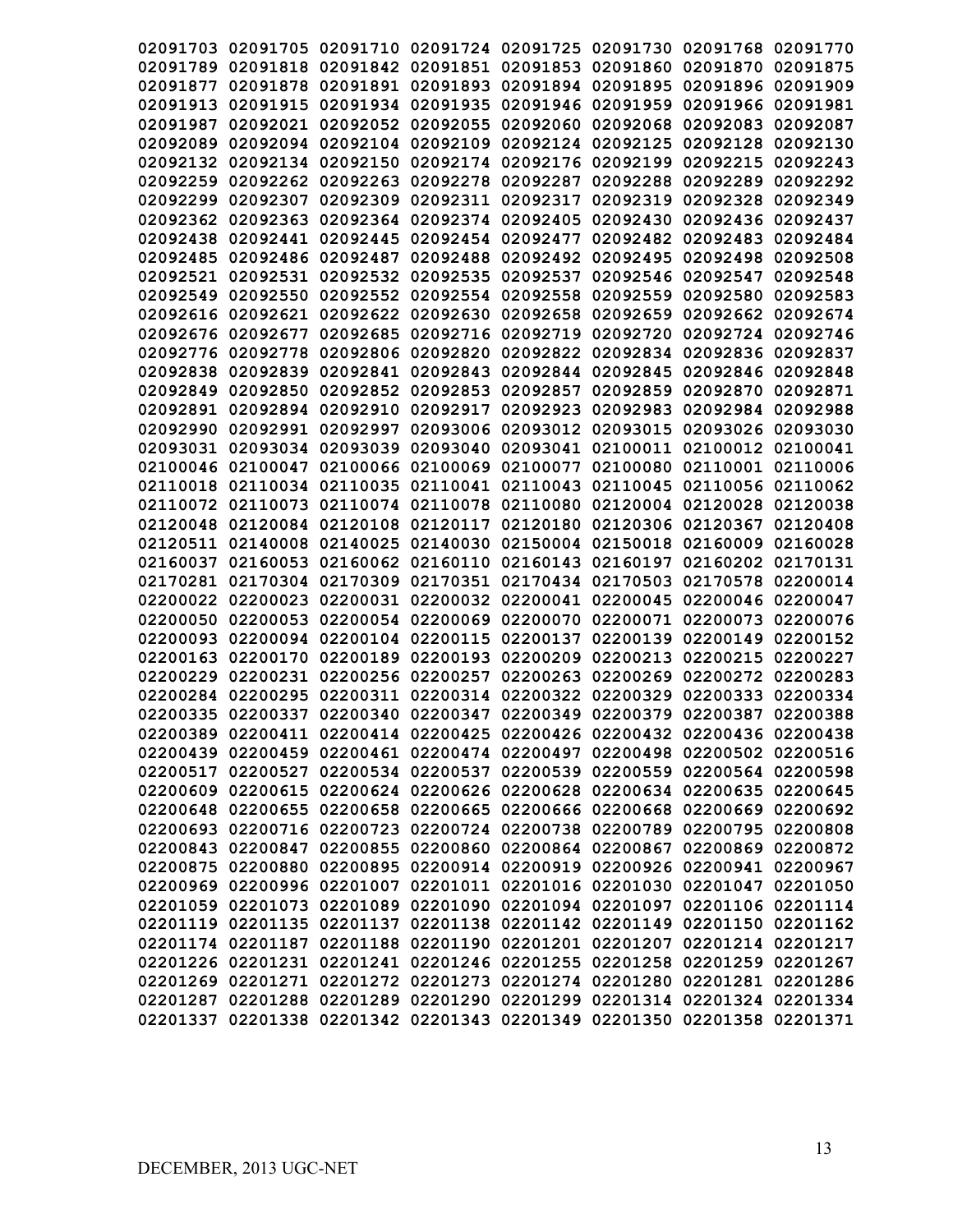|          |                                     |                   |                            |          | 02201375 02201376 02201379 02201383 02201390 02201391 02201402 02201408 |                   |          |
|----------|-------------------------------------|-------------------|----------------------------|----------|-------------------------------------------------------------------------|-------------------|----------|
|          |                                     |                   |                            |          | 02201409 02201411 02201415 02201416 02201424 02201430 02201431 02201437 |                   |          |
|          | 02201442 02201462                   |                   | 02201466 02201487          |          | 02201490 02201502                                                       | 02201511 02201515 |          |
| 02201518 | 02201520                            |                   |                            |          | 02201529 02201531 02201538 02201564 02201572                            |                   | 02201574 |
| 02201580 |                                     |                   | 02201592 02201596 02201607 |          | 02201611 02201612 02201617                                              |                   | 02201623 |
| 02201635 |                                     |                   |                            |          | 02201643 02201684 02201686 02201691 02201695 02201712 02201717          |                   |          |
|          |                                     |                   |                            |          | 02201734 02201744 02201747 02201751 02201753 02201755 02201757          |                   | 02201760 |
|          | 02201761 02201762 02201765 02201771 |                   |                            |          | 02201778 02201779 02201780                                              |                   | 02201789 |
| 02201800 |                                     |                   | 02201814 02201825 02201832 |          | 02201859 02201864 02201879                                              |                   | 02201894 |
|          | 02201898 02201903 02201907 02201908 |                   |                            |          | 02201909 02201910 02201954 02201961                                     |                   |          |
|          | 02201962 02201973 02201984 02201987 |                   |                            |          | 02201991 02201993                                                       | 02202004 02202016 |          |
|          | 02202017 02202035 02202049          |                   | 02202053                   |          | 02202054 02202059                                                       | 02202066 02202072 |          |
|          |                                     |                   |                            |          | 02202073 02202083 02202086 02202088 02202090 02202109                   | 02202126 02202127 |          |
|          |                                     |                   |                            |          | 02202134 02202135 02202140 02202166 02202182 02202199                   | 02202207          | 02202209 |
|          |                                     |                   |                            |          | 02202210 02202211 02202212 02202214 02202218 02202220                   | 02202222 02202240 |          |
|          |                                     |                   |                            |          | 02202242 02202246 02202280 02202285 02202324 02202331 02202332 02202334 |                   |          |
|          |                                     |                   |                            |          | 02202338 02202342 02202343 02202360 02202378 02202386 02202393 02202396 |                   |          |
|          |                                     |                   |                            |          | 02202414 02202422 02202431 02202446 02202452 02202456 02202470 02202471 |                   |          |
|          |                                     |                   |                            |          | 02202482 02202490 02202496 02202504 02202508 02202519 02202524 02202542 |                   |          |
|          | 02202552 02202557 02202559          |                   |                            |          | 02202579 02202584 02202593 02202597 02202599                            |                   |          |
|          | 02202600 02202601                   |                   |                            |          | 02202602 02202641 02202647 02202665                                     | 02202685          | 02202695 |
|          | 02202696 02202698                   | 02202710          |                            |          | 02202712 02202714 02202729                                              | 02202734 02202736 |          |
|          | 02202740 02202745                   | 02202750          | 02202754 02202755          |          | 02202756                                                                | 02202764 02202768 |          |
| 02202778 | 02202779                            | 02202780          | 02202785                   |          | 02202804 02202805                                                       | 02202806          | 02202834 |
| 02202845 | 02202846                            | 02202856          | 02202857                   | 02202859 | 02202861                                                                | 02202864          | 02202865 |
| 02202877 | 02202894                            | 02202895          | 02202899                   | 02202909 | 02202916                                                                | 02202922          | 02202928 |
| 02202929 | 02202930                            | 02202938          | 02202945                   | 02202953 | 02202958                                                                | 02202962          | 02202963 |
| 02202964 | 02202965                            | 02202968          | 02202969                   | 02202976 | 02202990                                                                | 02202991          | 02202993 |
| 02203004 | 02203020                            | 02203047          | 02203048                   | 02203053 | 02203055                                                                | 02203067          | 02203100 |
|          | 02203132 02203137                   | 02203139          | 02203150                   |          | 02203159 02203162                                                       | 02203166          | 02203199 |
| 02203200 | 02203215                            | 02203216          | 02203224                   | 02203231 | 02203234 02203235                                                       |                   | 02203242 |
| 02203260 | 02203261                            | 02203266 02203267 |                            |          | 02203276 02203278                                                       | 02203281          | 02203283 |
| 02203285 | 02203288                            | 02203289          | 02203290                   | 02203297 | 02203298                                                                | 02203301          | 02203303 |
| 02203307 |                                     | 02203312 02203331 | 02203332                   |          | 02203336 02203338                                                       | 02203349          | 02203367 |
| 02203378 |                                     |                   | 02203381 02203384 02203390 |          | 02203391 02203392 02203396 02203398                                     |                   |          |
|          |                                     |                   |                            |          | 02203407 02203408 02203409 02203412 02203420 02203511 02203559          |                   | 02203560 |
|          |                                     |                   |                            |          | 02203566 02203567 02203568 02203570 02203572 02203579 02203582 02203584 |                   |          |
|          |                                     |                   |                            |          | 02203588 02203592 02203595 02203596 02203604 02203605 02203606 02203607 |                   |          |
|          |                                     |                   |                            |          | 02203617 02203618 02203619 02203624 02203634 02203648 02203649 02203653 |                   |          |
|          |                                     |                   |                            |          | 02203654 02203655 02203656 02203657 02203664 02203680 02203689 02203694 |                   |          |
|          |                                     |                   |                            |          | 02203697 02203700 02203701 02203702 02203710 02203713 02203719 02203776 |                   |          |
|          |                                     |                   |                            |          | 02203803 02203826 02203832 02203838 02203852 02203880 02203896 02203902 |                   |          |
|          |                                     |                   |                            |          | 02203906 02203907 02203913 02203936 02203937 02203938 02203940 02203941 |                   |          |
|          |                                     |                   |                            |          | 02203942 02203953 02203962 02203963 02203967 02203998 02203999 02204001 |                   |          |
|          |                                     |                   |                            |          | 02204006 02204037 02204051 02204053 02204056 02204065 02204099 02204104 |                   |          |
|          |                                     |                   |                            |          | 02204130 02204131 02204133 02204138 02204142 02204145 02204147 02204148 |                   |          |
|          |                                     |                   |                            |          | 02204150 02204151 02204152 02204157 02204176 02204209 02204222 02204250 |                   |          |
|          |                                     |                   |                            |          | 02204253 02204254 02204305 02204339 02204341 02204351 02204362 02204371 |                   |          |
|          |                                     |                   |                            |          | 02204401 02204405 02204406 02204434 02204443 02204444 02204445 02204446 |                   |          |
|          |                                     |                   |                            |          | 02204475 02204479 02204480 02204484 02204485 02204486 02204491 02204492 |                   |          |
|          |                                     |                   |                            |          | 02204495 02204497 02204502 02204519 02204520 02204547 02204549 02204553 |                   |          |
|          |                                     |                   |                            |          | 02204567 02204570 02204571 02204585 02204586 02204600 02204605 02204607 |                   |          |
|          |                                     |                   |                            |          |                                                                         |                   |          |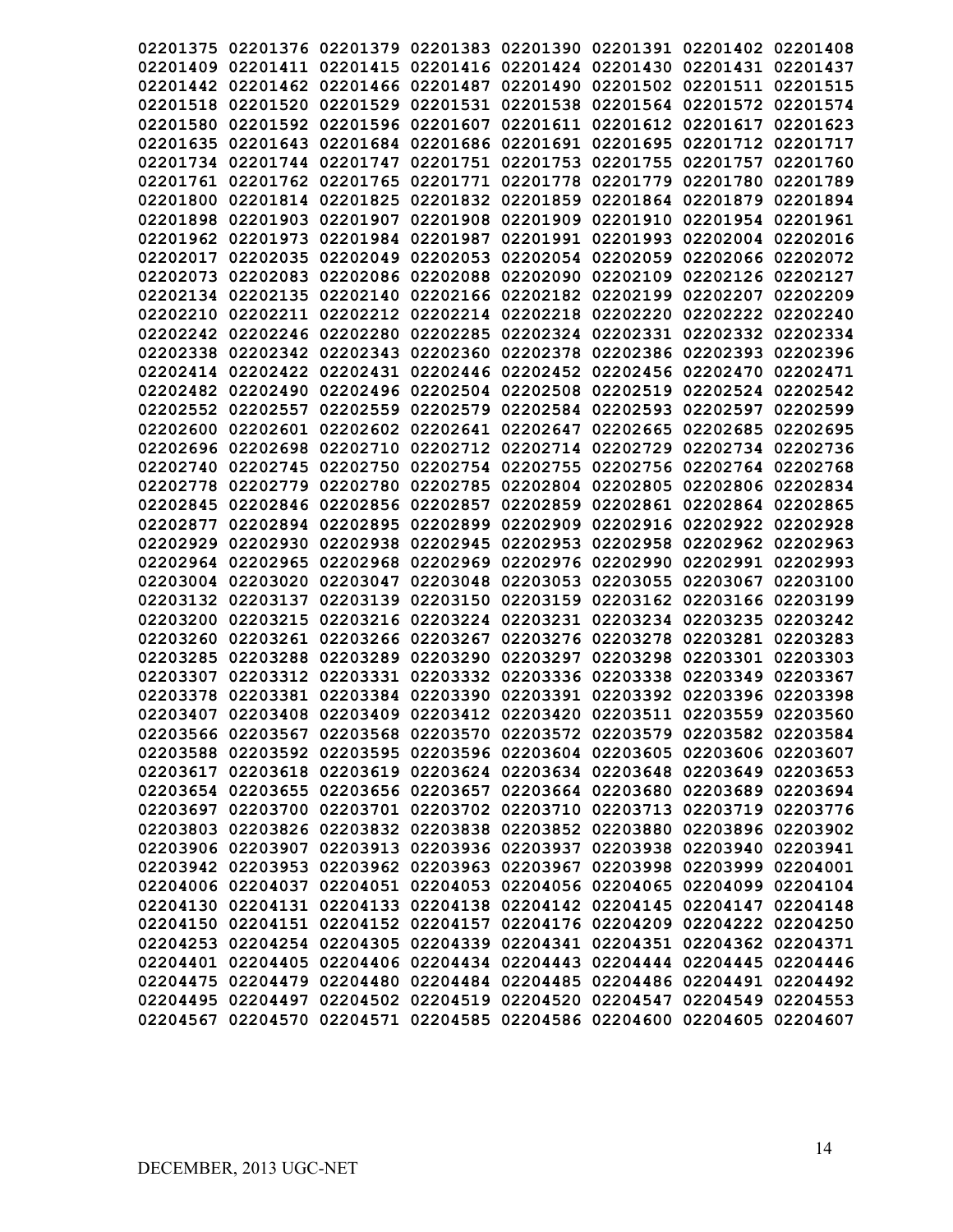|          |                   |                   | 02204621 02204629 02204640 02204646 02204647 02204651 02204652 02204654 |                   |                                              |                   |          |
|----------|-------------------|-------------------|-------------------------------------------------------------------------|-------------------|----------------------------------------------|-------------------|----------|
|          |                   |                   |                                                                         |                   |                                              |                   |          |
| 02204657 |                   | 02204672 02250020 |                                                                         |                   | 02250025 02250034 02250038 02250042 02250052 |                   |          |
| 02250058 | 02250065          | 02250069          | 02250087                                                                | 02250095          | 02250114 02250115                            |                   | 02250116 |
|          | 02250122 02250129 | 02250163          | 02250169                                                                | 02250175          | 02250180                                     | 02250184          | 02250188 |
| 02250209 | 02250210          | 02250217          |                                                                         |                   | 02250226 02250232 02250255                   | 02250265          | 02250291 |
| 02250293 |                   | 02250304 02250305 |                                                                         |                   | 02250314 02250322 02250332 02250398          |                   | 02250402 |
|          |                   |                   | 02250404 02250408 02250418 02250444 02250459 02250462 02250474 02250490 |                   |                                              |                   |          |
| 02250498 | 02250510          |                   | 02250543 02250550                                                       |                   | 02250575 02250585 02250594 02250595          |                   |          |
|          |                   |                   | 02250613 02250615 02250616 02250617                                     |                   | 02250618 02250632 02250641 02250672          |                   |          |
|          |                   |                   | 02250719 02250726 02250748 02250761 02250772 02250775 02250789          |                   |                                              |                   | 02250791 |
|          | 02250800 02250803 |                   | 02250804 02250843 02250844 02250877 02250887                            |                   |                                              |                   | 02250901 |
| 02250907 | 02250909          |                   | 02250910 02250912 02250913 02250917                                     |                   |                                              | 02250920          | 02250936 |
|          |                   |                   | 02250941 02250943 02250944 02250945 02250946 02250970                   |                   |                                              | 02250982 02250983 |          |
|          |                   |                   | 02250984 02250990 02250997 02251001 02251005 02251006 02251011 02251027 |                   |                                              |                   |          |
|          |                   |                   | 02251033 02251034 02251035 02251036 02251052 02251058 02251059 02251062 |                   |                                              |                   |          |
|          |                   |                   | 02251063 02251082 02251085 02251088 02251092 02251131 02251154 02251164 |                   |                                              |                   |          |
|          |                   |                   | 02251191 02251192 02251194 02251195 02251196 02251214 02251216 02251224 |                   |                                              |                   |          |
|          |                   |                   | 02251228 02251233 02251234 02251242 02251244 02251250 02251269 02251326 |                   |                                              |                   |          |
|          |                   |                   | 02251327 02251328 02251363 02251364 02251378 02251380 02251381 02251385 |                   |                                              |                   |          |
|          |                   |                   | 02251403 02251406 02251407 02251408 02251414 02251415 02251429 02251489 |                   |                                              |                   |          |
|          |                   |                   | 02251511 02251525 02251629 02251749 02251750 02251777 02251778 02251843 |                   |                                              |                   |          |
|          | 02251903 02251917 | 02280029          |                                                                         |                   | 02280048 02280052 02280184 02280188 02280189 |                   |          |
|          | 02290009 02300095 | 02300115          |                                                                         |                   | 02300118 02300393 02300423                   | 02300508 02300509 |          |
|          | 02300675 02310001 |                   | 02420006 02460004 02460008 02470005                                     |                   |                                              | 02470010          | 02470011 |
|          | 02470013 02470020 | 02470066          | 02470087                                                                |                   | 02470088 02470094                            | 02470099          | 02470103 |
|          | 02470105 02470112 |                   | 02470122 02470127                                                       |                   | 02470145 02470171                            | 02470195          | 02470196 |
| 02470199 | 02470202          | 02470208          |                                                                         | 02470210 02470211 | 02470212                                     | 02470214 02470217 |          |
|          | 02470234 02470237 | 02470240          | 02470249                                                                | 02500007          | 02500009                                     | 02500015          | 02500030 |
|          | 02500032 02500041 | 02500043          | 02500049                                                                | 02500050          | 02500053                                     | 02500054          | 02500059 |
|          | 02500064 02500068 | 02500073          | 02500076                                                                | 02500077          | 02500078                                     | 02500085          | 02500086 |
| 02500089 | 02500093          | 02550016          | 02550069                                                                | 02580003          | 02580011                                     | 02580014          | 02580015 |
| 02580020 | 02580053          | 02580066          | 02580073                                                                | 02580077          | 02580080                                     | 02580152          | 02580203 |
| 02580223 |                   |                   | 02580240 02580314 02580325                                              | 02580333          | 02580348                                     | 02580395          | 02580396 |
| 02580404 | 02580406          |                   | 02580414 02580450                                                       |                   | 02600009 02600016 02600018                   |                   | 02600021 |
| 02630091 | 02650005          | 02650006 02650007 |                                                                         |                   | 02650009 02650010                            | 02650016          | 02670002 |
|          |                   |                   | 02670003 02670004 02670009 02670023 02670031 02670051 02670052 02670058 |                   |                                              |                   |          |
|          |                   |                   | 02730019 02730020 02730028 02730047 02730058 02790025 02790039 02790081 |                   |                                              |                   |          |
|          |                   |                   | 02790093 02790096 02790194 02800004 02800012 02800014 02800021 02800022 |                   |                                              |                   |          |
|          |                   |                   | 02800026 02800034 02800043 02800044 02800058 02800061 02800064 02800067 |                   |                                              |                   |          |
|          |                   |                   | 02800071 02800074 02800075 02800094 02800101 02800108 02800109 02800110 |                   |                                              |                   |          |
|          |                   |                   | 02800112 02800113 02800117 02800118 02800127 02800140 02800149 02800151 |                   |                                              |                   |          |
|          |                   |                   | 02800157 02800174 02800177 02800180 02800190 02800195 02800213 02800221 |                   |                                              |                   |          |
|          |                   |                   | 02800229 02800232 02800237 02800244 02800245 02800272 02800273 02800275 |                   |                                              |                   |          |
|          |                   |                   | 02800278 02800287 02800289 02800294 02800307 02800314 02800316 02800318 |                   |                                              |                   |          |
|          |                   |                   |                                                                         |                   |                                              |                   |          |
|          |                   |                   | 02800319 02800320 02800336 02800342 02800356 02800359 02800360 02800365 |                   |                                              |                   |          |
|          |                   |                   | 02800368 02800373 02800382 02800386 02800393 02800394 02800396 02800402 |                   |                                              |                   |          |
|          |                   |                   | 02800410 02800426 02800431 02800434 02800435 02800447 02800457 02800471 |                   |                                              |                   |          |
|          |                   |                   | 02800478 02800479 02800481 02800482 02800502 02800533 02800536 02800537 |                   |                                              |                   |          |
|          |                   |                   | 02800538 02800542 02800547 02800548 02800552 02800562 02800564 02800565 |                   |                                              |                   |          |
|          |                   |                   | 02800587 02800598 02800600 02800601 02800603 02800604 02800607 02800612 |                   |                                              |                   |          |
|          |                   |                   | 02800624 02800627 02800629 02800633 02800634 02800636 02800638 02800642 |                   |                                              |                   |          |
|          |                   |                   | 02800658 02800678 02800680 02800681 02800697 02800699 02800706 02800720 |                   |                                              |                   |          |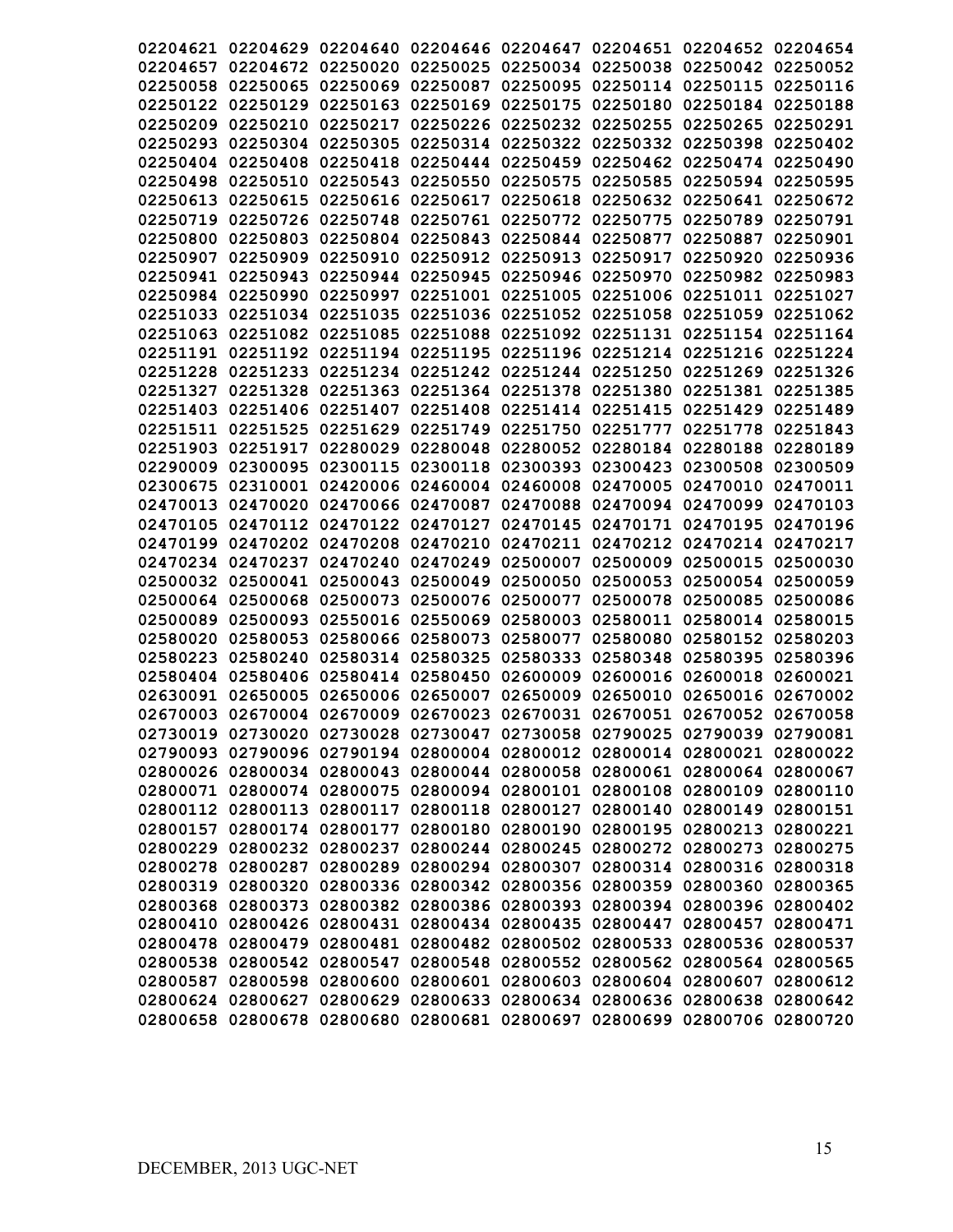|          | 02800722 02800726 02800729                                              |                            |                   |          | 02800740 02800758 02800759                            | 02800760 02800763 |          |
|----------|-------------------------------------------------------------------------|----------------------------|-------------------|----------|-------------------------------------------------------|-------------------|----------|
|          |                                                                         |                            |                   |          |                                                       |                   |          |
|          | 02800766 02800773 02800784 02800814 02800827 02800829                   |                            |                   |          |                                                       | 02800842          | 02800847 |
| 02800873 | 02800878                                                                | 02800881                   |                   |          | 02800910 02800916 02800917                            | 02800919          | 02800927 |
| 02800931 | 02800932                                                                | 02800965                   | 02800971          | 02800974 | 02800979                                              | 02800990          | 02800994 |
|          | 02801006 02801019                                                       | 02801022                   | 02801027          | 02801028 | 02801033                                              | 02801034          | 02801043 |
|          | 02801052 02801053                                                       |                            | 02801054 02801063 | 02801065 | 02801067                                              | 02801069          | 02801107 |
|          | 02801126 02801135                                                       |                            | 02801136 02801139 |          | 02801154 02801162                                     | 02801165          | 02801166 |
| 02801175 | 02801179                                                                | 02801219                   | 02801220          | 02801239 | 02801244 02801252 02801259                            |                   |          |
|          | 02801262 02801282 02801283                                              |                            |                   |          | 02801292 02801293 02801305 02801322 02801324          |                   |          |
| 02801330 | 02801336                                                                | 02801342 02801346 02801348 |                   |          | 02801361                                              | 02801366 02801370 |          |
|          | 02801374 02801377                                                       |                            | 02801386 02801405 | 02801418 | 02801419                                              | 02801428          | 02801432 |
| 02801437 | 02801440                                                                |                            | 02801444 02801449 |          | 02801452 02801453                                     | 02801474 02801477 |          |
|          | 02801483 02801485 02801488 02801492 02801499 02801510                   |                            |                   |          |                                                       | 02801513          | 02801518 |
|          | 02801527 02801538                                                       |                            |                   |          | 02801552 02801556 02801559 02801561                   | 02801568          | 02801600 |
|          | 02801601 02801614 02801620 02801621 02801634 02820002                   |                            |                   |          |                                                       | 02820004 02820008 |          |
|          | 02870001 02870019 02870069 02870145 02870159 02870257                   |                            |                   |          |                                                       | 02870284          | 02870316 |
|          | 02880026 02880046 02880052 02880087 02880103 02880128                   |                            |                   |          |                                                       | 02890021 02890073 |          |
|          | 02890080 02890147 02890158 02890184 02890214 02890246 03010054 03010064 |                            |                   |          |                                                       |                   |          |
|          | 03010066 03010109                                                       |                            |                   |          | 03010177 03010201 03010291 03020013 03020088 03040004 |                   |          |
|          | 03040008 03040009 03040013 03050013 03060024 03060088                   |                            |                   |          |                                                       | 03070005 03080001 |          |
|          | 03080108 03080185                                                       |                            |                   |          | 03090013 03090021 03090024 03090025                   | 03090044 03090092 |          |
|          |                                                                         |                            |                   |          |                                                       |                   |          |
|          | 03090100 03090128                                                       | 03090139                   |                   |          | 03090175 03120033 03170201                            | 03200045 03270007 |          |
|          | 03270039 03270044                                                       | 03270067                   |                   |          | 03270071 03270079 03270099                            | 03270118 03270124 |          |
|          | 03270128 03270142                                                       | 03270147                   | 03270169          | 03270170 | 03270172                                              | 03270176 03270184 |          |
|          | 03270186 03270195                                                       | 03270199                   | 03270215          | 03270220 | 03270221                                              | 03270224 03270236 |          |
| 03270250 | 03270253                                                                | 03270270                   |                   |          | 03270291 03270304 03270306                            | 03270321          | 03270324 |
| 03270360 | 03270377                                                                |                            | 03270414 03270415 |          | 03270416 03270434 03270447                            |                   | 03270470 |
| 03270483 | 03270504                                                                | 03270505                   | 03270515          | 03270520 | 03270521                                              | 03270546          | 03270553 |
| 03270561 | 03270624                                                                | 03270636                   | 03270649          | 03270651 | 03270657                                              | 03270669          | 03270692 |
| 03270719 |                                                                         | 03270734 03270736          | 03270829          | 03270879 | 03270882                                              | 03270949          | 03270963 |
|          | 03300024 03470006                                                       | 03470027                   | 03470038          |          | 03470102 03550011                                     | 03550115          | 03580031 |
| 03590029 | 03590039                                                                | 03590040                   | 03590043          | 03590090 | 03590200                                              | 03590201          | 03800001 |
|          | 03800002 03800011                                                       | 03820001                   |                   |          | 03870076 03870131 03870261                            | 03870392          | 03880006 |
| 03880035 | 03880070                                                                | 03880071                   | 03880104          | 03880207 | 03880250                                              | 03880275          | 03880281 |
|          | 03880282 03880310                                                       |                            | 03880312 03880319 | 03880333 | 03880344 03880367                                     |                   | 03880392 |
|          | 04010124 04020037 04020053 04030005 04030012 04030031 04050001 04050011 |                            |                   |          |                                                       |                   |          |
|          | 04050016 04050141 04060005 04060013 04060097 04060112 04060225 04070016 |                            |                   |          |                                                       |                   |          |
|          | 04070028 04080041 04080121 04080126 04080152 04080159 04090019 04090020 |                            |                   |          |                                                       |                   |          |
|          | 04090027 04090074 04090092 04090109 04090117 04090121 04090187 04200054 |                            |                   |          |                                                       |                   |          |
|          | 04200109 04300003 04300069 04300103 04300107 04310001 04310003 04360003 |                            |                   |          |                                                       |                   |          |
|          | 04360013 04360019 04360027 04360028 04360067 04360071 04580005 04580015 |                            |                   |          |                                                       |                   |          |
|          | 04590002 04590003 04800001 04800009 04800041 04800042 04800078 04800108 |                            |                   |          |                                                       |                   |          |
|          | 04800129 04800152 04800153 04800167 04870015 04890012 05010012 05010027 |                            |                   |          |                                                       |                   |          |
|          | 05010048 05010049 05010149 05010150 05010301 05010313 05010333 05010455 |                            |                   |          |                                                       |                   |          |
|          | 05010570 05010733 05010767 05010771 05020010 05020023 05020095 05020153 |                            |                   |          |                                                       |                   |          |
|          | 05020225 05020265 05020291 05020418 05020518 05020737 05020886 05020950 |                            |                   |          |                                                       |                   |          |
|          | 05030008 05030018 05030020 05030024 05030027 05030052 05030063 05030069 |                            |                   |          |                                                       |                   |          |
|          | 05030074 05030090 05030159 05030192 05030200 05040037 05040067 05040102 |                            |                   |          |                                                       |                   |          |
|          | 05040128 05040139 05040229 05040343 05040347 05040381 05040410 05040567 |                            |                   |          |                                                       |                   |          |
|          | 05040592 05050001 05050021 05050025 05050096 05050105 05050125 05050127 |                            |                   |          |                                                       |                   |          |
|          | 05050312 05050386 05050403 05050432 05050450 05050455 05050457 05050466 |                            |                   |          |                                                       |                   |          |
|          | 05050474 05050482 05050509 05050532 05050574 05050616 05050678 05050832 |                            |                   |          |                                                       |                   |          |
|          |                                                                         |                            |                   |          |                                                       |                   |          |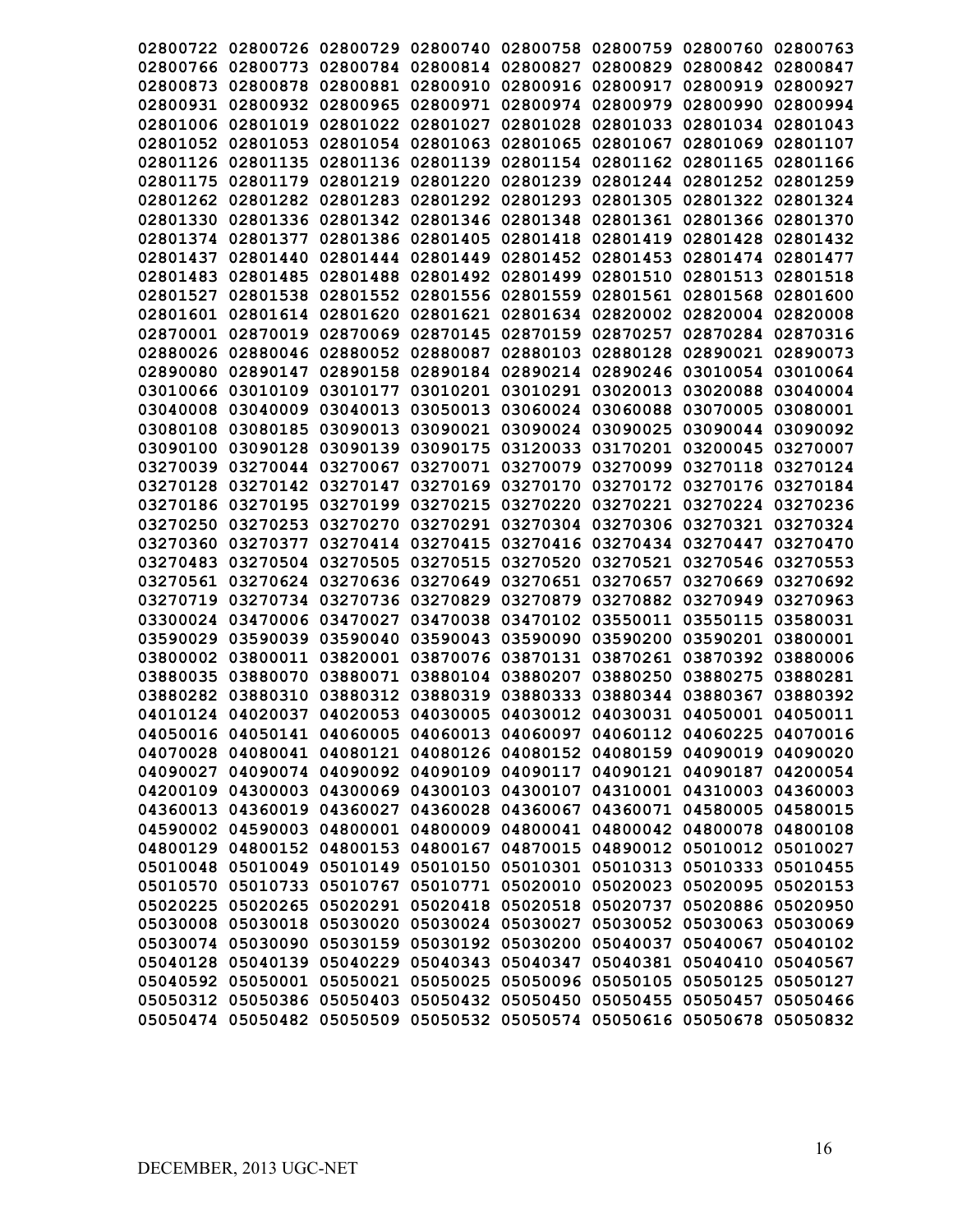| 05050865 |                   |                   | 05050901 05051004 05051020 05051048 |          | 05051066 05051167 |                                                                         | 05060064 |
|----------|-------------------|-------------------|-------------------------------------|----------|-------------------|-------------------------------------------------------------------------|----------|
| 05060086 | 05060087          | 05060112          | 05060140                            | 05060197 | 05060212          | 05060228                                                                | 05060266 |
| 05060281 | 05060333          | 05060339          | 05060357                            | 05060383 | 05060409          | 05060429                                                                | 05060486 |
| 05060564 | 05060602          | 05060631          | 05060796                            | 05060831 | 05060852          | 05060861                                                                | 05060875 |
| 05060922 | 05061204          | 05061266          | 05061312                            | 05061358 | 05061412          | 05061413                                                                | 05061743 |
| 05061768 | 05061822          | 05061888          | 05061947                            | 05061986 | 05080016          | 05080018                                                                | 05080032 |
| 05080043 | 05080109          | 05080156          | 05080161                            | 05080188 | 05080217          | 05080227                                                                | 05080291 |
| 05080306 | 05080311          | 05080332          | 05080358                            | 05080363 | 05080366          | 05080367                                                                | 05080388 |
| 05080394 | 05080468          | 05080488          | 05080543                            | 05080557 | 05080573          | 05080580                                                                | 05080587 |
| 05080602 | 05080603          | 05080619          | 05080620                            | 05080627 | 05080628          | 05080639                                                                | 05080640 |
| 05080668 | 05080684          | 05080732          | 05080740                            | 05080742 | 05080750          | 05080756                                                                | 05080768 |
| 05080814 | 05080819          | 05080830          | 05080831                            | 05080904 | 05080909          | 05080946                                                                | 05080975 |
| 05080988 | 05090002          | 05090004          | 05090011                            | 05090012 | 05090013          | 05090029                                                                | 05090031 |
| 05090035 | 05090052          | 05090061          | 05090067                            | 05090073 | 05090074          | 05090076                                                                | 05090102 |
|          | 05090103 05090107 | 05090114          | 05090123                            | 05090133 | 05090148          | 05090150                                                                | 05090166 |
|          | 05090179 05090181 | 05090199          | 05090202 05090219                   |          | 05090228          | 05090229                                                                | 05090246 |
|          | 05090248 05090254 | 05090263          | 05090270 05090279                   |          | 05090288          | 05090291                                                                | 05090344 |
|          | 05090352 05090358 | 05090360          | 05090364                            | 05090368 | 05090378          | 05090385                                                                | 05090386 |
|          | 05090387 05090401 | 05090415          | 05090434 05090437                   |          | 05090441          | 05090443                                                                | 05090444 |
|          |                   |                   | 05090474 05090485                   |          | 05090489          |                                                                         |          |
|          | 05090460 05090463 | 05090464          |                                     |          |                   | 05090490                                                                | 05090492 |
|          | 05090498 05090504 | 05090511          | 05090524 05090535                   |          | 05090536          | 05090538                                                                | 05090560 |
| 05090561 | 05090566          | 05090567          | 05090573                            | 05090580 | 05090596          | 05090611                                                                | 05090619 |
| 05090627 | 05090629          | 05090636          | 05090641                            | 05090651 | 05090666          | 05090667                                                                | 05090687 |
| 05090707 | 05090712          | 05090721          | 05090722                            | 05090726 | 05090733          | 05090736                                                                | 05090737 |
| 05090740 | 05090742          | 05090756          | 05090758                            | 05090762 | 05090772          | 05090774                                                                | 05090810 |
| 05090830 | 05090840          | 05090847          | 05090857                            | 05090858 | 05090863          | 05090869                                                                | 05090876 |
| 05090883 | 05090895          | 05090910          | 05090920                            | 05090948 | 05090957          | 05090960                                                                | 05090964 |
| 05090966 | 05090968          | 05090969          | 05090989                            | 05091004 | 05091005          | 05091009                                                                | 05091016 |
| 05091033 | 05091042          | 05091073          | 05091087                            | 05091096 | 05091102          | 05091112                                                                | 05091117 |
| 05091128 | 05091137          | 05091164          | 05091185                            | 05091204 | 05091213          | 05091253                                                                | 05091319 |
| 05091329 | 05091347          | 05091363          | 05091373                            | 05091397 | 05091403          | 05091416                                                                | 05091444 |
| 05091481 | 05091482          | 05091484          | 05091503                            | 05091510 | 05091522          | 05091525                                                                | 05091527 |
| 05091534 | 05091543          | 05091554          | 05091555                            | 05091574 | 05091576          | 05091587                                                                | 05091611 |
| 05091620 | 05091625          | 05091674          | 05100006                            | 05100012 | 05100017          | 05100040                                                                | 05100054 |
| 05100080 | 05100121          | 05100164          | 05100199                            | 05100274 | 05110010          | 05110011                                                                | 05110017 |
|          | 05110046 05120097 | 05120196 05120427 |                                     |          | 05120574 05120749 | 05140034 05140054                                                       |          |
|          |                   |                   |                                     |          |                   | 05150001 05150025 05150031 05150038 05150042 05150044 05150060 05150064 |          |
|          |                   |                   |                                     |          |                   | 05150065 05150078 05150086 05150098 05160016 05160041 05160048 05160053 |          |
|          |                   |                   |                                     |          |                   | 05160062 05160069 05160081 05160097 05160111 05160131 05160146 05160147 |          |
|          |                   |                   |                                     |          |                   | 05160169 05170014 05170025 05170040 05170048 05170188 05170207 05170384 |          |
|          |                   |                   |                                     |          |                   | 05170440 05170537 05190008 05200003 05200005 05200014 05200021 05200033 |          |
|          |                   |                   |                                     |          |                   | 05200039 05200060 05200076 05200079 05200089 05200096 05200105 05200122 |          |
|          |                   |                   |                                     |          |                   | 05200133 05200179 05200181 05200185 05200192 05200198 05200269 05200272 |          |
|          |                   |                   |                                     |          |                   | 05200336 05200337 05200347 05200365 05200380 05200382 05200412 05200416 |          |
|          |                   |                   |                                     |          |                   | 05200423 05200436 05200454 05200498 05200499 05200519 05200544 05200566 |          |
|          |                   |                   |                                     |          |                   | 05200578 05200607 05200614 05200623 05200630 05200650 05200655 05200656 |          |
|          |                   |                   |                                     |          |                   | 05200674 05200687 05200688 05200693 05200697 05200710 05200711 05200749 |          |
|          |                   |                   |                                     |          |                   | 05200757 05200758 05200760 05200774 05200780 05200831 05200845 05200861 |          |
|          |                   |                   |                                     |          |                   | 05200862 05200876 05200928 05200930 05200937 05200977 05200989 05201009 |          |
|          |                   |                   |                                     |          |                   | 05201011 05201032 05201039 05201041 05201097 05201112 05201158 05201160 |          |
|          |                   |                   |                                     |          |                   | 05201212 05201215 05201219 05201221 05201234 05201239 05201249 05201257 |          |
|          |                   |                   |                                     |          |                   | 05201261 05201266 05201295 05201302 05201313 05201317 05201333 05201335 |          |
|          |                   |                   |                                     |          |                   |                                                                         |          |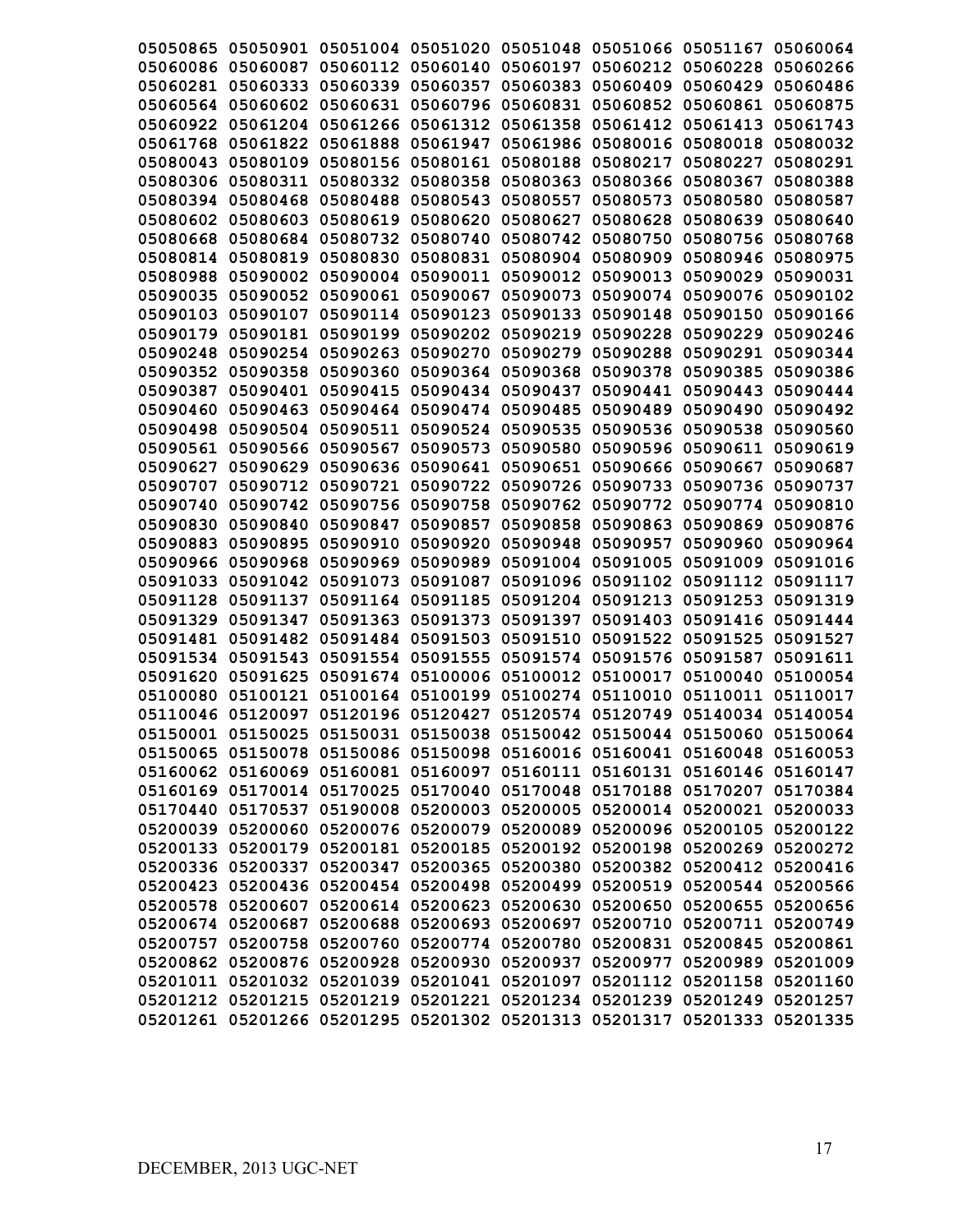| 05201345 05201346 05201370 05201378 05201380 05201407 05201430 05201455 |          |                            |                            |                                                       |                   |          |
|-------------------------------------------------------------------------|----------|----------------------------|----------------------------|-------------------------------------------------------|-------------------|----------|
| 05201493 05201515 05201576 05201614 05201622 05201679 05201680 05201698 |          |                            |                            |                                                       |                   |          |
| 05201712 05201716 05201731 05201817 05201921 05201925 05201941 05202084 |          |                            |                            |                                                       |                   |          |
| 05202112 05202135                                                       |          | 05202192 05202201 05202241 |                            | 05202247                                              | 05202303          | 05202346 |
| 05202375 05202379 05202380                                              |          | 05202387                   | 05202388                   | 05202463                                              | 05202469          | 05202514 |
| 05202526 05202576 05202578 05202589                                     |          |                            |                            | 05202656 05202702 05202711 05202730                   |                   |          |
| 05202798 05202885                                                       |          | 05202890 05202893 05250015 |                            | 05250017 05250020                                     |                   | 05250026 |
| 05250036 05250041 05250048 05250052 05250053 05250073 05250099          |          |                            |                            |                                                       |                   | 05250122 |
| 05250123 05250151 05250180 05250216 05250228 05250237 05250326 05250342 |          |                            |                            |                                                       |                   |          |
| 05250366 05250396 05250428 05250432 05250449 05250486 05250487          |          |                            |                            |                                                       |                   | 05250497 |
| 05250502 05250519 05250521 05250523 05250528 05250529                   |          |                            |                            |                                                       | 05250543 05250555 |          |
| 05250599 05250634 05250643 05250656 05250658 05250720 05250741 05250800 |          |                            |                            |                                                       |                   |          |
| 05250825 05250831 05250882 05250936 05280042 05280044 05280081 05280281 |          |                            |                            |                                                       |                   |          |
| 05280345 05280369 05290003 05290004 05290005 05290008 05290013          |          |                            |                            |                                                       |                   | 05300045 |
| 05300113 05300116 05300338 05300522 05310005 05310007 05390017 05390018 |          |                            |                            |                                                       |                   |          |
| 05460002 05460006 05460016 05460017 05460018 05460021 05460026 05470001 |          |                            |                            |                                                       |                   |          |
| 05470007 05470019 05470034 05470036 05470050 05470051 05470060 05470062 |          |                            |                            |                                                       |                   |          |
| 05470068 05470069 05470080 05470082 05470094 05470095 05470099 05470100 |          |                            |                            |                                                       |                   |          |
| 05470102 05470110 05470115 05470118 05470124 05470132 05470133 05470134 |          |                            |                            |                                                       |                   |          |
| 05470135 05470137 05470145 05470149 05470159 05470161 05470166 05470173 |          |                            |                            |                                                       |                   |          |
| 05470174 05470179 05470202 05470222 05470242 05470249 05470274 05470282 |          |                            |                            |                                                       |                   |          |
| 05470292 05470298 05470326 05470329 05470331 05470334 05470335 05470373 |          |                            |                            |                                                       |                   |          |
| 05500007 05500083                                                       |          |                            |                            | 05500100 05550009 05550013 05550066 05550076 05550105 |                   |          |
| 05550114 05550158                                                       |          |                            |                            | 05550171 05580001 05580006 05580012 05580015 05580018 |                   |          |
| 05580024 05580026 05580038                                              |          |                            |                            | 05580052 05580061 05580076 05580084 05580085          |                   |          |
| 05580088 05580097                                                       | 05580098 |                            |                            | 05580105 05580113 05580120                            | 05580125 05580140 |          |
| 05580146 05580147                                                       | 05580168 |                            | 05580171 05580194 05580198 |                                                       | 05580203          | 05580210 |
| 05580213 05580216                                                       |          | 05580234 05580265          | 05590001                   | 05590008                                              | 05590051          | 05590060 |
| 05590061 05590072                                                       | 05590080 | 05590114 05590150          |                            | 05590157                                              | 05590183          | 05590185 |
| 05590210 05590217                                                       | 05590231 |                            |                            | 05590242 05600016 05600036                            | 05600039          | 05600043 |
| 05600054 05600056                                                       | 05600078 | 05600096 05600126          |                            | 05620008                                              | 05630144          | 05650009 |
| 05670013 05670014 05670017                                              |          | 05670025                   | 05670026                   | 05670039                                              | 05670048          | 05670055 |
| 05670059 05670061 05670062 05670090 05670092 05670095                   |          |                            |                            |                                                       | 05670098          | 05670102 |
| 05670110 05670117                                                       |          | 05670118 05670119          |                            | 05670122 05670137                                     | 05670144          | 05670152 |
| 05670169 05730004 05730010                                              |          |                            |                            | 05730013 05730015 05730031 05730132 05730205          |                   |          |
| 05730218 05740012 05740014 05740022 05790010 05790017 05790018 05790020 |          |                            |                            |                                                       |                   |          |
| 05790041 05790055 05790065 05790082 05790111 05790134 05790141 05790147 |          |                            |                            |                                                       |                   |          |
| 05790159 05790176 05790187 05790223 05790235 05790261 05790264 05790325 |          |                            |                            |                                                       |                   |          |
| 05800002 05800010 05800013 05800038 05800040 05800041 05800067 05800081 |          |                            |                            |                                                       |                   |          |
| 05800083 05800089 05800101 05800105 05800117 05800119 05800132 05800144 |          |                            |                            |                                                       |                   |          |
| 05800145 05800163 05800199 05800206 05800229 05800242 05800244 05800248 |          |                            |                            |                                                       |                   |          |
| 05800254 05800257 05800276 05800287 05800342 05800350 05800374 05800377 |          |                            |                            |                                                       |                   |          |
| 05800393 05800402 05800407 05800413 05800416 05800460 05800491 05800492 |          |                            |                            |                                                       |                   |          |
| 05800515 05800530 05800540 05800545 05800549 05800574 05800594 05800619 |          |                            |                            |                                                       |                   |          |
| 05800623 05800636 05800642 05800662 05800674 05800677 05800682 05800687 |          |                            |                            |                                                       |                   |          |
| 05800701 05800752 05800772 05800803 05800804 05800833 05800972 05800973 |          |                            |                            |                                                       |                   |          |
| 05801026 05801039 05801050 05801056 05801069 05801096 05801162 05801207 |          |                            |                            |                                                       |                   |          |
| 05830013 05830015 05870007 05870008 05870034 05870222 05870245 05870308 |          |                            |                            |                                                       |                   |          |
| 05880020 05890016 05890025 05890027 05890033 05890039 05890170 05890171 |          |                            |                            |                                                       |                   |          |
| 05890186 05890207 05890217 05890232 05890277 05890326 05890327 05890385 |          |                            |                            |                                                       |                   |          |
| 05910003 05920003 05920009 05930017 06010269 06010309 06010466 06010600 |          |                            |                            |                                                       |                   |          |
| 06010716 06010784 06010799 06011076 06011130 06020057 06020231 06020270 |          |                            |                            |                                                       |                   |          |
|                                                                         |          |                            |                            |                                                       |                   |          |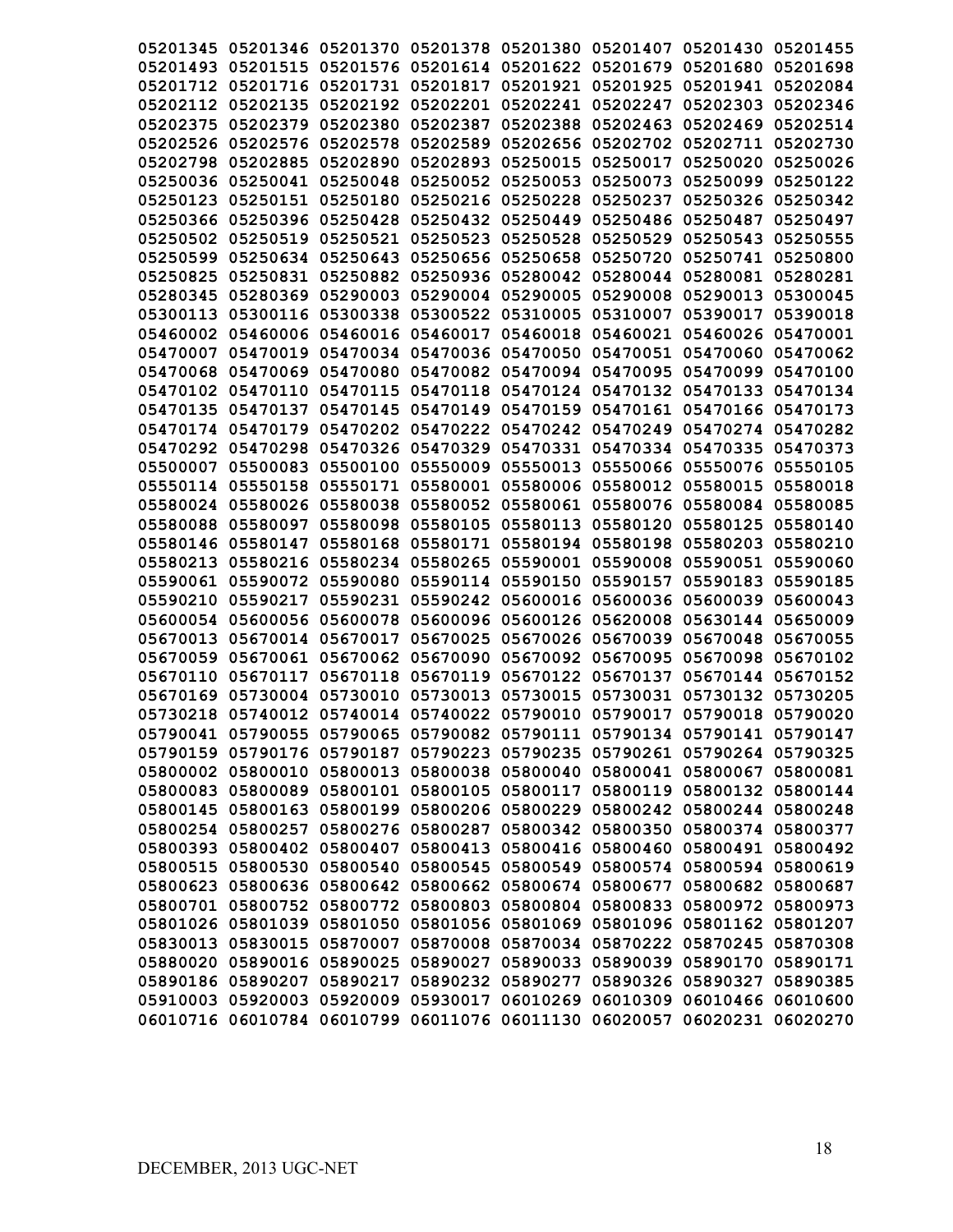| 06020396 06020445 06020480<br>06020492 06030010 06040027 06040041 06040075<br>06040076 06040091 06040108<br>06040114 06040135 06040147<br>06040215<br>06040250<br>06050009 06050024 06050037<br>06040281 06050002<br>06050006<br>06050038<br>06050043<br>06050119<br>06050138 06050211<br>06050422<br>06050069<br>06050088<br>06050449<br>06070007<br>06080144 06080146 06080177<br>06080010 06080015<br>06080041<br>06080212<br>06080310<br>06080363<br>06080371<br>06080636<br>06080716 06081070 06081103<br>06081138<br>06081297<br>06081324 06081332 06081510<br>06081511 06081517<br>06081712<br>06081788<br>06082256<br>06083270<br>06082336 06082340<br>06082384 06082827<br>06083450<br>06090005<br>06082305<br>06090010<br>06090011<br>06090042<br>06090080<br>06090089<br>06090126 06090169<br>06090008<br>06090186 06090189<br>06090203<br>06090208<br>06090209<br>06090251<br>06100003<br>06100004<br>06100009<br>06100011<br>06100015<br>06100022<br>06100033 06100042<br>06100059<br>06100068<br>06100098 06100102<br>06100152<br>06100162<br>06100187<br>06100204<br>06100207<br>06100218<br>06100259 06100272 06100303<br>06100344 06100370 06100390<br>06100415<br>06100416<br>06100419 06100465 06100481<br>06100515<br>06100525 06120047<br>06120067<br>06120088<br>06120104 06120114 06140009<br>06150003 06150010 06170008<br>06170044<br>06170104<br>06170110 06170114 06170129 06170306 06170312 06170490<br>06170541 06170775<br>06171074 06171083 06171282 06171313 06171424 06171489 06171752 06171877<br>06171910 06200139 06200165 06210003 06210011 06210023<br>06210032 06210050<br>06210057 06210077 06210079 06210081 06210089 06210094 06210095 06210096<br>06210097 06210118 06210121 06210125 06210150 06210152 06210161 06210162<br>06210166 06210172 06210176 06210186 06210190 06210197<br>06210198 06210207<br>06210236 06210248<br>06210254 06210290 06210314 06210342<br>06210353 06210355<br>06210375 06210389<br>06210391 06210398 06210405 06210411 06210427 06210434<br>06210440 06210459<br>06210468<br>06210469<br>06210479 06210484<br>06210486 06210487<br>06210489 06210497<br>06210508<br>06210512 06210545<br>06210597<br>06210605<br>06210638<br>06210695<br>06210697<br>06210705 06210722 06210735<br>06210744 06210761<br>06210678<br>06210809<br>06210771<br>06210798<br>06210813 06210821<br>06210856<br>06210870<br>06210871<br>06210914<br>06210888<br>06210916<br>06210936 06210944<br>06210945<br>06210958<br>06210874<br>06210966 06210982<br>06210988<br>06210994 06211004 06211007<br>06211018<br>06211032<br>06211046<br>06211049<br>06211051 06211057<br>06211058<br>06211060<br>06211063<br>06211040<br>06211104 06211125<br>06211130 06211142 06211166<br>06211167<br>06211175<br>06211096<br>06211176 06211191<br>06211255<br>06211256 06211277<br>06211295<br>06211301 06211343<br>06211346 06211383 06211425<br>06211446 06211458 06211459<br>06211509<br>06211520<br>06211565<br>06211524 06211549<br>06211559<br>06211583<br>06211585<br>06211599<br>06211523<br>06211615 06211616<br>06211618<br>06211622 06211639 06211655<br>06211669<br>06211682<br>06211689 06211700 06211701 06211712 06211713 06211731 06211736 06211773<br>06211776 06211785 06211787 06211796 06211875 06211894 06211919 06211928<br>06211941 06211999 06212006 06212014 06212040 06212058 06212085 06260010<br>06280004 06280011 06280026 06300042 06300051 06300083 06300131 06300257<br>06300265 06300290 06300369 06300398 06300790 06310001 06460002 06460005<br>06460007 06470057 06470062 06470104 06470113 06470117 06470119 06470121<br>06470122 06470130 06550004 06550024 06550063 06550076 06550169 06580002<br>06580007 06580020 06580023 06580026 06580029 06580058 06580067 06580069<br>06580091 06580136 06580153 06580182 06590022 06590127 06590185 06590187<br>06590189 06590210 06590295 06590360 06590403 06630013 06630070 06630090<br>06630104 06630142 06630191 06630215 06630216 06670001 06730021 06730025<br>06730037 06730052 06790046 06790070 06800008 06800070 06810002 06870032<br>06870050 06870142 06870150 06870162 06870231 06870339 06870447 06870468<br>06870564 06870592 06870600 06870734 06870976 06871365 06871367 06871436<br>06871514 06871617 06871739 06871792 06871911 06880017 06880024 06880085<br>06880118 06880131 06880196 06880284 06880290 06880304 06880370 06880421<br>06880448 06880490 06880493 06880506 06880514 06880526 06880560 06890005 |  |  |  |  |
|----------------------------------------------------------------------------------------------------------------------------------------------------------------------------------------------------------------------------------------------------------------------------------------------------------------------------------------------------------------------------------------------------------------------------------------------------------------------------------------------------------------------------------------------------------------------------------------------------------------------------------------------------------------------------------------------------------------------------------------------------------------------------------------------------------------------------------------------------------------------------------------------------------------------------------------------------------------------------------------------------------------------------------------------------------------------------------------------------------------------------------------------------------------------------------------------------------------------------------------------------------------------------------------------------------------------------------------------------------------------------------------------------------------------------------------------------------------------------------------------------------------------------------------------------------------------------------------------------------------------------------------------------------------------------------------------------------------------------------------------------------------------------------------------------------------------------------------------------------------------------------------------------------------------------------------------------------------------------------------------------------------------------------------------------------------------------------------------------------------------------------------------------------------------------------------------------------------------------------------------------------------------------------------------------------------------------------------------------------------------------------------------------------------------------------------------------------------------------------------------------------------------------------------------------------------------------------------------------------------------------------------------------------------------------------------------------------------------------------------------------------------------------------------------------------------------------------------------------------------------------------------------------------------------------------------------------------------------------------------------------------------------------------------------------------------------------------------------------------------------------------------------------------------------------------------------------------------------------------------------------------------------------------------------------------------------------------------------------------------------------------------------------------------------------------------------------------------------------------------------------------------------------------------------------------------------------------------------------------------------------------------------------------------------------------------------------------------------------------------------------------------------------------------------------------------------------------------------------------------------------------------------------------------------------------------------------------------------------------------------------------------------------------------------------------------------------------------------------------------------------------------------------------------------------------------------------------------------------------------------------------------------------------------------------------------------------------------------------------------------------------------------------------------------------------------------------------|--|--|--|--|
|                                                                                                                                                                                                                                                                                                                                                                                                                                                                                                                                                                                                                                                                                                                                                                                                                                                                                                                                                                                                                                                                                                                                                                                                                                                                                                                                                                                                                                                                                                                                                                                                                                                                                                                                                                                                                                                                                                                                                                                                                                                                                                                                                                                                                                                                                                                                                                                                                                                                                                                                                                                                                                                                                                                                                                                                                                                                                                                                                                                                                                                                                                                                                                                                                                                                                                                                                                                                                                                                                                                                                                                                                                                                                                                                                                                                                                                                                                                                                                                                                                                                                                                                                                                                                                                                                                                                                                                                                                                          |  |  |  |  |
|                                                                                                                                                                                                                                                                                                                                                                                                                                                                                                                                                                                                                                                                                                                                                                                                                                                                                                                                                                                                                                                                                                                                                                                                                                                                                                                                                                                                                                                                                                                                                                                                                                                                                                                                                                                                                                                                                                                                                                                                                                                                                                                                                                                                                                                                                                                                                                                                                                                                                                                                                                                                                                                                                                                                                                                                                                                                                                                                                                                                                                                                                                                                                                                                                                                                                                                                                                                                                                                                                                                                                                                                                                                                                                                                                                                                                                                                                                                                                                                                                                                                                                                                                                                                                                                                                                                                                                                                                                                          |  |  |  |  |
|                                                                                                                                                                                                                                                                                                                                                                                                                                                                                                                                                                                                                                                                                                                                                                                                                                                                                                                                                                                                                                                                                                                                                                                                                                                                                                                                                                                                                                                                                                                                                                                                                                                                                                                                                                                                                                                                                                                                                                                                                                                                                                                                                                                                                                                                                                                                                                                                                                                                                                                                                                                                                                                                                                                                                                                                                                                                                                                                                                                                                                                                                                                                                                                                                                                                                                                                                                                                                                                                                                                                                                                                                                                                                                                                                                                                                                                                                                                                                                                                                                                                                                                                                                                                                                                                                                                                                                                                                                                          |  |  |  |  |
|                                                                                                                                                                                                                                                                                                                                                                                                                                                                                                                                                                                                                                                                                                                                                                                                                                                                                                                                                                                                                                                                                                                                                                                                                                                                                                                                                                                                                                                                                                                                                                                                                                                                                                                                                                                                                                                                                                                                                                                                                                                                                                                                                                                                                                                                                                                                                                                                                                                                                                                                                                                                                                                                                                                                                                                                                                                                                                                                                                                                                                                                                                                                                                                                                                                                                                                                                                                                                                                                                                                                                                                                                                                                                                                                                                                                                                                                                                                                                                                                                                                                                                                                                                                                                                                                                                                                                                                                                                                          |  |  |  |  |
|                                                                                                                                                                                                                                                                                                                                                                                                                                                                                                                                                                                                                                                                                                                                                                                                                                                                                                                                                                                                                                                                                                                                                                                                                                                                                                                                                                                                                                                                                                                                                                                                                                                                                                                                                                                                                                                                                                                                                                                                                                                                                                                                                                                                                                                                                                                                                                                                                                                                                                                                                                                                                                                                                                                                                                                                                                                                                                                                                                                                                                                                                                                                                                                                                                                                                                                                                                                                                                                                                                                                                                                                                                                                                                                                                                                                                                                                                                                                                                                                                                                                                                                                                                                                                                                                                                                                                                                                                                                          |  |  |  |  |
|                                                                                                                                                                                                                                                                                                                                                                                                                                                                                                                                                                                                                                                                                                                                                                                                                                                                                                                                                                                                                                                                                                                                                                                                                                                                                                                                                                                                                                                                                                                                                                                                                                                                                                                                                                                                                                                                                                                                                                                                                                                                                                                                                                                                                                                                                                                                                                                                                                                                                                                                                                                                                                                                                                                                                                                                                                                                                                                                                                                                                                                                                                                                                                                                                                                                                                                                                                                                                                                                                                                                                                                                                                                                                                                                                                                                                                                                                                                                                                                                                                                                                                                                                                                                                                                                                                                                                                                                                                                          |  |  |  |  |
|                                                                                                                                                                                                                                                                                                                                                                                                                                                                                                                                                                                                                                                                                                                                                                                                                                                                                                                                                                                                                                                                                                                                                                                                                                                                                                                                                                                                                                                                                                                                                                                                                                                                                                                                                                                                                                                                                                                                                                                                                                                                                                                                                                                                                                                                                                                                                                                                                                                                                                                                                                                                                                                                                                                                                                                                                                                                                                                                                                                                                                                                                                                                                                                                                                                                                                                                                                                                                                                                                                                                                                                                                                                                                                                                                                                                                                                                                                                                                                                                                                                                                                                                                                                                                                                                                                                                                                                                                                                          |  |  |  |  |
|                                                                                                                                                                                                                                                                                                                                                                                                                                                                                                                                                                                                                                                                                                                                                                                                                                                                                                                                                                                                                                                                                                                                                                                                                                                                                                                                                                                                                                                                                                                                                                                                                                                                                                                                                                                                                                                                                                                                                                                                                                                                                                                                                                                                                                                                                                                                                                                                                                                                                                                                                                                                                                                                                                                                                                                                                                                                                                                                                                                                                                                                                                                                                                                                                                                                                                                                                                                                                                                                                                                                                                                                                                                                                                                                                                                                                                                                                                                                                                                                                                                                                                                                                                                                                                                                                                                                                                                                                                                          |  |  |  |  |
|                                                                                                                                                                                                                                                                                                                                                                                                                                                                                                                                                                                                                                                                                                                                                                                                                                                                                                                                                                                                                                                                                                                                                                                                                                                                                                                                                                                                                                                                                                                                                                                                                                                                                                                                                                                                                                                                                                                                                                                                                                                                                                                                                                                                                                                                                                                                                                                                                                                                                                                                                                                                                                                                                                                                                                                                                                                                                                                                                                                                                                                                                                                                                                                                                                                                                                                                                                                                                                                                                                                                                                                                                                                                                                                                                                                                                                                                                                                                                                                                                                                                                                                                                                                                                                                                                                                                                                                                                                                          |  |  |  |  |
|                                                                                                                                                                                                                                                                                                                                                                                                                                                                                                                                                                                                                                                                                                                                                                                                                                                                                                                                                                                                                                                                                                                                                                                                                                                                                                                                                                                                                                                                                                                                                                                                                                                                                                                                                                                                                                                                                                                                                                                                                                                                                                                                                                                                                                                                                                                                                                                                                                                                                                                                                                                                                                                                                                                                                                                                                                                                                                                                                                                                                                                                                                                                                                                                                                                                                                                                                                                                                                                                                                                                                                                                                                                                                                                                                                                                                                                                                                                                                                                                                                                                                                                                                                                                                                                                                                                                                                                                                                                          |  |  |  |  |
|                                                                                                                                                                                                                                                                                                                                                                                                                                                                                                                                                                                                                                                                                                                                                                                                                                                                                                                                                                                                                                                                                                                                                                                                                                                                                                                                                                                                                                                                                                                                                                                                                                                                                                                                                                                                                                                                                                                                                                                                                                                                                                                                                                                                                                                                                                                                                                                                                                                                                                                                                                                                                                                                                                                                                                                                                                                                                                                                                                                                                                                                                                                                                                                                                                                                                                                                                                                                                                                                                                                                                                                                                                                                                                                                                                                                                                                                                                                                                                                                                                                                                                                                                                                                                                                                                                                                                                                                                                                          |  |  |  |  |
|                                                                                                                                                                                                                                                                                                                                                                                                                                                                                                                                                                                                                                                                                                                                                                                                                                                                                                                                                                                                                                                                                                                                                                                                                                                                                                                                                                                                                                                                                                                                                                                                                                                                                                                                                                                                                                                                                                                                                                                                                                                                                                                                                                                                                                                                                                                                                                                                                                                                                                                                                                                                                                                                                                                                                                                                                                                                                                                                                                                                                                                                                                                                                                                                                                                                                                                                                                                                                                                                                                                                                                                                                                                                                                                                                                                                                                                                                                                                                                                                                                                                                                                                                                                                                                                                                                                                                                                                                                                          |  |  |  |  |
|                                                                                                                                                                                                                                                                                                                                                                                                                                                                                                                                                                                                                                                                                                                                                                                                                                                                                                                                                                                                                                                                                                                                                                                                                                                                                                                                                                                                                                                                                                                                                                                                                                                                                                                                                                                                                                                                                                                                                                                                                                                                                                                                                                                                                                                                                                                                                                                                                                                                                                                                                                                                                                                                                                                                                                                                                                                                                                                                                                                                                                                                                                                                                                                                                                                                                                                                                                                                                                                                                                                                                                                                                                                                                                                                                                                                                                                                                                                                                                                                                                                                                                                                                                                                                                                                                                                                                                                                                                                          |  |  |  |  |
|                                                                                                                                                                                                                                                                                                                                                                                                                                                                                                                                                                                                                                                                                                                                                                                                                                                                                                                                                                                                                                                                                                                                                                                                                                                                                                                                                                                                                                                                                                                                                                                                                                                                                                                                                                                                                                                                                                                                                                                                                                                                                                                                                                                                                                                                                                                                                                                                                                                                                                                                                                                                                                                                                                                                                                                                                                                                                                                                                                                                                                                                                                                                                                                                                                                                                                                                                                                                                                                                                                                                                                                                                                                                                                                                                                                                                                                                                                                                                                                                                                                                                                                                                                                                                                                                                                                                                                                                                                                          |  |  |  |  |
|                                                                                                                                                                                                                                                                                                                                                                                                                                                                                                                                                                                                                                                                                                                                                                                                                                                                                                                                                                                                                                                                                                                                                                                                                                                                                                                                                                                                                                                                                                                                                                                                                                                                                                                                                                                                                                                                                                                                                                                                                                                                                                                                                                                                                                                                                                                                                                                                                                                                                                                                                                                                                                                                                                                                                                                                                                                                                                                                                                                                                                                                                                                                                                                                                                                                                                                                                                                                                                                                                                                                                                                                                                                                                                                                                                                                                                                                                                                                                                                                                                                                                                                                                                                                                                                                                                                                                                                                                                                          |  |  |  |  |
|                                                                                                                                                                                                                                                                                                                                                                                                                                                                                                                                                                                                                                                                                                                                                                                                                                                                                                                                                                                                                                                                                                                                                                                                                                                                                                                                                                                                                                                                                                                                                                                                                                                                                                                                                                                                                                                                                                                                                                                                                                                                                                                                                                                                                                                                                                                                                                                                                                                                                                                                                                                                                                                                                                                                                                                                                                                                                                                                                                                                                                                                                                                                                                                                                                                                                                                                                                                                                                                                                                                                                                                                                                                                                                                                                                                                                                                                                                                                                                                                                                                                                                                                                                                                                                                                                                                                                                                                                                                          |  |  |  |  |
|                                                                                                                                                                                                                                                                                                                                                                                                                                                                                                                                                                                                                                                                                                                                                                                                                                                                                                                                                                                                                                                                                                                                                                                                                                                                                                                                                                                                                                                                                                                                                                                                                                                                                                                                                                                                                                                                                                                                                                                                                                                                                                                                                                                                                                                                                                                                                                                                                                                                                                                                                                                                                                                                                                                                                                                                                                                                                                                                                                                                                                                                                                                                                                                                                                                                                                                                                                                                                                                                                                                                                                                                                                                                                                                                                                                                                                                                                                                                                                                                                                                                                                                                                                                                                                                                                                                                                                                                                                                          |  |  |  |  |
|                                                                                                                                                                                                                                                                                                                                                                                                                                                                                                                                                                                                                                                                                                                                                                                                                                                                                                                                                                                                                                                                                                                                                                                                                                                                                                                                                                                                                                                                                                                                                                                                                                                                                                                                                                                                                                                                                                                                                                                                                                                                                                                                                                                                                                                                                                                                                                                                                                                                                                                                                                                                                                                                                                                                                                                                                                                                                                                                                                                                                                                                                                                                                                                                                                                                                                                                                                                                                                                                                                                                                                                                                                                                                                                                                                                                                                                                                                                                                                                                                                                                                                                                                                                                                                                                                                                                                                                                                                                          |  |  |  |  |
|                                                                                                                                                                                                                                                                                                                                                                                                                                                                                                                                                                                                                                                                                                                                                                                                                                                                                                                                                                                                                                                                                                                                                                                                                                                                                                                                                                                                                                                                                                                                                                                                                                                                                                                                                                                                                                                                                                                                                                                                                                                                                                                                                                                                                                                                                                                                                                                                                                                                                                                                                                                                                                                                                                                                                                                                                                                                                                                                                                                                                                                                                                                                                                                                                                                                                                                                                                                                                                                                                                                                                                                                                                                                                                                                                                                                                                                                                                                                                                                                                                                                                                                                                                                                                                                                                                                                                                                                                                                          |  |  |  |  |
|                                                                                                                                                                                                                                                                                                                                                                                                                                                                                                                                                                                                                                                                                                                                                                                                                                                                                                                                                                                                                                                                                                                                                                                                                                                                                                                                                                                                                                                                                                                                                                                                                                                                                                                                                                                                                                                                                                                                                                                                                                                                                                                                                                                                                                                                                                                                                                                                                                                                                                                                                                                                                                                                                                                                                                                                                                                                                                                                                                                                                                                                                                                                                                                                                                                                                                                                                                                                                                                                                                                                                                                                                                                                                                                                                                                                                                                                                                                                                                                                                                                                                                                                                                                                                                                                                                                                                                                                                                                          |  |  |  |  |
|                                                                                                                                                                                                                                                                                                                                                                                                                                                                                                                                                                                                                                                                                                                                                                                                                                                                                                                                                                                                                                                                                                                                                                                                                                                                                                                                                                                                                                                                                                                                                                                                                                                                                                                                                                                                                                                                                                                                                                                                                                                                                                                                                                                                                                                                                                                                                                                                                                                                                                                                                                                                                                                                                                                                                                                                                                                                                                                                                                                                                                                                                                                                                                                                                                                                                                                                                                                                                                                                                                                                                                                                                                                                                                                                                                                                                                                                                                                                                                                                                                                                                                                                                                                                                                                                                                                                                                                                                                                          |  |  |  |  |
|                                                                                                                                                                                                                                                                                                                                                                                                                                                                                                                                                                                                                                                                                                                                                                                                                                                                                                                                                                                                                                                                                                                                                                                                                                                                                                                                                                                                                                                                                                                                                                                                                                                                                                                                                                                                                                                                                                                                                                                                                                                                                                                                                                                                                                                                                                                                                                                                                                                                                                                                                                                                                                                                                                                                                                                                                                                                                                                                                                                                                                                                                                                                                                                                                                                                                                                                                                                                                                                                                                                                                                                                                                                                                                                                                                                                                                                                                                                                                                                                                                                                                                                                                                                                                                                                                                                                                                                                                                                          |  |  |  |  |
|                                                                                                                                                                                                                                                                                                                                                                                                                                                                                                                                                                                                                                                                                                                                                                                                                                                                                                                                                                                                                                                                                                                                                                                                                                                                                                                                                                                                                                                                                                                                                                                                                                                                                                                                                                                                                                                                                                                                                                                                                                                                                                                                                                                                                                                                                                                                                                                                                                                                                                                                                                                                                                                                                                                                                                                                                                                                                                                                                                                                                                                                                                                                                                                                                                                                                                                                                                                                                                                                                                                                                                                                                                                                                                                                                                                                                                                                                                                                                                                                                                                                                                                                                                                                                                                                                                                                                                                                                                                          |  |  |  |  |
|                                                                                                                                                                                                                                                                                                                                                                                                                                                                                                                                                                                                                                                                                                                                                                                                                                                                                                                                                                                                                                                                                                                                                                                                                                                                                                                                                                                                                                                                                                                                                                                                                                                                                                                                                                                                                                                                                                                                                                                                                                                                                                                                                                                                                                                                                                                                                                                                                                                                                                                                                                                                                                                                                                                                                                                                                                                                                                                                                                                                                                                                                                                                                                                                                                                                                                                                                                                                                                                                                                                                                                                                                                                                                                                                                                                                                                                                                                                                                                                                                                                                                                                                                                                                                                                                                                                                                                                                                                                          |  |  |  |  |
|                                                                                                                                                                                                                                                                                                                                                                                                                                                                                                                                                                                                                                                                                                                                                                                                                                                                                                                                                                                                                                                                                                                                                                                                                                                                                                                                                                                                                                                                                                                                                                                                                                                                                                                                                                                                                                                                                                                                                                                                                                                                                                                                                                                                                                                                                                                                                                                                                                                                                                                                                                                                                                                                                                                                                                                                                                                                                                                                                                                                                                                                                                                                                                                                                                                                                                                                                                                                                                                                                                                                                                                                                                                                                                                                                                                                                                                                                                                                                                                                                                                                                                                                                                                                                                                                                                                                                                                                                                                          |  |  |  |  |
|                                                                                                                                                                                                                                                                                                                                                                                                                                                                                                                                                                                                                                                                                                                                                                                                                                                                                                                                                                                                                                                                                                                                                                                                                                                                                                                                                                                                                                                                                                                                                                                                                                                                                                                                                                                                                                                                                                                                                                                                                                                                                                                                                                                                                                                                                                                                                                                                                                                                                                                                                                                                                                                                                                                                                                                                                                                                                                                                                                                                                                                                                                                                                                                                                                                                                                                                                                                                                                                                                                                                                                                                                                                                                                                                                                                                                                                                                                                                                                                                                                                                                                                                                                                                                                                                                                                                                                                                                                                          |  |  |  |  |
|                                                                                                                                                                                                                                                                                                                                                                                                                                                                                                                                                                                                                                                                                                                                                                                                                                                                                                                                                                                                                                                                                                                                                                                                                                                                                                                                                                                                                                                                                                                                                                                                                                                                                                                                                                                                                                                                                                                                                                                                                                                                                                                                                                                                                                                                                                                                                                                                                                                                                                                                                                                                                                                                                                                                                                                                                                                                                                                                                                                                                                                                                                                                                                                                                                                                                                                                                                                                                                                                                                                                                                                                                                                                                                                                                                                                                                                                                                                                                                                                                                                                                                                                                                                                                                                                                                                                                                                                                                                          |  |  |  |  |
|                                                                                                                                                                                                                                                                                                                                                                                                                                                                                                                                                                                                                                                                                                                                                                                                                                                                                                                                                                                                                                                                                                                                                                                                                                                                                                                                                                                                                                                                                                                                                                                                                                                                                                                                                                                                                                                                                                                                                                                                                                                                                                                                                                                                                                                                                                                                                                                                                                                                                                                                                                                                                                                                                                                                                                                                                                                                                                                                                                                                                                                                                                                                                                                                                                                                                                                                                                                                                                                                                                                                                                                                                                                                                                                                                                                                                                                                                                                                                                                                                                                                                                                                                                                                                                                                                                                                                                                                                                                          |  |  |  |  |
|                                                                                                                                                                                                                                                                                                                                                                                                                                                                                                                                                                                                                                                                                                                                                                                                                                                                                                                                                                                                                                                                                                                                                                                                                                                                                                                                                                                                                                                                                                                                                                                                                                                                                                                                                                                                                                                                                                                                                                                                                                                                                                                                                                                                                                                                                                                                                                                                                                                                                                                                                                                                                                                                                                                                                                                                                                                                                                                                                                                                                                                                                                                                                                                                                                                                                                                                                                                                                                                                                                                                                                                                                                                                                                                                                                                                                                                                                                                                                                                                                                                                                                                                                                                                                                                                                                                                                                                                                                                          |  |  |  |  |
|                                                                                                                                                                                                                                                                                                                                                                                                                                                                                                                                                                                                                                                                                                                                                                                                                                                                                                                                                                                                                                                                                                                                                                                                                                                                                                                                                                                                                                                                                                                                                                                                                                                                                                                                                                                                                                                                                                                                                                                                                                                                                                                                                                                                                                                                                                                                                                                                                                                                                                                                                                                                                                                                                                                                                                                                                                                                                                                                                                                                                                                                                                                                                                                                                                                                                                                                                                                                                                                                                                                                                                                                                                                                                                                                                                                                                                                                                                                                                                                                                                                                                                                                                                                                                                                                                                                                                                                                                                                          |  |  |  |  |
|                                                                                                                                                                                                                                                                                                                                                                                                                                                                                                                                                                                                                                                                                                                                                                                                                                                                                                                                                                                                                                                                                                                                                                                                                                                                                                                                                                                                                                                                                                                                                                                                                                                                                                                                                                                                                                                                                                                                                                                                                                                                                                                                                                                                                                                                                                                                                                                                                                                                                                                                                                                                                                                                                                                                                                                                                                                                                                                                                                                                                                                                                                                                                                                                                                                                                                                                                                                                                                                                                                                                                                                                                                                                                                                                                                                                                                                                                                                                                                                                                                                                                                                                                                                                                                                                                                                                                                                                                                                          |  |  |  |  |
|                                                                                                                                                                                                                                                                                                                                                                                                                                                                                                                                                                                                                                                                                                                                                                                                                                                                                                                                                                                                                                                                                                                                                                                                                                                                                                                                                                                                                                                                                                                                                                                                                                                                                                                                                                                                                                                                                                                                                                                                                                                                                                                                                                                                                                                                                                                                                                                                                                                                                                                                                                                                                                                                                                                                                                                                                                                                                                                                                                                                                                                                                                                                                                                                                                                                                                                                                                                                                                                                                                                                                                                                                                                                                                                                                                                                                                                                                                                                                                                                                                                                                                                                                                                                                                                                                                                                                                                                                                                          |  |  |  |  |
|                                                                                                                                                                                                                                                                                                                                                                                                                                                                                                                                                                                                                                                                                                                                                                                                                                                                                                                                                                                                                                                                                                                                                                                                                                                                                                                                                                                                                                                                                                                                                                                                                                                                                                                                                                                                                                                                                                                                                                                                                                                                                                                                                                                                                                                                                                                                                                                                                                                                                                                                                                                                                                                                                                                                                                                                                                                                                                                                                                                                                                                                                                                                                                                                                                                                                                                                                                                                                                                                                                                                                                                                                                                                                                                                                                                                                                                                                                                                                                                                                                                                                                                                                                                                                                                                                                                                                                                                                                                          |  |  |  |  |
|                                                                                                                                                                                                                                                                                                                                                                                                                                                                                                                                                                                                                                                                                                                                                                                                                                                                                                                                                                                                                                                                                                                                                                                                                                                                                                                                                                                                                                                                                                                                                                                                                                                                                                                                                                                                                                                                                                                                                                                                                                                                                                                                                                                                                                                                                                                                                                                                                                                                                                                                                                                                                                                                                                                                                                                                                                                                                                                                                                                                                                                                                                                                                                                                                                                                                                                                                                                                                                                                                                                                                                                                                                                                                                                                                                                                                                                                                                                                                                                                                                                                                                                                                                                                                                                                                                                                                                                                                                                          |  |  |  |  |
|                                                                                                                                                                                                                                                                                                                                                                                                                                                                                                                                                                                                                                                                                                                                                                                                                                                                                                                                                                                                                                                                                                                                                                                                                                                                                                                                                                                                                                                                                                                                                                                                                                                                                                                                                                                                                                                                                                                                                                                                                                                                                                                                                                                                                                                                                                                                                                                                                                                                                                                                                                                                                                                                                                                                                                                                                                                                                                                                                                                                                                                                                                                                                                                                                                                                                                                                                                                                                                                                                                                                                                                                                                                                                                                                                                                                                                                                                                                                                                                                                                                                                                                                                                                                                                                                                                                                                                                                                                                          |  |  |  |  |
|                                                                                                                                                                                                                                                                                                                                                                                                                                                                                                                                                                                                                                                                                                                                                                                                                                                                                                                                                                                                                                                                                                                                                                                                                                                                                                                                                                                                                                                                                                                                                                                                                                                                                                                                                                                                                                                                                                                                                                                                                                                                                                                                                                                                                                                                                                                                                                                                                                                                                                                                                                                                                                                                                                                                                                                                                                                                                                                                                                                                                                                                                                                                                                                                                                                                                                                                                                                                                                                                                                                                                                                                                                                                                                                                                                                                                                                                                                                                                                                                                                                                                                                                                                                                                                                                                                                                                                                                                                                          |  |  |  |  |
|                                                                                                                                                                                                                                                                                                                                                                                                                                                                                                                                                                                                                                                                                                                                                                                                                                                                                                                                                                                                                                                                                                                                                                                                                                                                                                                                                                                                                                                                                                                                                                                                                                                                                                                                                                                                                                                                                                                                                                                                                                                                                                                                                                                                                                                                                                                                                                                                                                                                                                                                                                                                                                                                                                                                                                                                                                                                                                                                                                                                                                                                                                                                                                                                                                                                                                                                                                                                                                                                                                                                                                                                                                                                                                                                                                                                                                                                                                                                                                                                                                                                                                                                                                                                                                                                                                                                                                                                                                                          |  |  |  |  |
|                                                                                                                                                                                                                                                                                                                                                                                                                                                                                                                                                                                                                                                                                                                                                                                                                                                                                                                                                                                                                                                                                                                                                                                                                                                                                                                                                                                                                                                                                                                                                                                                                                                                                                                                                                                                                                                                                                                                                                                                                                                                                                                                                                                                                                                                                                                                                                                                                                                                                                                                                                                                                                                                                                                                                                                                                                                                                                                                                                                                                                                                                                                                                                                                                                                                                                                                                                                                                                                                                                                                                                                                                                                                                                                                                                                                                                                                                                                                                                                                                                                                                                                                                                                                                                                                                                                                                                                                                                                          |  |  |  |  |
|                                                                                                                                                                                                                                                                                                                                                                                                                                                                                                                                                                                                                                                                                                                                                                                                                                                                                                                                                                                                                                                                                                                                                                                                                                                                                                                                                                                                                                                                                                                                                                                                                                                                                                                                                                                                                                                                                                                                                                                                                                                                                                                                                                                                                                                                                                                                                                                                                                                                                                                                                                                                                                                                                                                                                                                                                                                                                                                                                                                                                                                                                                                                                                                                                                                                                                                                                                                                                                                                                                                                                                                                                                                                                                                                                                                                                                                                                                                                                                                                                                                                                                                                                                                                                                                                                                                                                                                                                                                          |  |  |  |  |
|                                                                                                                                                                                                                                                                                                                                                                                                                                                                                                                                                                                                                                                                                                                                                                                                                                                                                                                                                                                                                                                                                                                                                                                                                                                                                                                                                                                                                                                                                                                                                                                                                                                                                                                                                                                                                                                                                                                                                                                                                                                                                                                                                                                                                                                                                                                                                                                                                                                                                                                                                                                                                                                                                                                                                                                                                                                                                                                                                                                                                                                                                                                                                                                                                                                                                                                                                                                                                                                                                                                                                                                                                                                                                                                                                                                                                                                                                                                                                                                                                                                                                                                                                                                                                                                                                                                                                                                                                                                          |  |  |  |  |
|                                                                                                                                                                                                                                                                                                                                                                                                                                                                                                                                                                                                                                                                                                                                                                                                                                                                                                                                                                                                                                                                                                                                                                                                                                                                                                                                                                                                                                                                                                                                                                                                                                                                                                                                                                                                                                                                                                                                                                                                                                                                                                                                                                                                                                                                                                                                                                                                                                                                                                                                                                                                                                                                                                                                                                                                                                                                                                                                                                                                                                                                                                                                                                                                                                                                                                                                                                                                                                                                                                                                                                                                                                                                                                                                                                                                                                                                                                                                                                                                                                                                                                                                                                                                                                                                                                                                                                                                                                                          |  |  |  |  |
|                                                                                                                                                                                                                                                                                                                                                                                                                                                                                                                                                                                                                                                                                                                                                                                                                                                                                                                                                                                                                                                                                                                                                                                                                                                                                                                                                                                                                                                                                                                                                                                                                                                                                                                                                                                                                                                                                                                                                                                                                                                                                                                                                                                                                                                                                                                                                                                                                                                                                                                                                                                                                                                                                                                                                                                                                                                                                                                                                                                                                                                                                                                                                                                                                                                                                                                                                                                                                                                                                                                                                                                                                                                                                                                                                                                                                                                                                                                                                                                                                                                                                                                                                                                                                                                                                                                                                                                                                                                          |  |  |  |  |
|                                                                                                                                                                                                                                                                                                                                                                                                                                                                                                                                                                                                                                                                                                                                                                                                                                                                                                                                                                                                                                                                                                                                                                                                                                                                                                                                                                                                                                                                                                                                                                                                                                                                                                                                                                                                                                                                                                                                                                                                                                                                                                                                                                                                                                                                                                                                                                                                                                                                                                                                                                                                                                                                                                                                                                                                                                                                                                                                                                                                                                                                                                                                                                                                                                                                                                                                                                                                                                                                                                                                                                                                                                                                                                                                                                                                                                                                                                                                                                                                                                                                                                                                                                                                                                                                                                                                                                                                                                                          |  |  |  |  |
|                                                                                                                                                                                                                                                                                                                                                                                                                                                                                                                                                                                                                                                                                                                                                                                                                                                                                                                                                                                                                                                                                                                                                                                                                                                                                                                                                                                                                                                                                                                                                                                                                                                                                                                                                                                                                                                                                                                                                                                                                                                                                                                                                                                                                                                                                                                                                                                                                                                                                                                                                                                                                                                                                                                                                                                                                                                                                                                                                                                                                                                                                                                                                                                                                                                                                                                                                                                                                                                                                                                                                                                                                                                                                                                                                                                                                                                                                                                                                                                                                                                                                                                                                                                                                                                                                                                                                                                                                                                          |  |  |  |  |
|                                                                                                                                                                                                                                                                                                                                                                                                                                                                                                                                                                                                                                                                                                                                                                                                                                                                                                                                                                                                                                                                                                                                                                                                                                                                                                                                                                                                                                                                                                                                                                                                                                                                                                                                                                                                                                                                                                                                                                                                                                                                                                                                                                                                                                                                                                                                                                                                                                                                                                                                                                                                                                                                                                                                                                                                                                                                                                                                                                                                                                                                                                                                                                                                                                                                                                                                                                                                                                                                                                                                                                                                                                                                                                                                                                                                                                                                                                                                                                                                                                                                                                                                                                                                                                                                                                                                                                                                                                                          |  |  |  |  |
|                                                                                                                                                                                                                                                                                                                                                                                                                                                                                                                                                                                                                                                                                                                                                                                                                                                                                                                                                                                                                                                                                                                                                                                                                                                                                                                                                                                                                                                                                                                                                                                                                                                                                                                                                                                                                                                                                                                                                                                                                                                                                                                                                                                                                                                                                                                                                                                                                                                                                                                                                                                                                                                                                                                                                                                                                                                                                                                                                                                                                                                                                                                                                                                                                                                                                                                                                                                                                                                                                                                                                                                                                                                                                                                                                                                                                                                                                                                                                                                                                                                                                                                                                                                                                                                                                                                                                                                                                                                          |  |  |  |  |
|                                                                                                                                                                                                                                                                                                                                                                                                                                                                                                                                                                                                                                                                                                                                                                                                                                                                                                                                                                                                                                                                                                                                                                                                                                                                                                                                                                                                                                                                                                                                                                                                                                                                                                                                                                                                                                                                                                                                                                                                                                                                                                                                                                                                                                                                                                                                                                                                                                                                                                                                                                                                                                                                                                                                                                                                                                                                                                                                                                                                                                                                                                                                                                                                                                                                                                                                                                                                                                                                                                                                                                                                                                                                                                                                                                                                                                                                                                                                                                                                                                                                                                                                                                                                                                                                                                                                                                                                                                                          |  |  |  |  |
|                                                                                                                                                                                                                                                                                                                                                                                                                                                                                                                                                                                                                                                                                                                                                                                                                                                                                                                                                                                                                                                                                                                                                                                                                                                                                                                                                                                                                                                                                                                                                                                                                                                                                                                                                                                                                                                                                                                                                                                                                                                                                                                                                                                                                                                                                                                                                                                                                                                                                                                                                                                                                                                                                                                                                                                                                                                                                                                                                                                                                                                                                                                                                                                                                                                                                                                                                                                                                                                                                                                                                                                                                                                                                                                                                                                                                                                                                                                                                                                                                                                                                                                                                                                                                                                                                                                                                                                                                                                          |  |  |  |  |
|                                                                                                                                                                                                                                                                                                                                                                                                                                                                                                                                                                                                                                                                                                                                                                                                                                                                                                                                                                                                                                                                                                                                                                                                                                                                                                                                                                                                                                                                                                                                                                                                                                                                                                                                                                                                                                                                                                                                                                                                                                                                                                                                                                                                                                                                                                                                                                                                                                                                                                                                                                                                                                                                                                                                                                                                                                                                                                                                                                                                                                                                                                                                                                                                                                                                                                                                                                                                                                                                                                                                                                                                                                                                                                                                                                                                                                                                                                                                                                                                                                                                                                                                                                                                                                                                                                                                                                                                                                                          |  |  |  |  |
|                                                                                                                                                                                                                                                                                                                                                                                                                                                                                                                                                                                                                                                                                                                                                                                                                                                                                                                                                                                                                                                                                                                                                                                                                                                                                                                                                                                                                                                                                                                                                                                                                                                                                                                                                                                                                                                                                                                                                                                                                                                                                                                                                                                                                                                                                                                                                                                                                                                                                                                                                                                                                                                                                                                                                                                                                                                                                                                                                                                                                                                                                                                                                                                                                                                                                                                                                                                                                                                                                                                                                                                                                                                                                                                                                                                                                                                                                                                                                                                                                                                                                                                                                                                                                                                                                                                                                                                                                                                          |  |  |  |  |
|                                                                                                                                                                                                                                                                                                                                                                                                                                                                                                                                                                                                                                                                                                                                                                                                                                                                                                                                                                                                                                                                                                                                                                                                                                                                                                                                                                                                                                                                                                                                                                                                                                                                                                                                                                                                                                                                                                                                                                                                                                                                                                                                                                                                                                                                                                                                                                                                                                                                                                                                                                                                                                                                                                                                                                                                                                                                                                                                                                                                                                                                                                                                                                                                                                                                                                                                                                                                                                                                                                                                                                                                                                                                                                                                                                                                                                                                                                                                                                                                                                                                                                                                                                                                                                                                                                                                                                                                                                                          |  |  |  |  |
|                                                                                                                                                                                                                                                                                                                                                                                                                                                                                                                                                                                                                                                                                                                                                                                                                                                                                                                                                                                                                                                                                                                                                                                                                                                                                                                                                                                                                                                                                                                                                                                                                                                                                                                                                                                                                                                                                                                                                                                                                                                                                                                                                                                                                                                                                                                                                                                                                                                                                                                                                                                                                                                                                                                                                                                                                                                                                                                                                                                                                                                                                                                                                                                                                                                                                                                                                                                                                                                                                                                                                                                                                                                                                                                                                                                                                                                                                                                                                                                                                                                                                                                                                                                                                                                                                                                                                                                                                                                          |  |  |  |  |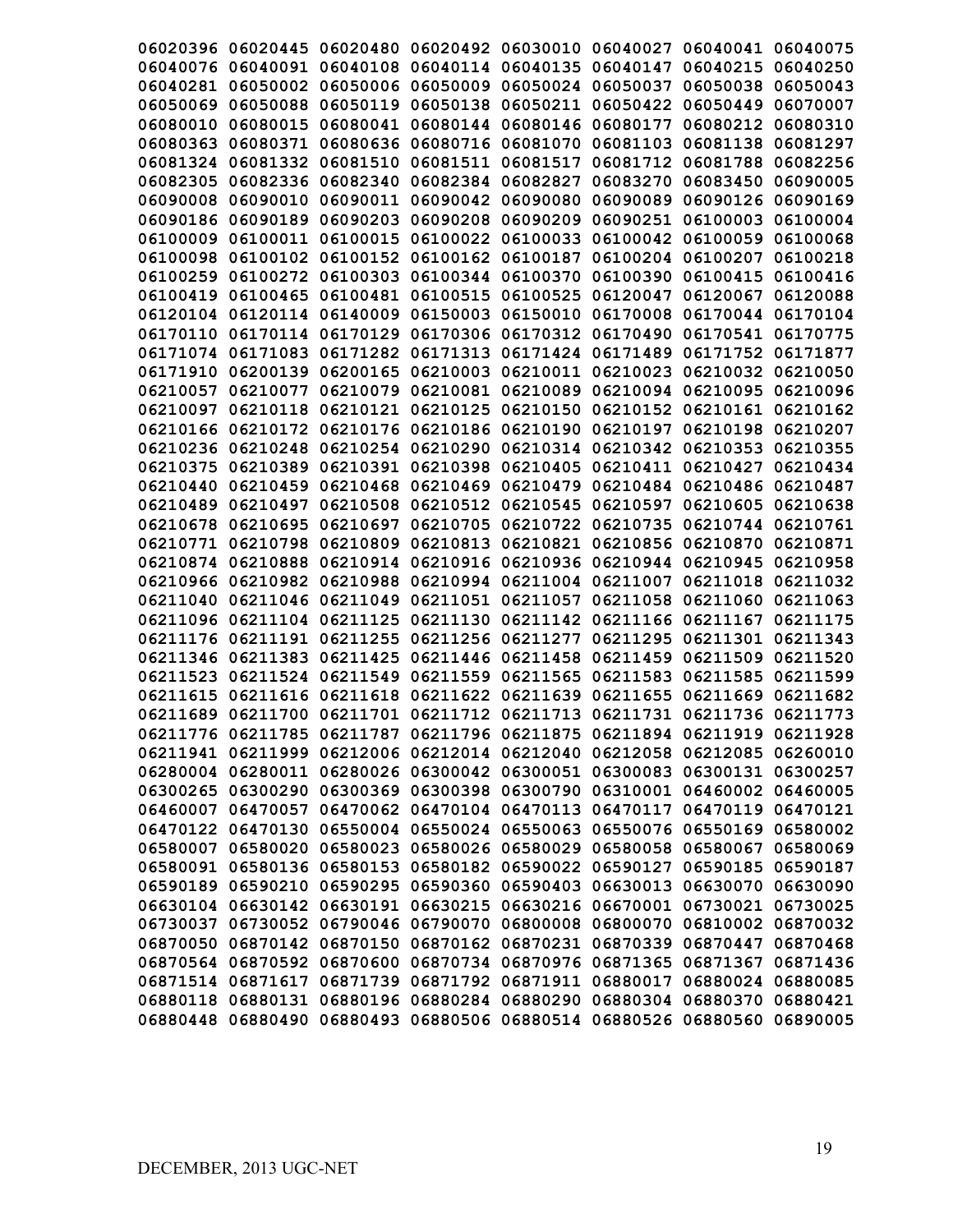| 06890006 |                   | 06890013 06890015 | 06890041 |          | 06890052 06890055                                                       | 06900001 | 06900002 |
|----------|-------------------|-------------------|----------|----------|-------------------------------------------------------------------------|----------|----------|
| 06900004 | 06920001          | 06930001          | 06930025 | 06930035 | 06930043                                                                | 06930070 | 07020009 |
| 07020066 | 07040040          | 07050030          | 07050101 | 07050120 | 07050124                                                                | 07050144 | 07050207 |
| 07060022 | 07070002          | 07080258          | 07080266 | 07080321 | 07080345                                                                | 07090001 | 07090003 |
| 07090006 | 07090015          | 07090021          | 07090049 | 07090082 | 07090087                                                                | 07090105 | 07090109 |
| 07090112 | 07090124          | 07090130          | 07090146 | 07090155 | 07090173                                                                | 07090183 | 07090201 |
| 07100002 | 07100042          | 07110002          | 07110003 |          | 07120002 07120005                                                       | 07120022 | 07140048 |
| 07170005 | 07170032          | 07170041          | 07170094 | 07170207 | 07170254                                                                | 07170281 | 07170396 |
| 07200027 | 07200039          | 07200134          | 07200150 | 07200198 | 07200208                                                                | 07300077 | 07550008 |
| 07580001 | 07580131          | 07580152          | 07590015 | 07590081 | 07590091                                                                | 07630007 | 07630057 |
| 07670002 | 07680001          | 07730015          | 07800002 | 07800031 | 07800036                                                                | 07800050 | 07800074 |
| 07800099 | 07800105          | 07800109          | 07800161 | 07800164 | 07820001                                                                | 07820003 | 07820004 |
| 07820005 | 07870070          | 07870155          | 07870192 | 07870215 | 07870275                                                                | 07870353 | 07870358 |
| 07870679 | 07880008          | 07880026          | 07880043 | 07880068 | 07880081                                                                | 07880087 | 07880127 |
| 07880155 | 07880165          | 07880185          | 07880194 | 07890017 | 07890098                                                                | 07920002 | 08020009 |
| 08090002 | 08230002          | 08230003          | 08230046 | 08550022 | 08550030                                                                | 08550036 | 08580025 |
| 08590011 | 08800005          | 08870022          | 08880030 |          | 09010031 09010138                                                       | 09040074 | 09040089 |
| 09040097 | 09050012          | 09080012          | 09080198 |          | 09080252 09080272                                                       | 09080316 | 09080332 |
|          | 09080411 09080427 | 09080430          | 09080467 | 09080470 | 09080614                                                                | 09080654 | 09080725 |
| 09080757 | 09090006          | 09090013          | 09090043 |          | 09090053 09090104 09090158                                              |          | 09090213 |
| 09090227 | 09090257          | 09090272          | 09090292 | 09090317 | 09100003                                                                | 09100019 | 09100024 |
| 09100049 | 09100067          | 09100078          | 09100131 | 09100143 | 09100147                                                                | 09110002 | 09120004 |
| 09120030 | 09120056          | 09150034          | 09170068 | 09170219 | 09170385                                                                | 09170557 | 09170775 |
| 09170841 | 09170962          | 09220002          | 09220014 | 09220019 | 09220024                                                                | 09220027 | 09220036 |
| 09220038 | 09220041          | 09220045          | 09260002 | 09260003 | 09260007                                                                | 09260012 | 09260037 |
| 09260039 | 09260050          | 09260061          | 09260076 | 09260084 | 09260094                                                                | 09260120 | 09260132 |
| 09260135 | 09260154          | 09260194          | 09260208 | 09260214 | 09260221                                                                | 09260237 | 09260265 |
| 09260285 | 09260311          | 09260325          | 09260327 | 09260364 | 09260410                                                                | 09260413 | 09260458 |
| 09260480 | 09260502          | 09260607          | 09260666 | 09260685 | 09260686                                                                | 09260703 | 09260740 |
| 09260749 | 09260750          | 09300143          | 09300647 | 09390006 | 09460001                                                                | 09460003 | 09460014 |
| 09470003 | 09470004          | 09470007          | 09470032 | 09470092 | 09470095                                                                | 09470179 | 09800006 |
| 09800022 | 09800024          | 09800034          | 09800043 | 09800079 | 09870016                                                                | 09870214 | 09870222 |
| 09870359 | 09871024          | 09871736          | 09880214 | 09890006 | 09890009                                                                | 09890075 | 09930005 |
| 09930024 | 10010432          | 10080091          | 10090057 | 10090060 | 10090112                                                                | 10090120 | 10090238 |
| 10090271 | 10090325          | 10090352          | 10090359 | 10090378 | 10090525                                                                | 10090541 | 10090587 |
| 10090615 | 10100005          | 10100026 10100030 |          |          | 10100031 10100032 10100037                                              |          | 10100038 |
|          |                   |                   |          |          | 10100039 10100058 10100062 10100114 10100198 10120062 10170035 10170125 |          |          |
|          |                   |                   |          |          | 10170142 10170180 10170677 10170764 10260001 10260005 10260022 10260024 |          |          |
|          |                   |                   |          |          | 10260042 10260068 10260134 10260136 10260144 10260156 10260160 10260161 |          |          |
|          |                   |                   |          |          | 10260175 10260183 10260185 10260192 10260207 10260213 10260219 10260232 |          |          |
|          |                   |                   |          |          | 10260244 10260248 10260271 10260279 10260289 10260296 10260309 10260350 |          |          |
|          |                   |                   |          |          | 10260368 10260369 10260383 10260414 10260449 10260450 10260454 10260462 |          |          |
|          |                   |                   |          |          | 10260529 10260547 10260582 10260590 10260602 10260637 10260643 10260699 |          |          |
|          |                   |                   |          |          | 10260704 10260716 10260728 10260739 10260743 10260855 10260872 10260990 |          |          |
|          |                   |                   |          |          | 10261016 10261019 10261040 10261057 10261070 10261083 10261102 10261132 |          |          |
|          |                   |                   |          |          | 10261161 10261192 10261292 10261334 10261386 10261394 10261410 10261468 |          |          |
|          |                   |                   |          |          | 10261594 10261621 10261681 10261696 10261697 10261736 10261757 10261759 |          |          |
|          |                   |                   |          |          | 10261798 10261825 10290001 10300096 10300181 10300229 10300893 10470012 |          |          |
|          |                   |                   |          |          | 10470018 10470086 10470095 10470110 10470112 10470113 10470118 10550008 |          |          |
|          |                   |                   |          |          | 10550010 10550034 10550038 10590022 10590025 10740005 10800069 10800073 |          |          |
|          |                   |                   |          |          | 10870041 10870247 10871198 10871343 10871356 10890033 10890064 10930017 |          |          |
|          |                   |                   |          |          | 11010020 11020016 11030001 11030002 11030003 11030018 11030025 11030026 |          |          |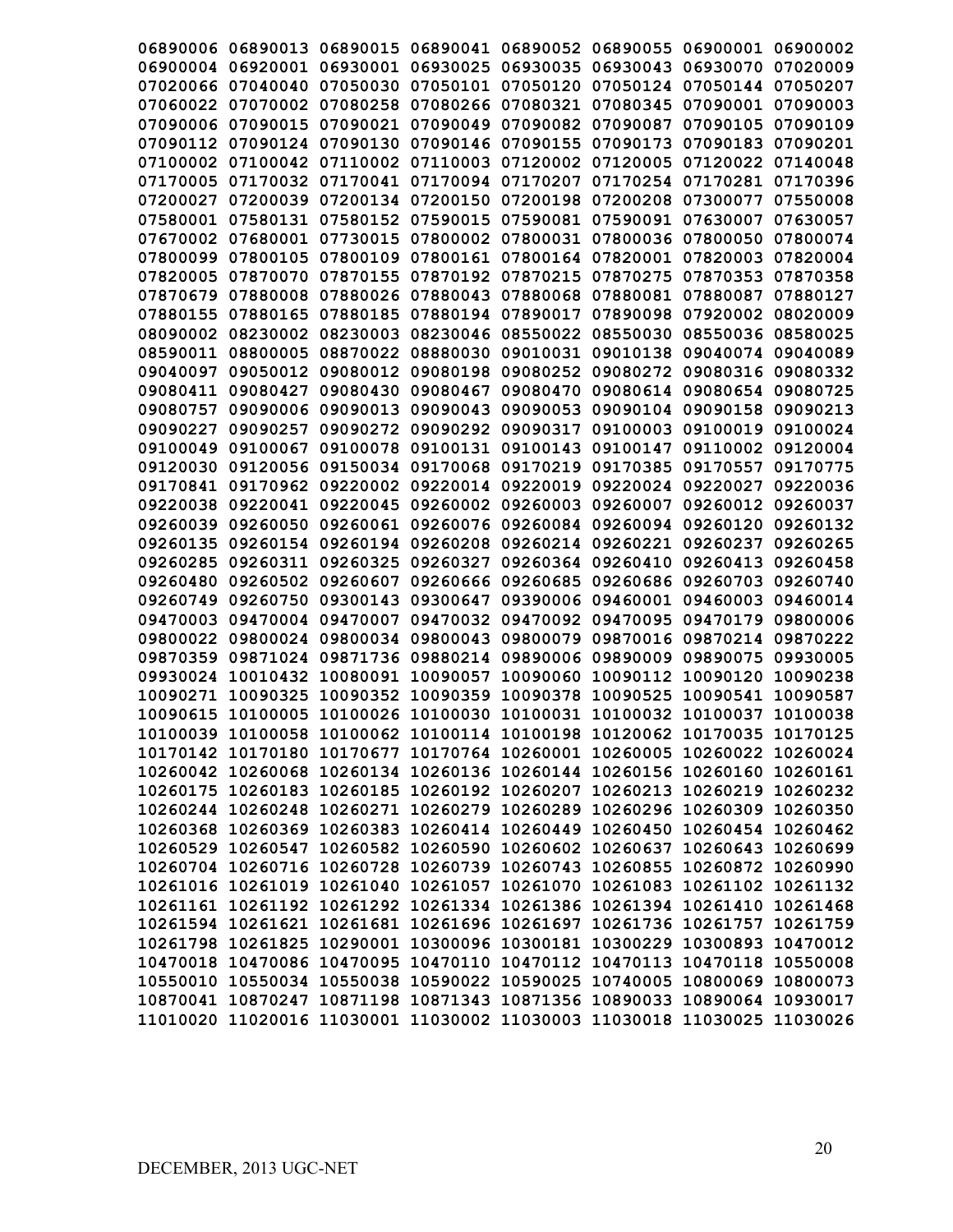| 11030032 11030069 11030094 11030095 11030104 11030132 11030137 11030140 |  |  |                                                       |                                                                         |
|-------------------------------------------------------------------------|--|--|-------------------------------------------------------|-------------------------------------------------------------------------|
| 11030141 11030185 11030215 11030242 11030246 11030247 11030279 11030280 |  |  |                                                       |                                                                         |
| 11030284 11030297 11030298 11030313 11030318 11050002 11050041 11060029 |  |  |                                                       |                                                                         |
| 11060056 11060058                                                       |  |  | 11060093 11060109 11060110 11060111 11060120 11060129 |                                                                         |
| 11060152 11060167 11060418 11080025 11080048 11080059 11080086 11090001 |  |  |                                                       |                                                                         |
| 11090017 11090024 11090027 11090036 11090037 11090039 11090045 11090064 |  |  |                                                       |                                                                         |
| 11090069 11090075 11090080 11090126 11090127 11090146 11090155 11090164 |  |  |                                                       |                                                                         |
| 11090184 11090206 11090219 11090220 11090229 11090237 11090244 11090267 |  |  |                                                       |                                                                         |
| 11090269 11090274 11090306 11090316 11090328 11090337 11090351 11100016 |  |  |                                                       |                                                                         |
| 11100019 11100036 11100050 11100074 11160037 11160040 11160064 11170004 |  |  |                                                       |                                                                         |
| 11170036 11170062 11170071 11190015 11190021 11190036 11190041 11190042 |  |  |                                                       |                                                                         |
| 11190085 11190104 11190121 11190196 11190206 11190222 11190238 11190269 |  |  |                                                       |                                                                         |
| 11190270 11190280 11190338 11190342 11190350 11190355 11190467 11190503 |  |  |                                                       |                                                                         |
| 11190542 11190681 11190726 11190764 11190804 11190851 11200015 11200021 |  |  |                                                       |                                                                         |
| 11200022 11200072 11200073 11200079 11200086 11200099 11200114 11200134 |  |  |                                                       |                                                                         |
| 11200160 11200194 11200206 11200212 11200213 11200219 11200222 11200225 |  |  |                                                       |                                                                         |
| 11230001 11230009 11230011 11230016 11230017 11230020 11230021 11230030 |  |  |                                                       |                                                                         |
| 11230033 11230034 11230036 11230038 11230040 11230043 11250010 11250066 |  |  |                                                       |                                                                         |
| 11250083 11250087 11250103 11250115 11250131 11250152 11250166 11250193 |  |  |                                                       |                                                                         |
| 11250200 11250201 11250207 11250221 11250240 11250241 11250259 11250293 |  |  |                                                       |                                                                         |
| 11250350 11250359 11250361 11250428 11300035 11300107 11300133 11300137 |  |  |                                                       |                                                                         |
| 11300205 11300224 11300262 11300267 11300360 11300372 11300397 11300426 |  |  |                                                       |                                                                         |
| 11300460 11470010 11470017 11470037 11470038 11470046 11470055 11470060 |  |  |                                                       |                                                                         |
| 11470061 11470076 11470101 11470125 11470126 11470142 11470151 11580019 |  |  |                                                       |                                                                         |
| 11580029 11590048 11590064 11590085 11590091 11620011 11650003 11650006 |  |  |                                                       |                                                                         |
| 11670005 11740004 11790015 11790040 11800012 11800016 11800019 11800026 |  |  |                                                       |                                                                         |
| 11800031 11800035 11800041 11800051 11800054 11800055 11800062 11800070 |  |  |                                                       |                                                                         |
| 11800084 11800093 11800096 11800115 11800117 11800125 11800134 11800136 |  |  |                                                       |                                                                         |
| 11800143 11800163 11800181 11800205 11800207 11800217 11800226 11800228 |  |  |                                                       |                                                                         |
| 11800233 11800240 11800244 11800262 11800275 11800296 11800308 11800311 |  |  |                                                       |                                                                         |
| 11800312 11800316 11800319 11800320 11800334 11800336 11800342 11800359 |  |  |                                                       |                                                                         |
| 11800362 11800363 11800364 11800366 11800367                            |  |  | 11800371 11800386 11800387                            |                                                                         |
| 11800388 11800393 11800394 11800429 11800458 11800468 11800481 11800485 |  |  |                                                       |                                                                         |
| 11800489 11800499 11800511 11800532 11800533 11800582 11800586 11800603 |  |  |                                                       |                                                                         |
| 11800604 11800610 11800611 11800640 11800659 11800663 11800666 11800668 |  |  |                                                       |                                                                         |
| 11800712 11800721 11800733 11800741 11800851 11800866 11800868 11800874 |  |  |                                                       |                                                                         |
| 11800875 11800879 11800903 11800911 11800917 11800925 11800941 11800947 |  |  |                                                       |                                                                         |
| 11800958 11800964 11870051 11870097 11880026 11890061 11890080 11930001 |  |  |                                                       |                                                                         |
| 11930007 11930009 11950002 11950009 11950045 11950070 11950106 12010020 |  |  |                                                       |                                                                         |
| 12010130 12010188 12010346 12020007 12020011 12020051 12020064 12020093 |  |  |                                                       |                                                                         |
| 12020129 12020140 12020261 12020265 12020313 12020353 12030016 12030031 |  |  |                                                       |                                                                         |
| 12030039 12030040 12030046 12030053 12030056 12030057 12030063 12030074 |  |  |                                                       |                                                                         |
| 12030090 12030113 12030117 12030138 12030141 12030145 12030148 12030149 |  |  |                                                       |                                                                         |
| 12030169 12030189 12030190 12030192 12030193 12030198 12030262 12030269 |  |  |                                                       |                                                                         |
| 12030271 12030274 12030277 12030278 12030308 12030310 12030329 12030335 |  |  |                                                       |                                                                         |
| 12030339 12030352 12030363 12030376 12030392 12030419 12030425 12030435 |  |  |                                                       |                                                                         |
| 12030465 12030479 12030521 12040048 12040091 12050004 12050036 12050049 |  |  |                                                       |                                                                         |
| 12050051 12050052 12050054 12050060 12050072 12050073 12050076 12050077 |  |  |                                                       |                                                                         |
| 12050079 12050080 12050095 12050107 12050134 12050141 12050146 12050148 |  |  |                                                       |                                                                         |
| 12050164 12050193 12050196 12050216 12050220 12060036 12060048 12060064 |  |  |                                                       |                                                                         |
| 12060098 12060104 12060118 12060126 12060140 12060152 12060156 12060197 |  |  |                                                       |                                                                         |
|                                                                         |  |  |                                                       | 12060272 12060356 12060405 12060480 12060589 12060669 12060809 12060954 |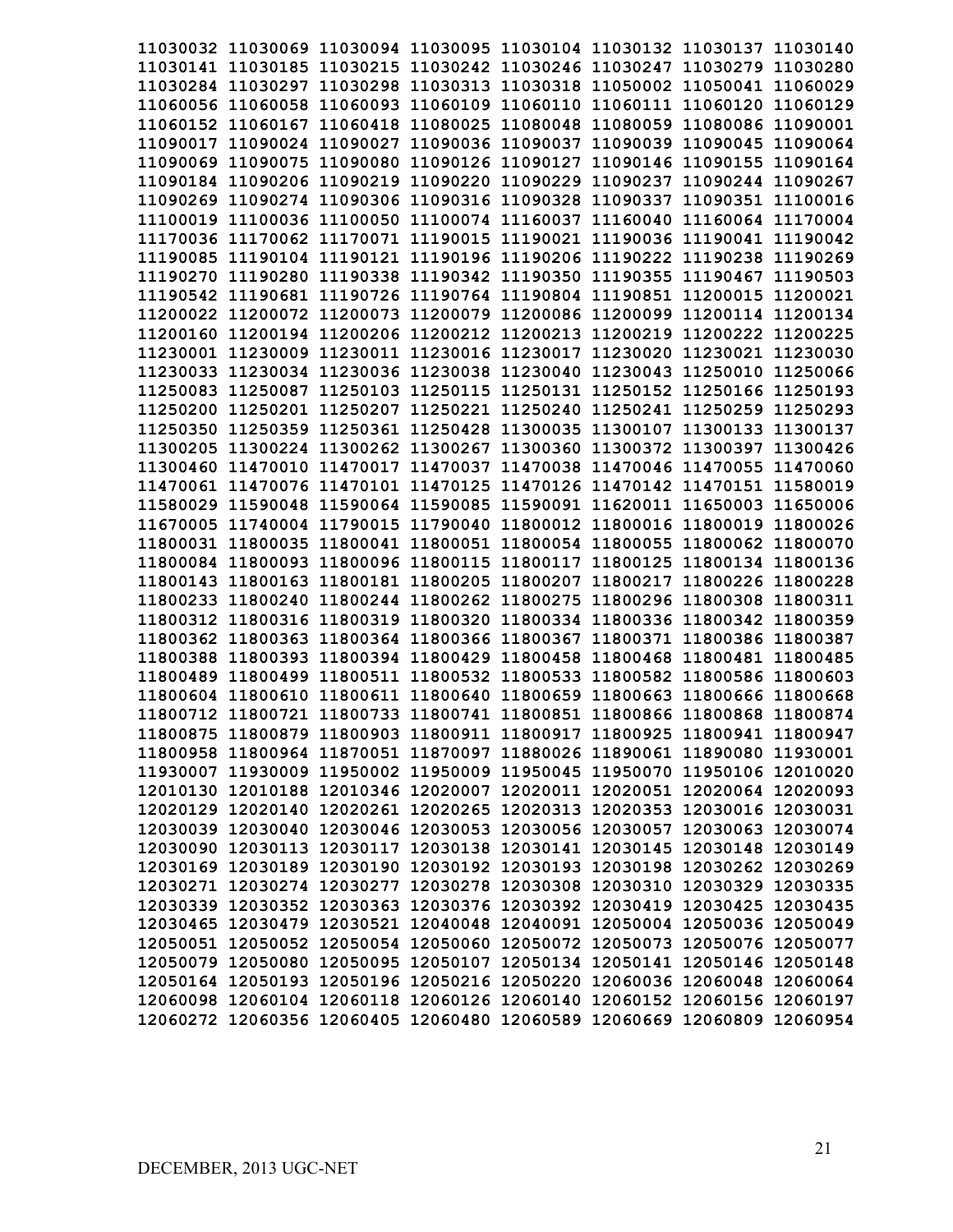| 12060957 12060971 12061061 12061080 12061082 12061239 12061255 12061305                                                                            |                                                       |  |  |                                                                         |
|----------------------------------------------------------------------------------------------------------------------------------------------------|-------------------------------------------------------|--|--|-------------------------------------------------------------------------|
| 12061436 12061437 12070013 12070015 12070023 12070025 12070027 12070030                                                                            |                                                       |  |  |                                                                         |
| 12070032 12070050                                                                                                                                  | 12070068 12070085 12070094 12070098 12070128 12070150 |  |  |                                                                         |
| 12080004 12080048 12080051 12080068 12080072 12080112 12080166 12080176                                                                            |                                                       |  |  |                                                                         |
| 12080216 12080218 12080238 12080259 12080276 12080292 12080358 12080384                                                                            |                                                       |  |  |                                                                         |
| 12080391 12080399 12080446 12090023 12090039 12090041 12090042 12090043                                                                            |                                                       |  |  |                                                                         |
| 12090048 12090050 12090079 12090089 12090094 12090110 12090128 12090140                                                                            |                                                       |  |  |                                                                         |
| 12090144 12090154 12090160 12090190 12090219 12090226 12090235 12090254                                                                            |                                                       |  |  |                                                                         |
| 12090261 12090263 12090265 12090268 12090272 12090277 12090283 12090284                                                                            |                                                       |  |  |                                                                         |
| 12090285 12090289 12090337 12090353 12090364 12090375 12090379 12090396                                                                            |                                                       |  |  |                                                                         |
| 12090406 12090440 12090448 12090466 12090510 12090567 12090572 12090574                                                                            |                                                       |  |  |                                                                         |
| 12090582 12090593 12090598 12090694 12090724 12090751 12090775 12090780                                                                            |                                                       |  |  |                                                                         |
| 12090824 12090841 12090851 12090881 12090922 12090968 12090999 12091010                                                                            |                                                       |  |  |                                                                         |
| 12091019 12091021 12091058 12091090 12091113 12091143 12100003 12100004                                                                            |                                                       |  |  |                                                                         |
| 12100028 12100038 12100052 12100058 12100063 12120018 12120033 12120035                                                                            |                                                       |  |  |                                                                         |
| 12120036 12120051 12120069 12120070 12120083 12120091 12120092 12120128                                                                            |                                                       |  |  |                                                                         |
| 12120158 12120160 12120171 12120185 12120220 12120231 12120235 12120248                                                                            |                                                       |  |  |                                                                         |
| 12160018 12160027 12160074 12160130 12160157 12160159 12170019 12170114                                                                            |                                                       |  |  |                                                                         |
| 12170193 12170220 12170228 12170321 12170364 12170367 12170385 12190001                                                                            |                                                       |  |  |                                                                         |
| 12190026 12190041 12190087 12190114 12190124 12190189 12190215 12190413                                                                            |                                                       |  |  |                                                                         |
| 12190426 12190437 12190496 12190585 12190593 12190703 12190746 12190795                                                                            |                                                       |  |  |                                                                         |
| 12190835 12190878 12190898 12190921 12190961 12191132 12191151 12191163                                                                            |                                                       |  |  |                                                                         |
| 12191175 12191211 12191234 12191235 12191282 12191403 12191409 12191422                                                                            |                                                       |  |  |                                                                         |
| 12191423 12191463 12191594 12191640 12192035 12192041 12192137 12200005                                                                            |                                                       |  |  |                                                                         |
| 12200045 12200051 12200114 12200118 12200143 12200149 12200151 12200154                                                                            |                                                       |  |  |                                                                         |
| 12200157 12200181 12200182 12200183 12200200 12200205 12200231 12200235                                                                            |                                                       |  |  |                                                                         |
| 12200239 12200256 12200322 12200337 12200352 12200368 12200372 12200380                                                                            |                                                       |  |  |                                                                         |
| 12200403 12250011 12250018 12250020 12250026 12250030 12250034 12250044                                                                            |                                                       |  |  |                                                                         |
| 12250048 12250051 12250052 12250053 12250064 12250070 12250087 12250119                                                                            |                                                       |  |  |                                                                         |
| 12250127 12250133 12250147 12250153 12250157 12250166 12250171 12250183                                                                            |                                                       |  |  |                                                                         |
| 12250184 12250189 12250193 12250196 12250199 12250202 12250206 12250219                                                                            |                                                       |  |  |                                                                         |
| 12250235 12250248 12250291 12250303 12250354 12250358 12250360                                                                                     |                                                       |  |  | 12250361                                                                |
| 12250363 12250364 12250377 12250380 12250398 12250465 12250475                                                                                     |                                                       |  |  | 12250512                                                                |
| 12250521 12250531 12250536 12250538 12250550 12250565 12250568 12250571                                                                            |                                                       |  |  |                                                                         |
| 12250592 12250594 12250611 12250634 12250683 12250687 12250698 12250702                                                                            |                                                       |  |  |                                                                         |
| 12250725 12250780 12250781 12250885 12250893 12250900 12250962 12251025                                                                            |                                                       |  |  |                                                                         |
| 12251050 12251054 12251131 12280011 12280119 12290053 12290066 12290094                                                                            |                                                       |  |  |                                                                         |
| 12300010 12300014 12300017 12300019 12300033 12300035 12300038 12300066                                                                            |                                                       |  |  |                                                                         |
| 12300113 12300122 12300127 12300130 12300131 12300138 12300197 12300200                                                                            |                                                       |  |  |                                                                         |
| 12300227 12300319 12300338 12300357 12300406 12300413 12300442 12300455                                                                            |                                                       |  |  |                                                                         |
| 12300459 12300514 12300542 12300545 12300547 12300559 12300569 12300651                                                                            |                                                       |  |  |                                                                         |
| 12300687 12300728 12300759 12300839 12300841 12300875 12300897 12300942                                                                            |                                                       |  |  |                                                                         |
| 12301019 12301022 12301025 12301126 12301191 12301356 12301426 12301531                                                                            |                                                       |  |  |                                                                         |
| 12301577 12301644 12310002 12310006 12310011 12310012 12310016 12310025                                                                            |                                                       |  |  |                                                                         |
| 12470001 12470007 12470023 12470031 12470032 12470035 12470041 12470044                                                                            |                                                       |  |  |                                                                         |
|                                                                                                                                                    |                                                       |  |  |                                                                         |
| 12470059 12470060 12470067 12470077 12470097 12470098 12470118 12470120<br>12470123 12470125 12470126 12470128 12470148 12470173 12470183 12470184 |                                                       |  |  |                                                                         |
|                                                                                                                                                    |                                                       |  |  |                                                                         |
| 12470252 12470290 12470295 12550001 12550010 12550013 12550021 12550025                                                                            |                                                       |  |  |                                                                         |
| 12550028 12550051 12550120 12550141 12580015 12580061 12580146 12580157                                                                            |                                                       |  |  |                                                                         |
| 12580194 12590001 12590002 12590004 12590014 12590027 12590044 12590047                                                                            |                                                       |  |  |                                                                         |
| 12590056 12590069 12590083 12590087 12590105 12590112 12590127 12590142                                                                            |                                                       |  |  | 12590144 12590145 12590147 12590149 12590155 12590156 12590164 12590189 |
|                                                                                                                                                    |                                                       |  |  |                                                                         |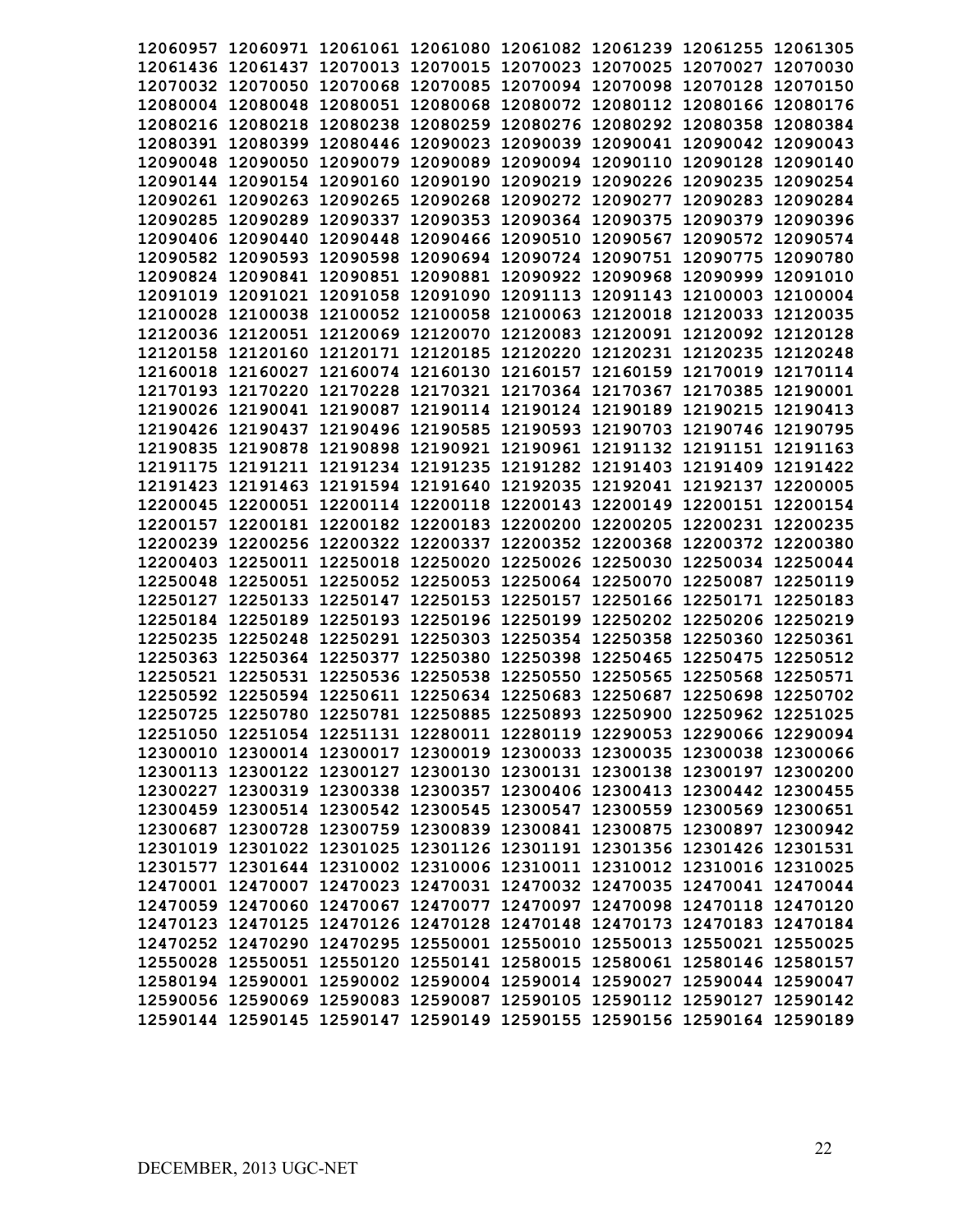| 12590190 12590192 12590200 12590207 12590268 12590276 12590291 12590319 |  |  |                            |                                                                         |
|-------------------------------------------------------------------------|--|--|----------------------------|-------------------------------------------------------------------------|
| 12590324 12590352 12590355 12590387 12590397 12590431 12590478 12590523 |  |  |                            |                                                                         |
| 12590563 12590567 12590573 12590600 12630162 12630217 12650006 12660001 |  |  |                            |                                                                         |
| 12660005 12660028 12670007 12670010 12710011 12710017 12740004 12740021 |  |  |                            |                                                                         |
| 12790018 12790060 12790078 12790080 12790095 12790113 12800001 12800004 |  |  |                            |                                                                         |
| 12800007 12800009 12800013 12800014 12800015 12800027 12800030 12800035 |  |  |                            |                                                                         |
| 12800044 12800048 12800051 12800055 12800073 12800081 12800095          |  |  |                            | 12800105                                                                |
| 12800112 12800114 12800117 12800124 12800129 12800136 12800159 12800165 |  |  |                            |                                                                         |
| 12800174 12800175 12800176 12800177 12800179 12800181 12800182 12800186 |  |  |                            |                                                                         |
| 12800193 12800210 12800218 12800228 12800233 12800238 12800248 12800268 |  |  |                            |                                                                         |
| 12800300 12800323 12800332 12800341 12800351 12800364 12800368 12800379 |  |  |                            |                                                                         |
| 12800381 12800383 12800390 12800403 12800404 12800410 12800412 12800418 |  |  |                            |                                                                         |
| 12800419 12800424 12800432 12800435 12800444 12800460 12800467 12800470 |  |  |                            |                                                                         |
| 12800475 12800478 12800495 12800504 12800515 12800517 12800523 12800525 |  |  |                            |                                                                         |
| 12800531 12800542 12800543 12800558 12800569 12800571 12800578 12800594 |  |  |                            |                                                                         |
| 12800609 12800616 12800645 12800651 12800667 12800670 12800681 12800685 |  |  |                            |                                                                         |
| 12800694 12800698 12800701 12800702 12800703 12800704 12800723 12800731 |  |  |                            |                                                                         |
| 12800737 12800764 12800771 12800774 12800783 12800789 12800819 12800821 |  |  |                            |                                                                         |
| 12800836 12800848 12800857 12800860 12800873 12800883 12800890 12800902 |  |  |                            |                                                                         |
| 12800922 12800925 12800926 12800934 12800946 12800947 12800968 12800970 |  |  |                            |                                                                         |
| 12800976 12800995 12801006 12801019 12801040 12801048 12801055 12801072 |  |  |                            |                                                                         |
| 12801085 12801116 12801119 12801133 12801157 12801170 12801175 12801178 |  |  |                            |                                                                         |
| 12801179 12801184 12801191 12801213 12801214 12801222 12801226 12801252 |  |  |                            |                                                                         |
| 12801254 12801272 12801292 12801300 12801307 12801311 12801371 12801379 |  |  |                            |                                                                         |
| 12801404 12801436 12801442 12801455 12801456 12801470 12801491 12801508 |  |  |                            |                                                                         |
| 12801509 12801512 12801522 12801523 12801532 12801545 12801552 12801600 |  |  |                            |                                                                         |
| 12801606 12801615 12801623 12801634 12801673 12801725 12801748 12801771 |  |  |                            |                                                                         |
| 12801773 12801783 12801786 12801791 12801805 12801809 12801817 12801845 |  |  |                            |                                                                         |
| 12801863 12801910 12801916 12801918 12801923 12801940                   |  |  | 12801955                   | 12801957                                                                |
| 12801961 12801962 12801964 12801973 12801981 12802027                   |  |  | 12802035                   | 12802073                                                                |
| 12802174 12802197 12802198 12802227                                     |  |  | 12802230 12802231 12802240 | 12802251                                                                |
| 12802274 12802289 12802321 12802346 12802357 12802440                   |  |  | 12802450                   | 12802453                                                                |
|                                                                         |  |  |                            |                                                                         |
| 12802459 12802470 12802472 12802485 12802491 12802497 12802498          |  |  |                            | 12802504                                                                |
| 12802508 12802541 12802548 12802569 12810069 12870016 12870019          |  |  |                            | 12870062                                                                |
| 12870076 12870098 12870192 12870235 12870338 12870385 12870408 12870445 |  |  |                            |                                                                         |
| 12870492 12870694 12870704 12870735 12870795 12870803 12870819 12870929 |  |  |                            |                                                                         |
| 12871019 12871045 12871059 12871150 12871357 12871427 12871484 12880025 |  |  |                            |                                                                         |
| 12880040 12880045 12880075 12880107 12880121 12880140 12880179 12880197 |  |  |                            |                                                                         |
| 12880200 12880215 12880226 12880311 12890104 12890119 12890127 12890325 |  |  |                            |                                                                         |
| 12900001 12900002 12900011 12900019 12900020 12900031 12930010 12930037 |  |  |                            |                                                                         |
| 12930040 12950004 12950008 12950012 12950016 12950042 12950046 12950050 |  |  |                            |                                                                         |
| 12950061 12950067 12950072 12950086 12950112 13010063 13010138 13010145 |  |  |                            |                                                                         |
| 13010158 13010206 13010276 13010488 13010668 13010692 13010749 13010786 |  |  |                            |                                                                         |
| 13010921 13011002 13011059 13011085 13011092 13011104 13011114 13020008 |  |  |                            |                                                                         |
| 13020022 13020044 13020095 13020153 13020156 13020196 13020203 13030023 |  |  |                            |                                                                         |
| 13040002 13040052 13040138 13050009 13050010 13050020 13050046 13050066 |  |  |                            |                                                                         |
| 13050074 13050101 13050151 13050159 13050185 13060052 13060064 13060090 |  |  |                            |                                                                         |
| 13060130 13060270 13060350 13060508 13060750 13070001 13080002 13080027 |  |  |                            |                                                                         |
| 13080028 13080038 13080073 13080096 13080113 13080182 13080236 13080269 |  |  |                            |                                                                         |
| 13080282 13080340 13080355 13080391 13080413 13080416 13080468 13080489 |  |  |                            |                                                                         |
| 13080503 13080518 13080519 13080552 13080693 13080734 13080738 13080751 |  |  |                            |                                                                         |
|                                                                         |  |  |                            | 13080755 13080777 13080780 13080877 13080902 13080944 13081036 13081086 |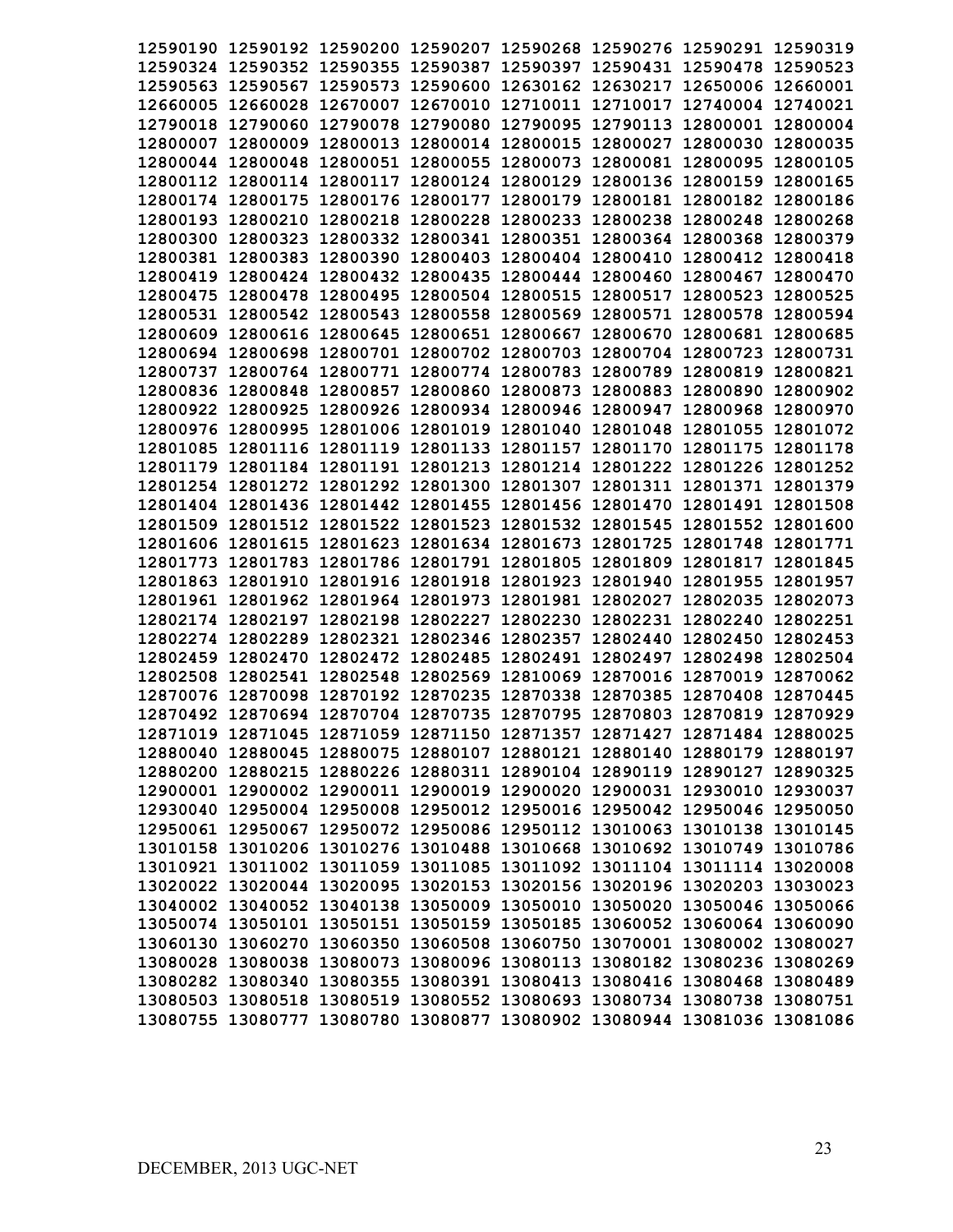|          |  | 13081087 13081139 13081217 13081227 13081294 13081296 13081301 13081303                                                                            |  |                                                                         |
|----------|--|----------------------------------------------------------------------------------------------------------------------------------------------------|--|-------------------------------------------------------------------------|
|          |  | 13081345 13081364 13081375 13081417 13081452 13081593 13081629 13081672                                                                            |  |                                                                         |
|          |  | 13081685 13081702 13081710 13081741 13081767 13081845 13081859 13081997                                                                            |  |                                                                         |
|          |  | 13082030 13082051 13082086 13082088 13082094 13082102 13082105 13082188                                                                            |  |                                                                         |
|          |  | 13082281 13082306 13082335 13082398 13082600 13082654 13082696 13082722                                                                            |  |                                                                         |
|          |  | 13082730 13082745 13082826 13082966 13082993 13083002 13083196 13083243                                                                            |  |                                                                         |
|          |  | 13083251 13083290 13083313 13083319 13083327 13083387 13083469 13083493                                                                            |  |                                                                         |
|          |  | 13083516 13083519 13090001 13090002 13090008 13090009 13090011 13090012                                                                            |  |                                                                         |
|          |  | 13090016 13090019 13090020 13090021 13090030 13090031 13090033 13090039                                                                            |  |                                                                         |
|          |  | 13090040 13090047 13090056 13090061 13090064 13090067 13090072 13090088                                                                            |  |                                                                         |
|          |  | 13090091 13090093 13090094 13090098 13090099 13090100 13090109 13090111                                                                            |  |                                                                         |
|          |  | 13090114 13090120 13090123 13090128 13090130 13090135 13090138 13090146                                                                            |  |                                                                         |
|          |  | 13090149 13090150 13090156 13090160 13090172 13090179 13090180 13090187                                                                            |  |                                                                         |
|          |  | 13090215 13090219 13090236 13090242 13090247 13090251 13090255 13090258                                                                            |  |                                                                         |
|          |  | 13090261 13090267 13090272 13090282 13090285 13090301 13090303 13090305                                                                            |  |                                                                         |
|          |  | 13090313 13090315 13090317 13090329 13090353 13090357 13090362 13090364                                                                            |  |                                                                         |
|          |  | 13090365 13090366 13090370 13090381 13090393 13090397 13090404 13090405                                                                            |  |                                                                         |
|          |  | 13090413 13090423 13090426 13090454 13090455 13090462 13090464 13090466                                                                            |  |                                                                         |
|          |  | 13090474 13090477 13090481 13090497 13090498 13090500 13090502 13090503                                                                            |  |                                                                         |
|          |  | 13090505 13090507 13090517 13090522 13090528 13090535 13090538 13090555                                                                            |  |                                                                         |
|          |  | 13090558 13090559 13090560 13090563 13090566 13090567 13100004 13100014                                                                            |  |                                                                         |
|          |  | 13100029 13100048 13100049 13100055 13100060 13100066 13100073 13100097                                                                            |  |                                                                         |
|          |  | 13100100 13100106 13100127 13100165 13100180 13100194 13100208 13100217                                                                            |  |                                                                         |
|          |  | 13100224 13100235 13100236 13100240 13100246 13100256 13100261 13100305                                                                            |  |                                                                         |
|          |  | 13100308 13100317 13100328 13100360 13100361 13100372 13100379 13100395                                                                            |  |                                                                         |
|          |  | 13120053 13140011 13150002 13160002 13170010 13170060 13170063 13170072                                                                            |  |                                                                         |
|          |  | 13170099 13170182 13170226 13170353 13170444 13170553 13170720 13170841                                                                            |  |                                                                         |
|          |  | 13170899 13170912 13200029 13200068 13200080 13200098 13200135 13200221                                                                            |  |                                                                         |
|          |  | 13200257 13200415 13220004 13220012 13220020 13220021 13220024 13220026                                                                            |  |                                                                         |
| 13220037 |  | 13220041 13220071 13220077 13220078 13220084 13220087                                                                                              |  | 13220090                                                                |
|          |  | 13220092 13220104 13220110 13220113 13220116 13220126 13220128 13220145                                                                            |  |                                                                         |
|          |  | 13220158 13220160 13220174 13220177 13220183 13220187 13220188 13220192                                                                            |  |                                                                         |
|          |  | 13220210 13220219 13220241 13220249 13220302 13220313 13220332 13220333                                                                            |  |                                                                         |
|          |  | 13220340 13220354 13220355 13220356 13220365 13220375 13220403 13220420                                                                            |  |                                                                         |
| 13220427 |  |                                                                                                                                                    |  |                                                                         |
|          |  | 13220436 13220438 13220455 13220482 13220486 13220488 13220493<br>13220497 13220512 13220526 13220527 13220537 13220539 13220550 13220554          |  |                                                                         |
|          |  |                                                                                                                                                    |  |                                                                         |
|          |  | 13220555 13220592 13220605 13220606 13220607 13220615 13220625 13220638<br>13220646 13220655 13220674 13220676 13220706 13220722 13220732 13220756 |  |                                                                         |
|          |  |                                                                                                                                                    |  |                                                                         |
|          |  | 13220777 13220855 13220865 13220890 13220901 13220902 13220906 13220928                                                                            |  |                                                                         |
|          |  | 13220937 13220984 13220996 13221001 13250008 13250033 13280011 13280026                                                                            |  |                                                                         |
|          |  | 13290018 13290033 13290055 13290108 13290111 13290146 13290159 13290177                                                                            |  |                                                                         |
|          |  | 13290179 13290181 13290199 13290245 13290284 13290285 13290291 13290295                                                                            |  |                                                                         |
|          |  | 13290300 13290301 13290323 13290344 13290346 13290379 13290383 13290396                                                                            |  |                                                                         |
|          |  | 13290414 13290417 13290429 13290449 13290476 13290477 13290491 13290500                                                                            |  |                                                                         |
|          |  | 13290557 13290583 13290584 13290593 13290594 13290608 13290627 13290683                                                                            |  |                                                                         |
|          |  | 13290698 13290734 13290756 13290761 13290762 13290773 13290788 13290789                                                                            |  |                                                                         |
|          |  | 13290803 13290865 13290876 13290898 13290899 13290919 13290921 13300004                                                                            |  |                                                                         |
|          |  | 13300022 13300071 13300128 13300193 13300204 13300242 13300251 13300270                                                                            |  |                                                                         |
|          |  | 13300287 13300292 13300322 13300336 13300341 13300383 13300443 13300498                                                                            |  |                                                                         |
|          |  | 13300524 13300528 13300560 13300562 13300711 13300748 13300870 13300925                                                                            |  |                                                                         |
|          |  | 13300971 13301026 13301055 13301067 13301079 13301116 13301163 13301196                                                                            |  |                                                                         |
|          |  |                                                                                                                                                    |  | 13301222 13301343 13301390 13301396 13301544 13301635 13301643 13301788 |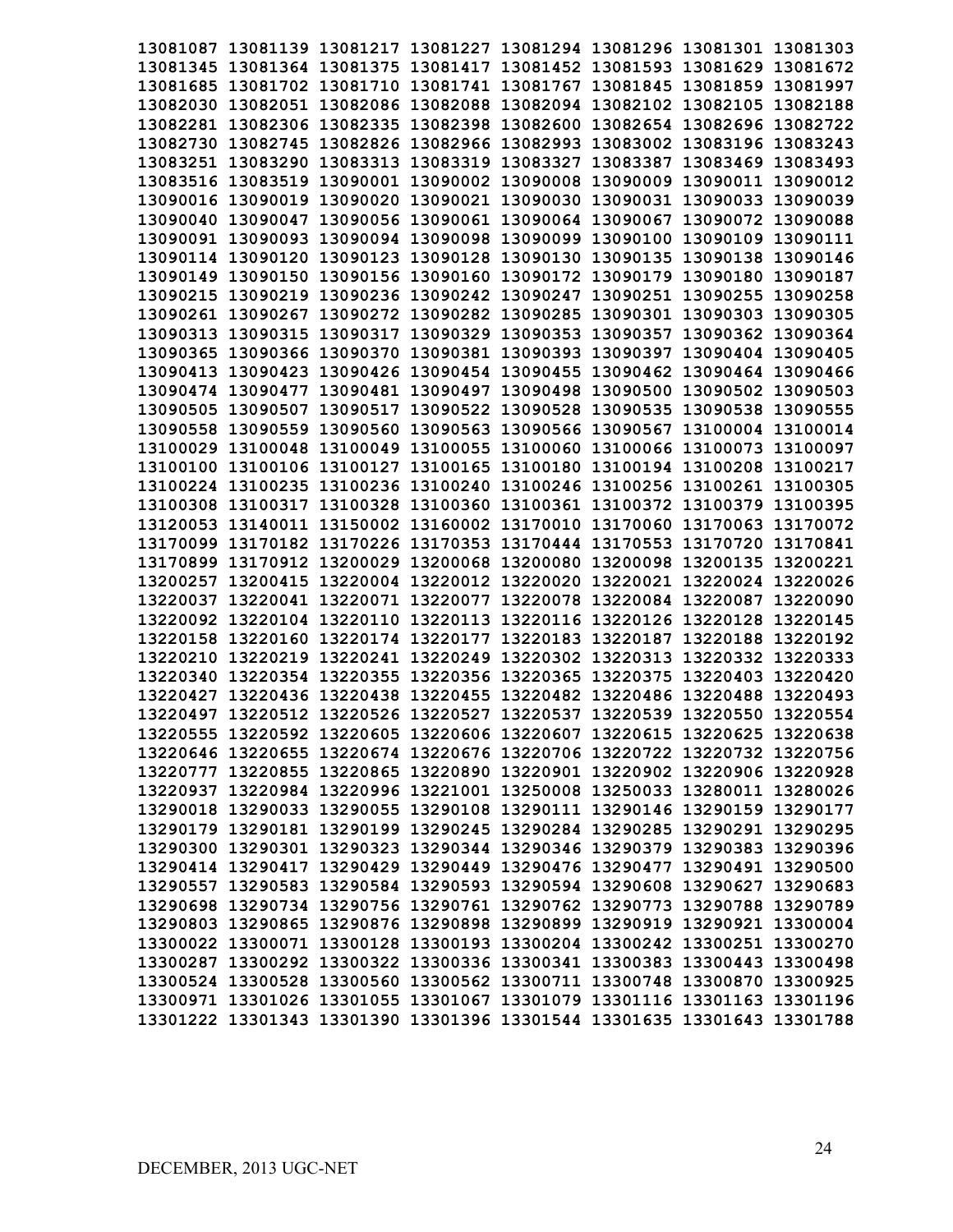| 13301835 13301944 13301949 13301974 13460003 13470010 13470013 13470021 |  |  |                                                                         |
|-------------------------------------------------------------------------|--|--|-------------------------------------------------------------------------|
| 13470043 13470055 13470060 13470069 13470070 13470114 13470127 13490005 |  |  |                                                                         |
| 13490016 13490020 13490025 13550030 13580008 13580036 13590003 13590017 |  |  |                                                                         |
| 13590038 13590094 13590101 13590134 13590180 13590184 13630002 13630024 |  |  |                                                                         |
| 13630076 13630157 13650005 13650026 13710002 13710003 13710006 13710012 |  |  |                                                                         |
| 13730060 13800016 13800018 13800022 13800051 13800068 13800071 13800072 |  |  |                                                                         |
| 13800074 13800080 13810013 13810036 13870004 13870074 13870078 13870087 |  |  |                                                                         |
| 13870206 13870261 13870319 13870403 13870446 13870578 13870607 13870698 |  |  |                                                                         |
| 13870979 13870988 13871014 13871073 13871090 13871124 13871572 13871608 |  |  |                                                                         |
| 13871612 13880014 13880042 13880072 13880093 13880123 13880133 13880251 |  |  |                                                                         |
| 13880256 13880272 13880290 13880323 13880324 13890024 13890063 13930010 |  |  |                                                                         |
| 13930061 14010014 14010060 14010134 14010204 14020006 14020014 14020023 |  |  |                                                                         |
| 14020063 14020386 14020594 14040007 14040009 14040029 14050007 14050023 |  |  |                                                                         |
| 14050048 14050197 14050204 14050269 14050279 14050320 14050361 14050623 |  |  |                                                                         |
| 14050645 14050648 14060039 14060054 14060069 14060075 14060082 14060173 |  |  |                                                                         |
| 14060200 14060201 14060215 14060218 14060238 14060258 14060307 14060354 |  |  |                                                                         |
| 14060374 14060376 14060387 14060449 14060492 14060493 14060527 14060531 |  |  |                                                                         |
| 14060571 14060594 14060608 14060619 14060690 14060761 14060802 14060855 |  |  |                                                                         |
| 14060889 14060894 14080040 14080057 14080149 14080198 14080255 14080402 |  |  |                                                                         |
| 14080426 14080427 14080553 14080745 14080781 14090002 14090009 14090013 |  |  |                                                                         |
| 14090015 14090045 14090046 14090052 14090081 14090109 14090127 14090132 |  |  |                                                                         |
| 14090133 14090174 14090177 14090207 14090211 14090215 14090250 14090257 |  |  |                                                                         |
| 14090261 14090270 14090276 14090288 14090314 14090320 14090329 14090414 |  |  |                                                                         |
| 14090428 14090453 14090464 14090469 14090473 14090491 14090515 14090524 |  |  |                                                                         |
| 14090530 14090551 14090555 14090565 14090568 14090570 14090596 14090602 |  |  |                                                                         |
| 14090665 14090706 14090714 14090721 14090722 14090723 14090726 14090758 |  |  |                                                                         |
| 14090773 14090776 14090780 14090801 14090820 14090821 14090851 14090918 |  |  |                                                                         |
| 14090941 14090945 14090961 14090980 14090998 14091011 14091014 14091017 |  |  |                                                                         |
| 14091035 14091068 14091072 14091074 14091078 14091089 14091096 14091109 |  |  |                                                                         |
| 14091123 14091126 14091141 14091153 14091163 14091172 14091183 14091189 |  |  |                                                                         |
| 14091217 14091237 14091252 14091264 14091265 14091270 14091304 14091312 |  |  |                                                                         |
| 14091335 14091391 14091408 14091416 14091431 14091433 14091447          |  |  | 14091502                                                                |
| 14091508 14091534 14091539 14091544 14091562 14091587 14091621 14091635 |  |  |                                                                         |
| 14091646 14091657 14091663 14091698 14091701 14091737 14091814 14091816 |  |  |                                                                         |
| 14091875 14091904 14091915 14091957 14091994 14092029 14092047 14092115 |  |  |                                                                         |
| 14092188 14092228 14092247 14092306 14092308 14092414 14092418 14092472 |  |  |                                                                         |
| 14092515 14092516 14092567 14092618 14092680 14092746 14092748 14092749 |  |  |                                                                         |
| 14092837 14092838 14092839 14092848 14092883 14092885 14092943 14092966 |  |  |                                                                         |
| 14092967 14093001 14093012 14093037 14093042 14093053 14093086 14093095 |  |  |                                                                         |
| 14100038 14110029 14110031 14110043 14120004 14120030 14120054 14120086 |  |  |                                                                         |
| 14120211 14120363 14120541 14140005 14150059 14160032 14170179 14170741 |  |  |                                                                         |
| 14170746 14170936 14200032 14200042 14200050 14200085 14200098 14200109 |  |  |                                                                         |
| 14200208 14200237 14200281 14200287 14200298 14200383 14200438 14200497 |  |  |                                                                         |
| 14200551 14200555 14200682 14250004 14250006 14250012 14250042 14250065 |  |  |                                                                         |
| 14250066 14250166 14250172 14250204 14250265 14250267 14250273 14250275 |  |  |                                                                         |
| 14250297 14250357 14250363 14250406 14300217 14300272 14300439 14310002 |  |  |                                                                         |
| 14470024 14470076 14470113 14470140 14470144 14470150 14470151 14470152 |  |  |                                                                         |
| 14470162 14470180 14470195 14470235 14470274 14470308 14470310 14470330 |  |  |                                                                         |
| 14470334 14470336 14550003 14550015 14550064 14550097 14550135 14580002 |  |  |                                                                         |
| 14580050 14580117 14580214 14580228 14580317 14580334 14580372 14580502 |  |  |                                                                         |
| 14580513 14590085 14590099 14790123 14790133 14790245 14790298 14800001 |  |  |                                                                         |
|                                                                         |  |  | 14800006 14800026 14800032 14800047 14800061 14800090 14800092 14800095 |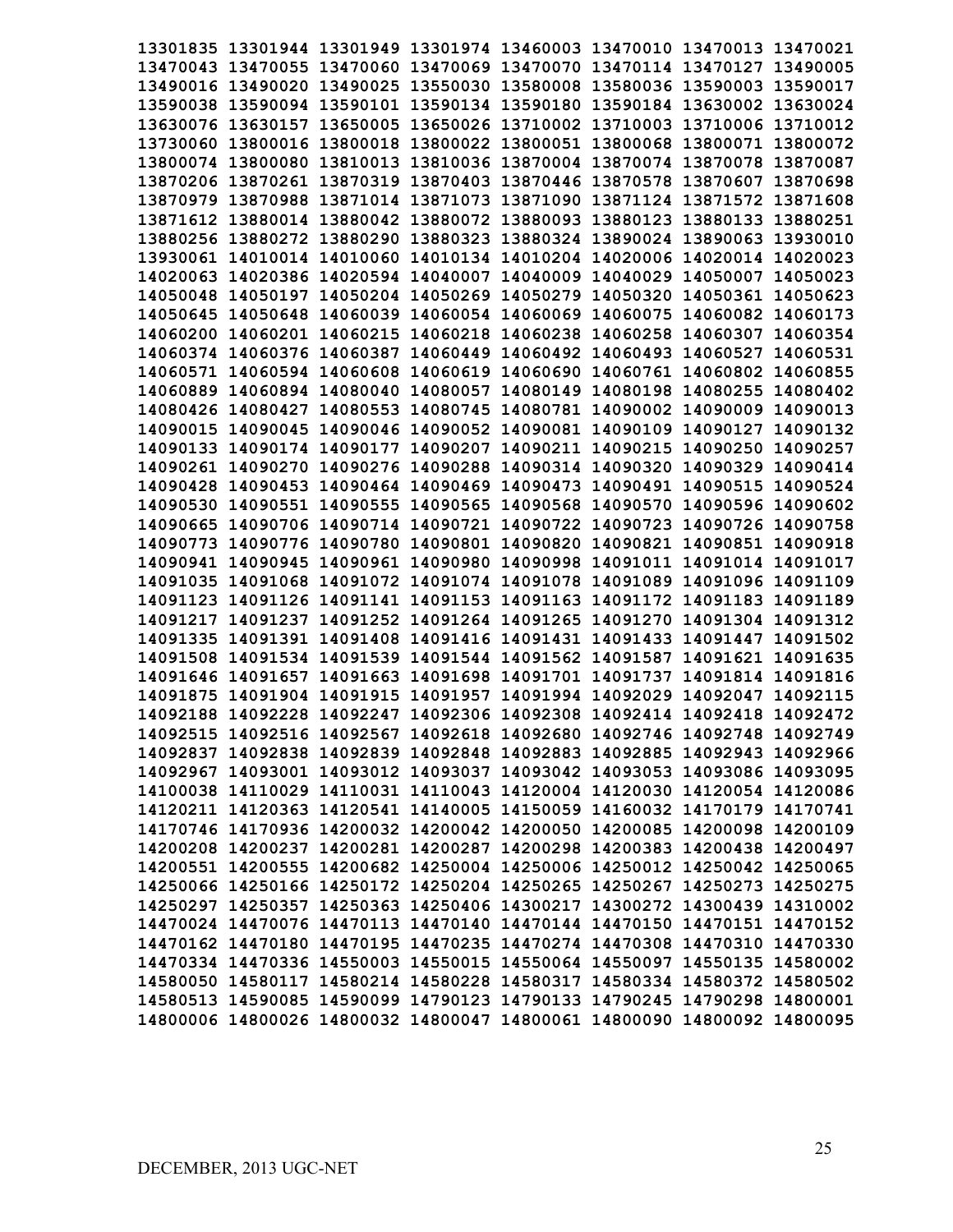| 14800101 14800123 14800171 14800211 14800244 14800276 14800305 14800351 |  |                                                       |                   |          |
|-------------------------------------------------------------------------|--|-------------------------------------------------------|-------------------|----------|
| 14800362 14800419 14800429 14800502 14800513 14800545 14800569 14820003 |  |                                                       |                   |          |
| 14870017 14870124 14870145 14870168 14870226 14870319 14870418 14870453 |  |                                                       |                   |          |
| 14870729 14870771 14880070 14880157 14880177 14890148 15010010 15010032 |  |                                                       |                   |          |
| 15010100 15010101 15010103 15010284 15020043 15020063 15020069 15020244 |  |                                                       |                   |          |
| 15050109 15050141 15050237 15050278 15050469 15060008 15060027 15060046 |  |                                                       |                   |          |
| 15060055 15060061 15060063 15060088 15060099 15060126 15060141 15060157 |  |                                                       |                   |          |
| 15060189 15060205 15060232 15060246 15060377 15060409 15060410 15060433 |  |                                                       |                   |          |
| 15060471 15060530 15060539 15060541 15060592 15060646 15060650 15060668 |  |                                                       |                   |          |
| 15060743 15060749 15080009 15080014 15080019 15080029 15080052 15080114 |  |                                                       |                   |          |
| 15080134 15080143 15080183 15080240 15080251 15090002 15090005 15090010 |  |                                                       |                   |          |
| 15090015 15090019 15090020 15090022 15090028 15090038 15090067 15090068 |  |                                                       |                   |          |
| 15090070 15090074 15090087 15090100 15090102 15090106 15090109 15090138 |  |                                                       |                   |          |
| 15090149 15090154 15090160 15090163 15090164 15090171 15090222 15090238 |  |                                                       |                   |          |
| 15090258 15090293 15090326 15090342 15090355 15090366 15090367 15090389 |  |                                                       |                   |          |
| 15090392 15090393 15090395 15090403 15090413 15090420 15090469 15090511 |  |                                                       |                   |          |
| 15090542 15090544 15090558 15090564 15090568 15090571 15090621 15090627 |  |                                                       |                   |          |
| 15090649 15090650 15090651 15090700 15090705 15090707 15090738 15090747 |  |                                                       |                   |          |
| 15090774 15090792 15090794 15090812 15090814 15090848 15090856 15090859 |  |                                                       |                   |          |
| 15090861 15090862 15090864 15090865 15090877 15090884 15090885 15090889 |  |                                                       |                   |          |
| 15090902 15090913 15090914 15090946 15090950 15090957 15090958 15090962 |  |                                                       |                   |          |
| 15090976 15091006 15091013 15091037 15091039 15091043 15091066 15091177 |  |                                                       |                   |          |
| 15091230 15091248 15091330 15091331 15091411 15091449 15091517 15091535 |  |                                                       |                   |          |
| 15091570 15091577 15091578 15091604 15091612 15091688 15091694 15091710 |  |                                                       |                   |          |
| 15091713 15091719 15091765 15100001 15100010 15100030 15120014 15120229 |  |                                                       |                   |          |
| 15120243 15120403 15120469 15170238 15170249 15170252 15170308 15170412 |  |                                                       |                   |          |
| 15170461 15200030                                                       |  | 15200043 15200055 15200061 15200071                   | 15200078 15200079 |          |
| 15200098 15200103 15200132 15200152 15200200 15200245 15200252 15200255 |  |                                                       |                   |          |
| 15200267 15200273 15200330 15200338 15200358 15200408 15200409 15200438 |  |                                                       |                   |          |
| 15200439 15200481 15200590 15200617 15200656 15200657 15250036 15250038 |  |                                                       |                   |          |
| 15250046 15250047 15250049 15250077 15250333 15460005 15460007          |  |                                                       |                   | 15470001 |
| 15470002 15470007 15470015 15470020 15470026 15470027 15470028 15470032 |  |                                                       |                   |          |
| 15470044 15470047 15470051 15470052 15470053 15470054 15470059 15470066 |  |                                                       |                   |          |
| 15470067 15470080                                                       |  | 15470083 15470084 15470099 15470101 15470102 15470111 |                   |          |
| 15470137 15470147 15470169 15470175 15470179 15470180 15470182 15470188 |  |                                                       |                   |          |
| 15470190 15470192 15470194 15470202 15470204 15470210 15470213 15470215 |  |                                                       |                   |          |
| 15470224 15470226 15470229 15470232 15470238 15470240 15550001 15550020 |  |                                                       |                   |          |
| 15580015 15580072 15790006 15790110 15800070 15800079 15800126 15800146 |  |                                                       |                   |          |
| 15800177 15800179 15800215 15800235 15800252 15800273 15800306 15800331 |  |                                                       |                   |          |
| 15800351 15800409 15800497 15870012 15870060 15870093 15870141 15870153 |  |                                                       |                   |          |
| 15880015 15890012 15890021 16010059 16010083 16010169 16010196 16010344 |  |                                                       |                   |          |
| 16010469 16010475 16010599 16010615 16010639 16010640 16010661 16010665 |  |                                                       |                   |          |
| 16010769 16010811 16010918 16020001 16020019 16020022 16020050 16030010 |  |                                                       |                   |          |
| 16040051 16040074 16040106 16040125 16040183 16050005 16050044 16050063 |  |                                                       |                   |          |
| 16050074 16050084 16050105 16050107 16060007 16060041 16060181 16060274 |  |                                                       |                   |          |
| 16060431 16080018 16080033 16080042 16080063 16080163 16080222 16080315 |  |                                                       |                   |          |
| 16080333 16080398 16080427 16080535 16080572 16080626 16080656 16080743 |  |                                                       |                   |          |
| 16080772 16080839 16080960 16081057 16081142 16081143 16081196 16081323 |  |                                                       |                   |          |
| 16081341 16081404 16081416 16081601 16081625 16081716 16081747 16081842 |  |                                                       |                   |          |
| 16081886 16081933 16081937 16081980 16082125 16082238 16082321 16082705 |  |                                                       |                   |          |
| 16082708 16082713 16082760 16090007 16090008 16090014 16090027 16090037 |  |                                                       |                   |          |
| 16090039 16090049 16090055 16090074 16090081 16090122 16090131 16090145 |  |                                                       |                   |          |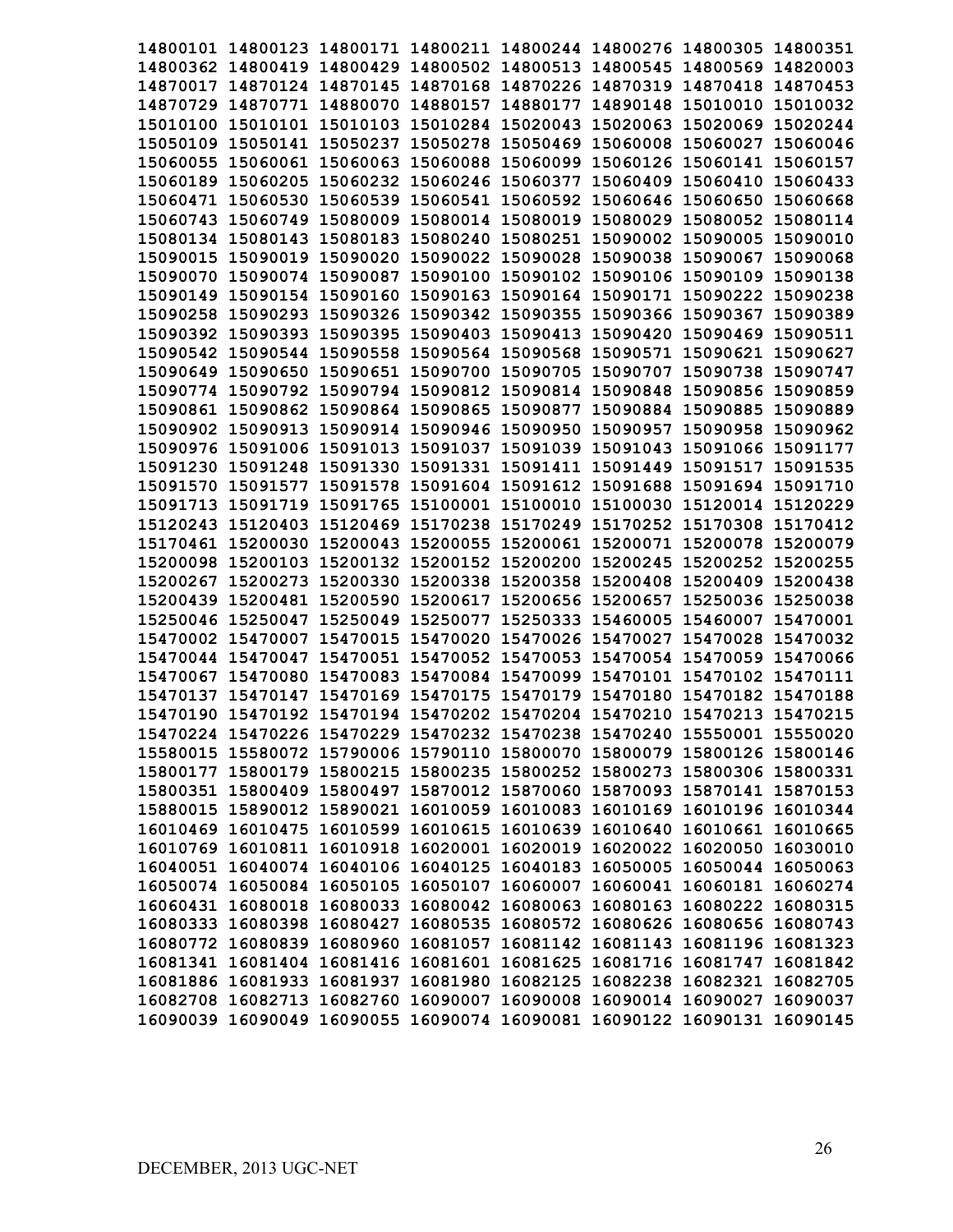| 16090158 16090159 16090187 16090192 16090204 16090206 16090213 16090230 |  |                                     |          |          |
|-------------------------------------------------------------------------|--|-------------------------------------|----------|----------|
| 16090264 16090271 16090293 16090294 16090295 16090308 16090320 16090374 |  |                                     |          |          |
| 16090377 16090380 16090394 16090396 16090407 16090413 16090425 16090437 |  |                                     |          |          |
| 16090480 16090554 16090555 16090564 16090571 16090576 16100003 16100005 |  |                                     |          |          |
| 16100013 16100017 16100027 16100029 16100041 16100044 16100045 16100051 |  |                                     |          |          |
| 16100084 16100090 16100095 16100102 16100111 16100131 16100134 16100138 |  |                                     |          |          |
| 16100150 16100174 16100177 16100179 16100206 16100224 16100250          |  |                                     |          | 16100251 |
| 16100282 16100290 16100298 16100321 16100375 16100389 16100429          |  |                                     |          | 16120073 |
| 16120080 16170138 16170140 16170226 16170402 16170470 16170494 16170496 |  |                                     |          |          |
| 16170516 16170517 16170618 16170705 16170707 16170745 16170869 16170903 |  |                                     |          |          |
| 16170949 16171052 16171090 16200001 16200003 16200059 16200257          |  |                                     |          | 16220004 |
| 16220011 16220013 16220016 16220023 16220025 16220026 16220028 16220033 |  |                                     |          |          |
| 16220043 16220054 16220065 16220114 16220117 16220126 16220129 16220142 |  |                                     |          |          |
| 16220146 16220160 16220166 16220178 16220195 16220198 16220210 16220225 |  |                                     |          |          |
| 16220239 16220252 16220260 16220270 16220273 16220277 16220278 16220285 |  |                                     |          |          |
| 16220303 16220316 16220318 16220368 16220369 16220375 16220379 16220413 |  |                                     |          |          |
| 16220415 16220420 16220425 16220426 16220430 16220443 16220473 16220482 |  |                                     |          |          |
| 16220484 16220513 16220541 16220568 16220572 16220607 16220623 16220637 |  |                                     |          |          |
| 16220652 16220659 16220677 16220682 16220683 16220686 16220688 16220696 |  |                                     |          |          |
| 16220721 16220762 16220767 16220776 16220837 16220851 16220865 16220893 |  |                                     |          |          |
| 16250003 16250013 16250043 16290026 16290028 16300033 16300089 16300100 |  |                                     |          |          |
| 16300118 16300120 16300136 16300170 16300184 16300198 16300243 16300272 |  |                                     |          |          |
| 16300298 16300324 16300342 16300382 16300392 16300420 16300495 16300496 |  |                                     |          |          |
| 16300564 16300656 16300658 16300684 16300689 16300725 16300745 16300753 |  |                                     |          |          |
| 16300802 16300879 16300926 16300952 16301139 16301140 16301151 16301167 |  |                                     |          |          |
| 16301634 16301734 16301875 16310004 16470001 16470020 16470021 16470039 |  |                                     |          |          |
| 16470048 16470053 16470070 16470079 16470102 16470122 16470126 16470130 |  |                                     |          |          |
| 16470151 16470193 16490018 16550031 16550039 16550057 16550058 16550077 |  |                                     |          |          |
| 16550081 16550133 16580053 16580093 16580110 16580127                   |  |                                     | 16580225 | 16590012 |
| 16590019 16590068 16590095 16590118 16590122 16590164 16600002 16600016 |  |                                     |          |          |
| 16630016 16630042 16650016 16650035                                     |  | 16680002 16730046 16730081 16730107 |          |          |
| 16740012 16740013 16790018 16800001 16800002 16800017 16870001 16870019 |  |                                     |          |          |
| 16870155 16870258 16870315 16870396 16870421 16870431 16870432 16870500 |  |                                     |          |          |
| 16870865 16870928 16870950 16870971 16870993 16871034 16871118 16871177 |  |                                     |          |          |
| 16871371 16871418 16871493 16871496 16871508 16871815 16880002 16880097 |  |                                     |          |          |
| 16880100 16880126 16880138 16880276 16880281 16880307 16880344 16880346 |  |                                     |          |          |
| 16880364 16880378 16880385 16880387 16880417 16880419 16880441 16880455 |  |                                     |          |          |
| 16880486 16880500 16880511 16880513 16880526 16880537 16880540 16880547 |  |                                     |          |          |
| 16880574 16880593 16880647 16880662 16890017 16890027 16890094 16890190 |  |                                     |          |          |
| 16890206 16900006 16900025 16930013 16930066 16930070 16930102 17010001 |  |                                     |          |          |
| 17010012 17010015 17010042 17010068 17010081 17010122 17010140 17010163 |  |                                     |          |          |
| 17010182 17010184 17010185 17010195 17010213 17010216 17010219 17010237 |  |                                     |          |          |
| 17010299 17010326 17010328 17010407 17010414 17010431 17010433 17010450 |  |                                     |          |          |
| 17010458 17010464 17010473 17010485 17010517 17010534 17010548 17010553 |  |                                     |          |          |
| 17010590 17010616 17010625 17010655 17010691 17010698 17010709 17010738 |  |                                     |          |          |
| 17010741 17010749 17010751 17010819 17010823 17010833 17010864 17010871 |  |                                     |          |          |
| 17010874 17010885 17010982 17010989 17011000 17011067 17011072 17011093 |  |                                     |          |          |
| 17011102 17011131 17011154 17011165 17011198 17011199 17011202 17011238 |  |                                     |          |          |
| 17011269 17011291 17011308 17011312 17011319 17011341 17011406 17011448 |  |                                     |          |          |
| 17011558 17011569 17011571 17020030 17020035 17020067 17020085 17020088 |  |                                     |          |          |
| 17020100 17020102 17020107 17020140 17020158 17020225 17020248 17020252 |  |                                     |          |          |
| 17020275 17020277 17020285 17020293 17020298 17020304 17020315 17020361 |  |                                     |          |          |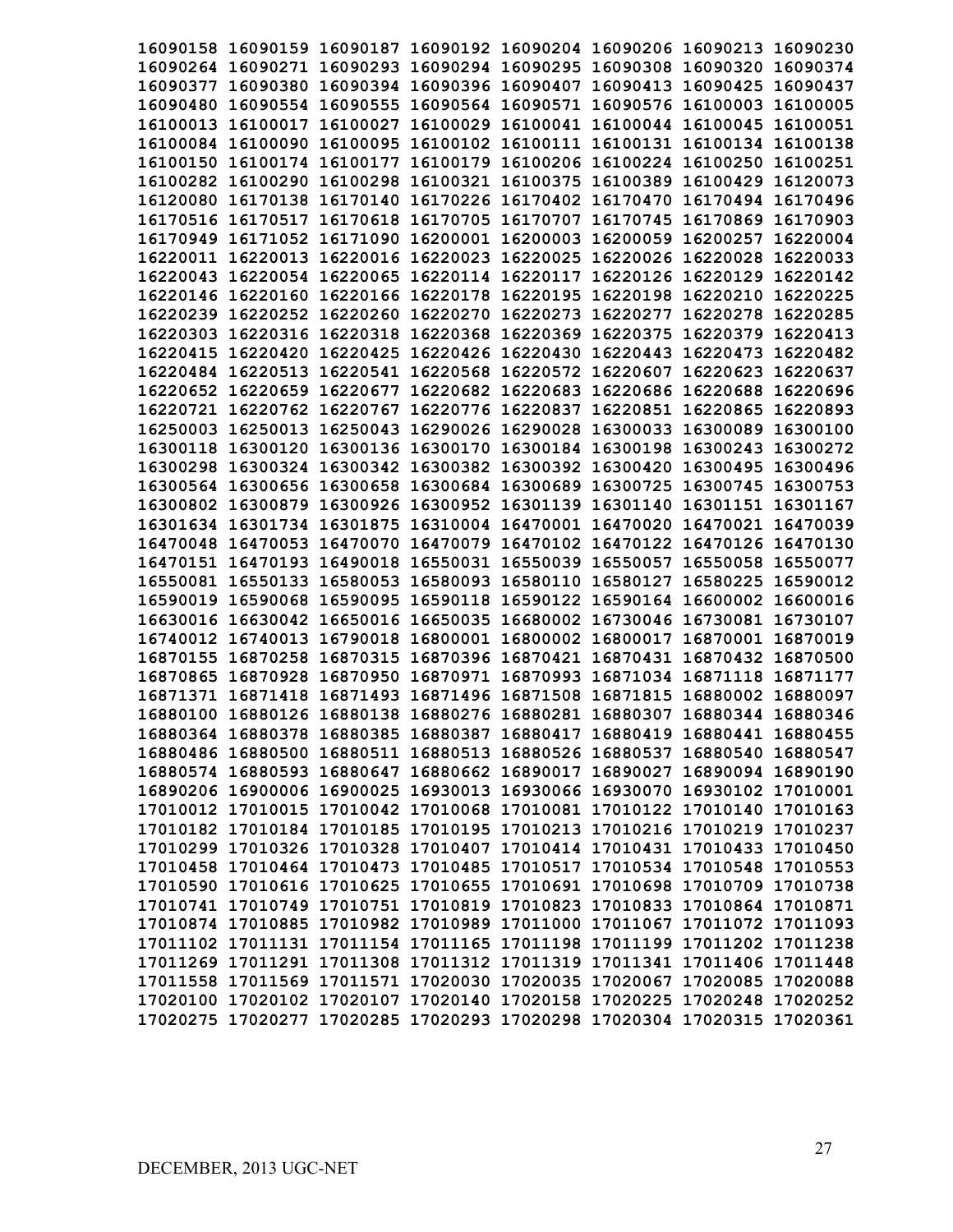| 17020406 17020416 17020422 17020446 17020509 17020516 17020537 17020561                                                                            |  |                                                       |                   |          |
|----------------------------------------------------------------------------------------------------------------------------------------------------|--|-------------------------------------------------------|-------------------|----------|
| 17020576 17020602 17020609 17020625 17020626 17020653 17020658 17020660                                                                            |  |                                                       |                   |          |
| 17020707 17020730 17020794 17020811 17020841 17020848 17020861 17020866                                                                            |  |                                                       |                   |          |
| 17020878 17020884 17020888 17020958 17021040 17021096 17021106 17021115                                                                            |  |                                                       |                   |          |
| 17021129 17021152 17021154 17021155 17021177 17021207 17021245 17021276                                                                            |  |                                                       |                   |          |
| 17021316 17021332 17021334 17021356 17021432 17021505 17021563 17021570                                                                            |  |                                                       |                   |          |
| 17021576 17021579 17021581 17021593 17021596 17021692 17021697 17021709                                                                            |  |                                                       |                   |          |
| 17021721 17021765 17021777 17021805 17021849 17021859 17021946 17021999                                                                            |  |                                                       |                   |          |
| 17030001 17030002 17030014 17030035 17030038 17030043 17030044 17030054                                                                            |  |                                                       |                   |          |
| 17030056 17030069 17030079 17030086 17030091 17030092 17030098 17030103                                                                            |  |                                                       |                   |          |
| 17030116 17030137 17040014 17040015 17040033 17040039 17040060 17040064                                                                            |  |                                                       |                   |          |
| 17040072 17040075 17040083 17040097 17040114 17040118 17040142 17040157                                                                            |  |                                                       |                   |          |
| 17040176 17040182 17040196 17040198 17040212 17040217 17040226 17040252                                                                            |  |                                                       |                   |          |
| 17040254 17040279 17040337 17040342 17040367 17040376 17040400 17040404                                                                            |  |                                                       |                   |          |
| 17040412 17040415 17040423 17040433 17040437 17040460 17040476 17040516                                                                            |  |                                                       |                   |          |
|                                                                                                                                                    |  |                                                       |                   |          |
| 17040523 17040585 17040602 17040610 17040619 17050003 17050012 17050018<br>17050019 17050023 17050032 17050045 17050049 17050052 17050059 17050064 |  |                                                       |                   |          |
|                                                                                                                                                    |  |                                                       |                   |          |
| 17050065 17050066 17050069 17050073 17050081 17050084 17050088 17050094                                                                            |  |                                                       |                   |          |
| 17050097 17050115 17050121 17050124 17050125 17050128 17050143 17050144                                                                            |  |                                                       |                   |          |
| 17050148 17050152 17050161 17050180 17050182 17050184 17050189 17050196                                                                            |  |                                                       |                   |          |
| 17050197 17050201 17050212 17050232 17050238 17050246 17050247 17050253                                                                            |  |                                                       |                   |          |
| 17050286 17050300 17050308 17050319 17050324 17050338 17050352 17050353                                                                            |  |                                                       |                   |          |
| 17050355 17050358 17050368 17050379 17050382 17050390 17050397 17050406                                                                            |  |                                                       |                   |          |
| 17050407 17050414 17050420 17050423 17050448 17050487 17050488                                                                                     |  |                                                       |                   | 17050502 |
| 17050510 17050511 17050512 17050525 17050547 17050568 17050574 17050577                                                                            |  |                                                       |                   |          |
| 17050579 17050597                                                                                                                                  |  | 17050611 17050642 17050644 17050646 17050652 17050662 |                   |          |
| 17050668 17050669                                                                                                                                  |  | 17050678 17050696 17050697 17060002 17060020 17060044 |                   |          |
| 17060046 17060062 17060066 17060140 17060165 17060175 17060186 17060203                                                                            |  |                                                       |                   |          |
| 17060218 17060222 17060236 17060244 17060265 17060266 17060288 17060308                                                                            |  |                                                       |                   |          |
| 17060315 17060316 17060320 17060332 17060348 17060352 17060354 17060360                                                                            |  |                                                       |                   |          |
| 17060364 17060387 17060391 17060392 17060399 17060400 17060407                                                                                     |  |                                                       |                   | 17060408 |
| 17060486 17060488 17060489 17060494 17060501 17060517                                                                                              |  |                                                       | 17060534 17060535 |          |
| 17060563 17060568 17060577 17060600 17060611 17060631 17060644 17060656                                                                            |  |                                                       |                   |          |
| 17060670 17060684 17060688 17060694 17060697 17060701 17060720 17060727                                                                            |  |                                                       |                   |          |
| 17060759 17060772 17060773 17060800 17060805 17060816 17060826 17060828                                                                            |  |                                                       |                   |          |
| 17060856 17060862 17060881 17060899 17060923 17060931 17060960 17060962                                                                            |  |                                                       |                   |          |
| 17061003 17061028 17061051 17061101 17061122 17061130 17061137 17061148                                                                            |  |                                                       |                   |          |
| 17061172 17061180 17061213 17061218 17061219 17061223 17061289 17061298                                                                            |  |                                                       |                   |          |
| 17061309 17061387 17061456 17061476 17061495 17061500 17061503 17061517                                                                            |  |                                                       |                   |          |
| 17061536 17061562 17061578 17061602 17061613 17061622 17061656 17061660                                                                            |  |                                                       |                   |          |
| 17061665 17061676 17061698 17061719 17061756 17061765 17061781 17061835                                                                            |  |                                                       |                   |          |
| 17061850 17061857 17061868 17061880 17061900 17061941 17061951 17061958                                                                            |  |                                                       |                   |          |
| 17061992 17062029 17062047 17062052 17062058 17062068 17062127 17062140                                                                            |  |                                                       |                   |          |
| 17062141 17062164 17062194 17062221 17062224 17062245 17062246 17062250                                                                            |  |                                                       |                   |          |
| 17062278 17062309 17062319 17062353 17062356 17062374 17062377 17062379                                                                            |  |                                                       |                   |          |
| 17062401 17062402 17070002 17070011 17070013 17070022 17070029 17070031                                                                            |  |                                                       |                   |          |
| 17070038 17070041 17070053 17070062 17070063 17070067 17070073 17070088                                                                            |  |                                                       |                   |          |
| 17070095 17070096 17080003 17080029 17080031 17080047 17080049 17080066                                                                            |  |                                                       |                   |          |
| 17080078 17080093 17080103 17080125 17080134 17080136 17080139 17080141                                                                            |  |                                                       |                   |          |
| 17080150 17080155 17080159 17080162 17080166 17080184 17080187 17080196                                                                            |  |                                                       |                   |          |
| 17080200 17080208 17080211 17080224 17080226 17080238 17080240 17080242                                                                            |  |                                                       |                   |          |
| 17080261 17080278 17080285 17080290 17080303 17080304 17080313 17080319                                                                            |  |                                                       |                   |          |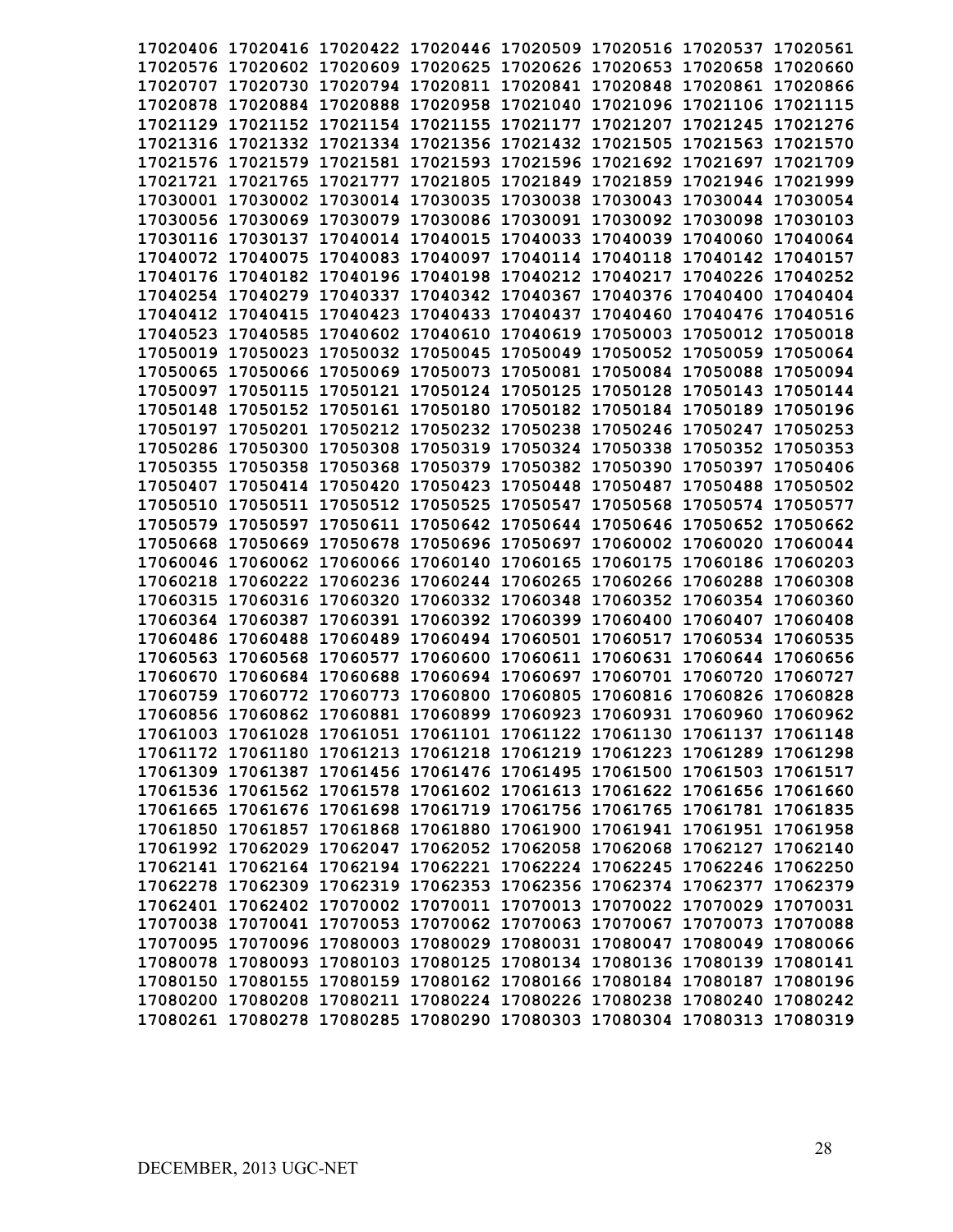| 17080320 17080325 17080328 17080335 17080347 17080375 17080377 17080391 |          |                            |          |                                              |                                                       |          |
|-------------------------------------------------------------------------|----------|----------------------------|----------|----------------------------------------------|-------------------------------------------------------|----------|
| 17080397 17080403 17080411 17080431 17080445 17080447 17080459 17080465 |          |                            |          |                                              |                                                       |          |
| 17080491 17080537                                                       |          | 17080538 17080540 17080555 |          | 17080560 17080565                            |                                                       | 17080570 |
| 17080600 17080601                                                       |          |                            |          | 17080603 17080610 17080620 17080626 17080635 |                                                       | 17080637 |
| 17080644 17080648                                                       |          |                            |          | 17080670 17080679 17080695 17080727 17080756 |                                                       | 17080762 |
| 17080778 17080787 17080788 17080792 17080794 17080797 17080803          |          |                            |          |                                              |                                                       | 17080806 |
| 17080819 17080836 17080839 17080841 17080859 17080897 17080900          |          |                            |          |                                              |                                                       | 17080914 |
| 17080918 17080919 17080921 17080922 17080923 17080924 17080939          |          |                            |          |                                              |                                                       | 17080959 |
| 17080962 17080978 17080985 17081010 17081024 17081027 17081073 17081074 |          |                            |          |                                              |                                                       |          |
| 17081092 17081098                                                       |          |                            |          |                                              | 17081108 17081130 17081131 17081139 17081150 17081165 |          |
| 17081187 17081202 17081211 17081226 17081236 17081256 17081260 17081263 |          |                            |          |                                              |                                                       |          |
| 17081267 17081278 17081281 17081327 17081346 17081351 17081352 17081353 |          |                            |          |                                              |                                                       |          |
| 17081392 17081424 17081430 17081447 17081455 17081458 17081460 17081472 |          |                            |          |                                              |                                                       |          |
| 17081483 17081488 17081490 17081497 17081508 17081511 17081554 17081580 |          |                            |          |                                              |                                                       |          |
| 17081637 17081642 17081673 17081685 17081690 17081741 17081781 17081785 |          |                            |          |                                              |                                                       |          |
| 17081787 17081793 17081795 17081807 17081809 17081831 17081837 17081871 |          |                            |          |                                              |                                                       |          |
| 17081904 17081934 17081952 17081961 17081969 17081975 17081981 17082009 |          |                            |          |                                              |                                                       |          |
| 17082015 17082018 17082019 17082022 17082033 17082046 17082071 17082105 |          |                            |          |                                              |                                                       |          |
| 17082108 17082114 17082121 17082125 17082130 17082144 17082147 17082148 |          |                            |          |                                              |                                                       |          |
| 17082153 17082163 17082167 17082185 17082192 17082206 17082207 17082237 |          |                            |          |                                              |                                                       |          |
| 17082264 17082277 17082281 17082285 17082304 17082332 17082346 17082349 |          |                            |          |                                              |                                                       |          |
| 17082366 17082377 17082419 17082428 17082453 17090005 17090022 17090027 |          |                            |          |                                              |                                                       |          |
| 17090069 17090073                                                       |          |                            |          |                                              | 17090076 17090085 17090086 17090091 17090092 17090095 |          |
| 17090097 17090100                                                       |          |                            |          | 17090101 17090106 17090113 17090118 17090127 |                                                       | 17090128 |
| 17090134 17090136 17090145 17090152 17090169 17090181 17090182 17090198 |          |                            |          |                                              |                                                       |          |
| 17090200 17090218                                                       |          | 17090236 17090237          | 17090241 | 17090248 17090251                            |                                                       | 17090258 |
| 17090287 17090289                                                       |          | 17090292 17090302 17090303 |          | 17090307 17090320                            |                                                       | 17090338 |
| 17090369 17090371                                                       |          | 17090376 17090384 17090393 |          | 17090401 17090403                            |                                                       | 17090404 |
| 17090421 17090426                                                       |          |                            |          |                                              | 17090431 17090433 17090434 17090436 17090442          | 17090443 |
| 17090457 17090463                                                       | 17090470 |                            |          | 17090476 17090491 17090496 17090498          |                                                       | 17090523 |
| 17090532 17090534 17090541 17090551 17090558 17090560 17090562 17090570 |          |                            |          |                                              |                                                       |          |
| 17090587 17090611                                                       |          | 17090612 17090619          |          | 17090629 17090630                            | 17090634                                              | 17090641 |
| 17090647 17090660                                                       | 17090665 | 17090667                   |          |                                              | 17090671 17090676 17090678                            | 17090692 |
| 17090694 17090699                                                       |          |                            |          | 17090702 17090708 17090716 17090722 17090730 |                                                       | 17090732 |
| 17090741 17090749                                                       |          |                            |          | 17090750 17090751 17090758 17090759 17090767 |                                                       | 17090770 |
| 17090774 17090777 17090787 17090801 17090809 17090842 17090851 17090875 |          |                            |          |                                              |                                                       |          |
| 17090879 17090882 17090886 17090888 17090891 17090902 17090922 17090925 |          |                            |          |                                              |                                                       |          |
| 17090940 17090959 17090971 17090982 17090999 17091014 17091040 17091052 |          |                            |          |                                              |                                                       |          |
| 17091053 17091060 17091092 17091100 17091102 17091113 17091121 17091141 |          |                            |          |                                              |                                                       |          |
| 17091174 17091195 17091197 17091198 17091202 17091203 17091211 17091228 |          |                            |          |                                              |                                                       |          |
| 17091237 17091238 17091268 17091289 17091299 17091311 17091313 17091317 |          |                            |          |                                              |                                                       |          |
| 17091342 17091355 17091419 17091422 17091449 17091451 17091453 17091456 |          |                            |          |                                              |                                                       |          |
| 17091479 17091485 17091489 17091491 17091502 17091504 17091506 17091528 |          |                            |          |                                              |                                                       |          |
| 17091578 17091583 17091598 17091606 17091623 17091653 17091657 17091665 |          |                            |          |                                              |                                                       |          |
| 17091686 17091709 17091712 17091719 17091720 17091743 17091765 17091771 |          |                            |          |                                              |                                                       |          |
| 17100004 17100007 17100029 17100031 17100032 17100039 17100065 17100090 |          |                            |          |                                              |                                                       |          |
| 17100099 17100110 17100111 17100114 17100133 17100135 17100146 17100159 |          |                            |          |                                              |                                                       |          |
| 17100165 17100188 17100189 17100203 17100208 17100211 17100212 17100224 |          |                            |          |                                              |                                                       |          |
| 17100226 17100232 17100233 17100268 17100270 17100275 17100295 17100319 |          |                            |          |                                              |                                                       |          |
| 17100322 17100335 17100336 17100339 17100354 17100366 17100386 17100388 |          |                            |          |                                              |                                                       |          |
| 17100392 17100401 17100415 17100426 17100428 17100429 17100431 17100443 |          |                            |          |                                              |                                                       |          |
| 17100464 17110009 17110012 17110019 17110022 17110024 17110026 17110031 |          |                            |          |                                              |                                                       |          |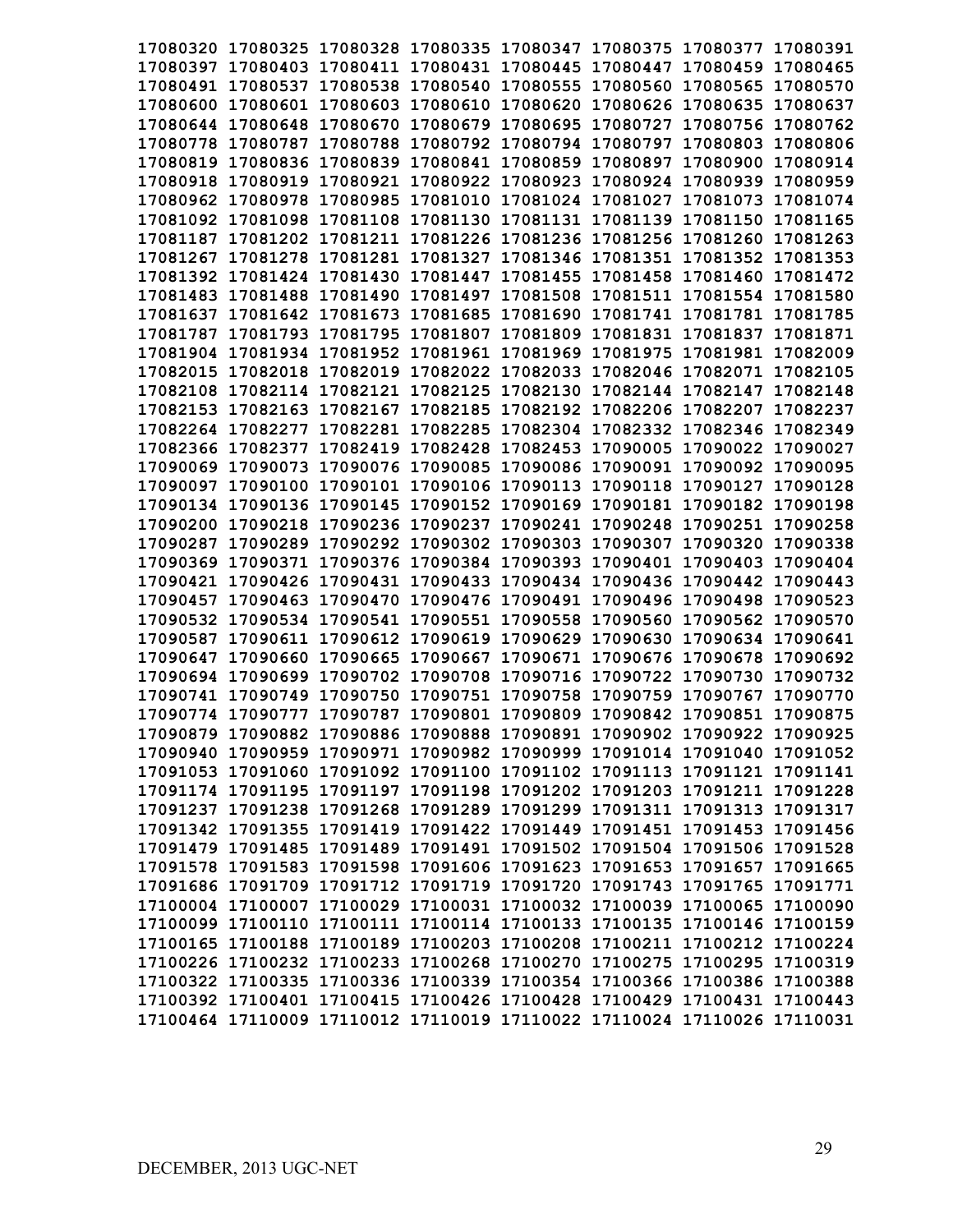| 17120004 17120018 17120023 17120036 17120044 17120047 17120058 17120072 |  |  |                                                                         |
|-------------------------------------------------------------------------|--|--|-------------------------------------------------------------------------|
| 17120083 17120096 17120100 17120117 17120127 17120129 17120155 17120164 |  |  |                                                                         |
| 17120205 17120222 17120225 17120227 17120244 17120245 17120259 17120274 |  |  |                                                                         |
| 17120321 17120353 17120359 17120363 17120374 17120384 17120388 17120485 |  |  |                                                                         |
| 17120487 17120496 17120504 17120528 17120541 17140001 17140011 17140051 |  |  |                                                                         |
| 17140062 17140069 17140083 17140090 17140136 17140236 17140256 17140283 |  |  |                                                                         |
| 17140297 17140314 17140330 17140337 17140367 17140377 17140394 17140395 |  |  |                                                                         |
| 17140404 17150008 17150018 17150024 17150049 17150057 17150070 17150075 |  |  |                                                                         |
| 17150076 17150078 17150079 17150085 17160003 17160057 17170023 17170066 |  |  |                                                                         |
| 17170091 17170140 17170239 17170321 17170350 17170477 17170498 17170508 |  |  |                                                                         |
| 17170509 17170559 17170585 17170603 17170658 17170665 17170702 17170714 |  |  |                                                                         |
| 17170779 17170787 17170860 17170915 17170919 17170926 17170939 17171090 |  |  |                                                                         |
| 17171248 17171331 17171343 17171402 17171541 17171574 17171601 17171626 |  |  |                                                                         |
| 17171703 17171740 17171767 17171788 17171848 17171856 17171923 17171956 |  |  |                                                                         |
| 17171975 17172000 17172052 17172054 17172178 17172219 17172257 17172311 |  |  |                                                                         |
| 17172450 17172477 17172497 17172505 17172595 17172611 17172699 17172814 |  |  |                                                                         |
| 17172851 17172906 17172907 17172962 17173031 17173081 17173086 17173105 |  |  |                                                                         |
| 17173118 17173188 17173220 17173256 17173259 17173388 17173538 17173555 |  |  |                                                                         |
| 17173563 17173634 17173740 17173781 17173797 17173813 17173877 17173988 |  |  |                                                                         |
| 17174059 17174104 17200008 17200011 17200020 17200028 17200037 17200044 |  |  |                                                                         |
| 17200046 17200048 17200104 17200105 17200109 17200122 17200124 17200133 |  |  |                                                                         |
| 17200134 17200150 17200162 17200182 17200189 17200191 17200195 17200196 |  |  |                                                                         |
| 17200197 17200207 17200211 17200238 17200239 17200254 17200268 17200295 |  |  |                                                                         |
| 17200319 17200336 17200337 17200347 17200375 17200380 17200382 17200394 |  |  |                                                                         |
| 17200396 17200403 17200405 17200435 17200438 17200462 17200467 17200480 |  |  |                                                                         |
| 17200512 17200520 17200590 17200600 17200607 17200608 17200626 17200628 |  |  |                                                                         |
| 17200636 17200639 17200641 17200647 17200654 17200660 17200662 17200671 |  |  |                                                                         |
| 17200698 17200725 17200729 17200760 17200792 17200807 17200837 17200875 |  |  |                                                                         |
| 17200885 17200900 17200903 17200904 17200915 17200985 17201006 17201019 |  |  |                                                                         |
| 17201020 17201055 17201092 17201129 17201167 17201195 17201201 17201204 |  |  |                                                                         |
| 17201207 17201213 17201216 17201232 17201238 17201260 17201273 17201295 |  |  |                                                                         |
| 17201309 17201310 17201328 17201333 17201361 17201390 17201415 17201466 |  |  |                                                                         |
| 17201469 17201483 17201484 17201493 17201500 17201508 17201516 17201522 |  |  |                                                                         |
| 17201526 17201554 17201563 17201573 17201588 17201594 17201596 17201599 |  |  |                                                                         |
| 17201702 17201710 17201752 17201758 17201762 17201833 17201846 17201881 |  |  |                                                                         |
| 17201892 17201900 17201904 17201957 17202073 17202276 17202282 17202296 |  |  |                                                                         |
| 17202362 17202368 17202407 17202591 17202598 17202599 17240047 17250013 |  |  |                                                                         |
| 17250034 17250036 17250039 17250043 17250047 17250058 17250063 17250069 |  |  |                                                                         |
| 17250079 17250094 17250095 17250118 17250120 17250142 17250154 17250161 |  |  |                                                                         |
| 17250170 17250172 17250176 17250179 17250181 17250185 17250187 17250195 |  |  |                                                                         |
| 17250199 17250202 17250212 17250215 17250217 17250224 17250231 17250241 |  |  |                                                                         |
| 17250258 17250265 17250281 17250282 17250283 17250300 17250301 17250315 |  |  |                                                                         |
| 17250321 17250336 17250338 17250357 17250367 17250372 17250380 17250381 |  |  |                                                                         |
| 17250383 17250389 17250399 17250404 17250455 17250458 17250471 17250481 |  |  |                                                                         |
| 17250483 17250484 17250494 17250523 17250538 17250558 17250575 17250585 |  |  |                                                                         |
| 17250597 17250602 17250603 17250634 17250642 17250646 17250654 17250663 |  |  |                                                                         |
| 17260002 17260012 17280051 17280091 17280112 17280156 17280273 17290004 |  |  |                                                                         |
| 17290011 17290018 17290025 17290026 17290043 17290046 17290048 17290052 |  |  |                                                                         |
| 17290054 17290059 17290062 17290072 17290077 17290078 17290088 17290092 |  |  |                                                                         |
| 17290096 17290099 17290100 17290126 17290151 17290165 17300026 17300084 |  |  |                                                                         |
| 17300087 17300092 17300124 17300129 17300133 17300151 17300184 17300211 |  |  |                                                                         |
|                                                                         |  |  | 17300222 17300228 17300246 17300255 17300283 17300367 17300370 17300378 |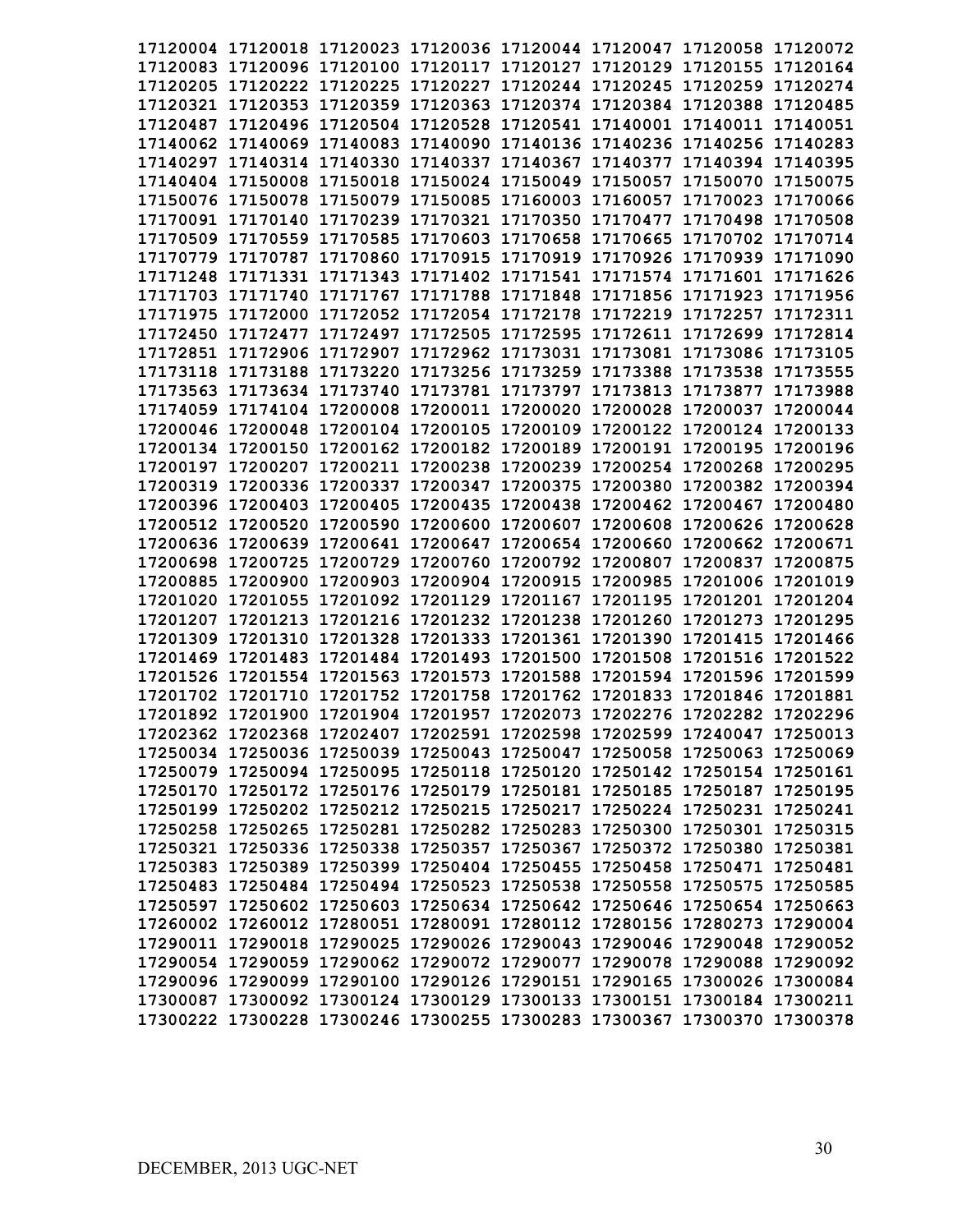|  |  | 17300427 17300454 17300465 17300478 17300540 17300546 17300671 17300748 |                   |          |
|--|--|-------------------------------------------------------------------------|-------------------|----------|
|  |  | 17300762 17300817 17301010 17301305 17301364 17310004 17310005 17310007 |                   |          |
|  |  | 17310010 17310011 17310012 17310013 17310017 17310030 17310032 17310036 |                   |          |
|  |  | 17310037 17310038 17310048 17310049 17310058 17310065 17310079 17390005 |                   |          |
|  |  | 17400004 17400010 17410037 17420023 17420028 17420031 17420050 17420052 |                   |          |
|  |  | 17440003 17440004 17440005 17440025 17440042 17440051 17460004 17460005 |                   |          |
|  |  | 17460006 17460018 17460019 17460020 17470001 17470007 17470008 17470018 |                   |          |
|  |  | 17470019 17470025 17470034 17470058 17470061 17470069 17470079 17470080 |                   |          |
|  |  | 17470081 17470091 17470093 17470117 17470130 17470131 17470161 17470187 |                   |          |
|  |  | 17470195 17470201 17470214 17470221 17470253 17470262 17470268 17470269 |                   |          |
|  |  | 17470286 17470303 17470304 17470313 17470314 17470325 17470347 17470352 |                   |          |
|  |  | 17470353 17470363 17470366 17470370 17490005 17490010 17490021 17490033 |                   |          |
|  |  | 17490036 17490058 17490065 17500006 17500014 17500017 17550002 17550052 |                   |          |
|  |  | 17550068 17550080 17550119 17550195 17550383 17550404 17550461 17550629 |                   |          |
|  |  | 17550661 17550704 17580004 17580006 17580013 17580035 17580036 17580037 |                   |          |
|  |  | 17580041 17580045 17580053 17580061 17580065 17580068 17580080 17580085 |                   |          |
|  |  | 17580086 17580091 17580095 17580096 17580100 17580110 17580115 17580121 |                   |          |
|  |  | 17580139 17580149 17580150 17580154 17580159 17580169 17580181 17580192 |                   |          |
|  |  | 17580216 17580247 17580258 17580276 17580281 17580282 17580325 17580326 |                   |          |
|  |  | 17580327 17580329 17580376 17580379 17580381 17580409 17580423 17580439 |                   |          |
|  |  | 17580440 17580449 17580456 17580476 17580500 17580530 17580553 17580570 |                   |          |
|  |  | 17580593 17580613 17580635 17580645 17580659 17580693 17580707 17580709 |                   |          |
|  |  | 17580710 17580725 17580734 17580747 17580764 17580794 17580808 17580819 |                   |          |
|  |  | 17580838 17580844 17580858 17580869 17590001 17590017 17590024 17590046 |                   |          |
|  |  | 17590089 17590114 17590136 17590156 17590162 17590200 17590240 17590266 |                   |          |
|  |  |                                                                         |                   |          |
|  |  | 17590278 17590306 17590308 17590339 17590348 17590353 17590397 17590563 |                   |          |
|  |  | 17590659 17600013 17600020 17600024 17600026 17600027                   | 17600028          | 17600029 |
|  |  | 17600031 17600037 17600045 17600050 17600058 17600068 17620009 17630026 |                   |          |
|  |  | 17630081 17630104 17630311 17630486 17630502 17630506 17630701 17630885 |                   |          |
|  |  | 17630898 17630902 17630917 17650005 17650007 17650009 17650010 17650012 |                   |          |
|  |  | 17650013 17650018 17660002 17660007 17660014 17660017 17660023 17670003 |                   |          |
|  |  | 17670004 17670024 17670035 17670039 17670050 17680007                   | 17680016 17680018 |          |
|  |  | 17730051 17730129 17730226 17740015 17740022 17740026 17740027 17740046 |                   |          |
|  |  | 17740048 17740074 17790020 17790033 17790034 17790073 17790077 17790084 |                   |          |
|  |  | 17790108 17790120 17790146 17790163 17790182 17790192 17790230 17790274 |                   |          |
|  |  | 17790300 17800002 17800006 17800008 17800016 17800025 17800028 17800035 |                   |          |
|  |  | 17800037 17800040 17800049 17800057 17800059 17800061 17800067 17800074 |                   |          |
|  |  | 17800075 17800079 17800080 17800090 17800092 17800097 17800099 17800103 |                   |          |
|  |  | 17800109 17800121 17800137 17800143 17800146 17800150 17800158 17800159 |                   |          |
|  |  | 17800163 17800165 17800169 17800176 17800186 17800190 17800192 17800194 |                   |          |
|  |  | 17800206 17800211 17800212 17800218 17800220 17800222 17800224 17800227 |                   |          |
|  |  | 17800228 17800231 17800236 17800246 17800248 17800253 17800266 17800271 |                   |          |
|  |  | 17800272 17800275 17800290 17800294 17800300 17800305 17800308 17800309 |                   |          |
|  |  | 17800312 17800321 17800329 17800332 17800333 17800334 17800338 17800355 |                   |          |
|  |  | 17800358 17800366 17800368 17800384 17800386 17800389 17800394 17800395 |                   |          |
|  |  | 17800399 17800406 17800416 17800478 17800488 17800490 17800496 17800500 |                   |          |
|  |  | 17800520 17800523 17800534 17800537 17800538 17800544 17800545 17800546 |                   |          |
|  |  | 17800547 17800554 17800556 17800574 17800628 17800668 17800678 17800681 |                   |          |
|  |  | 17800700 17800707 17800725 17800731 17800734 17800735 17800740 17800741 |                   |          |
|  |  | 17800746 17800753 17800763 17800768 17800772 17800777 17800788 17800806 |                   |          |
|  |  | 17800827 17800841 17800844 17800847 17800857 17800860 17800863 17800870 |                   |          |
|  |  | 17800879 17800882 17800891 17800902 17800916 17800927                   | 17800930 17800936 |          |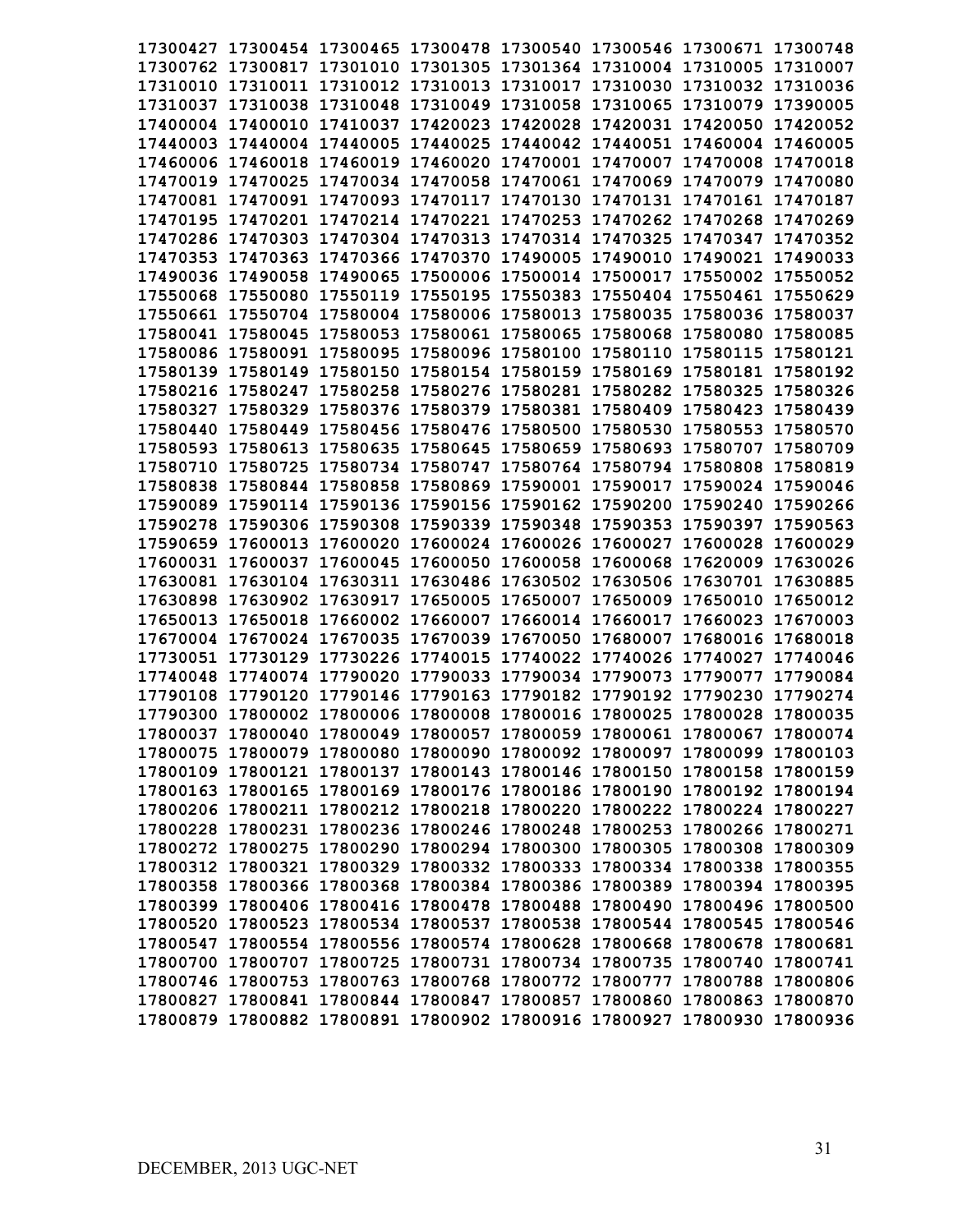| 17800947 17800954 17800956 17800965 17810024 17810033 17810035 17810050 |  |  |          |
|-------------------------------------------------------------------------|--|--|----------|
| 17810057 17820001 17820004 17820006 17820009 17820014 17820018 17820026 |  |  |          |
| 17820029 17820031 17820036 17820041 17820042 17820051 17820052 17820057 |  |  |          |
| 17820059 17820062 17820065 17820067 17820068 17820069 17820071 17820073 |  |  |          |
| 17820095 17820097 17820098 17820100 17820106 17820107 17820108 17820111 |  |  |          |
| 17820114 17820126 17820135 17820153 17830007 17830013 17870002 17870010 |  |  |          |
| 17870045 17870047 17870057 17870136 17870139 17870140 17870199 17870238 |  |  |          |
| 17870263 17870315 17870377 17870466 17870510 17870530 17870560 17870562 |  |  |          |
| 17870569 17870574 17870579 17870589 17870642 17870644 17870671 17870710 |  |  |          |
| 17870742 17870773 17870787 17870798 17870822 17870842 17870847 17870913 |  |  |          |
| 17870962 17870974 17870986 17871029 17871045 17871081 17871090 17871127 |  |  |          |
| 17871131 17871149 17871193 17871204 17871256 17871293 17871376 17871381 |  |  |          |
| 17871383 17871428 17871448 17871449 17871454 17871513 17871542 17871551 |  |  |          |
| 17871568 17871618 17871635 17871641 17871661 17871709 17871736 17871756 |  |  |          |
| 17871762 17871782 17871783 17871799 17871920 17871929 17872000 17872001 |  |  |          |
| 17872005 17872047 17872048 17872049 17872150 17872180 17872208 17872210 |  |  |          |
| 17872211 17872219 17872284 17872309 17872333 17872347 17872356 17872361 |  |  |          |
| 17872378 17872385 17872401 17872423 17872459 17872488 17872494 17872564 |  |  |          |
| 17872605 17872650 17872665 17872939 17873082 17873124 17873169 17873218 |  |  |          |
| 17873219 17873278 17873309 17873344 17873389 17873414 17873470 17873479 |  |  |          |
| 17873485 17873647 17873674 17873688 17873724 17873733 17873744 17873782 |  |  |          |
| 17873805 17873810 17873951 17874020 17874062 17874111 17874180 17874197 |  |  |          |
| 17874203 17874346 17880007 17880015 17880016 17880035 17880039 17880050 |  |  |          |
| 17880061 17880063 17880065 17880072 17880076 17880080 17880091 17880130 |  |  |          |
| 17880142 17880162 17880183 17880208 17880209 17880223 17880224 17880228 |  |  |          |
| 17880230 17880240 17880250 17880262 17880264 17880276 17880279 17880309 |  |  |          |
| 17880311 17880312 17880314 17880320 17880331 17880349 17880350 17880366 |  |  |          |
| 17880367 17880387 17880393 17880397 17880408 17880424 17880433 17880440 |  |  |          |
| 17880466 17880489 17880504 17880505 17880553 17880571 17880601 17880622 |  |  |          |
| 17890004 17890017 17890018 17890038 17890063 17890089 17890115 17890128 |  |  |          |
| 17890137 17890164 17890180 17890211 17890218 17890221 17890227 17890257 |  |  |          |
| 17890293 17890302 17890305 17890308 17890332 17890344 17890377          |  |  | 17890401 |
| 17890408 17890447 17890497 17890510 17890590 17890591 17890873 17890899 |  |  |          |
| 17890909 17890916 17890933 17900001 17900006 17900010 17900023 17900033 |  |  |          |
| 17900069 17900075 17900077 17900096 17900100 17900105 17900106 17900112 |  |  |          |
| 17900114 17900129 17900133 17900142 17900144 17900153 17900168 17920013 |  |  |          |
| 17920022 17920032 17920034 17920044 17920068 17930055 17930081 17930084 |  |  |          |
| 17930104 17930108 17930135 17930141 17930179 17930204 18010261 18030018 |  |  |          |
| 18040012 18050003 18050028 18050074 18050104 18050153 18050223 18050228 |  |  |          |
| 18050256 18050264 18050265 18050307 18060077 18060205 18070003 18080004 |  |  |          |
| 18080090 18080136 18080191 18080230 18080231 18080376 18080377 18080698 |  |  |          |
| 18090002 18090003 18090009 18090010 18090013 18090028 18090029 18090038 |  |  |          |
| 18090046 18090097 18090101 18090131 18090147 18090149 18090153 18090175 |  |  |          |
| 18090216 18090217 18090225 18090233 18090252 18100002 18100040 18100058 |  |  |          |
| 18100059 18100079 18100120 18100180 18100238 18100326 18100390 18160023 |  |  |          |
| 18170018 18170033 18170056 18170118 18170142 18170316 18170362 18170391 |  |  |          |
| 18170670 18200002 18200004 18200047 18200080 18200109 18200298 18250010 |  |  |          |
| 18250048 18470001 18470013 18470023 18470029 18470100 18500001 18500002 |  |  |          |
| 18550003 18550014 18580033 18580095 18590020 18590086 18790008 18800001 |  |  |          |
| 18800055 18800132 18800157 18800201 18800247 18810005 18820015 18870006 |  |  |          |
| 18870022 18870024 18880020 18880023 18880024 18880028 18880053 18880075 |  |  |          |
| 18880079 18880086 18880087 18880089 18880115 18880138 18880139 18880173 |  |  |          |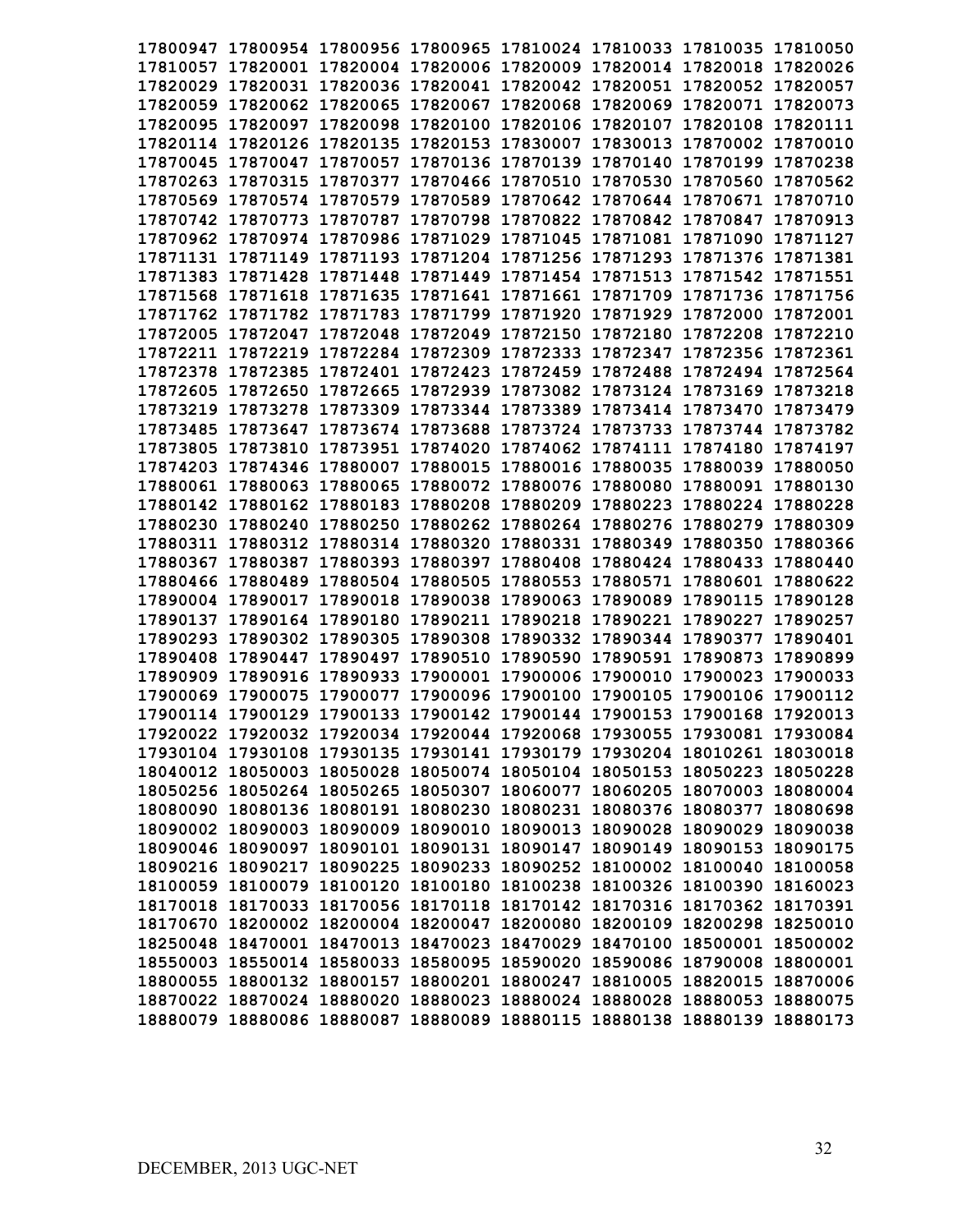|          | 18880192 18880195 18880228 18920001 18930004 19010022 19010039 19010053 |                            |          |                            |                                                       |                   |          |
|----------|-------------------------------------------------------------------------|----------------------------|----------|----------------------------|-------------------------------------------------------|-------------------|----------|
|          | 19010141 19010161 19010190 19010299 19020008 19020100 19020123 19020168 |                            |          |                            |                                                       |                   |          |
|          | 19020346 19050004 19050021 19050059 19060021 19060037                   |                            |          |                            |                                                       | 19060120          | 19060183 |
|          | 19080014 19080021 19080054 19080699 19090002 19090006 19090007          |                            |          |                            |                                                       |                   | 19090010 |
| 19090018 | 19090020                                                                | 19090039                   | 19090045 | 19090047 19090055          |                                                       | 19090061 19090070 |          |
| 19090118 |                                                                         | 19090132 19090138          | 19090192 |                            | 19090200 19090202 19090206 19090214                   |                   |          |
| 19090239 |                                                                         | 19090249 19090250          | 19090251 |                            | 19090266 19090270 19090281                            |                   | 19090294 |
|          | 19090302 19090318 19090342                                              |                            | 19090348 |                            | 19090388 19090399 19090407                            |                   | 19090413 |
|          | 19090452 19090462 19090470                                              |                            |          |                            | 19090472 19090489 19090518 19090544 19090586          |                   |          |
| 19090597 | 19090637                                                                | 19090646 19100005          |          |                            | 19100020 19100035 19100036 19100061                   |                   |          |
| 19100151 | 19100217                                                                | 19120002                   | 19150002 |                            | 19160037 19200006 19200024 19200026                   |                   |          |
|          | 19200064 19200083 19200089 19200095                                     |                            |          |                            | 19200147 19200240 19200266 19250011                   |                   |          |
|          | 19280002 19280018 19290003                                              |                            | 19290009 |                            | 19300061 19300078 19300186 19300399                   |                   |          |
|          | 19300578 19460005 19470011                                              |                            |          |                            | 19470014 19470031 19470032 19470065                   |                   | 19470080 |
|          | 19470141 19470186 19580003                                              |                            |          |                            | 19580029 19580038 19580053 19580100                   |                   | 19580205 |
|          | 19580239 19580240 19590024 19590107 19590112 19590114 19590130          |                            |          |                            |                                                       |                   | 19590144 |
|          | 19590253 19590293 19630007                                              |                            | 19650011 |                            | 19650023 19800016 19800018                            |                   | 19800033 |
|          | 19800047 19800055 19800077 19800078 19800089 19800091 19800099          |                            |          |                            |                                                       |                   | 19800121 |
|          | 19800156 19800183 19800190                                              |                            |          | 19800214 19800224 19800317 |                                                       | 19800320          | 19800476 |
|          | 19820004 19820011 19870010                                              |                            |          |                            | 19870013 19870320 19890005 20010085                   |                   | 20010280 |
|          | 20010428 20020019 20020027                                              |                            |          |                            | 20020304 20020350 20030001 20030002 20030011          |                   |          |
|          | 20030055 20030059                                                       | 20030074                   | 20030080 |                            | 20030092 20030109                                     | 20030120          | 20030141 |
|          | 20030150 20030212 20030215                                              |                            | 20030235 | 20030237 20040018          |                                                       | 20040022          | 20050006 |
|          | 20050033 20050049                                                       | 20050052                   |          | 20050056 20050073          | 20050090                                              | 20050119          | 20050124 |
|          | 20050126 20050193                                                       | 20050202                   |          | 20070011 20070017          |                                                       | 20070044 20070086 | 20070088 |
|          | 20080026 20080043                                                       | 20080068                   | 20080130 |                            | 20080174 20080220                                     | 20080221          | 20080258 |
| 20080267 | 20080280                                                                | 20080294                   | 20080311 |                            | 20080339 20080477                                     | 20090002          | 20090003 |
| 20090007 | 20090043                                                                | 20090070                   | 20090118 |                            | 20090248 20090333                                     | 20090431          | 20090432 |
| 20100005 | 20100011                                                                | 20100024                   | 20100049 |                            | 20100054 20100141                                     | 20100153          | 20120023 |
| 20150024 | 20170035                                                                | 20170115                   |          |                            | 20170168 20170186 20190021                            | 20190065          | 20200043 |
| 20200165 |                                                                         | 20200181 20250012          | 20250017 |                            | 20250058 20250060                                     | 20290022          | 20300012 |
| 20300016 |                                                                         | 20300091 20310035          |          |                            | 20360002 20360005 20360006 20360007                   |                   | 20360020 |
| 20360037 | 20360049                                                                | 20360056                   | 20360057 |                            | 20360068 20360211 20360229                            |                   | 20360254 |
| 20360255 |                                                                         | 20360259 20360296 20360299 |          |                            | 20360301 20360307                                     | 20360319          | 20360342 |
| 20360350 |                                                                         |                            |          |                            | 20360361 20360374 20360393 20360412 20360413 20360495 |                   | 20360505 |
|          | 20360510 20360511 20360551 20360555 20360564 20360604 20360693 20360708 |                            |          |                            |                                                       |                   |          |
|          | 20360733 20360813 20360849 20470002 20470004 20470005 20470006 20470011 |                            |          |                            |                                                       |                   |          |
|          | 20470031 20580002 20590006 20590017 20590040 20590069 20590070 20590206 |                            |          |                            |                                                       |                   |          |
|          | 20630001 20630004 20630122 20650008 20710008 20740014 20790012 20800015 |                            |          |                            |                                                       |                   |          |
|          | 20800042 20800046 20800055 20800071 20800106 20800107 20800112 20800181 |                            |          |                            |                                                       |                   |          |
|          | 20800243 20870079 20870136 20870277 20870356 20880013 20880040 20880063 |                            |          |                            |                                                       |                   |          |
|          | 20880067 20880103 20890141 20920004 20940002 20940007 20940013 20940018 |                            |          |                            |                                                       |                   |          |
|          | 20940021 20940040 20940041 20940070 20940085 20940132 20940136 20940153 |                            |          |                            |                                                       |                   |          |
|          | 20940191 20940195 20940196 20940201 20940217 20940224 20940226 20940250 |                            |          |                            |                                                       |                   |          |
|          | 20940284 20940290 20940313 20940336 20940367 20940378 20940405 20940414 |                            |          |                            |                                                       |                   |          |
|          | 21010037 21080088 21080181 21080339 21090005 21090007 21090011 21100002 |                            |          |                            |                                                       |                   |          |
|          | 21100003 21100004 21100007 21100017 21110001 21200002 21200004 21470018 |                            |          |                            |                                                       |                   |          |
|          | 21580013 21590011 21590028 21650001 21650002 21800004 21800044 21800054 |                            |          |                            |                                                       |                   |          |
|          | 21820005 21870031 21870037 21890030 21930005 21930006 22010058 22010077 |                            |          |                            |                                                       |                   |          |
|          | 22010097 22010153 22020158 22020263 22020466 22020473 22020617 22030004 |                            |          |                            |                                                       |                   |          |
|          | 22030014 22030018 22030044 22030050 22030056 22030058 22040115 22040151 |                            |          |                            |                                                       |                   |          |
|          | 22050039 22050045 22050062 22050094 22050150 22050284 22050300 22050384 |                            |          |                            |                                                       |                   |          |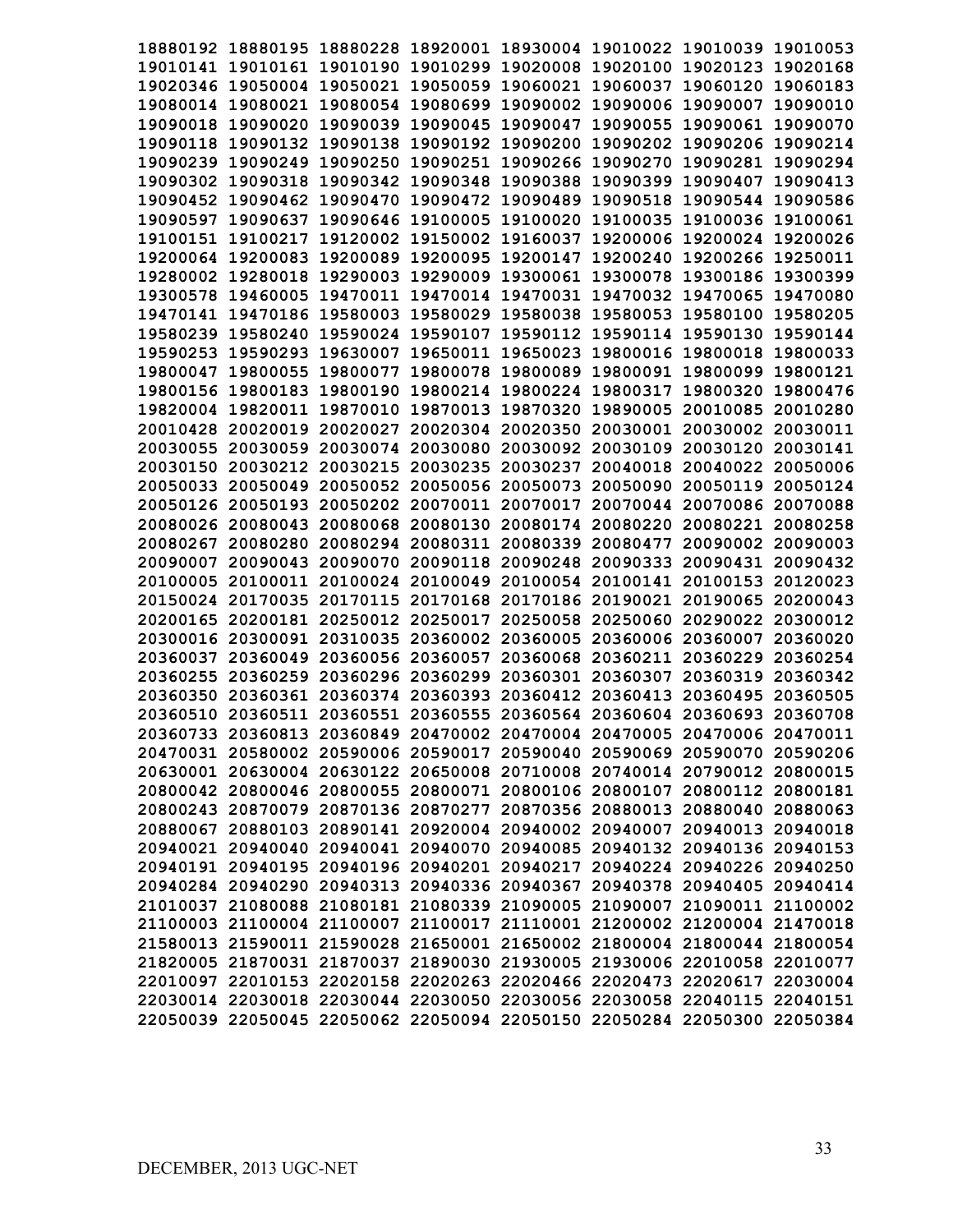|  | 22050400 22060005 22060013 22060124 22060195 22060229 22060231 22060235 |  |                                                                         |
|--|-------------------------------------------------------------------------|--|-------------------------------------------------------------------------|
|  | 22060236 22060239 22060310 22060316 22060389 22060493 22060519 22060577 |  |                                                                         |
|  | 22060586 22060696 22060735 22060741 22060798 22060817 22060914 22060931 |  |                                                                         |
|  | 22060933 22060952 22060962 22060977 22060978 22060983 22060984 22061075 |  |                                                                         |
|  | 22061121 22061140 22061141 22061142 22061143 22061169 22080042 22080102 |  |                                                                         |
|  | 22080109 22080214 22080289 22090002 22090010 22090011 22090022 22090027 |  |                                                                         |
|  | 22090043 22090049 22090053 22090059 22090083 22090093 22090099 22090106 |  |                                                                         |
|  | 22090112 22090114 22090117 22090119 22090147 22090148 22090164 22090171 |  |                                                                         |
|  | 22090172 22090176 22090177 22090180 22090186 22090192 22090201 22090206 |  |                                                                         |
|  | 22090214 22090218 22090235 22090256 22090262 22090278 22090287 22090288 |  |                                                                         |
|  | 22090304 22090309 22090327 22090334 22090371 22090376 22090380 22090386 |  |                                                                         |
|  | 22090399 22090450 22090452 22090461 22090469 22090472 22090474 22090481 |  |                                                                         |
|  | 22090506 22090515 22090532 22090536 22090550 22090562 22090565 22090592 |  |                                                                         |
|  | 22090624 22090634 22090635 22090642 22090645 22090660 22090676 22090739 |  |                                                                         |
|  | 22090766 22090769 22090772 22090775 22090786 22090794 22090796 22090797 |  |                                                                         |
|  | 22090809 22090816 22090821 22090846 22090849 22090869 22090871 22090877 |  |                                                                         |
|  | 22090880 22090887 22090895 22090896 22090903 22090907 22090918 22090951 |  |                                                                         |
|  | 22090958 22090968 22090984 22090987 22090991 22091023 22091047 22091050 |  |                                                                         |
|  | 22091056 22091061 22091066 22091070 22091072 22091073 22091075 22091077 |  |                                                                         |
|  | 22091078 22091079 22091080 22091081 22091085 22091087 22091088 22091090 |  |                                                                         |
|  | 22091095 22091102 22091119 22091130 22091131 22091134 22091135 22091150 |  |                                                                         |
|  | 22091157 22091158 22091159 22091160 22091195 22091207 22091210 22091214 |  |                                                                         |
|  | 22091215 22091231 22091243 22091263 22091278 22091280 22091282 22091285 |  |                                                                         |
|  | 22091287 22091290 22091291 22091292 22091296 22091297 22091298 22091300 |  |                                                                         |
|  | 22091301 22091322 22091329 22091338 22091341 22091357 22091386 22091392 |  |                                                                         |
|  | 22110041 22120001 22120005 22120055 22120159 22120222 22120484 22150015 |  |                                                                         |
|  | 22160006 22170070 22170100 22170134 22170170 22200001 22200005 22200020 |  |                                                                         |
|  | 22200039 22200043 22200046 22200100 22200105 22200121 22200162 22200196 |  |                                                                         |
|  | 22200218 22200265 22200298 22200326 22200330 22200350 22200358 22200360 |  |                                                                         |
|  | 22200388 22200415 22200425 22200426 22200430 22200431 22200432 22200437 |  |                                                                         |
|  | 22200488 22200498 22200515 22200525 22200596 22200612 22200661 22200672 |  |                                                                         |
|  | 22200744 22200749 22200781 22200880 22200931 22200940 22200968 22200969 |  |                                                                         |
|  | 22200974 22200998 22201073 22201075 22201147 22201151 22201161 22250033 |  |                                                                         |
|  | 22250034 22250063 22250133 22250217 22250319 22300061 22460008 22470016 |  |                                                                         |
|  | 22470023 22470041 22470042 22470043 22470046 22470049 22470050 22470054 |  |                                                                         |
|  | 22470061 22500006 22580011 22580030 22580041 22580046 22580053 22580069 |  |                                                                         |
|  | 22590018 22600002 22670001 22730038 22730047 22730048 22730049 22730056 |  |                                                                         |
|  | 22730057 22790020 22790038 22790082 22800003 22800006 22800007 22800016 |  |                                                                         |
|  | 22800017 22800019 22800020 22800022 22800024 22800025 22800050 22800082 |  |                                                                         |
|  | 22800091 22800092 22800103 22800108 22800113 22800114 22800163 22800165 |  |                                                                         |
|  | 22800196 22800206 22800207 22800223 22800229 22800240 22800289 22800301 |  |                                                                         |
|  | 22800311 22800330 22800347 22800361 22800372 22800410 22800429 22800472 |  |                                                                         |
|  | 22800477 22800496 22800518 22800536 22800537 22800562 22800565 22800570 |  |                                                                         |
|  | 22800617 22800618 22800635 22800660 22800690 22870107 22880027 22880049 |  |                                                                         |
|  | 22890052 22890115 23010005 23010031 23010088 23010106 23010150 23010230 |  |                                                                         |
|  | 23020001 23020004 23040130 23050003 23050094 23050228 23050234 23060033 |  |                                                                         |
|  | 23060213 23080001 23080034 23080139 23080173 23080220 23080222 23080300 |  |                                                                         |
|  | 23080331 23080339 23090018 23090030 23090031 23090040 23090043 23090047 |  |                                                                         |
|  | 23090048 23090057 23090066 23090067 23090070 23090076 23090097 23090108 |  |                                                                         |
|  | 23090141 23090142 23090144 23090155 23090165 23090178 23090197 23090269 |  |                                                                         |
|  | 23090345 23090389 23090404 23090519 23090554 23090556 23090599 23090601 |  |                                                                         |
|  |                                                                         |  | 23090610 23090612 23100023 23100040 23100049 23100073 23120003 23140005 |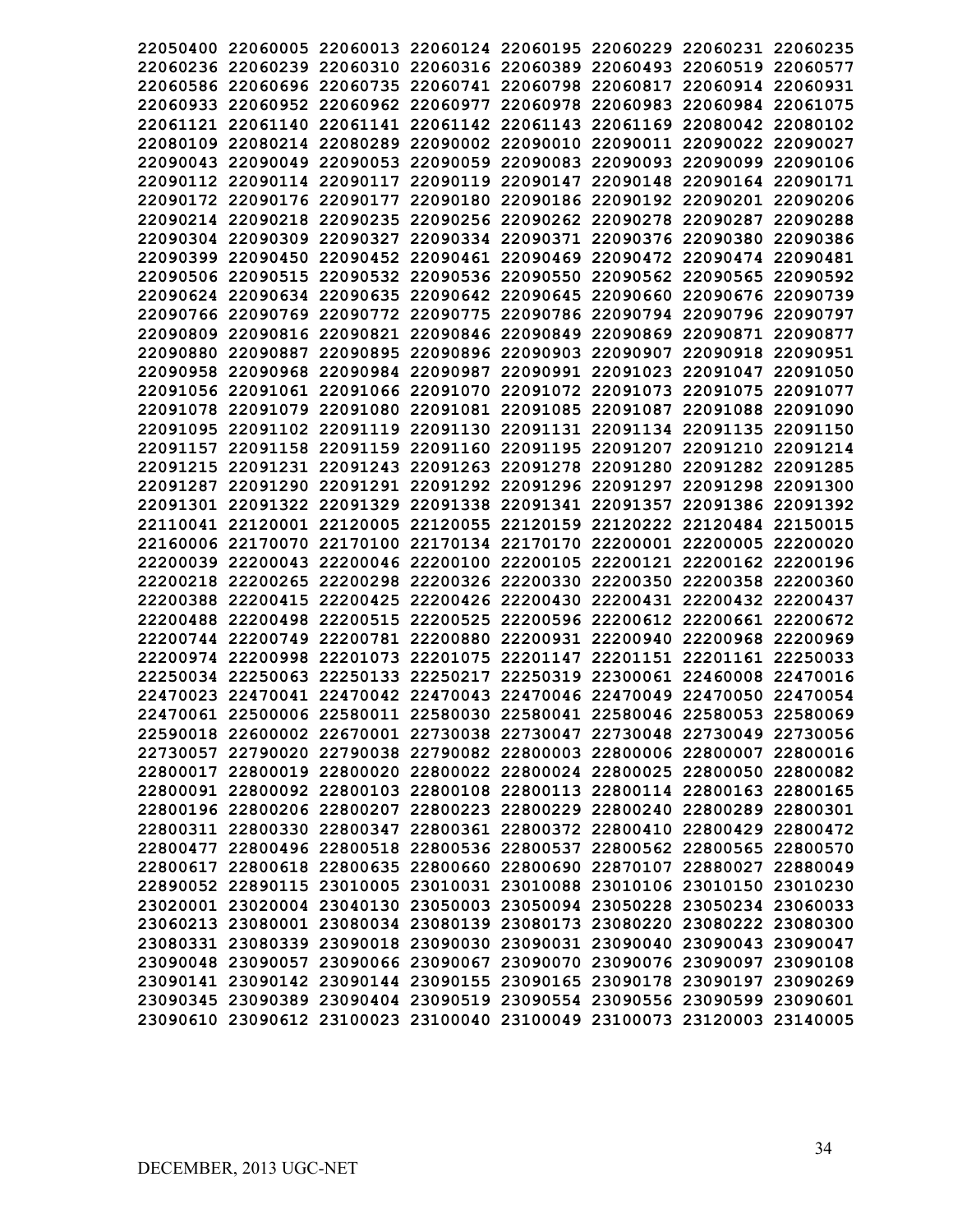|          | 23170026 23170059 23170228 23170251 23170322 23170362 23170390 23170495 |                   |  |                                              |                   |          |
|----------|-------------------------------------------------------------------------|-------------------|--|----------------------------------------------|-------------------|----------|
|          | 23170537 23170593 23200230 23200231 23200294 23200355 23250242 23300146 |                   |  |                                              |                   |          |
|          | 23370003 23370072 23370107 23370159 23370170 23370209 23370215 23370246 |                   |  |                                              |                   |          |
|          | 23370306 23370319 23370471 23370485 23470053 23550041 23580032 23590070 |                   |  |                                              |                   |          |
|          | 23590083 23590124 23590166 23590183 23650009 23740001 23740002 23790002 |                   |  |                                              |                   |          |
|          | 23800006 23800024 23800028                                              |                   |  | 23800032 23820001 23820008 23820014 23820015 |                   |          |
|          | 23820016 23820019 23820026 23820029 23820058 23820063 23820076 23820088 |                   |  |                                              |                   |          |
|          | 23870081 23870165 23890015                                              |                   |  | 23890049 23890050 23910002 23920002 24010350 |                   |          |
|          | 24030004 24050024 24050132 24060081 24080001 24080242 24080367 24090011 |                   |  |                                              |                   |          |
|          | 24090013 24090068 24090078 24090085 24090102 24090109 24100003 24100010 |                   |  |                                              |                   |          |
|          | 24100042 24100063 24100122 24100129 24100217 24100232 24200005 24200012 |                   |  |                                              |                   |          |
|          | 24200014 24200114 24210004 24210008 24210010 24210016 24210017 24210020 |                   |  |                                              |                   |          |
|          | 24210022 24210026 24210027 24210032 24210039 24210041 24210053 24210069 |                   |  |                                              |                   |          |
|          | 24210083 24210084 24210088 24210095 24210098 24210103 24210106 24210146 |                   |  |                                              |                   |          |
|          | 24210183 24210187 24210200 24210203 24210207 24210209 24210211 24210212 |                   |  |                                              |                   |          |
|          | 24210231 24210254 24210257 24210260 24210263 24210265 24210269 24210285 |                   |  |                                              |                   |          |
|          | 24210286 24210301 24210335 24210372 24210388 24210397 24210404 24210415 |                   |  |                                              |                   |          |
|          | 24210424 24210432 24210476 24210515 24210519 24210520 24210550 24210574 |                   |  |                                              |                   |          |
|          | 24210586 24210594 24210603 24210607 24210632 24210718 24210768 24210781 |                   |  |                                              |                   |          |
|          | 24210806 24210818 24210834 24210839 24210858 24210886 24210887 24210951 |                   |  |                                              |                   |          |
|          | 24210952 24210962 24470082 24470094 24470116 24470120 24580003 24580010 |                   |  |                                              |                   |          |
|          | 24590052 24590085 24590126 24800004 24800008 24800010 24880102 25010154 |                   |  |                                              |                   |          |
|          | 25010162 25020007 25050009 25050013 25050029 25050049 25050060 25080006 |                   |  |                                              |                   |          |
|          | 25080024 25080030 25080031 25080035 25080084 25080098 25080120 25080126 |                   |  |                                              |                   |          |
|          | 25080129 25080189 25080198                                              |                   |  | 25080211 25080214 25080237                   | 25080244 25080252 |          |
|          | 25080257 25080267                                                       | 25080310          |  | 25080320 25080325 25080378 25080401 25080406 |                   |          |
|          | 25080408 25080428 25080429                                              |                   |  | 25080439 25080470 25080485 25080517          |                   | 25080522 |
|          | 25080590 25080609                                                       |                   |  | 25080772 25080818 25080901 25080983 25080998 |                   | 25090019 |
| 25090027 |                                                                         | 25090039 25090056 |  | 25090062 25090067 25090084 25090087          |                   | 25090099 |
|          | 25090100 25090115 25090129                                              |                   |  | 25090135 25090143 25090151 25090154          |                   | 25090175 |
|          | 25090185 25090190 25090228                                              |                   |  | 25090238 25090265 25090275 25090284 25090287 |                   |          |
|          | 25090331 25090359 25090388                                              |                   |  | 25090412 25090424 25090425 25090433          |                   | 25090435 |
|          | 25090445 25090461 25090561                                              |                   |  | 25090580 25090584 25090609 25090661 25090692 |                   |          |
|          | 25090707 25090876 25090878 25090879 25090927 25090928 25090936 25090942 |                   |  |                                              |                   |          |
|          | 25090976 25090978 25090987 25100002 25120022 25120031 25160056 25170012 |                   |  |                                              |                   |          |
|          | 25170052 25170078 25170524 25170623 25170687 25170772 25170886 25240004 |                   |  |                                              |                   |          |
|          | 25240038 25240041 25240049 25240077 25240088 25240097 25240116 25240117 |                   |  |                                              |                   |          |
|          | 25240124 25240140 25240157 25240185 25240245 25240246 25240254 25240320 |                   |  |                                              |                   |          |
|          | 25240373 25240398 25240411 25240447 25240460 25240513 25240514 25240556 |                   |  |                                              |                   |          |
|          | 25240611 25240630 25240708 25240891 25240995 25240998 25250001 25250005 |                   |  |                                              |                   |          |
|          | 25250032 25250037 25300013 25300179 25470022 25470026 25470029 25470064 |                   |  |                                              |                   |          |
|          | 25470114 25470129 25470193 25550022 25580028 25580088 25580092 25590014 |                   |  |                                              |                   |          |
|          | 25590046 25590085 25620003 25620005 25630017 25730002 25800013 25800021 |                   |  |                                              |                   |          |
|          | 25820002 25870259 25870378 25871135 25880003 25880013 25880032 25880127 |                   |  |                                              |                   |          |
|          | 26010025 26010050 26010058 26010069 26010113 26010124 26010154 26010185 |                   |  |                                              |                   |          |
|          | 26020016 26020072 26020190 26020455 26050015 26050019 26050022 26050023 |                   |  |                                              |                   |          |
|          | 26050081 26060041 26060067 26060074 26060124 26060145 26080002 26080007 |                   |  |                                              |                   |          |
|          | 26080018 26080043 26080089 26080093 26080126 26080141 26080170 26080228 |                   |  |                                              |                   |          |
|          | 26080264 26080281 26080344 26080372 26080437 26080520 26090003 26090009 |                   |  |                                              |                   |          |
|          | 26090011 26090017 26090024 26090030 26090035 26090038 26090049 26090056 |                   |  |                                              |                   |          |
|          | 26090073 26090084 26090125 26090140 26090144 26090159 26090204 26090228 |                   |  |                                              |                   |          |
|          | 26090232 26090255 26090270 26090316 26090324 26090357 26090397          |                   |  |                                              |                   | 26090429 |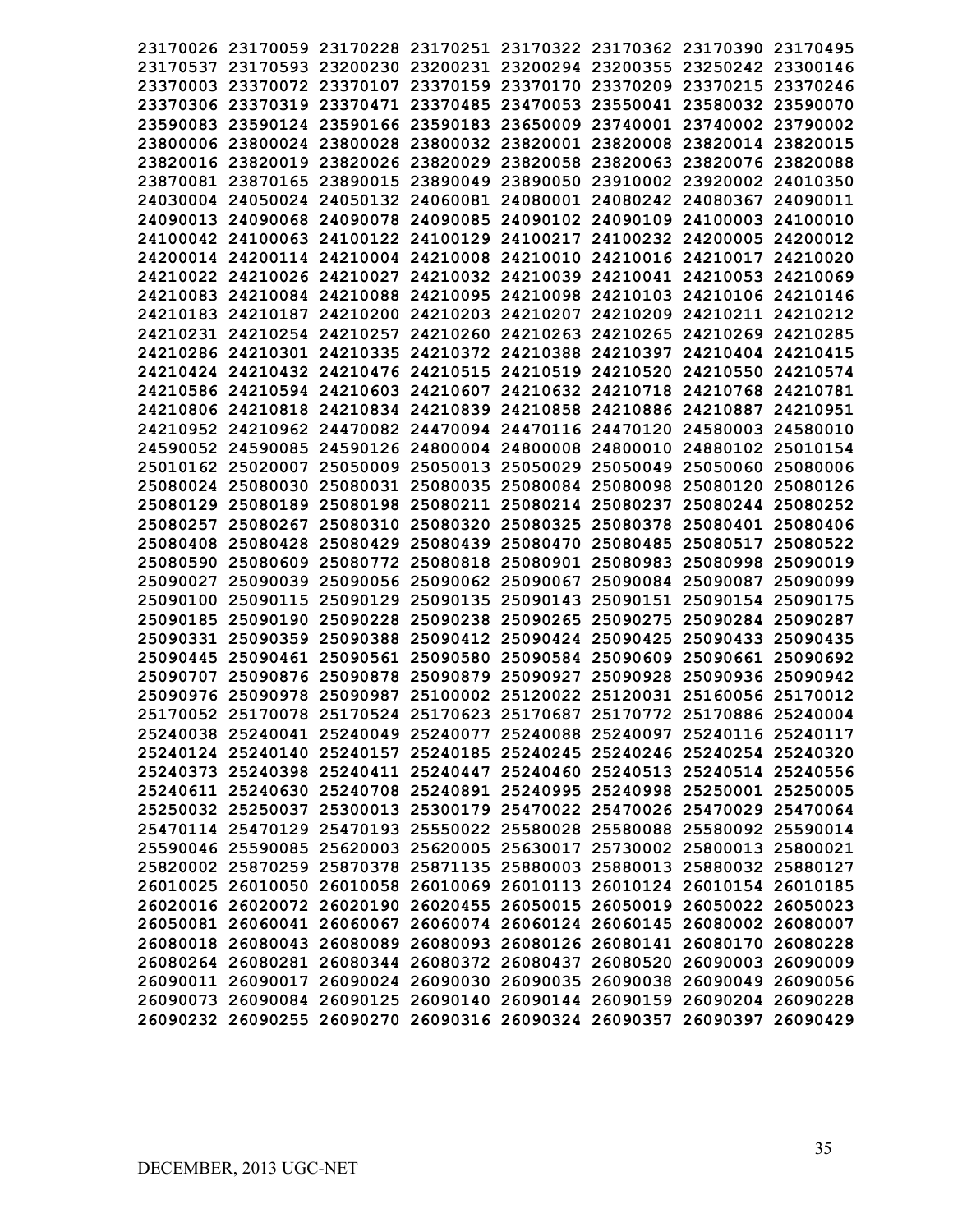|                   | 26090476 26090481 26100001 26100005 26100009 26100018 26100024 26100033 |                                              |                   |          |
|-------------------|-------------------------------------------------------------------------|----------------------------------------------|-------------------|----------|
|                   | 26100035 26160005 26160037 26170009 26170064 26170216 26170296 26170400 |                                              |                   |          |
|                   | 26170401 26200003 26200015                                              | 26200052 26200055 26200066 26200068          |                   | 26200118 |
|                   | 26200121 26200124 26200170 26200171 26200210 26200296 26200304 26250003 |                                              |                   |          |
| 26250018 26250045 | 26250047                                                                | 26250065 26250087 26250112 26250160          |                   | 26250182 |
|                   | 26250191 26250211 26300126                                              | 26300344 26470026 26470027                   | 26470030 26470085 |          |
|                   | 26470105 26550063 26580001 26580009 26580013 26580019 26580102 26580107 |                                              |                   |          |
|                   | 26580121 26590010 26630095                                              | 26670001 26730073 26800006 26800011 26800018 |                   |          |
|                   | 26800024 26800027 26800032 26800046 26800050 26800062 26800064 26800075 |                                              |                   |          |
|                   | 26800076 26800098 26800118 26800126 26870047 26930002 26930003 26930017 |                                              |                   |          |
|                   | 26930020 27010015 27010025                                              | 27010044 27010049 27010139 27010310 27010338 |                   |          |
|                   | 27020027 27020041 27020069                                              | 27020108 27020214 27020253 27020257 27020261 |                   |          |
|                   | 27020493 27020673 27020701 27030001 27030025 27040001 27040005 27040071 |                                              |                   |          |
|                   | 27040122 27050002 27050006 27050050 27050072 27050083 27050105 27050115 |                                              |                   |          |
|                   | 27050132 27050172 27050173 27050176 27050184 27050195 27050209 27050277 |                                              |                   |          |
|                   | 27050278 27050286 27050297 27050326 27050342 27050356 27050362 27050375 |                                              |                   |          |
|                   | 27050377 27050384 27050395 27050398 27050441 27050447 27050565 27050642 |                                              |                   |          |
|                   | 27050651 27050737 27050858 27050900 27050989 27050992 27051021 27051022 |                                              |                   |          |
|                   | 27060045 27060110 27060293 27060389 27070001 27080014 27080019 27080055 |                                              |                   |          |
|                   | 27080070 27080082 27080088 27080103 27080136 27080149 27080169 27080275 |                                              |                   |          |
|                   | 27080339 27080582 27090003 27090010 27090011 27090022 27090026 27090039 |                                              |                   |          |
|                   | 27090048 27090055 27090061 27090078 27090080 27090109 27090137 27090161 |                                              |                   |          |
|                   | 27090201 27090219 27090229                                              | 27090260 27090267 27090288 27090292 27090302 |                   |          |
|                   | 27090307 27090428 27090439                                              | 27090441 27090482 27090485 27090487          |                   | 27090521 |
|                   | 27090544 27090545 27090574 27090581 27090582 27090585 27090602 27090619 |                                              |                   |          |
|                   | 27090633 27090651 27090677                                              | 27090681 27090772 27090786 27090800          |                   | 27090804 |
|                   | 27090849 27090873 27090951                                              | 27091050 27091075 27091118 27091124 27091154 |                   |          |
|                   | 27091155 27091259 27091264 27110001 27120094 27140017                   |                                              | 27170019 27170147 |          |
|                   | 27170176 27170403 27170434 27200037 27200181 27200220 27200232 27250001 |                                              |                   |          |
|                   | 27250004 27280023 27280137                                              | 27280196 27280376 27280439 27280445          |                   | 27290009 |
|                   | 27300438 27330001 27330048 27330067 27330069 27330070 27460003 27470020 |                                              |                   |          |
|                   | 27470043 27470060 27470061 27470141 27470210 27470272 27490001 27580009 |                                              |                   |          |
|                   | 27580022 27590003 27590030                                              | 27590051 27590122 27650002 27790003          |                   | 27790005 |
|                   | 27800001 27800006 27800010 27800016 27800040 27800042 27800062 27800082 |                                              |                   |          |
|                   | 27800106 27800162 27800188 27800190 27800198 27800244 27800258 27800274 |                                              |                   |          |
|                   | 27870216 27870367 27870572 27880002 27880004 27890042 27890069 27890086 |                                              |                   |          |
|                   | 27890096 27890105 27890160 27890204 27890214 27890292 27930050 27930056 |                                              |                   |          |
|                   | 27930060 27930063 28010067 28010072 28010110 28020022 28020096 28020141 |                                              |                   |          |
|                   | 28020251 28020277 28040024 28050015 28060014 28060017 28060038 28060047 |                                              |                   |          |
|                   | 28060049 28060079 28060080 28060110 28060144 28060170 28060178 28060201 |                                              |                   |          |
|                   | 28060217 28060263 28060296 28060357 28060359 28060364 28060408 28060438 |                                              |                   |          |
|                   | 28080027 28080041 28080112 28090004 28090019 28090020 28090022 28090024 |                                              |                   |          |
|                   | 28090038 28090052 28090087 28090095 28110001 28140018 28150002 28200004 |                                              |                   |          |
|                   | 28200011 28200013 28200023 28200030 28200032 28200035 28200040 28200041 |                                              |                   |          |
|                   | 28200076 28200079 28200092 28200109 28200122 28200124 28200134 28200144 |                                              |                   |          |
|                   | 28200171 28200178 28200196 28200211 28200219 28200222 28200244 28200245 |                                              |                   |          |
|                   | 28200250 28200268 28200273 28200293 28200310 28200313 28200341 28200346 |                                              |                   |          |
|                   | 28200372 28200392 28200401 28200425 28200426 28200429 28200435 28200438 |                                              |                   |          |
|                   | 28200452 28200460 28200471 28200488 28200497 28200510 28200521 28200524 |                                              |                   |          |
|                   | 28200530 28200535 28200544 28200553 28200569 28200572 28250007 28250026 |                                              |                   |          |
|                   | 28250059 28260001 28300005 28430001 28430005 28430006 28430025 28430035 |                                              |                   |          |
|                   | 28430040 28430047 28430050 28430054 28430058 28470002 28470012 28470013 |                                              |                   |          |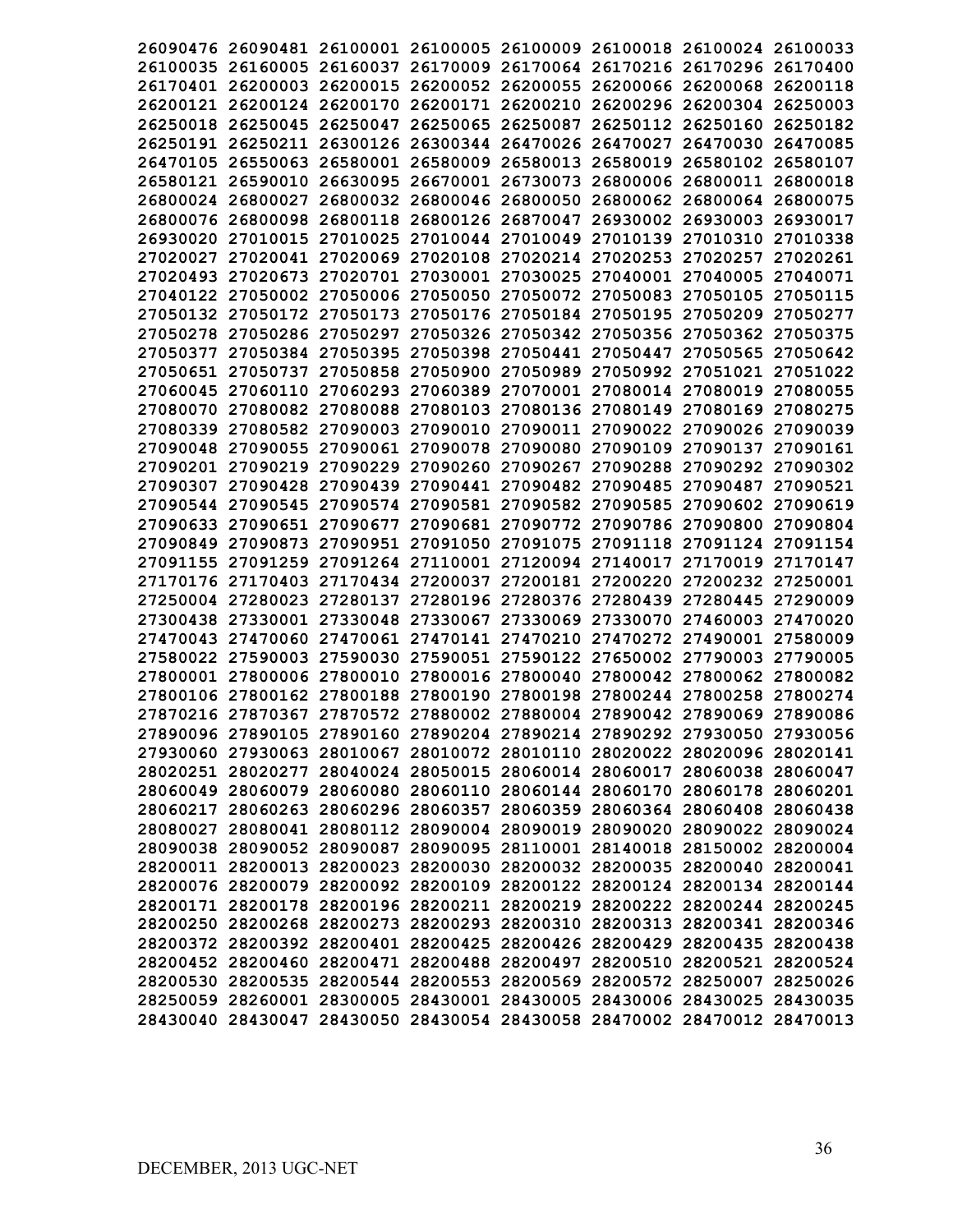|          |                                                                |          |          |                            |                                     | 28470028 28580001 28580008 28580009 28580031 28580037 28580077 28580108 |          |
|----------|----------------------------------------------------------------|----------|----------|----------------------------|-------------------------------------|-------------------------------------------------------------------------|----------|
|          |                                                                |          |          |                            |                                     | 28680001 28790002 28800002 28800003 28800032 28800034 28800036 28800043 |          |
|          | 28800068 28800081 28800098 28800107 28800120 28800134 28800140 |          |          |                            |                                     |                                                                         | 28800146 |
| 28800153 | 28800165                                                       | 28800171 |          | 28800172 28800182 28800205 |                                     | 28800222                                                                | 28800227 |
|          | 28800230 28800247                                              | 28870027 |          |                            | 28870038 28870127 28880010          | 28890010                                                                | 28890020 |
|          | 28930001 29010011 29020092                                     |          |          |                            |                                     | 29020125 29050041 29050075 29050113                                     | 29050123 |
| 29060009 | 29060038                                                       | 29060046 |          |                            |                                     | 29060065 29060077 29060110 29060126 29060141                            |          |
|          |                                                                |          |          |                            |                                     | 29060143 29080133 29090004 29090005 29090009 29090011 29090019          | 29090023 |
|          |                                                                |          |          |                            |                                     | 29090053 29090083 29090142 29090145 29090232 29090233 29100037          | 29170028 |
| 29170227 | 29200007                                                       | 29200027 |          |                            |                                     | 29200057 29200073 29250009 29250023                                     | 29460001 |
|          | 29470005 29470012 29470013                                     |          |          |                            |                                     | 29470014 29470015 29470016 29470017 29470018                            |          |
|          | 29470020 29470022 29470025                                     |          |          |                            |                                     | 29470026 29470027 29470028 29470029 29470031                            |          |
|          | 29470038 29470040 29470045                                     |          |          |                            |                                     | 29470048 29470050 29470055 29470060                                     | 29470065 |
|          | 29470070 29470071 29470079                                     |          |          |                            |                                     | 29470082 29470085 29470087 29470096 29470102                            |          |
|          | 29470106 29470109 29470110                                     |          |          |                            |                                     | 29470111 29470131 29470152 29470164 29470174                            |          |
|          |                                                                |          |          |                            |                                     | 29470175 29470181 29470211 29470212 29470214 29470216 29470220 29470240 |          |
|          |                                                                |          |          |                            |                                     | 29470268 29470294 29470295 29470312 29470322 29470327 29470332 29470334 |          |
|          |                                                                |          |          |                            |                                     | 29500001 29550013 29580028 29580053 29580057 29590028 29590047 29590049 |          |
|          |                                                                |          |          |                            |                                     | 29590070 29590115 29630001 29790004 29800015 29800016 29800017 29800050 |          |
|          |                                                                |          |          |                            |                                     | 29800077 29800122 29800141 29800142 29820014 29870011 29870087          | 29870220 |
|          |                                                                |          |          |                            |                                     | 29870221 29870303 29870317 29870318 29870325 29880012 29880016 29880050 |          |
|          | 29880056 29880079 29890007                                     |          |          |                            |                                     | 29930002 29930006 29930036 30010681 30020017                            |          |
|          | 30020044 30020169 30020270                                     |          |          |                            | 30020454 30040008 30080004 30080145 |                                                                         | 30080154 |
|          | 30080308 30080760                                              | 30081057 |          |                            | 30081059 30081128 30081131 30081433 |                                                                         | 30090029 |
|          | 30090041 30090067                                              | 30090117 | 30090152 |                            |                                     | 30090218 30090242 30090301 30100046                                     |          |
|          | 30100064 30100126                                              | 30100133 |          | 30100182 30100196 30100197 |                                     | 30100265                                                                | 30100306 |
|          | 30100473 30120001                                              | 30120003 |          | 30120004 30120017 30120035 |                                     | 30120041                                                                | 30170002 |
|          | 30170052 30170066 30170156                                     |          | 30170348 |                            | 30170560 30170646 30200160          |                                                                         | 30210003 |
| 30210005 | 30210020                                                       | 30210041 | 30210073 |                            | 30210079 30210091                   | 30210092                                                                | 30210100 |
| 30210117 | 30210130                                                       | 30210132 | 30210145 | 30210147                   | 30210148                            | 30210149                                                                | 30210152 |
| 30210176 | 30210179                                                       | 30210197 | 30210198 |                            | 30210202 30210206                   | 30210211                                                                | 30210221 |
| 30210224 | 30210247                                                       | 30210262 | 30210266 |                            |                                     | 30210276 30210292 30210307                                              | 30210320 |
| 30210333 | 30210352                                                       | 30210397 | 30210429 |                            | 30210432 30210436                   | 30210438                                                                | 30210459 |
| 30210463 | 30210480                                                       |          |          |                            |                                     | 30210481 30210484 30210524 30210528 30210544 30210551                   |          |
| 30210556 | 30210557                                                       | 30210587 |          |                            |                                     | 30210633 30210636 30210655 30210663 30210693                            |          |
|          |                                                                |          |          |                            |                                     | 30210711 30210718 30210734 30210736 30210741 30210749 30210768 30210773 |          |
|          |                                                                |          |          |                            |                                     | 30210778 30210790 30210798 30210804 30210806 30210811 30210820 30210824 |          |
|          |                                                                |          |          |                            |                                     | 30210852 30210855 30210873 30210954 30210966 30210968 30210976 30210977 |          |
|          |                                                                |          |          |                            |                                     | 30210990 30210992 30211021 30211025 30211046 30211047 30211060 30211136 |          |
|          |                                                                |          |          |                            |                                     | 30211137 30211138 30211141 30211148 30211150 30211186 30211187 30211204 |          |
|          |                                                                |          |          |                            |                                     | 30211257 30211261 30211265 30211288 30211296 30211297 30211319 30211322 |          |
|          |                                                                |          |          |                            |                                     | 30211328 30211329 30211337 30211346 30211366 30211384 30211422 30211465 |          |
|          |                                                                |          |          |                            |                                     | 30211467 30211484 30211489 30211494 30211496 30211497 30211498 30211500 |          |
|          |                                                                |          |          |                            |                                     | 30211513 30211531 30211573 30211599 30211607 30211610 30211619 30211664 |          |
|          |                                                                |          |          |                            |                                     | 30211667 30211674 30211675 30211678 30211703 30211710 30211730 30211741 |          |
|          |                                                                |          |          |                            |                                     | 30211743 30211753 30211754 30211785 30300092 30300328 30300462 30300537 |          |
|          |                                                                |          |          |                            |                                     | 30470024 30470030 30470088 30470118 30580045 30580081 30580091 30590013 |          |
|          |                                                                |          |          |                            |                                     | 30590040 30590047 30590204 30590214 30590256 30680001 30680004 30680013 |          |
|          |                                                                |          |          |                            |                                     | 30800001 30800025 30880060 31010004 31010025 31010035 31010042 31010045 |          |
|          |                                                                |          |          |                            |                                     | 31010122 31010151 31010157 31010219 31010266 31010440 31010532 31010586 |          |
|          |                                                                |          |          |                            |                                     | 31020028 31020034 31020054 31020136 31020156 31020165 31020218 31020241 |          |
|          |                                                                |          |          |                            |                                     | 31020332 31020336 31020341 31020374 31020408 31020785 31030001 31040144 |          |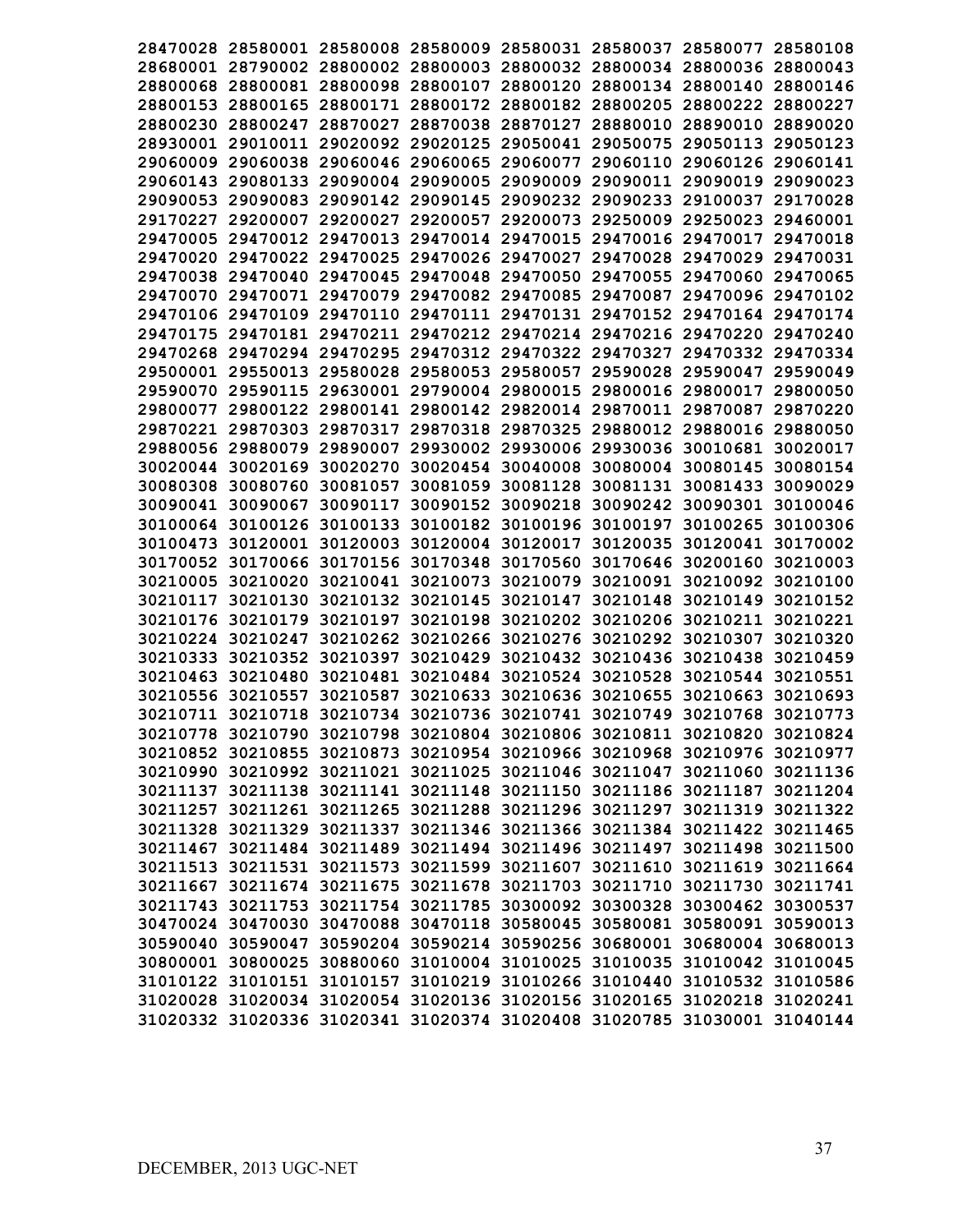|                   | 31040219 31050006 31050035 31050039 31050074 31050140 31050145 31050154 |                            |                                     |          |
|-------------------|-------------------------------------------------------------------------|----------------------------|-------------------------------------|----------|
|                   | 31050229 31050239 31050247 31050253 31050259 31050260 31050311 31050316 |                            |                                     |          |
|                   | 31050320 31050328 31050366 31050449 31050473 31050549 31050569 31050577 |                            |                                     |          |
|                   | 31050596 31050634 31050645 31060013 31060028 31060034 31060037 31060083 |                            |                                     |          |
|                   | 31060114 31060298 31060344 31060349 31060362 31080016 31080035          |                            |                                     | 31080086 |
|                   | 31080104 31080119 31080149 31080182 31080192 31080213 31080220 31080234 |                            |                                     |          |
|                   | 31080284 31080292 31080350 31080424 31080508 31080509 31080521 31080586 |                            |                                     |          |
|                   | 31090003 31090029 31090040 31090046 31090052 31090057 31090071 31090076 |                            |                                     |          |
|                   | 31090153 31090162 31090181 31090217 31090222 31090237 31090296 31090304 |                            |                                     |          |
|                   | 31090355 31090403 31090412 31090427 31090448 31090464 31090536 31090541 |                            |                                     |          |
|                   | 31090560 31090646 31090654 31090709 31090712 31090737 31090749 31090759 |                            |                                     |          |
|                   | 31090780 31090827 31090843 31090851 31090853 31090902 31090911 31090923 |                            |                                     |          |
|                   | 31091014 31091027 31091077 31091104 31091109 31091140 31091284 31091316 |                            |                                     |          |
|                   | 31091365 31091422 31091451 31091458 31091532 31091544 31091565 31091589 |                            |                                     |          |
|                   | 31091651 31091655 31091728 31091766 31091783 31091800 31091829 31091872 |                            |                                     |          |
|                   | 31091935 31091951 31092000 31092010 31092050 31092051 31092071 31092102 |                            |                                     |          |
|                   | 31100001 31100009 31100038 31100057 31100065 31120006 31170035 31170130 |                            |                                     |          |
|                   | 31170384 31170429 31170562 31170579 31280101 31280113 31280605 31280710 |                            |                                     |          |
|                   | 31280949 31290042 31290220 31300011 31300177 31300191 31310026 31420051 |                            |                                     |          |
|                   | 31420052 31460003 31460007 31470021 31470027 31470043 31470063 31470086 |                            |                                     |          |
|                   | 31470089 31470129 31470131 31470238 31470278 31490012 31490021 31490031 |                            |                                     |          |
|                   | 31490037 31490066 31490082 31490083 31490084 31490095 31490108 31490127 |                            |                                     |          |
|                   | 31490128 31490145 31490162 31490167 31580007 31580054 31590003 31590014 |                            |                                     |          |
|                   | 31590032 31590056 31590064 31590072 31630067 31800003 31800019 31800020 |                            |                                     |          |
|                   | 31800022 31800023 31800024 31800087 31800088 31800117 31800143 31800162 |                            |                                     |          |
|                   | 31800181 31800209 31800214 31800215 31800219 31870014 31870026 31870263 |                            |                                     |          |
|                   | 31870381 31870448 31880021 31880042 31880059 31890003 31890006 31890036 |                            |                                     |          |
| 31890088 31890095 | 31890103 31890122 31890159 31890160 31890213                            |                            |                                     | 31890263 |
|                   | 31890278 31890284 31890315 31890321 31900003 31930001 31930004 31930010 |                            |                                     |          |
|                   | 31930016 31930042 31930077 32010023 32010033 32010049 32010064 32010085 |                            |                                     |          |
|                   | 32010107 32010111 32010143 32010205                                     | 32010243 32010267 32010299 |                                     | 32010373 |
|                   | 32010378 32010383 32010401 32010457                                     |                            | 32010458 32010563 32010608          | 32010624 |
|                   | 32010660 32010676 32010686 32010770 32020032 32020086 32020192 32030028 |                            |                                     |          |
|                   | 32030049 32030063 32040013 32040027                                     |                            | 32040076 32040083 32050091 32050097 |          |
|                   | 32050098 32050128 32060061 32060193 32060241 32060279 32060293 32080016 |                            |                                     |          |
|                   | 32080049 32080086 32080088 32080122 32080125 32080225 32080275 32080331 |                            |                                     |          |
|                   | 32080334 32080369 32080427 32080459 32080533 32080535 32080537 32080578 |                            |                                     |          |
|                   | 32080615 32080692 32080703 32080712 32080720 32080759 32080787 32080930 |                            |                                     |          |
|                   | 32080949 32080960 32080961 32080962 32081029 32081031 32081233 32081244 |                            |                                     |          |
|                   | 32081416 32081478 32081508 32081539 32081543 32081552 32081615 32090001 |                            |                                     |          |
|                   | 32090005 32090010 32090017 32090020 32090021 32090027 32090061 32090071 |                            |                                     |          |
|                   | 32090087 32090095 32090135 32090163 32090164 32090175 32090202 32090217 |                            |                                     |          |
|                   | 32090248 32090258 32090274 32090293 32090298 32090305 32090307 32090344 |                            |                                     |          |
|                   | 32090350 32090388 32090450 32090456 32090470 32090495 32090555 32090587 |                            |                                     |          |
|                   | 32090593 32090619 32090622 32090635 32090649 32100012 32100047 32100060 |                            |                                     |          |
|                   | 32100068 32100077 32100081 32100110 32100136 32100142 32100152 32100177 |                            |                                     |          |
|                   | 32100196 32120020 32120035 32170012 32170050 32170115 32170149 32170220 |                            |                                     |          |
|                   | 32170221 32170309 32170662 32170724 32170936 32200018 32200172 32200213 |                            |                                     |          |
|                   | 32200227 32220001 32220002 32220009 32220012 32220015 32220019 32220022 |                            |                                     |          |
|                   | 32220045 32220050 32220061 32220063 32220073 32220077 32220080 32220089 |                            |                                     |          |
|                   | 32220090 32220091 32220112 32220115 32220118 32220125 32220127 32220140 |                            |                                     |          |
|                   | 32220151 32220156 32220162 32220177 32220182 32220213 32220214 32220247 |                            |                                     |          |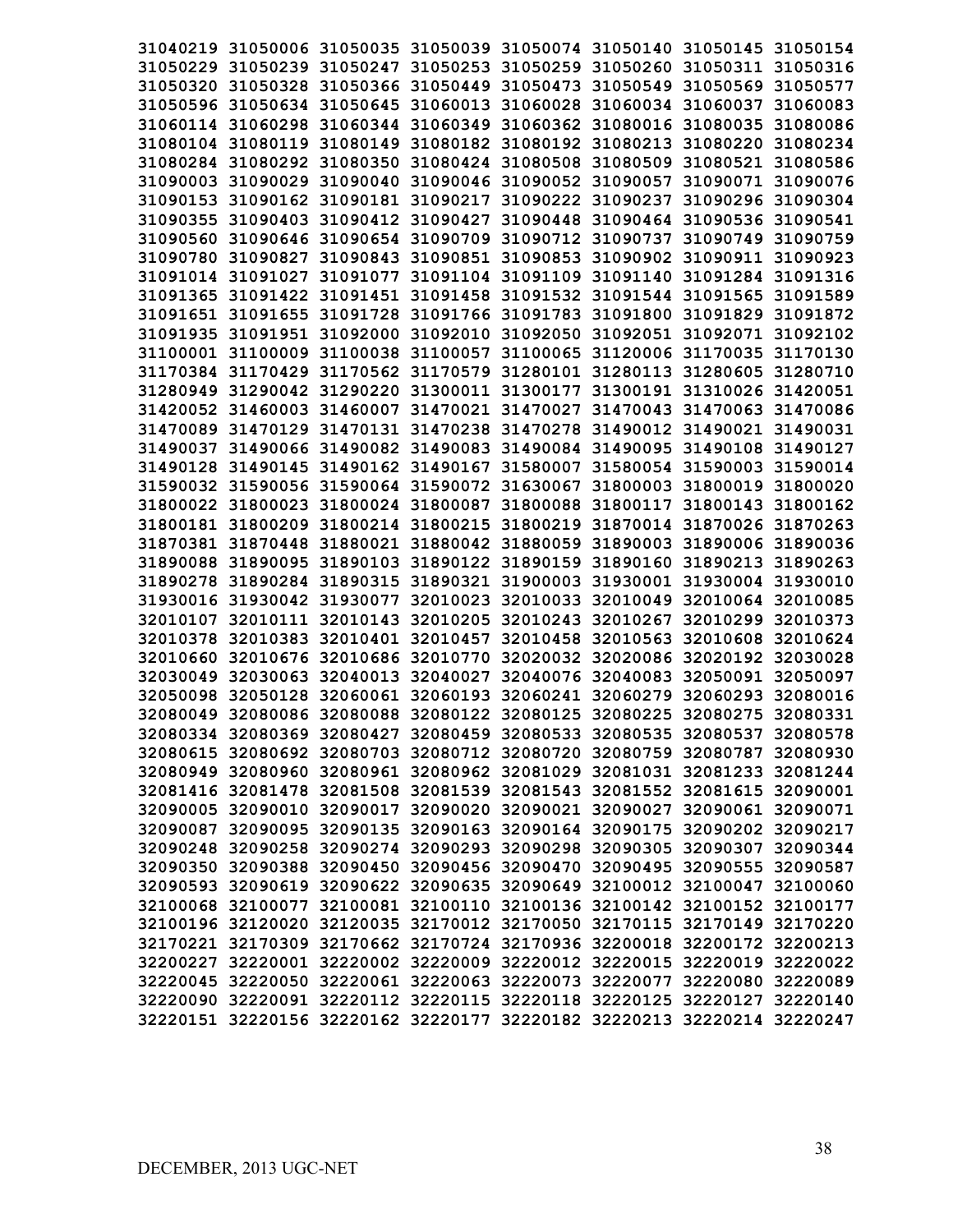|          |                   |                                                                |                                     |                            | 32220253 32220268 32220272 32220279 32220287 32220288 32220294 32220296 |          |
|----------|-------------------|----------------------------------------------------------------|-------------------------------------|----------------------------|-------------------------------------------------------------------------|----------|
|          |                   |                                                                |                                     |                            | 32220297 32220300 32220329 32220332 32220347 32220353 32220358 32220373 |          |
|          |                   |                                                                |                                     |                            | 32220376 32220380 32220388 32220408 32220415 32220418 32220460 32220472 |          |
|          | 32220488 32220497 |                                                                |                                     |                            | 32220509 32220525 32220544 32220560 32220562 32220575                   |          |
| 32220579 | 32220580          | 32220592 32220615 32220625                                     |                                     |                            | 32220658 32220659                                                       | 32220660 |
|          | 32220675 32220681 |                                                                |                                     |                            | 32220687 32220698 32220712 32220738 32220739 32220753                   |          |
|          |                   | 32220760 32220769 32220770 32220775                            |                                     |                            | 32220803 32220837 32220842 32220863                                     |          |
| 32220897 |                   | 32220911 32220927 32220930                                     |                                     | 32220938 32220949 32220955 |                                                                         | 32250025 |
| 32250069 |                   |                                                                |                                     |                            | 32260071 32260072 32260116 32260120 32260132 32260155                   | 32260189 |
|          |                   | 32290016 32290049 32290067 32290069 32290089 32300052 32300060 |                                     |                            |                                                                         | 32300065 |
|          |                   |                                                                |                                     |                            | 32300086 32300132 32300143 32300144 32300182 32300183 32300236 32300327 |          |
|          |                   |                                                                |                                     |                            | 32300370 32300373 32300386 32300391 32300425 32300459 32300495 32300552 |          |
|          |                   |                                                                |                                     |                            | 32300633 32300644 32300651 32300665 32300689 32300750 32300760 32300782 |          |
|          |                   |                                                                |                                     |                            | 32300813 32300821 32300834 32300854 32300868 32300869 32300870 32300875 |          |
|          |                   |                                                                |                                     |                            | 32300939 32300994 32300995 32301019 32301114 32301160 32301226 32301232 |          |
|          |                   |                                                                |                                     |                            | 32301268 32301317 32301462 32301568 32301573 32301600 32301666 32301924 |          |
|          |                   |                                                                |                                     |                            | 32310001 32310014 32310018 32470001 32470003 32470004 32470012 32470025 |          |
|          |                   |                                                                |                                     |                            | 32470028 32470032 32470036 32470038 32470052 32470061 32470079 32470081 |          |
|          |                   |                                                                |                                     |                            | 32470116 32470169 32490002 32550017 32580026 32580035 32580036 32580048 |          |
|          |                   |                                                                |                                     |                            | 32580077 32580079 32580097 32580110 32580133 32580150 32590010 32590026 |          |
|          |                   |                                                                |                                     |                            | 32590035 32590048 32590118 32590219 32630012 32630037 32630065 32630092 |          |
|          |                   |                                                                |                                     |                            | 32650003 32680009 32740001 32740004 32800001 32800005 32800006 32800007 |          |
|          |                   |                                                                |                                     |                            | 32800008 32800009 32800023 32800040 32800062 32800085 32800097 32800098 |          |
|          |                   |                                                                |                                     |                            | 32800102 32800129 32810028 32870004 32870106 32870234 32870242 32870268 |          |
|          |                   |                                                                |                                     |                            | 32870322 32870323 32870447 32870509 32870632 32870717 32870739 32870802 |          |
|          |                   |                                                                |                                     |                            | 32870953 32871017 32871069 32871085 32871106 32871147 32880056 32880057 |          |
|          | 32880117 32880127 |                                                                | 32880132 32880142 32880148 32880158 |                            | 32880187                                                                | 32880220 |
|          |                   |                                                                |                                     |                            | 32880264 32890126 32900002 32900006 32930070 32930104 33010018          | 33010170 |
|          | 33010306 33010343 | 33020252 33040038 33040045                                     |                                     |                            | 33050037 33050081 33060037                                              |          |
|          | 33060040 33060270 |                                                                | 33060331 33060601 33080008          |                            | 33080016 33080063                                                       | 33080067 |
|          |                   | 33080071 33080099 33080104 33080130 33080179 33080224 33080257 |                                     |                            |                                                                         | 33080275 |
|          | 33080292 33080311 |                                                                | 33080353 33080354 33080367          |                            | 33080406 33080413                                                       | 33080433 |
|          | 33080436 33080439 | 33080479 33080482 33080510 33080539 33080557                   |                                     |                            |                                                                         | 33080578 |
|          |                   | 33080588 33080674 33080693 33080696 33080738 33080754 33080772 |                                     |                            |                                                                         | 33080805 |
|          |                   | 33080829 33080842 33080904 33080905                            |                                     | 33080906 33080986 33080988 |                                                                         | 33081045 |
|          |                   |                                                                |                                     |                            | 33081251 33081264 33081275 33081286 33081414 33081416 33081423 33090002 |          |
|          |                   |                                                                |                                     |                            | 33090012 33090015 33090021 33090025 33090039 33090051 33090074 33090104 |          |
|          |                   |                                                                |                                     |                            | 33090110 33090171 33090174 33090180 33090184 33090187 33090235 33090313 |          |
|          |                   |                                                                |                                     |                            | 33090316 33090342 33090367 33090420 33090422 33090486 33090504 33090516 |          |
|          |                   |                                                                |                                     |                            | 33090526 33090528 33090559 33090570 33090602 33090606 33090615 33090616 |          |
|          |                   |                                                                |                                     |                            | 33090627 33090629 33090640 33090654 33090665 33090706 33090801 33090858 |          |
|          |                   |                                                                |                                     |                            | 33090875 33090895 33090907 33090914 33090916 33090917 33090918 33090926 |          |
|          |                   |                                                                |                                     |                            | 33090992 33091033 33091042 33091051 33091059 33091069 33091151 33091193 |          |
|          |                   |                                                                |                                     |                            | 33091214 33091224 33091245 33091246 33091247 33091257 33091261 33091264 |          |
|          |                   |                                                                |                                     |                            | 33100008 33100035 33100038 33100066 33110010 33110013 33110014 33120002 |          |
|          |                   |                                                                |                                     |                            | 33120013 33120020 33160006 33160037 33170069 33170086 33170127 33170135 |          |
|          |                   |                                                                |                                     |                            | 33170256 33170354 33200005 33200009 33200013 33200020 33200054 33200079 |          |
|          |                   |                                                                |                                     |                            | 33200207 33200347 33200416 33200447 33200762 33240215 33250028 33250032 |          |
|          |                   |                                                                |                                     |                            | 33250033 33250058 33250110 33250124 33250163 33250186 33250213 33250235 |          |
|          |                   |                                                                |                                     |                            | 33250249 33250271 33300018 33300118 33300539 33300541 33460002 33460003 |          |
|          |                   |                                                                |                                     |                            | 33470013 33470022 33470029 33470045 33470066 33470082 33470086 33470089 |          |
|          |                   |                                                                |                                     |                            | 33470172 33470185 33470190 33470191 33470194 33470195 33470207 33470222 |          |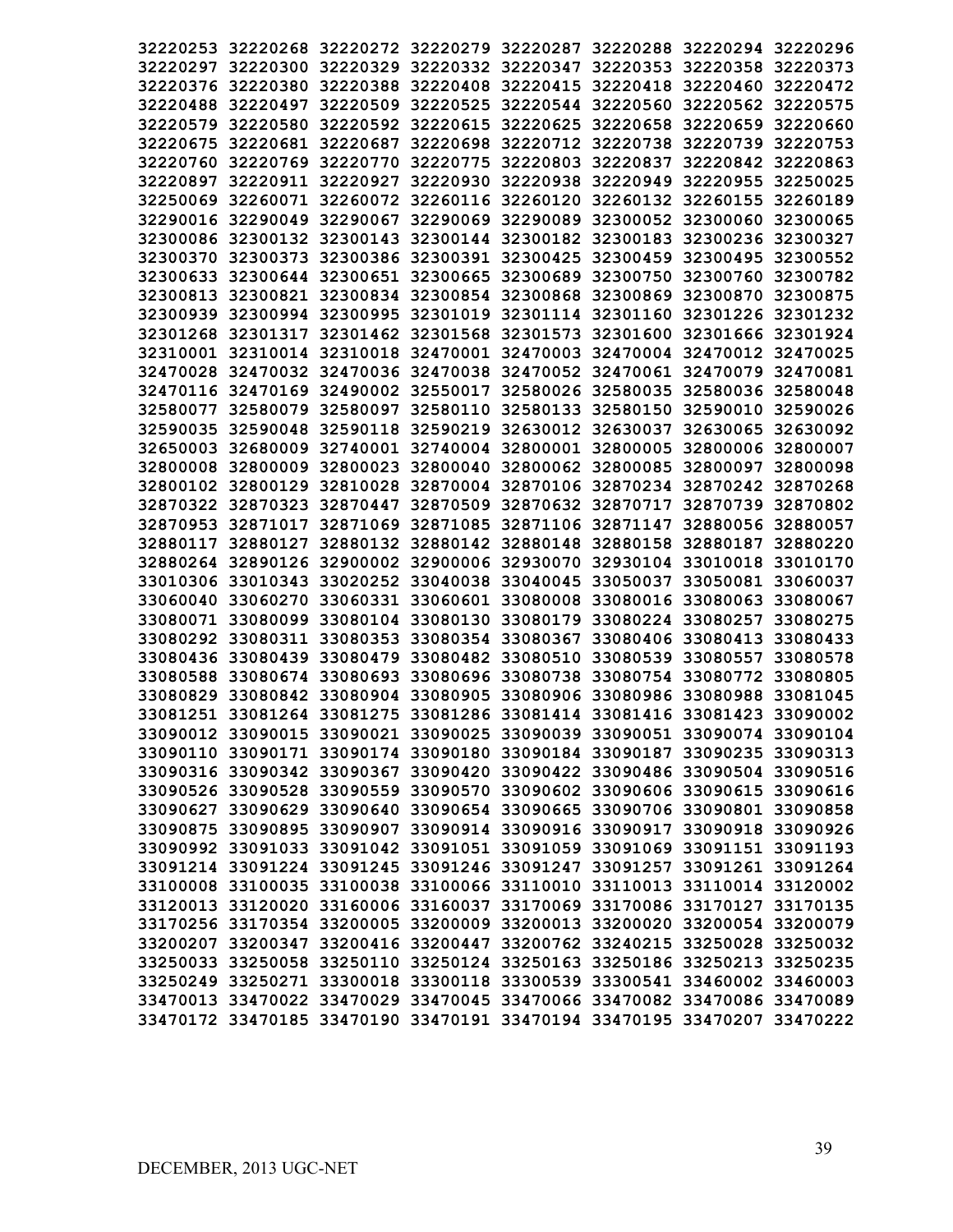|                                     |          |                                              |          | 33470224 33470225 33470230 33470232 33470236 33550017 33550033 33580014 |                            |          |
|-------------------------------------|----------|----------------------------------------------|----------|-------------------------------------------------------------------------|----------------------------|----------|
|                                     |          |                                              |          | 33580025 33580026 33580035 33580052 33580058 33580195 33580236 33590057 |                            |          |
|                                     |          |                                              |          | 33590098 33590183 33790038 33800014 33800016 33800029 33800088 33800102 |                            |          |
|                                     |          |                                              |          | 33800114 33800122 33800144 33800150 33800165 33800197 33800208          |                            | 33800247 |
|                                     |          |                                              |          | 33800248 33810012 33820007 33820015 33820019 33870046 33870062 33870217 |                            |          |
|                                     |          |                                              |          | 33870322 33870344 33870380 33870475 33870546 33870566 33870629          |                            | 33870748 |
|                                     |          |                                              |          | 33870783 33871220 33880010 33880015 33880083 33880105 33880119 33880134 |                            |          |
|                                     |          |                                              |          | 33880191 33890006 33930001 33930007 33930016 33930034 34010028 34010113 |                            |          |
|                                     |          |                                              |          | 34010173 34010484 34010504 34010550 34010555 34020052 34020053 34020060 |                            |          |
|                                     |          |                                              |          | 34020155 34020166 34020189 34020214 34020264 34020294 34020354 34020355 |                            |          |
|                                     |          |                                              |          | 34020395 34020406 34020570 34020573 34020641 34020655 34030006 34030007 |                            |          |
|                                     |          |                                              |          | 34030008 34030011 34030030 34030073 34040003 34040170 34040221 34050001 |                            |          |
|                                     |          |                                              |          | 34050005 34050007 34050083 34050097 34050112 34050153 34050165 34050185 |                            |          |
|                                     |          |                                              |          | 34050234 34050240 34050267 34050304 34050338 34050350 34050352 34050358 |                            |          |
|                                     |          |                                              |          | 34050359 34050401 34050490 34050502 34050505 34050513 34050524 34050535 |                            |          |
|                                     |          |                                              |          | 34050556 34050559 34050624 34050687 34050741 34050810 34050814 34050902 |                            |          |
|                                     |          |                                              |          | 34050936 34051027 34051033 34051077 34051189 34051190 34051211 34060013 |                            |          |
|                                     |          |                                              |          | 34060021 34060028 34060050 34060053 34060080 34060093 34060095 34060191 |                            |          |
|                                     |          |                                              |          | 34060260 34060413 34060447 34060488 34060497 34060515 34060538 34060565 |                            |          |
|                                     |          |                                              |          | 34060618 34060646 34060667 34060669 34060670 34060724 34060734 34060757 |                            |          |
|                                     |          |                                              |          | 34060785 34060789 34060868 34060908 34060979 34060981 34061060          |                            | 34061137 |
|                                     |          |                                              |          | 34061159 34061187 34061261 34061300 34061386 34061395 34061396 34061403 |                            |          |
|                                     |          |                                              |          | 34061446 34061476 34061502 34061512 34061513 34061526 34061527 34061573 |                            |          |
| 34070002 34070010                   | 34070040 |                                              |          | 34070049 34080014 34080044 34080070                                     |                            | 34080076 |
|                                     |          |                                              |          | 34080143 34080189 34080208 34080221 34080262 34080290 34080361 34080405 |                            |          |
|                                     |          | 34080500 34080506 34080513 34080577 34080707 |          |                                                                         | 34080739 34080788 34080789 |          |
| 34080797 34080804 34080836          |          | 34090003 34090013                            |          | 34090015 34090019 34090043                                              |                            |          |
|                                     |          | 34090047 34090064 34090065 34090097          |          | 34090102 34090125 34090138                                              |                            | 34090158 |
|                                     |          | 34090159 34090160 34090161 34090185          |          | 34090201 34090202 34090212 34090226                                     |                            |          |
|                                     |          | 34090237 34090238 34090256 34090259          | 34090285 | 34090287 34090288                                                       |                            | 34090299 |
| 34090304 34090310                   |          |                                              |          | 34090324 34090329 34090334 34090336 34090338                            |                            | 34090356 |
| 34090357 34090375                   |          | 34090379 34090387                            |          | 34090391 34090404 34090462 34090477                                     |                            |          |
| 34090487 34090494 34090500 34090517 |          |                                              | 34090545 | 34090558 34090569 34090590                                              |                            |          |
| 34090594 34090596                   |          | 34090598 34090601                            |          | 34090605 34090612 34090613                                              |                            | 34090626 |
|                                     |          |                                              |          | 34090628 34090649 34090651 34090653 34090656 34090657 34090659          |                            | 34090672 |
|                                     |          |                                              |          | 34090697 34090700 34090702 34090716 34090717 34090727 34090739 34090751 |                            |          |
|                                     |          |                                              |          | 34090758 34090759 34090790 34090795 34090812 34090816 34090817 34090831 |                            |          |
|                                     |          |                                              |          | 34090881 34090903 34090984 34090986 34091035 34091054 34091074 34091078 |                            |          |
|                                     |          |                                              |          | 34091081 34091084 34091088 34091096 34091103 34091113 34091116 34091121 |                            |          |
|                                     |          |                                              |          | 34091122 34091123 34091124 34091126 34091136 34091144 34091146 34091179 |                            |          |
|                                     |          |                                              |          | 34091187 34091221 34091260 34091275 34091277 34091294 34091297 34091370 |                            |          |
|                                     |          |                                              |          | 34091418 34091424 34091430 34091452 34091454 34091456 34091464 34091472 |                            |          |
|                                     |          |                                              |          | 34091478 34091487 34091514 34091526 34091544 34091557 34091591 34091603 |                            |          |
|                                     |          |                                              |          | 34091607 34091610 34091627 34091632 34091639 34091649 34091653 34091660 |                            |          |
|                                     |          |                                              |          | 34091700 34091705 34091707 34091731 34091734 34091747 34091774 34091810 |                            |          |
|                                     |          |                                              |          | 34091827 34091828 34091829 34091855 34091856 34091858 34091865 34091880 |                            |          |
|                                     |          |                                              |          | 34091930 34091951 34091993 34092019 34092038 34092089 34092092 34092093 |                            |          |
|                                     |          |                                              |          | 34092104 34092106 34092121 34092138 34092158 34092173 34092174 34092219 |                            |          |
|                                     |          |                                              |          | 34092234 34092248 34092261 34092321 34092357 34092394 34092402 34092411 |                            |          |
|                                     |          |                                              |          | 34092414 34092459 34092490 34092491 34092547 34100006 34100013 34100019 |                            |          |
|                                     |          |                                              |          | 34100031 34100057 34100065 34100071 34100081 34100088 34100101 34100108 |                            |          |
|                                     |          |                                              |          | 34100123 34100144 34100171 34100184 34100215 34100274 34100297 34100298 |                            |          |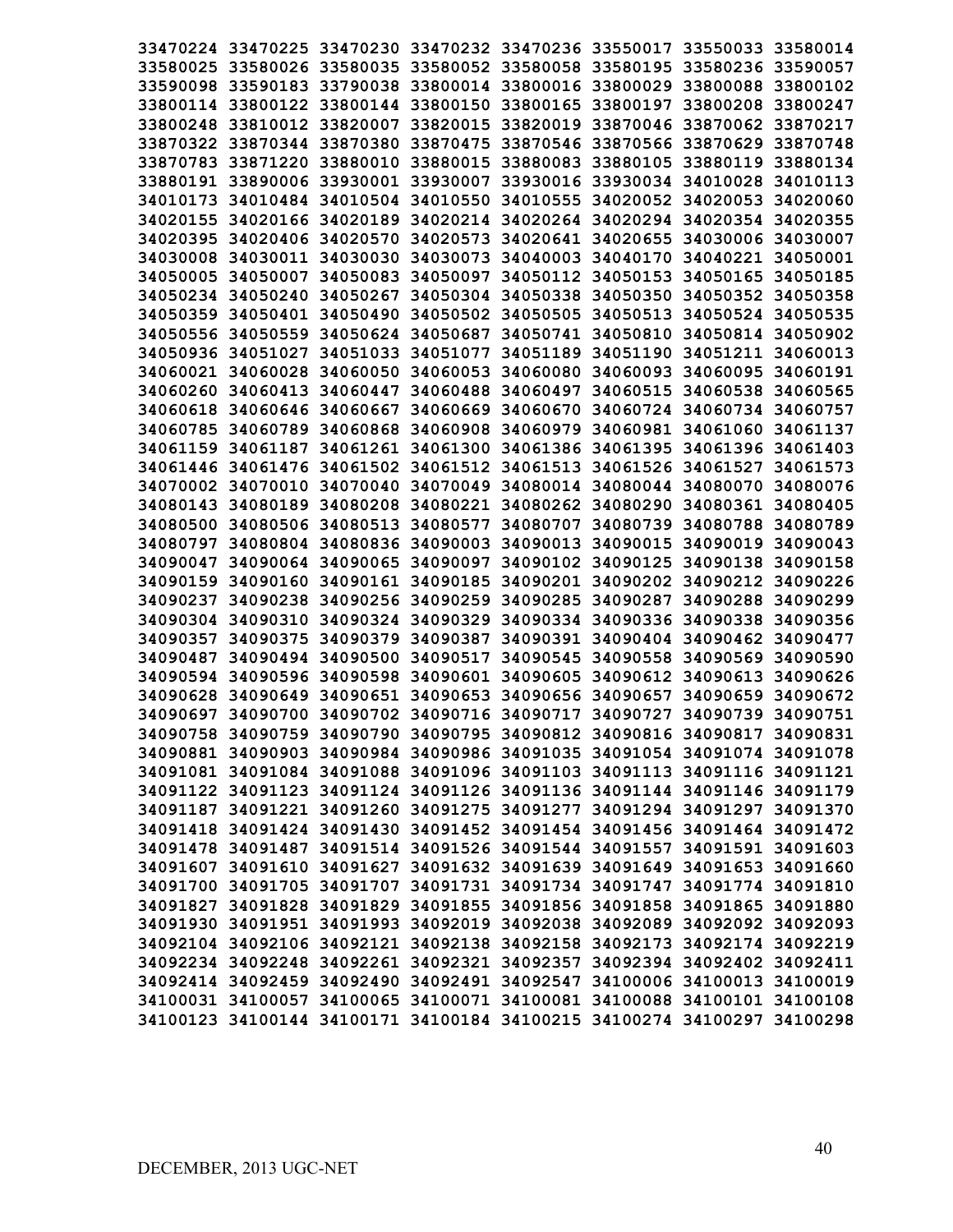|          | 34110016 34110067 34120001 34120002 34120005 34120095 34120108 34120112 |                                     |          |                            |                                                       |                   |          |
|----------|-------------------------------------------------------------------------|-------------------------------------|----------|----------------------------|-------------------------------------------------------|-------------------|----------|
|          | 34120113 34120206 34120256 34120352 34120460 34120535 34120551 34120594 |                                     |          |                            |                                                       |                   |          |
|          | 34120598 34120858 34140042 34140105 34150017 34150035 34150037          |                                     |          |                            |                                                       |                   | 34150098 |
|          | 34160006 34160012 34160015 34160019 34160041 34160050 34170012 34170020 |                                     |          |                            |                                                       |                   |          |
| 34170069 |                                                                         | 34170122 34170139                   |          |                            | 34170140 34170251 34170527                            | 34170554 34170649 |          |
|          | 34170960 34171281 34171379                                              |                                     |          |                            | 34171468 34171600 34200004 34200010                   |                   | 34200016 |
| 34200017 |                                                                         |                                     |          |                            | 34200026 34200032 34200042 34200048 34200050 34200059 |                   | 34200106 |
|          | 34200116 34200133                                                       |                                     |          |                            | 34200182 34200184 34200207 34200210 34200217 34200248 |                   |          |
| 34200250 | 34200257                                                                |                                     |          |                            | 34200287 34200316 34200370 34200382 34200408 34200443 |                   |          |
|          | 34200467 34200518 34200519 34200608 34200623 34200629 34200635 34200643 |                                     |          |                            |                                                       |                   |          |
|          | 34200672 34200696 34200699                                              |                                     |          |                            | 34200719 34200738 34200747 34200770 34200771          |                   |          |
|          | 34200783 34200785 34200827 34200849 34200900 34200903                   |                                     |          |                            |                                                       | 34200923 34200941 |          |
|          | 34200982 34200998 34201017 34201034 34201036 34201045 34201054 34201070 |                                     |          |                            |                                                       |                   |          |
|          | 34201171 34201210 34201212 34201223 34201232 34201297 34201352 34201416 |                                     |          |                            |                                                       |                   |          |
|          | 34201444 34201486 34201500 34201505 34201545 34201549 34201588 34201590 |                                     |          |                            |                                                       |                   |          |
|          | 34201593 34201621 34201625 34201630 34201657 34201673 34201676 34201690 |                                     |          |                            |                                                       |                   |          |
|          | 34201691 34201741 34250007 34250032 34250051 34250073 34250093 34250112 |                                     |          |                            |                                                       |                   |          |
|          | 34250126 34250151 34250217 34250342 34250364 34250446 34250447 34250473 |                                     |          |                            |                                                       |                   |          |
|          | 34250482 34250488 34250499 34250526 34250527 34250753 34250773 34250786 |                                     |          |                            |                                                       |                   |          |
|          | 34280008 34280277 34290001 34290003 34290021 34300008 34300134 34310002 |                                     |          |                            |                                                       |                   |          |
|          | 34390002 34390006 34420005 34460003 34460007 34460010 34470013 34470016 |                                     |          |                            |                                                       |                   |          |
|          | 34470018 34470022 34470024 34470027 34470056 34470081 34470084 34470099 |                                     |          |                            |                                                       |                   |          |
|          | 34470101 34470103 34470108 34470119 34470124 34470134 34470139 34470167 |                                     |          |                            |                                                       |                   |          |
|          | 34470178 34470190                                                       |                                     |          |                            | 34470192 34470204 34470265 34470266 34470267 34470268 |                   |          |
|          | 34470285 34470288 34470296 34470298 34470300 34470301 34470302 34490014 |                                     |          |                            |                                                       |                   |          |
|          | 34490020 34500037                                                       | 34500038 34500039 34500045 34500047 |          |                            |                                                       | 34500049          | 34500057 |
|          | 34500060 34500065 34550013                                              |                                     |          | 34550022 34550081 34550100 |                                                       | 34550117          | 34550152 |
|          | 34550229 34580016 34580054 34580070                                     |                                     |          |                            | 34580074 34580076 34580089                            |                   | 34580094 |
|          | 34580101 34580168 34580190                                              |                                     |          |                            | 34580203 34580214 34580221 34580262 34580319          |                   |          |
|          | 34580324 34580338                                                       | 34580413                            |          |                            | 34580440 34580456 34580458 34580463                   |                   | 34590026 |
|          | 34590064 34590070 34590089                                              |                                     |          |                            | 34590111 34590133 34590211 34590258 34590303          |                   |          |
|          | 34630098 34630099                                                       | 34670007                            |          |                            | 34670018 34670021 34700001 34730009                   |                   | 34730063 |
|          | 34740001 34740008 34790079                                              |                                     | 34790085 |                            | 34790086 34790154 34790239                            |                   | 34800030 |
|          | 34800036 34800049                                                       | 34800051 34800055                   |          |                            | 34800057 34800071 34800082 34800083                   |                   |          |
|          | 34800115 34800116 34800122 34800128 34800131 34800149 34800173 34800197 |                                     |          |                            |                                                       |                   |          |
|          | 34800223 34800263 34800275 34800278 34800309 34800348 34800372 34800380 |                                     |          |                            |                                                       |                   |          |
|          | 34800406 34800445 34800446 34800471 34800508 34800510 34800520 34800522 |                                     |          |                            |                                                       |                   |          |
|          | 34800540 34800616 34800647 34800648 34800761 34800776 34800794 34810001 |                                     |          |                            |                                                       |                   |          |
|          | 34810009 34810010 34810012 34810021 34810039 34810059 34810061 34810074 |                                     |          |                            |                                                       |                   |          |
|          | 34810135 34820007 34870030 34870074 34870083 34870124 34870139 34870147 |                                     |          |                            |                                                       |                   |          |
|          | 34870195 34870204 34870245 34870398 34870453 34870511 34870575 34870581 |                                     |          |                            |                                                       |                   |          |
|          | 34880012 34880020 34880035 34880039 34880125 34880132 34880139 34890013 |                                     |          |                            |                                                       |                   |          |
|          | 34890209 34890406 34890457 34890520 34890605 34920001 34930001 34930013 |                                     |          |                            |                                                       |                   |          |
|          | 34930023 34930024 34930026 34930036 34930043 35020010 35020011 35050056 |                                     |          |                            |                                                       |                   |          |
|          | 35050164 35080054 35080067 35080069 35080075 35080076 35080100 35080180 |                                     |          |                            |                                                       |                   |          |
|          | 35080234 35080285 35080357 35090002 35090012 35090027 35090032 35090033 |                                     |          |                            |                                                       |                   |          |
|          | 35090049 35090058 35090068 35090083 35090094 35090102 35090124 35090166 |                                     |          |                            |                                                       |                   |          |
|          | 35090189 35090246 35090285 35090323 35090371 35090455 35100012 35100032 |                                     |          |                            |                                                       |                   |          |
|          | 35100035 35100050 35100131 35100144 35120003 35120012 35120039 35150001 |                                     |          |                            |                                                       |                   |          |
|          | 35150014 35160005 35160011 35170048 35170167 35170200 35170333 35250009 |                                     |          |                            |                                                       |                   |          |
|          | 35250014 35250038 35250259 35250347 35300200 35300296 35370001 35370002 |                                     |          |                            |                                                       |                   |          |
|          | 35370010 35370062 35370088 35370118 35370203 35370253 35370264 35370330 |                                     |          |                            |                                                       |                   |          |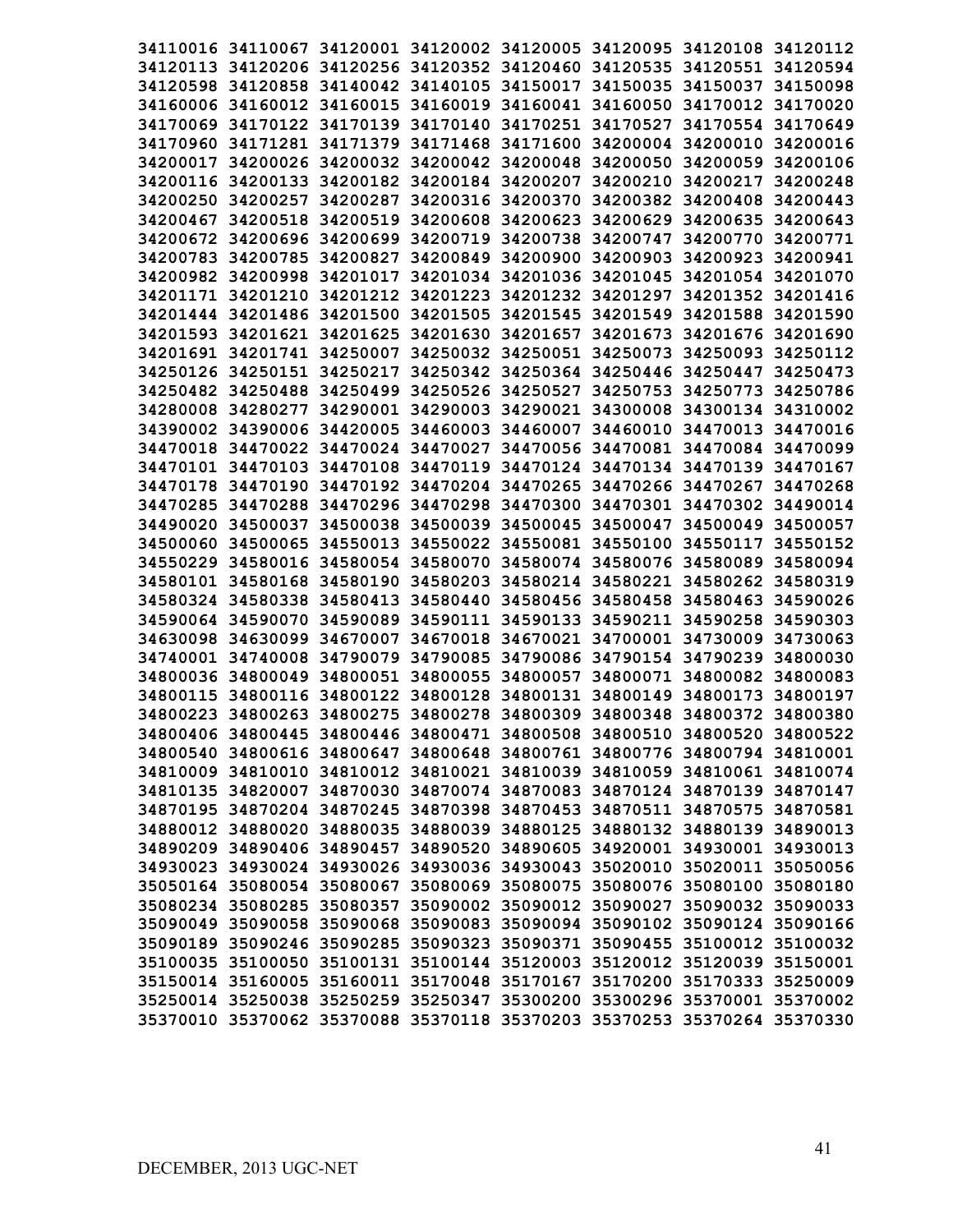|                            | 35370396 35370411 35370511 35470035 35470044 35550065 35590074 35590088 |          |          |          |
|----------------------------|-------------------------------------------------------------------------|----------|----------|----------|
|                            | 35590154 35590162 35650003 35790017 35790036 35790058 35800004 35870014 |          |          |          |
|                            | 35870145 35870195 35870392 35880008 35880049 35890057 35930002 36010005 |          |          |          |
|                            | 36010125 36010185 36010230 36010235 36010240 36010242 36010421 36010512 |          |          |          |
| 36010567 36020053          | 36020055 36030002 36040054 36040055 36040059 36040068                   |          |          |          |
|                            | 36040104 36050008 36050009 36050033 36050049 36050059 36080120 36080157 |          |          |          |
|                            | 36080180 36080220 36080605 36080673 36080713 36080913 36080947          |          |          | 36080979 |
|                            | 36081203 36081233 36081336 36081343 36081442 36081542 36081632 36081696 |          |          |          |
|                            | 36081717 36081800 36090003 36090010 36090012 36090019 36090044 36090049 |          |          |          |
|                            | 36090073 36090077 36090089 36090116 36090136 36090150 36090158 36090174 |          |          |          |
|                            | 36090210 36090256 36090280 36090329 36090359 36090376 36090562 36100001 |          |          |          |
|                            | 36100017 36100021 36100023 36100025 36100051 36100055 36100058 36100068 |          |          |          |
|                            | 36100071 36100086 36100087 36100089 36100099 36100159 36100168 36100192 |          |          |          |
|                            | 36100196 36100218 36100224 36100264 36100280 36100285 36110003 36110006 |          |          |          |
|                            | 36120003 36120009 36120012 36120022 36120023 36120045 36120058 36120086 |          |          |          |
|                            | 36120108 36120115 36120123 36120125 36120146 36170066 36170153 36170183 |          |          |          |
|                            | 36170188 36170245 36170248 36170256 36170333 36170402 36170492 36170544 |          |          |          |
|                            | 36170662 36170714 36170837 36170920 36170961 36170963 36171101 36171111 |          |          |          |
|                            | 36171263 36171291 36171339 36171422 36171443 36220002 36220004 36220008 |          |          |          |
|                            | 36250021 36260003 36260005 36260008 36260013 36260019 36260021 36260023 |          |          |          |
|                            | 36260035 36260042 36260043 36260044 36260045 36260058 36260060 36260061 |          |          |          |
|                            | 36260062 36260071 36260077 36260112 36260123 36260128 36260132 36260155 |          |          |          |
|                            | 36260156 36260163 36260176 36260181 36260194 36260206 36260212 36260223 |          |          |          |
|                            | 36260227 36260231 36260260 36260264 36260268 36260291 36260293 36260312 |          |          |          |
|                            | 36260318 36260337 36260467 36260477 36260488 36260504 36260510 36260545 |          |          |          |
| 36260546 36260576 36260605 | 36260610 36260626 36260630 36260637                                     |          |          | 36260666 |
| 36260672 36260723          | 36260797 36260798 36260801 36260811 36260818 36260840                   |          |          |          |
| 36260850 36260865          | 36260884 36261102 36261172 36261196 36261197                            |          |          | 36261199 |
| 36261255 36261275          | 36261286 36270004 36270031 36300045 36300049 36300065                   |          |          |          |
|                            | 36300148 36300256 36300278 36300529 36300577                            | 36300737 | 36300855 | 36301058 |
|                            | 36301127 36390011 36440001 36470019 36470020 36470022 36470049          |          |          | 36470064 |
|                            | 36470065 36470079 36470110 36470167 36470192 36470249 36470254 36470270 |          |          |          |
|                            | 36470288 36550052 36550112 36580086 36580173 36580214 36590013          |          |          | 36590030 |
|                            | 36590074 36590083 36590097 36590098 36590172 36630151 36650001          |          |          | 36650009 |
|                            | 36680002 36680010 36740002 36800003 36800007 36800010 36800054          |          |          | 36800057 |
|                            | 36870267 36870434 36870836 36870888 36872416 36872591 36880025 36880062 |          |          |          |
|                            | 36880097 36880113 36880287 36880364 36890021 36890044 36890100 36900012 |          |          |          |
|                            | 37010018 37030004 37040010 37080258 37080343 37080705 37081024 37081039 |          |          |          |
|                            | 37081532 37090031 37090041 37090059 37090160 37090182 37090193 37090274 |          |          |          |
|                            | 37090310 37090377 37090380 37090458 37090498 37090659 37100001 37100007 |          |          |          |
|                            | 37100051 37100076 37100087 37100088 37100107 37120030 37120049 37120061 |          |          |          |
|                            | 37120062 37120082 37120096 37120130 37170038 37170039 37170083 37170263 |          |          |          |
|                            | 37170488 37170581 37170600 37170806 37170901 37170919 37260015 37260025 |          |          |          |
|                            | 37260056 37260066 37260080 37260086 37260114 37260118 37260129 37260132 |          |          |          |
|                            | 37260134 37260202 37260213 37260301 37260331 37260363 37260399 37260402 |          |          |          |
|                            | 37260410 37260422 37260445 37260446 37260474 37260479 37260499 37260505 |          |          |          |
|                            | 37260518 37260577 37260617 37260618 37260661 37260663 37260674 37260692 |          |          |          |
|                            | 37260736 37260750 37260751 37260776 37260791 37260808 37260829 37260844 |          |          |          |
|                            | 37260864 37260879 37260884 37260885 37260938 37260946 37260963 37260982 |          |          |          |
|                            | 37261004 37261015 37261072 37261076 37261104 37261117 37261247 37261256 |          |          |          |
|                            | 37300102 37300472 37300480 37300720 37300796 37460003 37470043 37470044 |          |          |          |
|                            | 37470202 37470210 37590044 37680003 37740006 37870055 37870794 37871475 |          |          |          |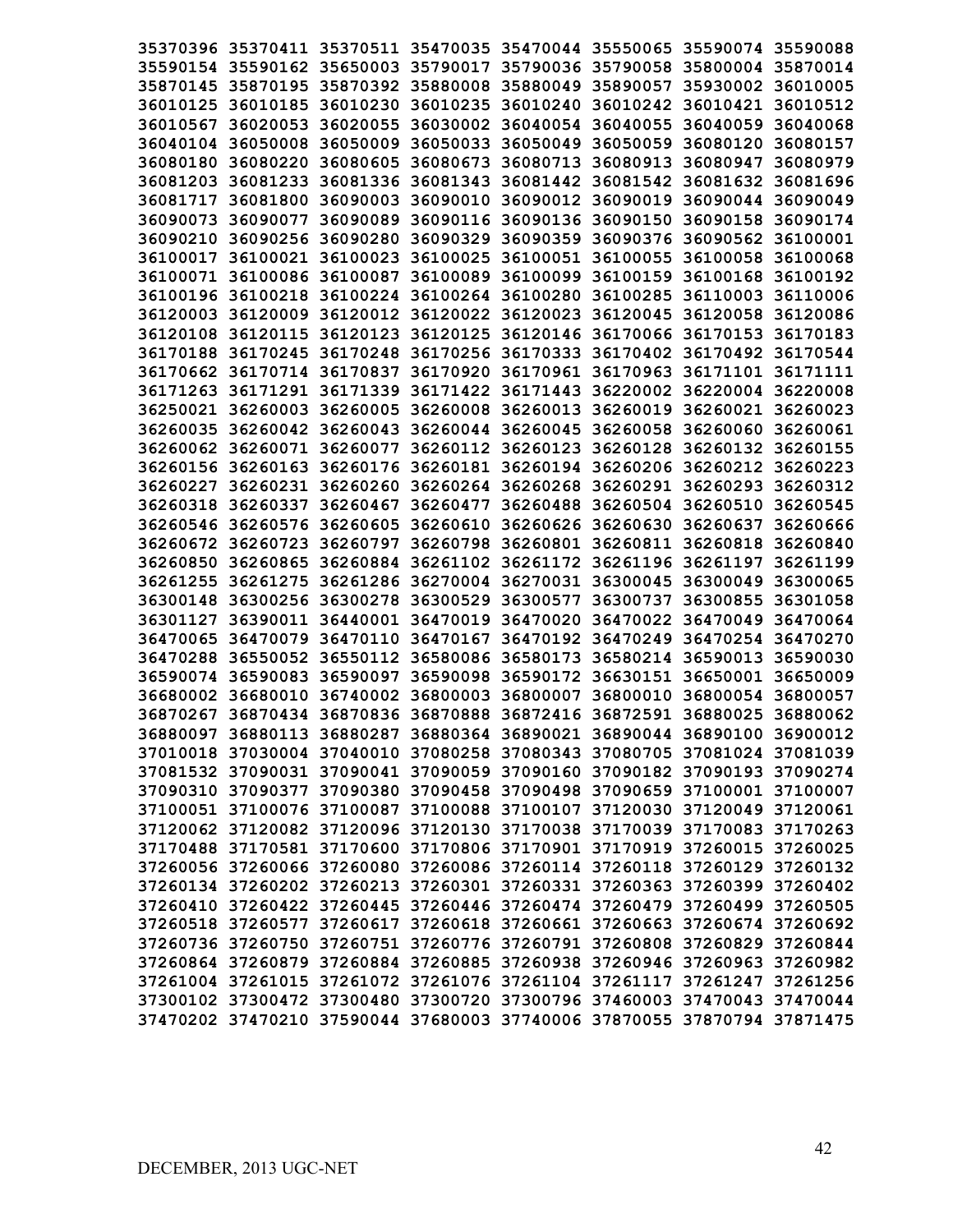|          |                                                                         |                                                                |                                              |                   |                                     | 37871742 37880052 37880065 38010210 38040001 38050004 38050011 38050064 |          |
|----------|-------------------------------------------------------------------------|----------------------------------------------------------------|----------------------------------------------|-------------------|-------------------------------------|-------------------------------------------------------------------------|----------|
|          |                                                                         |                                                                |                                              |                   |                                     | 38050079 38080010 38080034 38080103 38080174 38080210 38080296 38080425 |          |
|          | 38080514 38080541                                                       |                                                                | 38080676 38080850 38080868                   |                   | 38080895                            | 38081227                                                                | 38090004 |
| 38090015 | 38090016                                                                | 38090035                                                       | 38090040 38090049                            |                   | 38090053                            | 38090065                                                                | 38090075 |
| 38090080 | 38090083                                                                |                                                                | 38100001 38100015                            |                   | 38100022 38100037                   | 38100061                                                                | 38100120 |
|          | 38100132 38100160                                                       |                                                                | 38100191 38100293                            |                   | 38100383 38100385 38100387          |                                                                         | 38170058 |
|          | 38170082 38170083                                                       |                                                                | 38170243 38170247                            |                   | 38210030 38210045 38210047          |                                                                         | 38210049 |
|          |                                                                         | 38210051 38210064 38210069 38210102 38210130 38210131 38210163 |                                              |                   |                                     |                                                                         | 38210182 |
|          |                                                                         | 38210216 38210224 38210237 38210245                            |                                              |                   | 38210251 38210268 38210277          |                                                                         | 38210293 |
|          |                                                                         | 38210301 38220017 38220019 38220021 38220031 38220034 38220035 |                                              |                   |                                     |                                                                         | 38220037 |
|          | 38220043 38220051                                                       |                                                                | 38220054 38220063                            |                   | 38220073 38290001 38290002          |                                                                         | 38290003 |
|          |                                                                         | 38300002 38300066 38300083 38300099                            |                                              |                   | 38300106 38300143 38300209          |                                                                         | 38550027 |
|          | 38580021 38630037                                                       |                                                                | 38870015 38870018 38870021 38870086 38870095 |                   |                                     |                                                                         | 38870112 |
|          | 38870193 38870268                                                       |                                                                |                                              |                   |                                     | 38870371 38880021 38880023 38880038 38880123 38890011                   |          |
|          |                                                                         |                                                                |                                              |                   |                                     | 38900005 38930002 39010038 39010078 39010117 39010132 39010148 39020105 |          |
|          |                                                                         |                                                                |                                              |                   |                                     | 39030011 39030022 39030038 39040004 39040009 39040010 39040011 39040022 |          |
|          |                                                                         |                                                                |                                              |                   |                                     | 39040049 39050013 39050024 39050033 39050041 39050048 39050057 39050061 |          |
|          |                                                                         |                                                                |                                              |                   |                                     | 39050062 39050078 39050084 39050088 39050097 39060015 39060124 39060164 |          |
|          |                                                                         |                                                                |                                              |                   |                                     | 39070001 39070005 39070010 39070011 39070018 39070029 39070034 39070044 |          |
|          |                                                                         | 39070050 39070081 39070092 39090011 39090017 39090034 39090035 |                                              |                   |                                     |                                                                         | 39090076 |
|          | 39090098 39090114 39090155                                              |                                                                | 39090161 39090169 39090190 39090207          |                   |                                     |                                                                         | 39090219 |
|          |                                                                         |                                                                |                                              |                   |                                     | 39090246 39100014 39100016 39100026 39100027 39100030 39100032 39100041 |          |
|          |                                                                         | 39100056 39100060 39100071 39100084 39100098                   |                                              |                   |                                     | 39110002 39120002 39120009                                              |          |
|          | 39120024 39150008 39150013                                              |                                                                |                                              |                   | 39170027 39170030 39170035 39170060 |                                                                         | 39300068 |
|          | 39300084 39300205                                                       |                                                                |                                              |                   |                                     | 39300212 39300230 39300356 39310003 39310004                            | 39310010 |
|          |                                                                         | 39310011 39310012 39310032 39310059 39460002 39460013 39460020 |                                              |                   |                                     |                                                                         | 39470010 |
|          | 39470011 39470020                                                       | 39470025                                                       | 39470026 39470028                            |                   | 39580015                            | 39590029                                                                | 39590062 |
| 39590075 | 39590105                                                                |                                                                | 39650004 39710001 39710002                   |                   | 39800006 39800013                   |                                                                         | 39800019 |
|          | 39800020 39800021                                                       | 39800023                                                       | 39800026 39800035                            |                   | 39800044 39800053                   |                                                                         | 39800056 |
|          |                                                                         | 39800062 39800064 39870053                                     |                                              | 39870102 39880007 | 39890028                            | 39890070                                                                | 39890088 |
| 39930005 | 40010013                                                                | 40010023                                                       | 40010065                                     | 40020014          | 40020020                            | 40020113                                                                | 40020166 |
|          | 40020206 40050042                                                       | 40050065                                                       | 40050080                                     | 40060007          | 40060030                            | 40060280                                                                | 40060293 |
| 40080039 | 40080090                                                                | 40080106                                                       | 40080148                                     |                   | 40090001 40090016                   | 40090017                                                                | 40090042 |
| 40100026 | 40100040                                                                |                                                                | 40120009 40120010                            | 40120011          | 40120031 40120032                   |                                                                         | 40120054 |
| 40150001 | 40200050                                                                | 40200101 40200102 40200104 40200118 40200123                   |                                              |                   |                                     |                                                                         | 40200124 |
|          |                                                                         |                                                                |                                              |                   |                                     | 40200148 40200149 40200197 40200225 40200227 40200235 40200236 40200240 |          |
|          |                                                                         |                                                                |                                              |                   |                                     | 40200248 40200270 40200277 40200280 40200284 40200304 40200317 40200323 |          |
|          |                                                                         |                                                                |                                              |                   |                                     | 40200331 40200405 40200469 40200482 40200490 40200492 40250003 40250053 |          |
|          |                                                                         |                                                                |                                              |                   |                                     | 40250078 40250105 40250110 40280015 40470002 40550005 40550036 40580025 |          |
|          |                                                                         |                                                                |                                              |                   |                                     | 40590007 40740001 40790023 40790035 40790044 40790046 40790047 40800002 |          |
|          |                                                                         |                                                                |                                              |                   |                                     | 40800004 40800006 40800009 40800014 40800019 40800024 40800041 40800045 |          |
|          |                                                                         |                                                                |                                              |                   |                                     | 40800065 40800072 40800075 40800077 40800097 40800105 40800121 40800124 |          |
|          |                                                                         |                                                                |                                              |                   |                                     | 40800131 40800147 40800158 40800165 40800206 40800209 40800256 40800269 |          |
|          |                                                                         |                                                                |                                              |                   |                                     | 40800298 40800309 40800313 40800339 40800344 40800368 40800371 40800377 |          |
|          |                                                                         |                                                                |                                              |                   |                                     | 40820002 40870004 40870030 40880009 40910003 41010005 41010073 41010104 |          |
|          |                                                                         |                                                                |                                              |                   |                                     | 41010127 41010133 41010151 41010193 41010244 41010274 41010294 41010409 |          |
|          |                                                                         |                                                                |                                              |                   |                                     | 41020041 41030013 41040030 41040036 41040040 41040090 41050001 41050004 |          |
|          |                                                                         |                                                                |                                              |                   |                                     | 41050016 41050034 41050046 41050052 41050065 41050074 41050078 41050085 |          |
|          |                                                                         |                                                                |                                              |                   |                                     | 41060003 41060289 41070002 41080006 41080069 41080141 41080156 41080194 |          |
|          |                                                                         |                                                                |                                              |                   |                                     | 41080272 41080379 41080422 41080461 41080470 41080471 41080480 41080679 |          |
|          |                                                                         |                                                                |                                              |                   |                                     | 41080705 41080714 41080830 41080850 41080861 41080913 41081054 41081068 |          |
|          | 41081132 41081176 41081184 41081228 41081256 41081357 41081359 41081593 |                                                                |                                              |                   |                                     |                                                                         |          |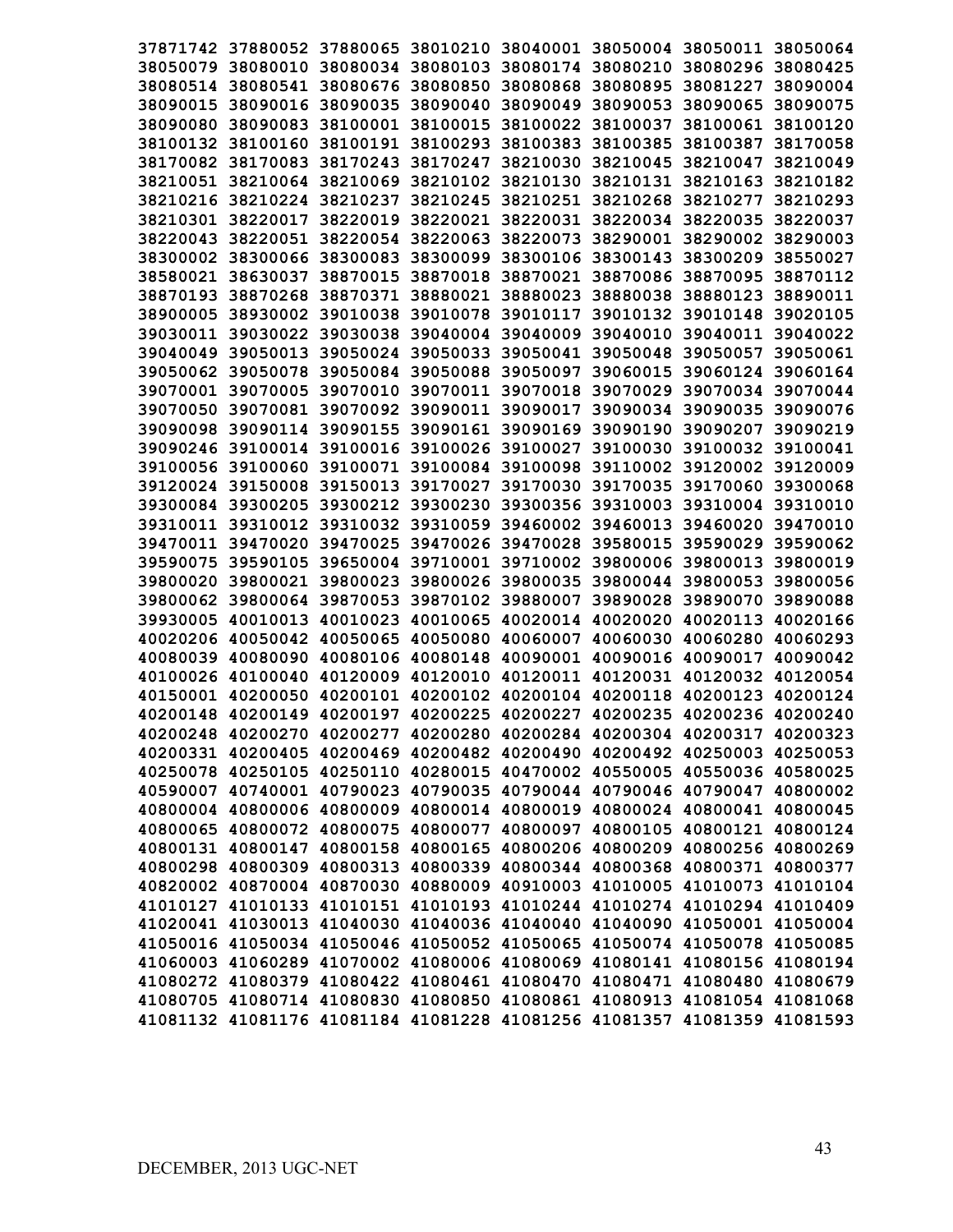|          |                            |                   |  |                                                                | 41081605 41081658 41081748 41081813 41081821 41081831 41081834 41090001 |          |
|----------|----------------------------|-------------------|--|----------------------------------------------------------------|-------------------------------------------------------------------------|----------|
|          |                            |                   |  |                                                                | 41090026 41090028 41090035 41090037 41090045 41090053 41090055 41090063 |          |
|          |                            |                   |  | 41090077 41090103 41090124 41090136 41090148 41090158 41090175 |                                                                         | 41090190 |
| 41090192 |                            | 41090195 41090197 |  | 41090199 41090207 41090224 41090243                            |                                                                         | 41090260 |
| 41090297 |                            |                   |  | 41090307 41100001 41100004 41100007 41100008 41100010          |                                                                         | 41100012 |
| 41100020 |                            |                   |  |                                                                | 41100024 41100026 41100036 41100037 41100040 41100041                   | 41100045 |
|          |                            |                   |  |                                                                | 41100053 41100056 41100080 41100083 41100088 41100097 41100109          | 41100115 |
|          |                            |                   |  |                                                                | 41100122 41100127 41100135 41100136 41100142 41100176 41100186 41100203 |          |
|          |                            |                   |  |                                                                | 41100213 41100229 41100234 41100238 41100241 41100245 41120014 41120019 |          |
|          |                            |                   |  |                                                                | 41120045 41150001 41150002 41150003 41150008 41150010 41150011 41150012 |          |
|          |                            |                   |  |                                                                | 41150020 41150029 41150032 41150038 41150041 41150043 41150045 41150046 |          |
|          |                            |                   |  |                                                                | 41150049 41150057 41150061 41150063 41150064 41150069 41150073 41150074 |          |
|          |                            |                   |  |                                                                | 41150076 41150077 41150078 41150086 41150088 41150092 41150093 41150094 |          |
|          |                            |                   |  |                                                                | 41150096 41150097 41150102 41150108 41150110 41150117 41150119 41150131 |          |
|          |                            |                   |  |                                                                | 41170085 41170219 41170232 41170234 41170308 41170394 41170592 41170593 |          |
|          |                            |                   |  |                                                                | 41170628 41170798 41170821 41170904 41170914 41171066 41171082 41200023 |          |
|          |                            |                   |  |                                                                | 41200073 41200153 41200175 41200192 41200197 41200205 41250030 41300066 |          |
|          |                            |                   |  |                                                                | 41300342 41300347 41310008 41470002 41470004 41470035 41470038 41470040 |          |
|          |                            |                   |  |                                                                | 41470083 41470086 41470087 41550029 41550059 41550116 41550119 41550126 |          |
|          |                            |                   |  |                                                                | 41580003 41580025 41580026 41580029 41580030 41580062 41580081 41580187 |          |
|          |                            |                   |  |                                                                | 41590055 41590098 41590101 41590157 41590160 41590212 41590256 41590265 |          |
|          |                            |                   |  |                                                                | 41590287 41590383 41630013 41630054 41630072 41630076 41650004 41650014 |          |
|          |                            |                   |  |                                                                | 41650023 41650039 41670001 41680004 41680005 41680006 41680013 41730017 |          |
|          |                            |                   |  |                                                                | 41740005 41740006 41740012 41790012 41790017 41790023 41800017          | 41800019 |
|          | 41800023 41800090 41800137 |                   |  | 41810006 41810038 41810042 41810059                            |                                                                         | 41810064 |
|          |                            |                   |  |                                                                | 41820001 41820013 41820014 41820016 41820019 41830001 41830002 41830003 |          |
| 41830004 |                            | 41830007 41830008 |  | 41830009 41830010 41830011 41870079                            |                                                                         | 41870164 |
|          | 41870201 41870218 41870219 |                   |  | 41870458 41870625 41870705 41880019                            |                                                                         | 41880081 |
|          | 41890013 41890026 41890161 |                   |  | 41900004 41920001 41930004 41930006                            |                                                                         | 41930008 |
|          | 41930024 42010031 42050001 |                   |  | 42060012 42060018 42060030 42080078                            |                                                                         | 42080111 |
|          |                            |                   |  |                                                                | 42080223 42080270 42090002 42090008 42090035 42090045 42090047          | 42090048 |
|          | 42090078 42090093 42090095 |                   |  |                                                                | 42090113 42090125 42090129 42090137                                     | 42090149 |
|          |                            |                   |  |                                                                | 42090151 42100057 42170431 42170476 42270007 42270012 42270029          | 42270039 |
|          |                            |                   |  |                                                                | 42270042 42270073 42270079 42270105 42270142 42270149 42270150          | 42270155 |
|          |                            |                   |  |                                                                | 42270175 42270188 42270212 42270263 42270313 42270336 42270466 42300043 |          |
|          |                            |                   |  |                                                                | 42300336 42460004 42470012 42470054 42550058 42590063 42590077 42790001 |          |
|          |                            |                   |  |                                                                | 42870085 42870088 42870203 42870222 42870289 42870325 42870882 42880008 |          |
|          |                            |                   |  |                                                                | 42880009 42880017 42880147 42880149 42880154 42880236 42880241 42880243 |          |
|          |                            |                   |  |                                                                | 42880313 42880398 42880406 42880422 43010022 43020035 43020074 43040001 |          |
|          |                            |                   |  |                                                                | 43050025 43060087 43070004 43080022 43080088 43080122 43080181 43090022 |          |
|          |                            |                   |  |                                                                | 43090032 43090034 43090037 43090059 43090143 43090149 43090193 43090199 |          |
|          |                            |                   |  |                                                                | 43090246 43090345 43090367 43090372 43090386 43090410 43090443 43090474 |          |
|          |                            |                   |  |                                                                | 43090479 43100030 43100040 43100041 43100054 43100057 43100169 43100217 |          |
|          |                            |                   |  |                                                                | 43100271 43120013 43140015 43170015 43170113 43170247 43170358 43200002 |          |
|          |                            |                   |  |                                                                | 43200003 43200008 43200017 43200032 43200045 43200136 43200145 43200146 |          |
|          |                            |                   |  |                                                                | 43200177 43200262 43250029 43250047 43300017 43300039 43300287          | 43310010 |
|          | 43420003 43460002 43470002 |                   |  |                                                                | 43470006 43470008 43470012 43470016 43470017                            |          |
|          |                            |                   |  |                                                                | 43470021 43470059 43470121 43470146 43470157 43470184 43550002 43550025 |          |
|          |                            |                   |  |                                                                | 43580044 43580056 43580118 43580139 43590007 43590046 43590052 43590099 |          |
|          |                            |                   |  |                                                                | 43590170 43590189 43590192 43590222 43600001 43600014 43600051 43630024 |          |
|          | 43650008 43670008 43670010 |                   |  |                                                                | 43670012 43740022 43800021 43800028                                     | 43810001 |
|          | 43830001 43830002 43830014 |                   |  | 43830019 43830020 43880017                                     | 43880018                                                                | 43880046 |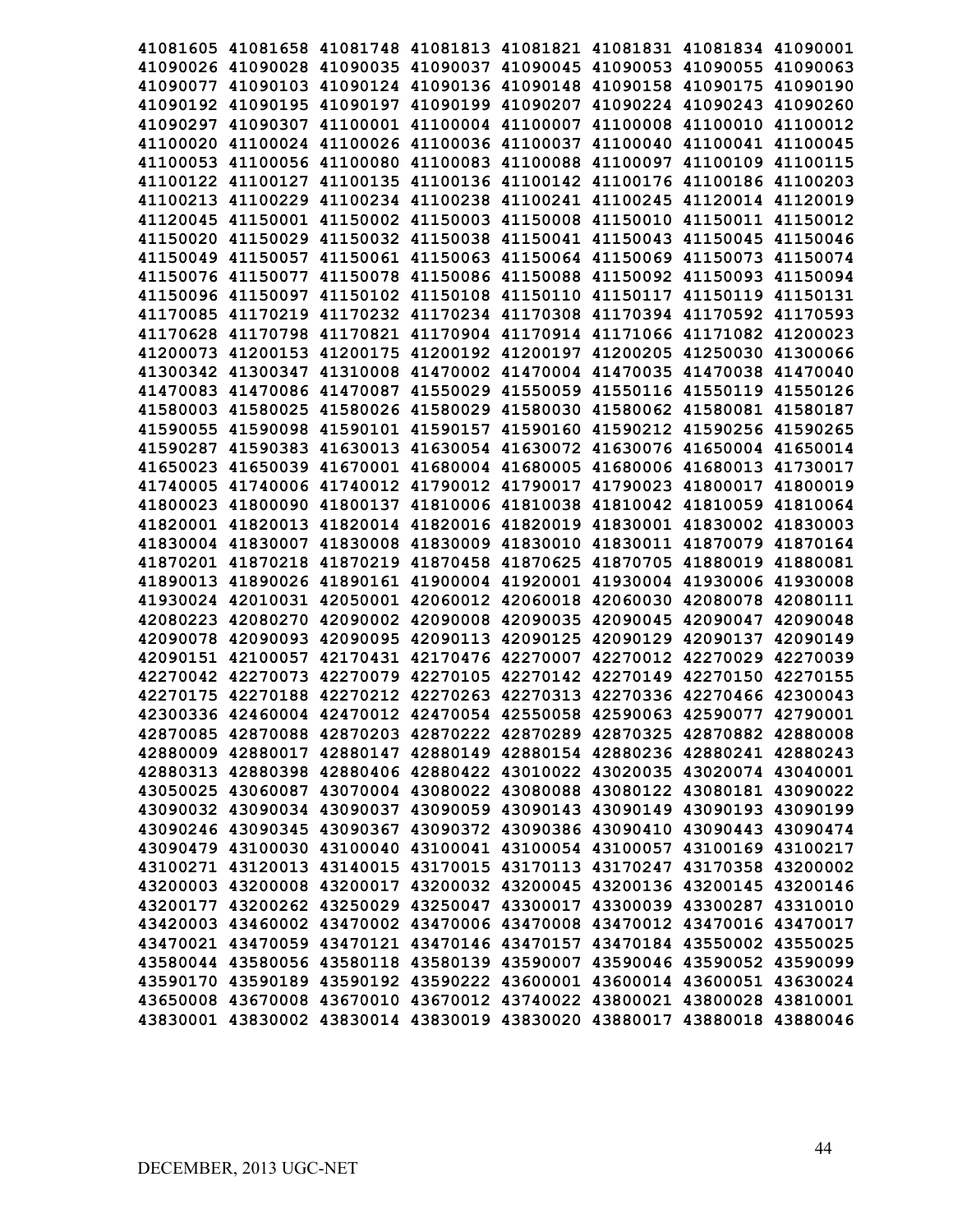|                   |                   |                            | 43880048 43880070 43880074 43880102 43890048 44010005 44010035          |                            |                            |                            | 44010058 |
|-------------------|-------------------|----------------------------|-------------------------------------------------------------------------|----------------------------|----------------------------|----------------------------|----------|
|                   |                   |                            | 44010082 44010088 44010101 44010127 44020044 44020092 44020198 44020232 |                            |                            |                            |          |
|                   |                   |                            | 44030003 44030059 44030062 44030079 44030083 44030126 44030128 44030161 |                            |                            |                            |          |
|                   |                   |                            | 44030168 44030183 44030200 44030201 44030208 44030210 44030228          |                            |                            |                            | 44050001 |
|                   |                   |                            | 44050007 44050008 44050026 44050032 44050051 44050053                   |                            |                            | 44060007                   | 44060044 |
|                   |                   |                            | 44060083 44060113 44060163 44060218 44060273                            |                            | 44060334 44060357          |                            | 44060480 |
|                   | 44070006 44070011 |                            | 44070013 44070019                                                       |                            | 44080001 44080008          | 44080019                   | 44080038 |
|                   |                   |                            | 44080040 44080064 44080079 44090004 44090033 44090049                   |                            |                            | 44090062                   | 44090127 |
|                   |                   |                            | 44090142 44090183 44090309 44090325 44100007 44100020 44140001 44170002 |                            |                            |                            |          |
|                   |                   | 44170027 44170034 44190010 |                                                                         | 44190044 44190045 44190091 |                            | 44190103                   | 44190126 |
|                   | 44190140 44190177 |                            | 44190230 44190256 44190466 44200008 44200015                            |                            |                            |                            | 44200107 |
|                   |                   |                            | 44250001 44250012 44250019 44250047 44250050 44250064 44250065          |                            |                            |                            | 44250090 |
|                   |                   |                            | 44250143 44250149 44250167 44290005 44300023 44300071 44300258          |                            |                            |                            | 44300448 |
|                   |                   |                            | 44300483 44470007 44470008 44470013 44470050 44580007 44580010          |                            |                            |                            | 44590036 |
|                   |                   |                            | 44590045 44590046 44590067 44590121 44730001 44730010 44800002 44800003 |                            |                            |                            |          |
|                   |                   |                            | 44800012 44800019 44800025 44800028 44800043 44800050 44800051 44800068 |                            |                            |                            |          |
|                   |                   |                            | 44800072 44800080 44800083 44800085 44800087 44800089 44800137 44800143 |                            |                            |                            |          |
|                   |                   |                            | 44800145 44800161 44800175 44800199 44800201 44800236 44800244 44800246 |                            |                            |                            |          |
|                   |                   |                            | 44800247 44800251 44800253 44800255 44800330 44800341 44800343 44800344 |                            |                            |                            |          |
|                   |                   |                            | 44800347 44800357 44800362 44800380 44800383 44800392 44800414 44800544 |                            |                            |                            |          |
|                   |                   |                            | 44800596 44800604 44800656 44820001 44870029 44870105 44870120 44890005 |                            |                            |                            |          |
|                   |                   |                            | 44900003 45010011 45010012 45010017 45010061 45010074 45010112 45010154 |                            |                            |                            |          |
|                   |                   |                            | 45020090 45020093 45030004 45030015 45030055 45030070 45050002 45050003 |                            |                            |                            |          |
|                   |                   |                            | 45050012 45050021 45050033 45070001 45070005 45070007 45070014 45070016 |                            |                            |                            |          |
|                   |                   |                            | 45070025 45070035 45070046 45080006 45080007 45080011 45080055 45080064 |                            |                            |                            |          |
| 45080080 45080088 |                   |                            | 45090007 45090013 45090031                                              |                            |                            | 45090041 45090071 45090095 |          |
|                   |                   |                            | 45090114 45090126 45090128 45090166 45090180                            |                            |                            | 45090219 45100031 45100042 |          |
|                   |                   |                            |                                                                         |                            |                            |                            |          |
| 45100043 45100068 |                   |                            | 45100089 45100099 45100108 45120017 45120018                            |                            |                            |                            | 45140003 |
| 45170014 45170045 |                   |                            | 45300018 45300038 45300119 45300139 45300140 45300149                   |                            |                            |                            |          |
| 45310042 45310058 |                   |                            | 45390001 45460031 45470004 45590012 45590068                            |                            |                            |                            | 45630016 |
| 45710065          | 45800008          | 45800010                   | 45800011 45800027                                                       |                            | 45800037                   | 45800058                   | 45800062 |
| 45800069          | 45800079          | 45800087                   | 45820001 45870069                                                       |                            | 45870074                   | 45870082                   | 45880001 |
|                   | 45880004 45890021 |                            | 45890082 45930013                                                       |                            | 46010008 46010011 46010015 |                            | 46010042 |
| 46010069          | 46010073          |                            | 46010077 46010098                                                       | 46010102                   | 46010117                   | 46010154                   | 46010179 |
| 46010191          | 46010260          | 46010267                   | 46010278                                                                | 46010347                   |                            | 46010355 46010442          | 46010523 |
|                   |                   |                            | 46010566 46010775 46010880 46020010 46020028 46020035 46020099 46020205 |                            |                            |                            |          |
|                   |                   |                            | 46020206 46020216 46020228 46020294 46020337 46020431 46030003 46030009 |                            |                            |                            |          |
|                   |                   |                            | 46030016 46040024 46040102 46040105 46040133 46040207 46050002 46050021 |                            |                            |                            |          |
|                   |                   |                            | 46050063 46050069 46050097 46050111 46050126 46050148 46050164 46060029 |                            |                            |                            |          |
|                   |                   |                            | 46060052 46060097 46060384 46070004 46070015 46070019 46070028 46080189 |                            |                            |                            |          |
|                   |                   |                            | 46080291 46080294 46080305 46080329 46080385 46080482 46080496 46080563 |                            |                            |                            |          |
|                   |                   |                            | 46080605 46080615 46080690 46080704 46080713 46080733 46080830 46080837 |                            |                            |                            |          |
|                   |                   |                            | 46080924 46081069 46081105 46081263 46081486 46081613 46081620 46082035 |                            |                            |                            |          |
|                   | 46090003 46090007 |                            | 46090008 46090021 46090030 46090038 46090066 46090067                   |                            |                            |                            |          |
|                   | 46090068 46090069 |                            | 46090077 46090106 46090107 46090114 46090128 46090130                   |                            |                            |                            |          |
|                   |                   | 46090137 46090149 46090157 | 46090166 46090172                                                       |                            |                            | 46090199 46090210          | 46090215 |
|                   | 46090218 46090226 | 46090244                   | 46090248 46090249                                                       |                            | 46090263                   | 46090268                   | 46090280 |
|                   | 46090289 46090301 | 46090307                   |                                                                         | 46090315 46090319          | 46090327                   | 46090333                   | 46090336 |
|                   | 46090342 46090353 | 46090373                   | 46090390 46090400                                                       |                            | 46090429                   | 46090445                   | 46090450 |
|                   | 46090457 46090468 | 46090480                   | 46090496 46090549                                                       |                            | 46090552                   | 46090563                   | 46090564 |
|                   | 46090569 46090579 | 46090599                   |                                                                         | 46090606 46090629 46090631 |                            | 46090639                   | 46090650 |
| 46090662 46090670 |                   | 46090682                   | 46090750 46090752                                                       |                            | 46090769                   | 46090804                   | 46090873 |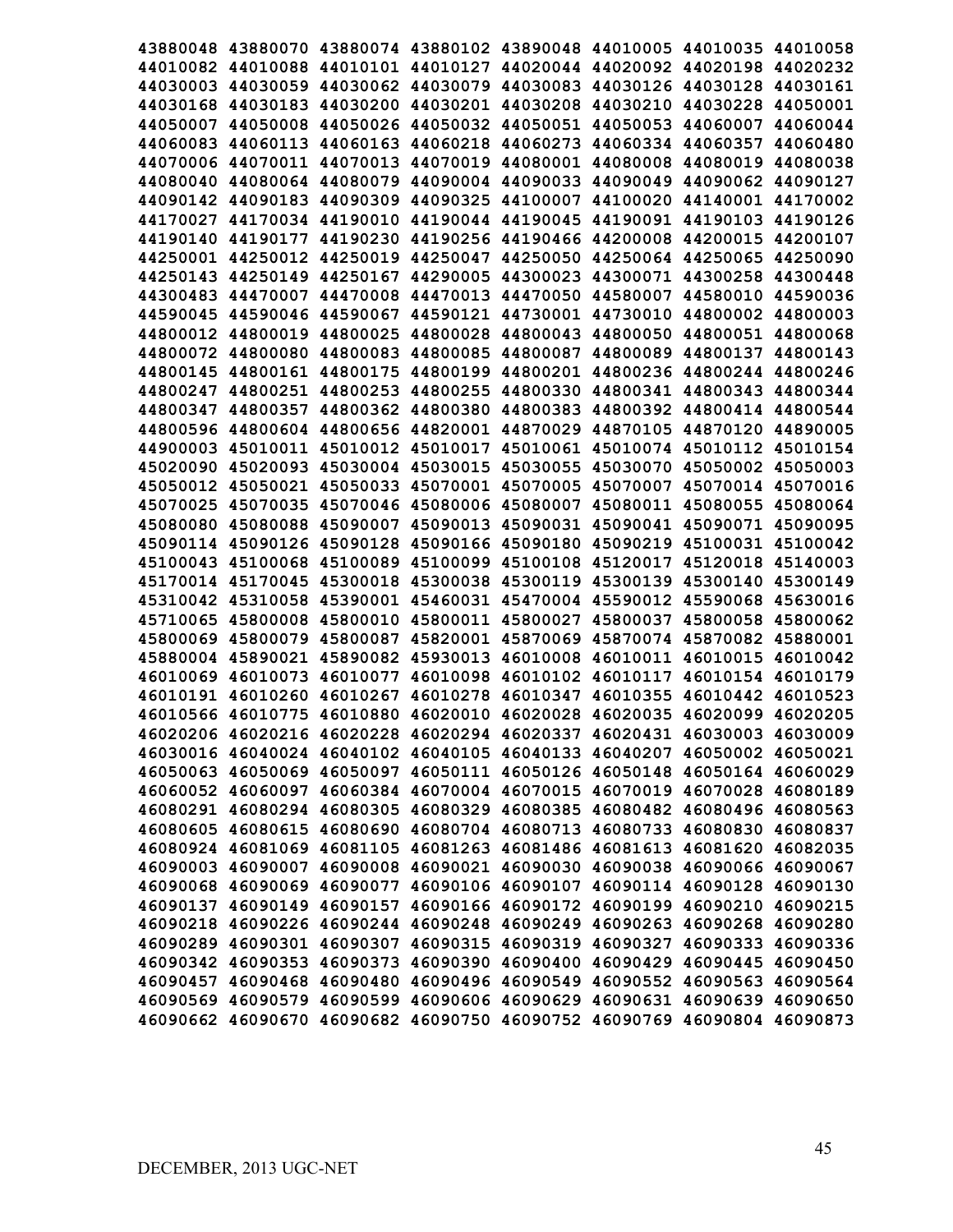|  |  | 46100007 46100033 46100036 46100054 46100122 46100154 46100156 46100179 |          |
|--|--|-------------------------------------------------------------------------|----------|
|  |  | 46100214 46100299 46100301 46100439 46100443 46100493 46100497 46120011 |          |
|  |  | 46120015 46120030 46120040 46120048 46120068 46120075 46120078 46120109 |          |
|  |  | 46120145 46140018 46140080 46140090 46140166 46140264 46140284 46140307 |          |
|  |  | 46150010 46160001 46160010 46170220 46170261 46170408 46170496 46170557 |          |
|  |  | 46170563 46170636 46170653 46170656 46170693 46170816 46170851 46170868 |          |
|  |  | 46171084 46171130 46171250 46171714 46171745 46172184 46172231 46172264 |          |
|  |  | 46172320 46172325 46172430 46200001 46200014 46200019 46200021 46200029 |          |
|  |  | 46200050 46200061 46200064 46200069 46200070 46200073 46200074 46200075 |          |
|  |  | 46200077 46200084 46200119 46200168 46200186 46200202 46200223 46200227 |          |
|  |  | 46200271 46200299 46200306 46200311 46200325 46200392 46200450 46250013 |          |
|  |  | 46270006 46270010 46270016 46270020 46270027 46270033 46270043 46270054 |          |
|  |  | 46270071 46270077 46270078 46270080 46270102 46270106 46270115 46270123 |          |
|  |  | 46270125 46270136 46270163 46270165 46270171 46270175 46270178 46270185 |          |
|  |  | 46270186 46270187 46270189 46270221 46270226 46270248 46270249 46270251 |          |
|  |  | 46270269 46270280 46270288 46270289 46270294 46270312 46270349 46270356 |          |
|  |  | 46270358 46270359 46270365 46270390 46270397 46270399 46270401 46270431 |          |
|  |  | 46270456 46270487 46270545 46270549 46270561 46270581 46270583 46270636 |          |
|  |  | 46270644 46270649 46270662 46270663 46270687 46270692 46270698 46270701 |          |
|  |  | 46270723 46270725 46270751 46270774 46270779 46270783 46270789 46270818 |          |
|  |  | 46270821 46270822 46270823 46270824 46270825 46270828 46270835 46270838 |          |
|  |  | 46270855 46270873 46270909 46270956 46271001 46271004 46271006 46271010 |          |
|  |  | 46271017 46271020 46271042 46271043 46271044 46271061 46271098 46271107 |          |
|  |  | 46271134 46271218 46271280 46271285 46271307 46271325 46271329 46271332 |          |
|  |  | 46271343 46271357 46271363 46271370 46271374 46271409 46271418 46271422 |          |
|  |  | 46271435 46271439 46271446 46271459 46271518 46271534 46271640 46271703 |          |
|  |  | 46271708 46271732 46271823 46271866 46271884 46272013 46272022 46272135 |          |
|  |  | 46280023 46280039 46290005 46290010 46290011 46290013 46290019 46290029 |          |
|  |  | 46290032 46290048 46290055 46290062 46290064 46290070 46290074 46290079 |          |
|  |  | 46290086 46300002 46300034 46300050 46300054 46300165 46300189 46300311 |          |
|  |  | 46300327 46300352 46300428 46300435 46300488 46301696 46301709          | 46310006 |
|  |  | 46310012 46310014 46310023 46310024 46310027 46310039 46310043 46310045 |          |
|  |  | 46310051 46310053 46310058 46310066 46310067 46310093 46310111 46310130 |          |
|  |  | 46390001 46390007 46410004 46470001 46470016 46470029 46470038 46470085 |          |
|  |  | 46470104 46470111 46470116 46470119 46470143 46470212 46470218 46470219 |          |
|  |  | 46470220 46470240 46550098 46550118 46550190 46580018 46580030 46580073 |          |
|  |  | 46580090 46580318 46590002 46590026 46590050 46590088 46590097 46590101 |          |
|  |  | 46590110 46590115 46590133 46590173 46590183 46590230 46590296 46590319 |          |
|  |  | 46590367 46590371 46590379 46590392 46590567 46630003 46630064 46630077 |          |
|  |  | 46630084 46630139 46630176 46630225 46630306 46630315 46630319 46650003 |          |
|  |  | 46650009 46650011 46650013 46650026 46740013 46790006 46790011 46790016 |          |
|  |  | 46790019 46790056 46800003 46800004 46800031 46800074 46800089 46820002 |          |
|  |  | 46820004 46820007 46820009 46820022 46820025 46820030 46820031 46820034 |          |
|  |  | 46870007 46870039 46870043 46870083 46870132 46870133 46870170 46870202 |          |
|  |  | 46870212 46870233 46870246 46870252 46870258 46870275 46870284 46870285 |          |
|  |  | 46870291 46870371 46870495 46870498 46870507 46870512 46870673 46870870 |          |
|  |  | 46870894 46870903 46871028 46871089 46871105 46871125 46871127 46871144 |          |
|  |  | 46871314 46871371 46871457 46871463 46871466 46871501 46871503 46871703 |          |
|  |  | 46871780 46872101 46872241 46872283 46872288 46872331 46872370 46872374 |          |
|  |  | 46872536 46872554 46872834 46872861 46872866 46873017 46880009 46880032 |          |
|  |  | 46880036 46880039 46880045 46880047 46880054 46880063 46880065 46880075 |          |
|  |  | 46880094 46880109 46880111 46880147 46880149 46880171 46880190 46880191 |          |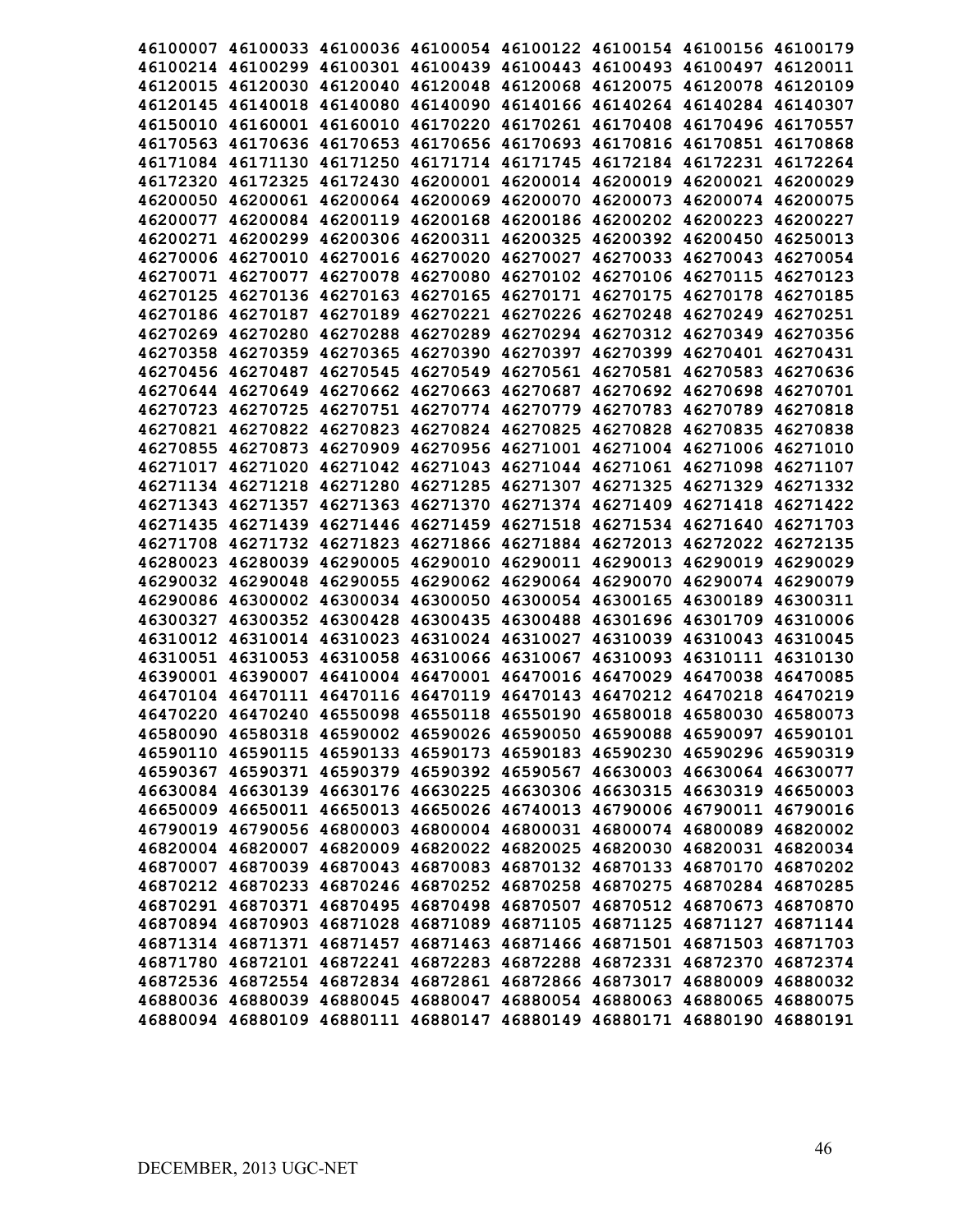|          |                            |                                                                         |                   |          | 46880228 46880237 46880256 46880257 46880264 46880344 46880354 46880362 |          |          |
|----------|----------------------------|-------------------------------------------------------------------------|-------------------|----------|-------------------------------------------------------------------------|----------|----------|
|          |                            |                                                                         |                   |          | 46880406 46880451 46880479 46880502 46880515 46880519 46880556 46880565 |          |          |
|          |                            |                                                                         |                   |          | 46880580 46880582 46880597 46880663 46880678 46880682 46880683          |          | 46880708 |
|          |                            |                                                                         |                   |          | 46880748 46880754 46880775 46880832 46880847 46880859 46880861          |          | 46880867 |
|          |                            |                                                                         |                   |          | 46880868 46880882 46880884 46880905 46881090 46881233                   | 46881286 | 46881289 |
|          |                            | 46881299 46881370 46881376 46881427                                     |                   |          | 46881428 46881477                                                       | 46881479 | 46881501 |
| 46881513 | 46881523                   | 46890023                                                                | 46890024          |          | 46890062 46890188                                                       | 46890215 | 46890340 |
| 46900007 |                            |                                                                         |                   |          | 46920002 46930029 47010011 47020050 47050014 47050017                   |          | 47050021 |
| 47050028 |                            | 47050036 47050042 47050107                                              |                   |          | 47050111 47050131 47060012                                              |          | 47060074 |
|          |                            |                                                                         |                   |          | 47060186 47070004 47070005 47070018 47070030 47070035 47080014          |          | 47080038 |
|          |                            |                                                                         |                   |          | 47080083 47080105 47080109 47080189 47080247 47090020                   | 47090021 | 47090080 |
|          |                            |                                                                         |                   |          | 47090089 47090105 47090148 47090178 47090205 47100004 47110001          |          | 47120011 |
|          |                            |                                                                         |                   |          | 47120055 47160045 47160049 47170022 47170119 47170212 47170236 47200013 |          |          |
|          |                            |                                                                         |                   |          | 47200027 47200032 47200041 47200085 47200187 47200245 47200253          |          | 47200305 |
|          |                            |                                                                         |                   |          | 47200366 47200436 47200497 47200597 47200605 47460011 47470001 47470004 |          |          |
|          |                            |                                                                         |                   |          | 47470032 47470033 47470035 47470036 47470060 47470079 47470088 47470098 |          |          |
|          |                            |                                                                         |                   |          | 47550005 47550010 47580017 47580028 47580063 47590001 47590002 47590005 |          |          |
|          |                            |                                                                         |                   |          | 47590025 47590034 47590051 47590061 47590076 47590128 47630038 47650005 |          |          |
|          |                            |                                                                         |                   |          | 47650012 47740005 47800021 47800050 47800093 47800122 47800236 47800240 |          |          |
|          |                            |                                                                         |                   |          | 47820001 47820008 47870099 47870261 47870342 47870356 47870367 47880016 |          |          |
|          |                            |                                                                         |                   |          | 47880024 47880028 47880035 47880038 47880086 47880089 47890011 47930002 |          |          |
|          |                            |                                                                         |                   |          | 48010013 48010020 48010043 48010065 48010087 48010114 48010197 48010477 |          |          |
|          |                            |                                                                         |                   |          | 48040031 48040041 48040055 48040165 48050021 48050027 48050057          |          | 48050094 |
|          |                            |                                                                         |                   |          | 48050201 48050218 48050309 48060250 48060342 48070011 48070019 48080014 |          |          |
|          |                            |                                                                         |                   |          | 48080020 48080022 48080026 48080061 48080100 48080111 48080117          |          | 48080122 |
|          | 48080128 48080148          | 48080173                                                                | 48080227 48080298 |          | 48080351 48080375                                                       |          | 48080386 |
|          | 48080391 48080412          | 48080427                                                                |                   |          | 48080471 48080473 48080475 48080482                                     |          | 48080531 |
|          |                            |                                                                         |                   |          | 48080588 48080624 48080644 48080702 48080754 48080784 48080794          |          | 48080819 |
|          |                            | 48080879 48080908 48080927                                              | 48080931 48080972 |          | 48081030 48081106 48081208                                              |          |          |
|          | 48081235 48081239 48081268 |                                                                         | 48081356 48081393 |          | 48081436 48081532                                                       |          | 48081544 |
|          | 48090012 48090051          | 48090077                                                                | 48090081          | 48090103 | 48090106                                                                | 48090113 | 48090117 |
| 48090143 | 48090160                   | 48090165                                                                | 48090178          | 48090194 | 48090219                                                                | 48090225 | 48090230 |
|          | 48090231 48090237          | 48090282                                                                | 48090294          | 48090316 | 48090332                                                                | 48090340 | 48090341 |
| 48090347 |                            | 48090356 48090375                                                       | 48090409          | 48090419 | 48090426 48090437                                                       |          | 48090487 |
| 48090493 |                            | 48090516 48090555                                                       | 48090556          |          | 48090558 48090621                                                       | 48090624 | 48090626 |
|          |                            |                                                                         |                   |          | 48090644 48090666 48090686 48090696 48090709 48090754 48090773          |          | 48090780 |
|          |                            |                                                                         |                   |          | 48090797 48090859 48090867 48090923 48090927 48090934 48090977 48091020 |          |          |
|          |                            |                                                                         |                   |          | 48091063 48091083 48091198 48091244 48091294 48091419 48091446 48091457 |          |          |
|          |                            |                                                                         |                   |          | 48091610 48091667 48091683 48100009 48100010 48100015 48100037 48110005 |          |          |
|          |                            |                                                                         |                   |          | 48110007 48120013 48120022 48120026 48120031 48120104 48120186 48140016 |          |          |
|          |                            |                                                                         |                   |          | 48140041 48140062 48140097 48140101 48140203 48160008 48160009 48160013 |          |          |
|          |                            |                                                                         |                   |          | 48160026 48160032 48170014 48170127 48170163 48170230 48170240 48170272 |          |          |
|          |                            |                                                                         |                   |          | 48170277 48170376 48170381 48170506 48170518 48170840 48171025 48171103 |          |          |
|          |                            |                                                                         |                   |          | 48171263 48171279 48171293 48171336 48171420 48171562 48200049 48200063 |          |          |
|          |                            |                                                                         |                   |          | 48200064 48200171 48200191 48200206 48200310 48200311 48200312 48200367 |          |          |
|          |                            |                                                                         |                   |          | 48200386 48200764 48200787 48240030 48240058 48240062 48240139 48240143 |          |          |
|          |                            |                                                                         |                   |          | 48240146 48240153 48240160 48240171 48240201 48240230 48240235 48240342 |          |          |
|          |                            |                                                                         |                   |          | 48240379 48240483 48240553 48240589 48240772 48240811 48250008 48250011 |          |          |
|          |                            |                                                                         |                   |          | 48250027 48250081 48250090 48250102 48250110 48250126 48300051 48300104 |          |          |
|          |                            |                                                                         |                   |          | 48300140 48300432 48300465 48300618 48300878 48460001 48470006 48470021 |          |          |
|          |                            |                                                                         |                   |          | 48470040 48470044 48470048 48470068 48470073 48470106 48470157 48470162 |          |          |
|          |                            | 48470163 48470197 48470214 48470232 48470237 48470239 48470241 48470242 |                   |          |                                                                         |          |          |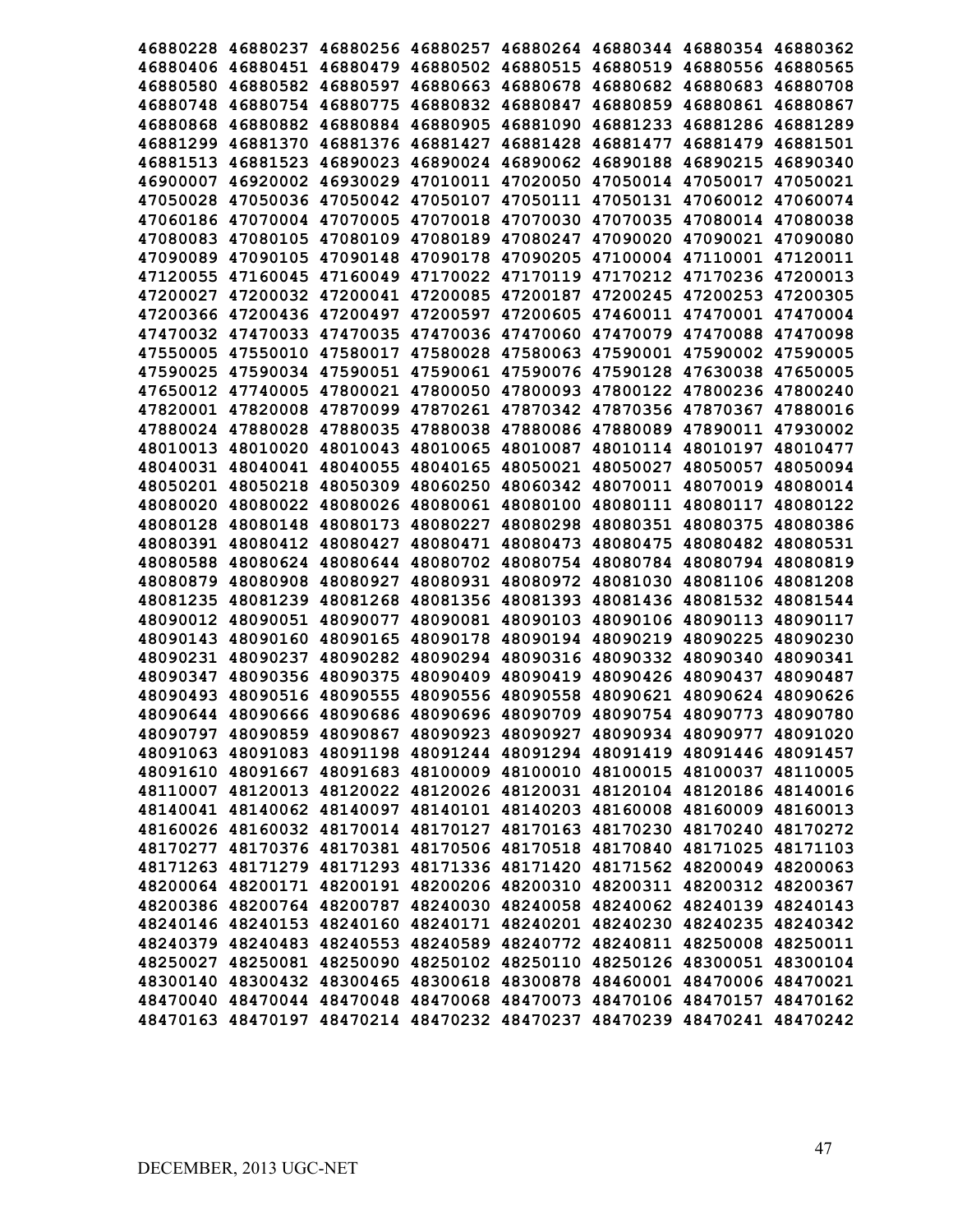|          |                   |          | 48470271 48470298 48470320 48470337 48470359 48470375 48470379 48470395 |                            |                   |                                     |                                                                         |
|----------|-------------------|----------|-------------------------------------------------------------------------|----------------------------|-------------------|-------------------------------------|-------------------------------------------------------------------------|
|          |                   |          | 48470402 48470463 48550020 48550035 48550043 48550070 48550080 48550083 |                            |                   |                                     |                                                                         |
|          |                   |          | 48550123 48580018 48580033 48580053 48580056 48580071                   |                            |                   | 48580111                            | 48580112                                                                |
|          | 48580130 48580205 | 48580227 |                                                                         | 48580231 48580253          | 48580262          | 48580266                            | 48580267                                                                |
|          | 48580281 48580290 | 48580302 | 48580318                                                                | 48580342                   | 48590019          | 48590047                            | 48590094                                                                |
| 48590127 | 48590129          | 48600003 | 48600004                                                                |                            | 48620004 48630002 | 48630020                            | 48630028                                                                |
| 48630060 | 48630136          | 48650001 | 48730014                                                                |                            | 48740016 48790011 | 48790054                            | 48790088                                                                |
| 48790187 | 48800011          | 48800019 | 48800023                                                                |                            | 48800024 48800025 | 48800042                            | 48800049                                                                |
| 48800055 |                   |          | 48800114 48800168 48800176 48810006 48810012 48810019                   |                            |                   |                                     | 48810032                                                                |
| 48810037 | 48820001          |          | 48820003 48820011                                                       | 48820025                   | 48820045 48870156 |                                     | 48870220                                                                |
| 48870303 | 48870413          |          | 48870681 48870789                                                       | 48870837                   | 48870977          | 48870986                            | 48871106                                                                |
| 48871111 |                   |          | 48871194 48871205 48871231                                              | 48871250                   | 48871739          | 48871875                            | 48871876                                                                |
|          |                   |          | 48871905 48880045 48880046 48880058 48880102 48880176 48880198          |                            |                   |                                     | 48890007                                                                |
|          | 48890009 48890012 |          | 48890087 48890099                                                       | 48900001                   | 48920009 48930002 |                                     | 48930023                                                                |
|          |                   |          | 48930036 48930040 49010001 49010144 49010275 49010555 49010588 49010717 |                            |                   |                                     |                                                                         |
|          |                   |          | 49010804 49010918 49010932 49010933 49011100 49020059 49020552 49020921 |                            |                   |                                     |                                                                         |
|          |                   |          | 49021013 49021050 49021308 49021492 49030007 49030011 49030028 49030042 |                            |                   |                                     |                                                                         |
|          |                   |          | 49030113 49030122 49030124 49030125 49030127 49030144 49030146 49030191 |                            |                   |                                     |                                                                         |
|          |                   |          | 49030193 49040137 49041027 49050012 49050019 49050049 49050056 49050135 |                            |                   |                                     |                                                                         |
|          | 49050220 49050248 |          | 49050285 49050430 49050443 49050446 49050454 49050459                   |                            |                   |                                     |                                                                         |
|          |                   |          | 49050502 49050679 49050758 49050759 49051070 49060020 49060123 49060229 |                            |                   |                                     |                                                                         |
|          | 49060236 49060270 |          | 49060294 49060342 49060383 49060394 49060403 49060404                   |                            |                   |                                     |                                                                         |
|          | 49060421 49060465 | 49060473 |                                                                         |                            |                   | 49060503 49060594 49060612 49060689 | 49060859                                                                |
|          | 49060862 49060917 | 49060960 |                                                                         | 49061005 49061114 49061117 |                   | 49061181                            | 49061205                                                                |
|          | 49061304 49061375 |          | 49061378 49061436 49061573                                              |                            | 49061638          | 49061698                            | 49061701                                                                |
|          | 49061724 49061811 |          | 49061856 49061865                                                       | 49061960                   | 49061999          | 49062212                            | 49062278                                                                |
|          | 49062342 49062382 |          | 49062624 49062732 49062840                                              |                            | 49062841          | 49062999                            | 49063107                                                                |
| 49063447 | 49063680          |          | 49063774 49064388                                                       | 49064425                   | 49064463          | 49064512                            | 49064520                                                                |
| 49064523 | 49064534          | 49064535 | 49064616                                                                | 49064621                   | 49064818          | 49064827                            | 49080080                                                                |
| 49080098 | 49080412          | 49080422 | 49080568                                                                | 49080980                   | 49090008          | 49090020                            | 49090029                                                                |
| 49090032 | 49090037          | 49090045 | 49090054                                                                | 49090066                   | 49090069          | 49090087                            | 49090125                                                                |
| 49090131 | 49090134          | 49090140 | 49090145                                                                | 49090147                   | 49090168          | 49090181                            | 49090193                                                                |
| 49090215 | 49090236          | 49090253 | 49090256                                                                | 49090257                   | 49090272          | 49090273                            | 49090274                                                                |
| 49090289 | 49090300          |          | 49090302 49090325                                                       | 49090350                   | 49090364 49090409 |                                     | 49090414                                                                |
| 49090417 | 49090438          | 49090443 | 49090448                                                                | 49090450                   | 49090464 49090476 |                                     | 49090494                                                                |
| 49090507 |                   |          | 49090511 49090521 49090524 49090535 49090542 49090546 49090549          |                            |                   |                                     |                                                                         |
|          |                   |          | 49090551 49090560 49090562 49090588 49090591 49090614 49090677 49090704 |                            |                   |                                     |                                                                         |
|          |                   |          | 49090723 49090728 49090730 49090733 49090796 49090800 49090804 49090805 |                            |                   |                                     |                                                                         |
|          |                   |          | 49090809 49090848 49090852 49090877 49090885 49090899 49090935 49090959 |                            |                   |                                     |                                                                         |
|          |                   |          | 49090978 49090989 49091011 49091067 49091094 49091098 49091106 49091142 |                            |                   |                                     |                                                                         |
|          |                   |          | 49091149 49091156 49100001 49100011 49100018 49100019 49100043 49100066 |                            |                   |                                     |                                                                         |
|          |                   |          | 49100081 49100107 49100112 49100125 49100133 49100145 49100196 49120297 |                            |                   |                                     |                                                                         |
|          |                   |          | 49120414 49140004 49150069 49160037 49170014 49170169 49170189 49170227 |                            |                   |                                     |                                                                         |
|          |                   |          | 49170273 49170313 49170905 49180003 49180017 49180018 49180022 49180025 |                            |                   |                                     |                                                                         |
|          |                   |          | 49180055 49180069 49200020 49200053 49200055 49200095 49200111 49200130 |                            |                   |                                     |                                                                         |
|          |                   |          | 49200134 49200151 49200242 49200272 49200463 49200530 49200670 49200748 |                            |                   |                                     |                                                                         |
|          |                   |          | 49200749 49200775 49200833 49200854 49200855 49200856 49200980 49201040 |                            |                   |                                     |                                                                         |
|          |                   |          | 49250010 49250026 49250065 49250102 49280062 49280142 49280144 49280173 |                            |                   |                                     |                                                                         |
|          |                   |          | 49280174 49280238 49280244 49280279 49280309 49300708 49310002 49310003 |                            |                   |                                     |                                                                         |
|          |                   |          | 49310007 49470002 49470003 49470004 49470005 49470009 49470045 49470055 |                            |                   |                                     |                                                                         |
|          |                   |          | 49500027 49550036 49550037 49550097 49580004 49580023 49580040 49580047 |                            |                   |                                     |                                                                         |
|          |                   |          |                                                                         |                            |                   |                                     | 49580070 49580082 49580098 49580135 49580138 49580157 49580207 49590018 |
|          |                   |          |                                                                         |                            |                   |                                     |                                                                         |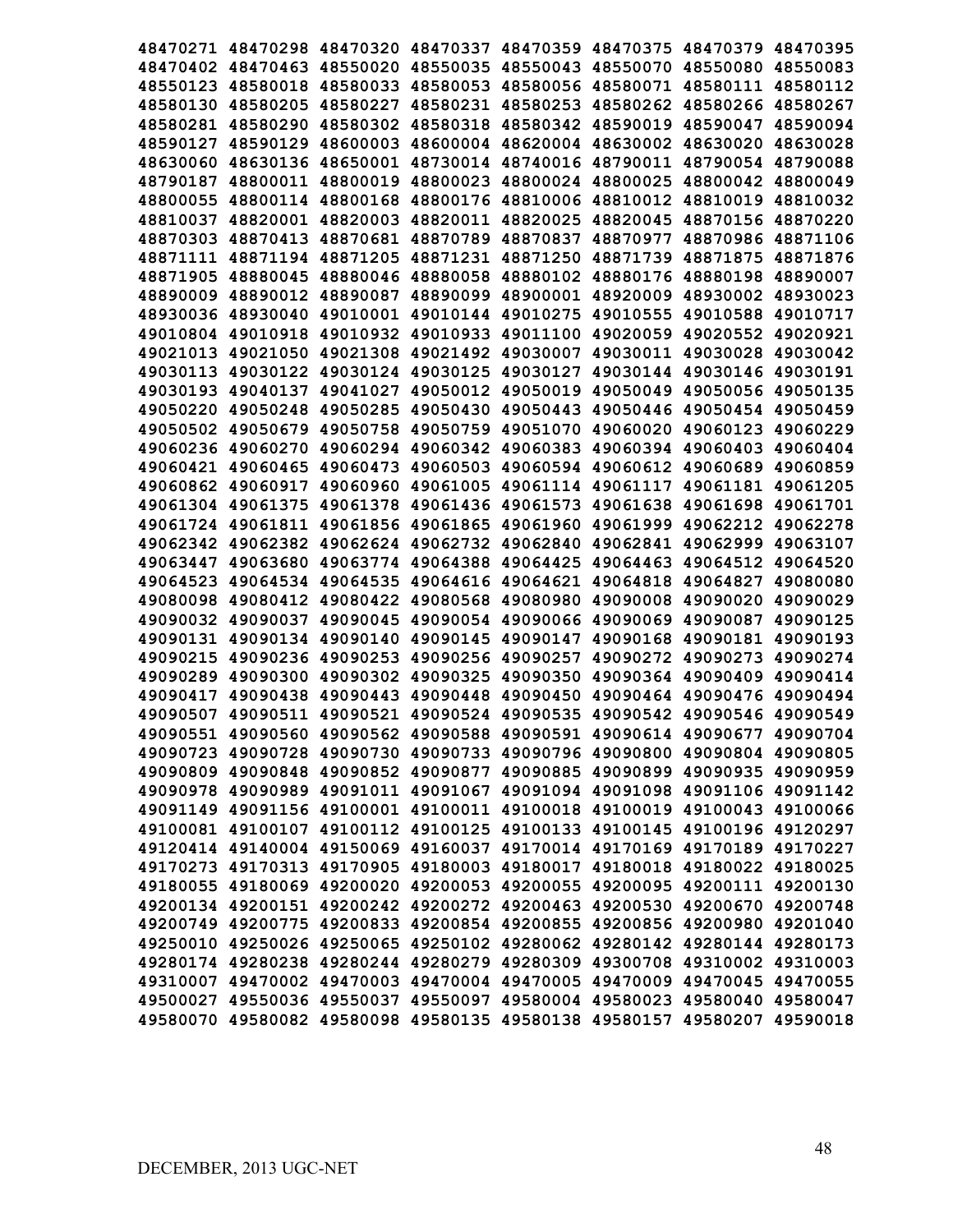|          | 49590038 49590078 49600011 49630001 49630210 49740018 49740024 49790015 |                                                                |          |                                              |                                     |                            |          |
|----------|-------------------------------------------------------------------------|----------------------------------------------------------------|----------|----------------------------------------------|-------------------------------------|----------------------------|----------|
|          | 49800050 49800057 49800060 49800089 49800094 49800102 49800167 49800180 |                                                                |          |                                              |                                     |                            |          |
| 49800181 |                                                                         | 49800202 49800227                                              |          | 49800230 49800232 49800242 49800289          |                                     |                            | 49800292 |
| 49800297 |                                                                         | 49800310 49800338                                              |          | 49800354 49800355 49800369 49800396          |                                     |                            | 49800408 |
| 49800449 | 49800485                                                                | 49800514 49800593 49800596 49800638                            |          |                                              |                                     | 49800663                   | 49800683 |
| 49800691 |                                                                         | 49800705 49800707                                              |          | 49800708 49800714 49800741                   |                                     | 49800758                   | 49800777 |
| 49800799 |                                                                         | 49800822 49800838                                              |          | 49800851 49800884 49800899 49800900          |                                     |                            | 49800917 |
| 49800944 |                                                                         | 49800958 49801003                                              | 49801010 |                                              | 49801024 49801026 49801032          |                            | 49801034 |
| 49801035 |                                                                         | 49801038 49801042 49801067                                     |          |                                              | 49801126 49801156 49801169          |                            | 49801200 |
| 49801208 |                                                                         | 49801233 49801289                                              |          | 49801326 49801359 49801395 49801396 49801400 |                                     |                            |          |
| 49801401 |                                                                         | 49801449 49801459                                              | 49801460 |                                              | 49801462 49801463 49801467          |                            | 49801471 |
| 49810005 |                                                                         | 49830006 49830012 49830020                                     |          |                                              | 49870043 49870254 49870315          |                            | 49870373 |
| 49870412 |                                                                         | 49870635 49880019                                              | 49880025 |                                              | 49880057 49890011 49890032 49890064 |                            |          |
| 49890072 |                                                                         | 49890085 49890181                                              | 49930002 | 49930009 49930023 49930025                   |                                     |                            | 49930037 |
| 50010004 |                                                                         | 50010010 50010083                                              | 50010190 |                                              | 50010204 50010306 50010338          |                            | 50010350 |
| 50010421 |                                                                         | 50010443 50010557                                              | 50010600 |                                              | 50010755 50010772 50020006 50020105 |                            |          |
| 50020121 |                                                                         | 50020138 50020217                                              | 50020227 |                                              | 50020283 50020302 50020346 50030038 |                            |          |
|          | 50040071 50040085 50040152                                              |                                                                | 50050004 |                                              | 50050012 50050017 50050024 50050029 |                            |          |
|          | 50050032 50050049 50050053 50050067                                     |                                                                |          |                                              | 50050086 50050111 50050112 50050146 |                            |          |
|          | 50060002 50060068 50060112 50060296                                     |                                                                |          |                                              | 50060300 50060306 50060492 50060527 |                            |          |
|          | 50070001 50070002 50070003                                              |                                                                |          | 50070013 50080007 50080008                   |                                     | 50080011                   | 50080066 |
|          | 50080080 50080091 50080094 50080118 50080254 50080286                   |                                                                |          |                                              |                                     | 50080338                   | 50080515 |
|          | 50080526 50080537                                                       | 50080553                                                       | 50080802 |                                              | 50080803 50080830 50080878          |                            | 50080967 |
|          | 50081056 50081095                                                       | 50081171                                                       | 50090022 | 50090035                                     | 50090056                            | 50090082                   | 50090088 |
| 50090117 | 50090121                                                                | 50090132                                                       | 50090142 |                                              | 50090151 50090162                   | 50090200                   | 50090206 |
| 50090208 | 50090234                                                                | 50090241                                                       | 50090260 | 50090265                                     | 50090276                            | 50090277                   | 50090291 |
| 50090314 | 50090321                                                                | 50090331                                                       | 50090336 | 50090371                                     | 50090387                            | 50090397                   | 50090422 |
| 50090515 | 50090521                                                                | 50090540                                                       | 50090541 | 50090556                                     | 50090566                            | 50090577                   | 50090602 |
| 50100012 |                                                                         | 50100014 50100035                                              |          | 50100044 50100050 50100054 50100062          |                                     |                            | 50100079 |
| 50100094 | 50100134                                                                | 50100152                                                       | 50110001 |                                              | 50110006 50110016 50110017          |                            | 50110023 |
| 50120003 |                                                                         | 50120022 50120030                                              | 50140018 |                                              | 50150020 50160038                   | 50160045                   | 50170036 |
| 50170071 |                                                                         | 50170111 50170182                                              | 50170194 | 50170393                                     | 50170480                            | 50170491 50170542          |          |
| 50170585 |                                                                         | 50170671 50170760                                              | 50170788 |                                              | 50200026 50200027                   | 50200044                   | 50200049 |
| 50200050 | 50200053                                                                | 50200108                                                       | 50200117 |                                              | 50200224 50200248                   | 50200263 50200271          |          |
| 50200278 |                                                                         | 50200458 50250003                                              | 50250016 | 50250017                                     | 50250019                            | 50300024 50300038          |          |
| 50300078 |                                                                         | 50300517 50300612 50300845 50310006 50310008 50380564 50440005 |          |                                              |                                     |                            |          |
| 50470002 |                                                                         | 50470006 50470020 50470048 50470071                            |          |                                              |                                     | 50470080 50470108 50470120 |          |
|          | 50470156 50470169 50470188 50470189 50470209 50470247 50550002 50550027 |                                                                |          |                                              |                                     |                            |          |
|          | 50550048 50550056 50550064 50550072 50550122 50550128 50550158 50550160 |                                                                |          |                                              |                                     |                            |          |
|          | 50580004 50580020 50580022 50580054 50580055 50580063 50580195 50580198 |                                                                |          |                                              |                                     |                            |          |
|          | 50580226 50580304 50580307 50580351 50580355 50580378 50580383 50580404 |                                                                |          |                                              |                                     |                            |          |
|          | 50580451 50590006 50590031 50590050 50590062 50590064 50590069 50590075 |                                                                |          |                                              |                                     |                            |          |
|          | 50590087 50590091 50590119 50590127 50590162 50590177 50590184 50590199 |                                                                |          |                                              |                                     |                            |          |
|          | 50590214 50590252 50590351 50590358 50590372 50590375 50590479 50590500 |                                                                |          |                                              |                                     |                            |          |
|          | 50590591 50590620 50590677 50650008 50800008 50800014 50800024 50800031 |                                                                |          |                                              |                                     |                            |          |
|          | 50800032 50800041 50800044 50800051 50800057 50800063 50800068 50800083 |                                                                |          |                                              |                                     |                            |          |
|          | 50800100 50800122 50800179 50800185 50800187 50800191 50800205 50800216 |                                                                |          |                                              |                                     |                            |          |
|          | 50800263 50800289 50800300 50800332 50800333 50800346 50800368 50800370 |                                                                |          |                                              |                                     |                            |          |
|          | 50800374 50800419 50800442 50800462 50800559 50800661 50800698 50800730 |                                                                |          |                                              |                                     |                            |          |
|          | 50810010 50820002 50820009 50820013 50870256 50870803 50871316 50871322 |                                                                |          |                                              |                                     |                            |          |
|          | 50871464 50880021 50880067 50880077 50880083 50880087 50880107 50880265 |                                                                |          |                                              |                                     |                            |          |
|          | 50890002 50890015 50890022 50890044 50890066 50890068 50890082 50900001 |                                                                |          |                                              |                                     |                            |          |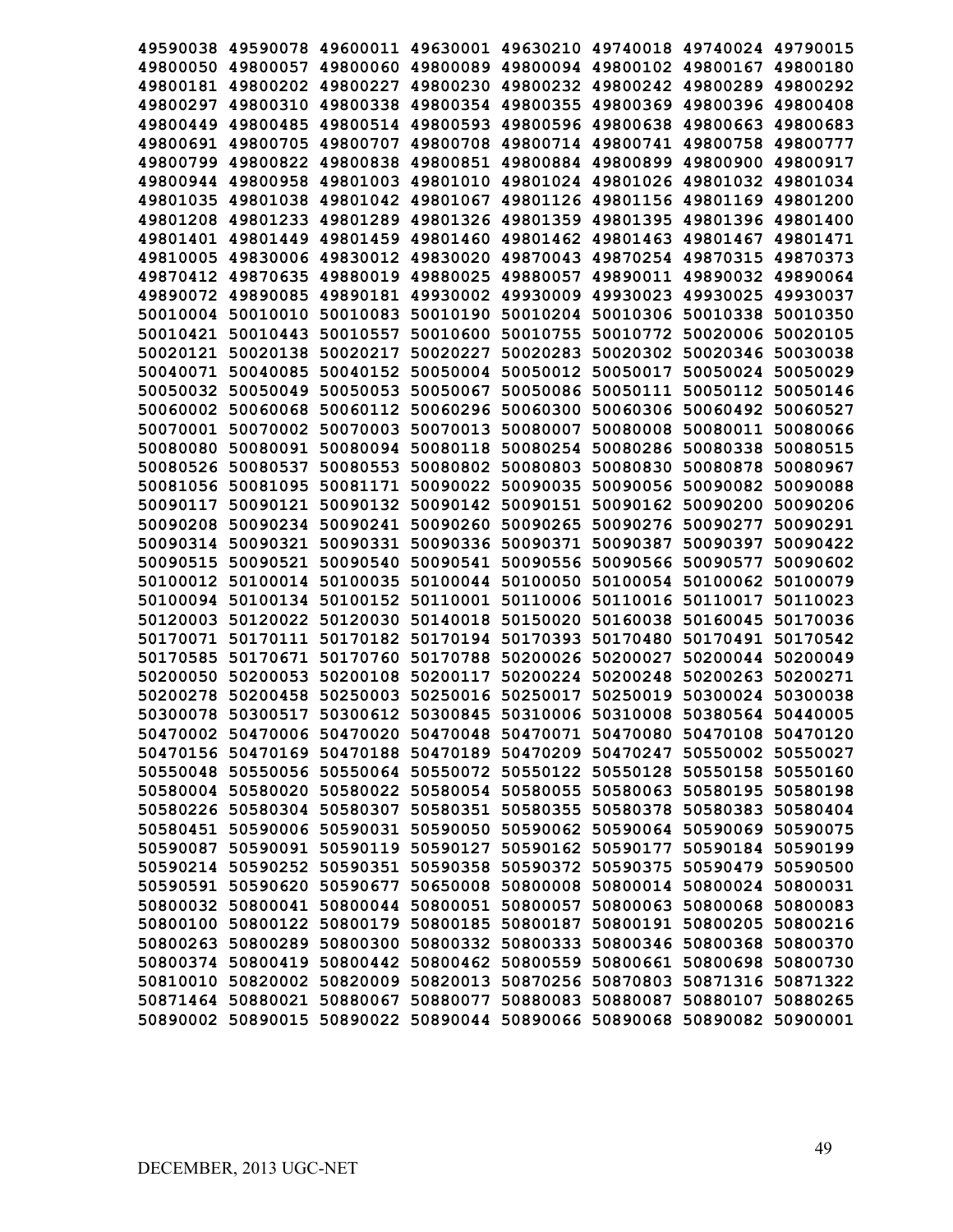| 51010012 51010018 51010032 51010048 51010066 51010101 51010102 51010125 |  |                                                       |                   |          |
|-------------------------------------------------------------------------|--|-------------------------------------------------------|-------------------|----------|
| 51010139 51010169 51010203 51010219 51010234 51010240 51010284 51010293 |  |                                                       |                   |          |
| 51010307 51010314 51010324 51010377 51010381 51010393 51010406 51010446 |  |                                                       |                   |          |
| 51010457 51010473 51010502 51010529 51020003 51020015 51020037 51020048 |  |                                                       |                   |          |
| 51020085 51020118 51020123 51020133 51020177 51020196 51020203 51020255 |  |                                                       |                   |          |
| 51020347 51020381 51020383 51020406 51020439 51020444 51020464 51020465 |  |                                                       |                   |          |
| 51020495 51020527 51020541 51020563 51020614 51020649 51020651 51020692 |  |                                                       |                   |          |
| 51020703 51020710 51020727 51020738 51020772 51020773 51020787          |  |                                                       |                   | 51020812 |
| 51020841 51020849 51020881 51020885 51020886 51020890 51020901          |  |                                                       |                   | 51020972 |
| 51020989 51021001 51021106 51021108 51021141 51021232 51021347 51021348 |  |                                                       |                   |          |
| 51021425 51021427 51021455 51021464 51021582 51021636 51021653 51021676 |  |                                                       |                   |          |
| 51021730 51021777 51021890 51021913 51022004 51022042 51022122 51022143 |  |                                                       |                   |          |
| 51022218 51022322 51022340 51030011 51030013 51030020 51030028 51030044 |  |                                                       |                   |          |
| 51030048 51040014 51040053 51040065 51040123 51040150 51040161 51050002 |  |                                                       |                   |          |
| 51050008 51050029 51050108 51050134 51050148 51050158 51050174 51050177 |  |                                                       |                   |          |
| 51050186 51050240 51050242 51050314 51060013 51060028 51060065 51060067 |  |                                                       |                   |          |
| 51060077 51060105 51060132 51060165 51060168 51060213 51060243 51060289 |  |                                                       |                   |          |
| 51060306 51060321 51060337 51060409 51060438 51060463 51060467 51060473 |  |                                                       |                   |          |
| 51060518 51060540 51060578 51060588 51060623 51060670 51060701 51060707 |  |                                                       |                   |          |
| 51060720 51060730 51060740 51060821 51060824 51060864 51060906 51061034 |  |                                                       |                   |          |
| 51061041 51061127 51061168 51061194 51061226 51061343 51061382 51061464 |  |                                                       |                   |          |
| 51061533 51061539 51061577 51061578 51061590 51061594 51061654 51061664 |  |                                                       |                   |          |
| 51061695 51061748 51070001 51070005 51080049 51080132 51080136 51080167 |  |                                                       |                   |          |
| 51080173 51080199 51080215 51080234 51080237 51080309 51080325 51080362 |  |                                                       |                   |          |
| 51080414 51080544 51080561 51080647 51080663 51080677 51080811 51080833 |  |                                                       |                   |          |
| 51080838 51080889 51080936 51081017 51081138 51081141 51081209 51081292 |  |                                                       |                   |          |
| 51081472 51081474 51081478 51081479 51081483 51081512 51081518 51090010 |  |                                                       |                   |          |
| 51090016 51090026 51090027 51090031 51090053 51090066 51090084 51090112 |  |                                                       |                   |          |
| 51090144 51090154 51090155 51090171 51090213 51090222 51090226 51090232 |  |                                                       |                   |          |
| 51090279 51090290                                                       |  | 51090330 51090333 51090337                            | 51090346 51090363 | 51090382 |
| 51090387 51090428 51090451 51090469 51090475 51090478 51090486 51090497 |  |                                                       |                   |          |
| 51090506 51090519                                                       |  | 51090529 51090549 51090579 51090591 51090634 51090643 |                   |          |
| 51090649 51090700 51090710 51090721 51090724 51090752 51090756 51090798 |  |                                                       |                   |          |
| 51090800 51090804 51090813 51090850 51100013 51100021 51100046 51100070 |  |                                                       |                   |          |
| 51120036 51120081 51120101 51120106 51120208 51120217 51140011 51140014 |  |                                                       |                   |          |
| 51140046 51140149 51140166 51140180 51140204 51140223 51150008 51150030 |  |                                                       |                   |          |
| 51160056 51160061 51170006 51170028 51170077 51170277 51170363 51170374 |  |                                                       |                   |          |
| 51170427 51170701 51170768 51170839 51170909 51200004 51200005 51200010 |  |                                                       |                   |          |
| 51200014 51200022 51200043 51200050 51200053 51200054 51200060 51200067 |  |                                                       |                   |          |
| 51200089 51200094 51200100 51200118 51200120 51200122 51200134 51200146 |  |                                                       |                   |          |
| 51200159 51200165 51200173 51200202 51200207 51200216 51200231 51200232 |  |                                                       |                   |          |
| 51200234 51200254 51200260 51200263 51200297 51200303 51200350 51200360 |  |                                                       |                   |          |
| 51200374 51200379 51200381 51200384 51200386 51200393 51200410 51200412 |  |                                                       |                   |          |
| 51200415 51200424 51200434 51200443 51200450 51200454 51200459 51200470 |  |                                                       |                   |          |
| 51200482 51200483 51200492 51200501 51200502 51200504 51200514 51200526 |  |                                                       |                   |          |
| 51200528 51200564 51200575 51200588 51200607 51200616 51200634 51200652 |  |                                                       |                   |          |
| 51200653 51200656 51200678 51200700 51200712 51200729 51200736 51200739 |  |                                                       |                   |          |
| 51200740 51200743 51200755 51200778 51200779 51200826 51200839 51200842 |  |                                                       |                   |          |
| 51200847 51200869 51200876 51200883 51200893 51200900 51200954 51200955 |  |                                                       |                   |          |
| 51200991 51201013 51201025 51201050 51201052 51201056 51201063 51201099 |  |                                                       |                   |          |
| 51201117 51201125 51201128 51201145 51201148 51201160 51201169 51201181 |  |                                                       |                   |          |
| 51201182 51201184 51201191 51201206 51201224 51201230 51201232 51201234 |  |                                                       |                   |          |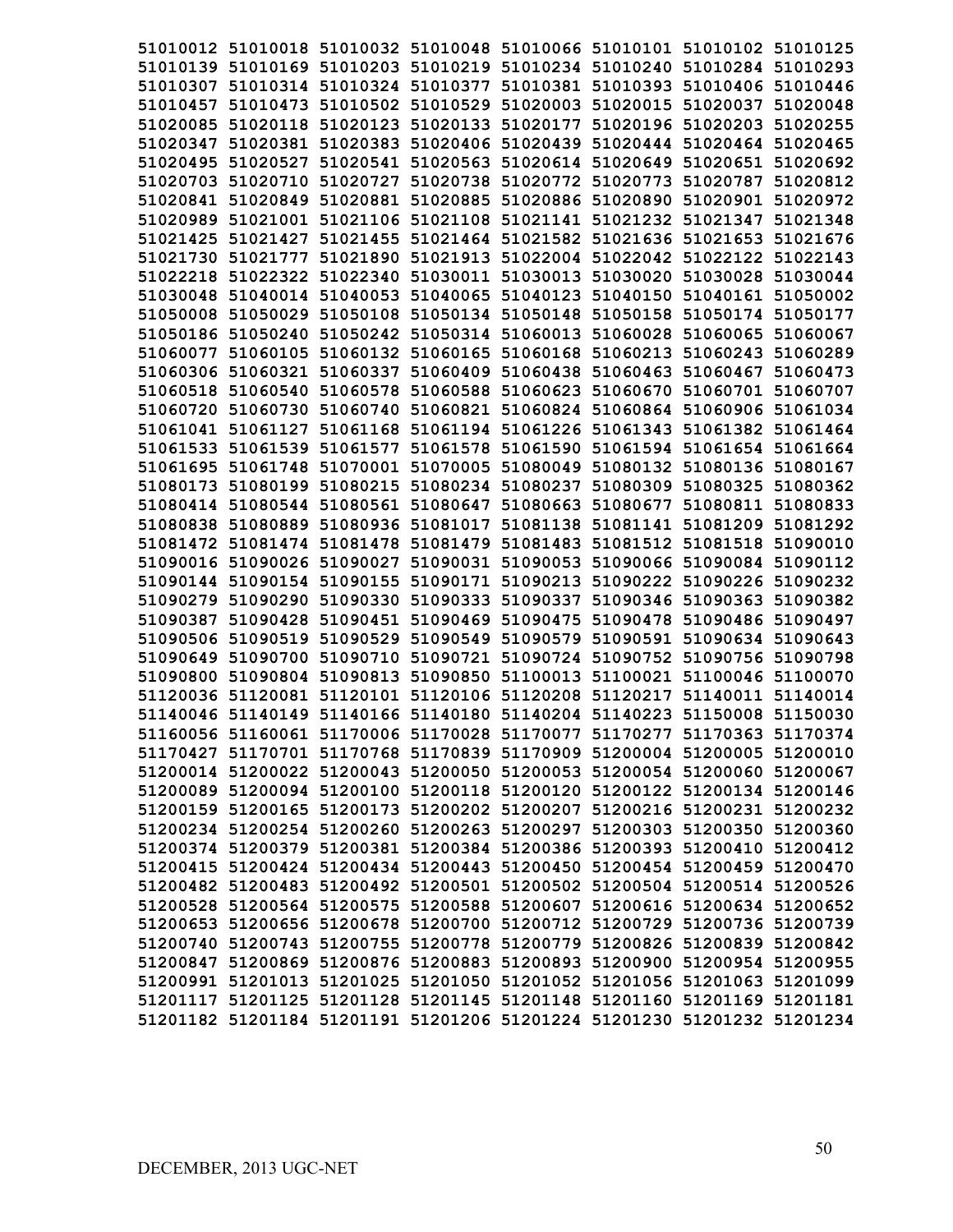| 51201236 51201246 51201273 51201290 51201311 51201324 51201372 51201401 |  |                                              |                                                                         |
|-------------------------------------------------------------------------|--|----------------------------------------------|-------------------------------------------------------------------------|
| 51201403 51201420 51201427 51201433 51201434 51201511 51201521 51201524 |  |                                              |                                                                         |
| 51201593 51201594 51201608 51201639 51201732 51201745 51201746 51201794 |  |                                              |                                                                         |
| 51201812 51201824 51201859 51201875 51201883 51201897 51201900 51201919 |  |                                              |                                                                         |
| 51201922 51201929 51201950 51201992 51202011 51202018 51202032 51202037 |  |                                              |                                                                         |
| 51202046 51202060 51202086 51202118 51202130 51202146 51202147 51202152 |  |                                              |                                                                         |
| 51202161 51202192 51202196 51202236 51202259 51202281 51202282 51202307 |  |                                              |                                                                         |
| 51202315 51202345 51202349 51202374 51202428 51202434 51202443 51202451 |  |                                              |                                                                         |
| 51202471 51202474 51202475 51250010 51250022 51250038 51250260 51250366 |  |                                              |                                                                         |
| 51250474 51250537 51250564 51250665 51250670 51250689 51250707          |  |                                              | 51250736                                                                |
| 51250804 51250814 51250816 51250822 51250912 51251003 51251070 51251109 |  |                                              |                                                                         |
| 51280019 51280024 51280090 51300014 51300023 51300052 51300135 51300194 |  |                                              |                                                                         |
| 51300479 51300533 51300661 51410004 51430050 51470004 51470024 51470029 |  |                                              |                                                                         |
| 51470030 51470031 51470032 51470035 51470054 51470075 51470080 51470095 |  |                                              |                                                                         |
| 51470102 51470114 51470120 51470122 51470147 51470156 51550071 51580008 |  |                                              |                                                                         |
| 51580010 51580073 51580083 51580098 51580115 51580120 51580125 51580164 |  |                                              |                                                                         |
| 51580179 51580181 51580212 51580219 51580245 51580247 51580275 51580282 |  |                                              |                                                                         |
| 51580287 51580330 51580333 51580340 51580352 51580429 51590031 51590074 |  |                                              |                                                                         |
| 51590102 51590117 51590127 51660003 51660014 51730039 51730041 51730046 |  |                                              |                                                                         |
| 51730123 51730124 51730156 51740007 51790006 51790018 51790021 51790023 |  |                                              |                                                                         |
| 51790033 51790042 51790050 51790065 51790076 51790143 51790167 51790188 |  |                                              |                                                                         |
| 51800003 51800005 51800008 51800026 51800036 51800040 51800053 51800055 |  |                                              |                                                                         |
| 51800064 51800065 51800066 51800068 51800069 51800078 51800088 51800118 |  |                                              |                                                                         |
| 51800120 51800124 51800144 51800161 51800162 51800175 51800182 51800185 |  |                                              |                                                                         |
| 51800189 51800203 51800204 51800208 51800212 51800217 51800232 51800252 |  |                                              |                                                                         |
| 51800268 51800291 51800293 51800294 51800295 51800305 51800308 51800310 |  |                                              |                                                                         |
| 51800311 51800319 51800353 51800358 51800369 51800372 51800389 51800394 |  |                                              |                                                                         |
| 51800398 51800407                                                       |  | 51800432 51800435 51800451 51800492 51800517 | 51800518                                                                |
| 51800519 51800522 51800523 51800524 51800535 51800541 51800582 51800587 |  |                                              |                                                                         |
| 51800590 51800611 51800647 51800664 51800676 51800683 51800767 51800769 |  |                                              |                                                                         |
| 51800785 51800795                                                       |  | 51800820 51800821 51800822 51800828 51800851 | 51800864                                                                |
| 51800865 51800866                                                       |  | 51800867 51800873 51800886 51800887 51800890 | 51800897                                                                |
| 51800900 51800936 51800941 51800946 51800947 51800948 51800953          |  |                                              | 51800992                                                                |
| 51801000 51801033 51801066 51801068 51801071 51801080 51801085          |  |                                              | 51801095                                                                |
| 51801102 51801121 51801135 51801162 51801163 51801170 51801173          |  |                                              | 51801194                                                                |
| 51801202 51801207 51801208 51801229 51801234 51801238 51801254 51801255 |  |                                              |                                                                         |
| 51801258 51801265 51801266 51801298 51801306 51801330 51801331 51801362 |  |                                              |                                                                         |
| 51801383 51801385 51801388 51801395 51801410 51801413 51801418 51801435 |  |                                              |                                                                         |
| 51801451 51801465 51801476 51801480 51801483 51801486 51801490 51801507 |  |                                              |                                                                         |
| 51801518 51801519 51801535 51801553 51801563 51801567 51801582 51801597 |  |                                              |                                                                         |
| 51801605 51801607 51801646 51801658 51801660 51801665 51801667 51801695 |  |                                              |                                                                         |
| 51801708 51801711 51801712 51801717 51801725 51801726 51801727 51801730 |  |                                              |                                                                         |
| 51801731 51801736 51801737 51801738 51801750 51801764 51801779 51801785 |  |                                              |                                                                         |
| 51801788 51801803 51801809 51801817 51801854 51801861 51801866 51801903 |  |                                              |                                                                         |
| 51801910 51801945 51801990 51802020 51802034 51802042 51802049 51802057 |  |                                              |                                                                         |
| 51802059 51802062 51802063 51802064 51802069 51802072 51802095 51802096 |  |                                              |                                                                         |
| 51802116 51802133 51802142 51802189 51802192 51802203 51802214 51802225 |  |                                              |                                                                         |
| 51802240 51802246 51802270 51802271 51802283 51802300 51802302 51802308 |  |                                              |                                                                         |
| 51802309 51802310 51802316 51802320 51802336 51802338 51802356 51802367 |  |                                              |                                                                         |
| 51802374 51802418 51802422 51802427 51802455 51802458 51802482 51802509 |  |                                              |                                                                         |
| 51802513 51802535 51802542 51802543 51802595 51802597 51802599 51802600 |  |                                              |                                                                         |
|                                                                         |  |                                              | 51802645 51802663 51802678 51802680 51802757 51802788 51802831 51802865 |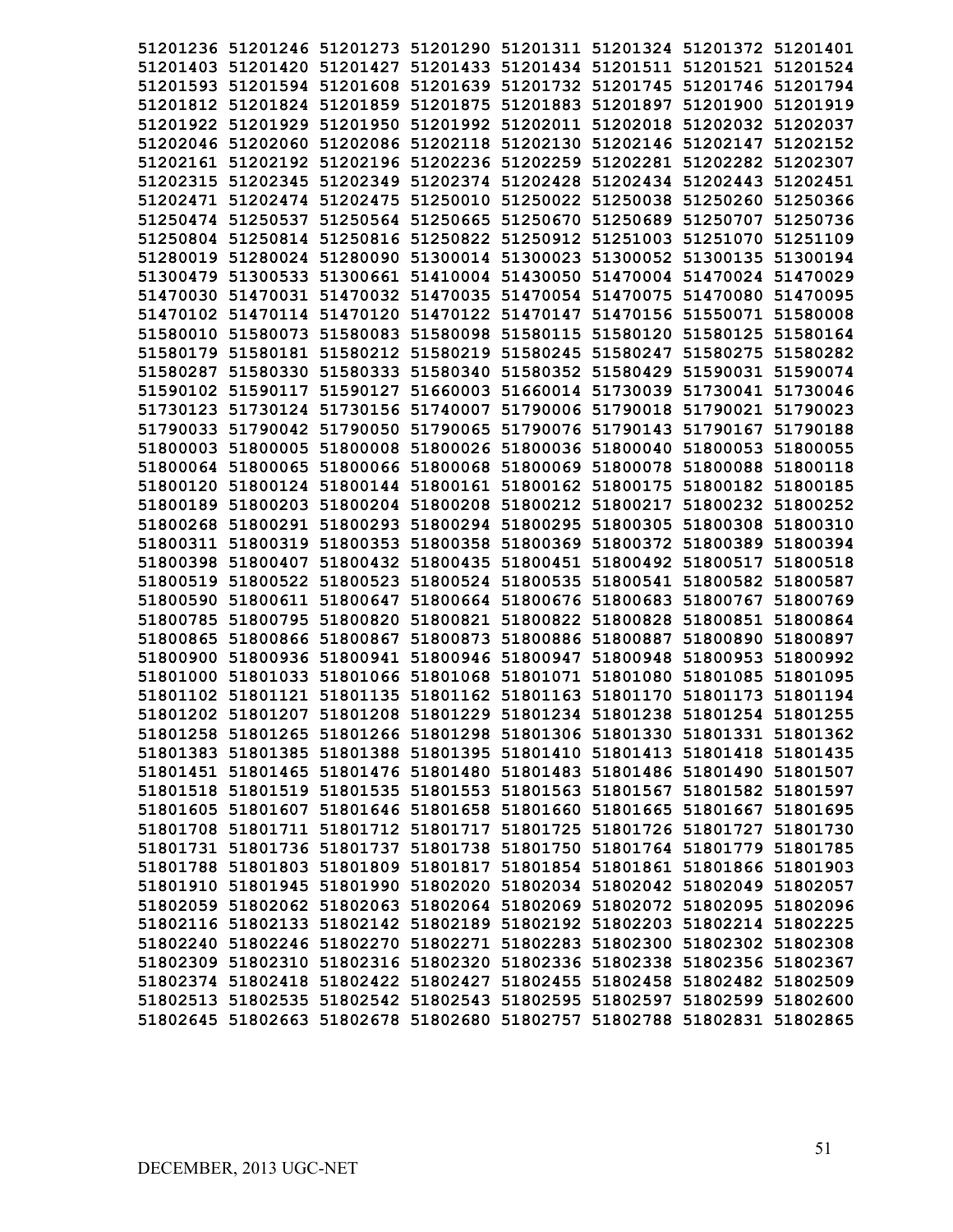| 51802868 51802869 51802872 51802873 51802874 51802875 51802892 51802910<br>51802915 51802936 51870040 51870111 51870116 51870123 51870157 51870340<br>51870431 51870445 51870451 51870574 51870753 51880006 51880013<br>51880020<br>51880021 51880062 51880084 51880096 51890004 51890069 51890077<br>52010043 52010052 52010334 52010435 52010470<br>51890159 51890168<br>52020002 52020021<br>52020629 52030053<br>52030057<br>52030104 52040018<br>52040031 52040102 52040111 52040143<br>52040145 52040153 52040161 52040353<br>52050076 52050079 52050088 52050105<br>52050119 52050128 52050170<br>52060064 52060069 52060147 52060275<br>52060296 52060453 52060750<br>52061011 52061034 52061422 52061453 52061501<br>52060961 52061010<br>52070018 52070049<br>52070055 52070064 52070095<br>52070099 52080237<br>52080480 52080932 52090004 52090008<br>52090015<br>52090032 52090044<br>52090080 52090086 52090092<br>52090051 52090052 52090065<br>52090071<br>52090151 52090176 52090238 52090242 52090274<br>52090113 52090131<br>52090143<br>52090281 52090297 52090334 52090347 52090358 52090372 52090376 52090400<br>52090430 52090447 52090488 52090500 52100007 52100010 52100014 52100023<br>52100028 52100029 52100031 52100033 52100040 52100041 52100046 52100050<br>52100054 52120004 52120057 52140023 52140072 52170002 52170011 52170068<br>52170278 52170361 52170538 52190004 52190014 52190017 52190030 52190034<br>52190039 52190056 52190074 52200013 52200074 52200190 52200223 52200244<br>52200308 52200317 52200345 52200381 52200439 52200474 52200479 52200515<br>52200667 52200684 52200860 52200886<br>52200548 52200582 52200647<br>52250097 52280060 52280099 52290001 52300113<br>52200960 52201006 52230020<br>52310008 52460001 52470018 52470019 52470043<br>52300203 52300274 52300337<br>52550016 52550020 52550040<br>52550103 52580002<br>52580004 52580039<br>52590012 52590058<br>52620002 52620003 52620004 52670001 52670007<br>52700011 52700014 52700025<br>52700033 52700037<br>52700040<br>52700044<br>52700053 52700055<br>52700070<br>52700080 52700086<br>52700087<br>52700108<br>52700127<br>52700131 52700139 52700165<br>52700113 52700124<br>52700173<br>52700230 52700249<br>52700251 52700273 52700278<br>52700280<br>52700282 52700289<br>52700305<br>52700312<br>52700328<br>52700357<br>52700358<br>52700361<br>52700303<br>52700416 52700417<br>52700375<br>52700394<br>52700414<br>52700420<br>52700422<br>52700584 52700586 52700597<br>52700599 52700600<br>52700515<br>52700529<br>52800004 52800011<br>52800019<br>52800031 52800035<br>52800001<br>52800003<br>52800036<br>52800095<br>52800109 52800126<br>52800132 52800203 52800214<br>52800083<br>52800258 52800276 52800297 52800306 52800344 52800407 52800443 52800483<br>52800523 52800554 52800599 52800617 52800638 52800656 52800705 52800706<br>52800753 52800828 52800873 52800903 52800942 52800960 52800970 52800988<br>52820004 52820013 52830001 52870060 52870150 52870195 52870364 52870387<br>52870408 52880008 52880012 52880022 52880025 52880061 52880084 52900001<br>52920008 52930010 52930016 52930018 52950003 52950004 52950005 52950019<br>52950032 52950040 52950050 52950089 52950092 52950127 52950153 53010122<br>53020002 53020129 53040019 53050006 53050013 53050054 53060009 53060022<br>53060032 53060036 53060048 53070001 53080033 53080047 53080069 53090005<br>53090023 53090047 53090083 53090099 53120032 53140004 53200011 53200022<br>53200023 53200026 53200028 53200040 53200043 53200077 53200133 53200249<br>53470009 53470030 53550003 53800004 53810031 53820002 53870056 53870195<br>53880023 53880039 54020059 54060033 54060098 54060104 54060111 54090010<br>54090023 54090030 54090037 54090069 54090080 54090081 54090086 54090088<br>54090098 54090157 54100001 54100004 54100014 54110013 54200035 54200036 |                                                                         |  |  |          |
|-------------------------------------------------------------------------------------------------------------------------------------------------------------------------------------------------------------------------------------------------------------------------------------------------------------------------------------------------------------------------------------------------------------------------------------------------------------------------------------------------------------------------------------------------------------------------------------------------------------------------------------------------------------------------------------------------------------------------------------------------------------------------------------------------------------------------------------------------------------------------------------------------------------------------------------------------------------------------------------------------------------------------------------------------------------------------------------------------------------------------------------------------------------------------------------------------------------------------------------------------------------------------------------------------------------------------------------------------------------------------------------------------------------------------------------------------------------------------------------------------------------------------------------------------------------------------------------------------------------------------------------------------------------------------------------------------------------------------------------------------------------------------------------------------------------------------------------------------------------------------------------------------------------------------------------------------------------------------------------------------------------------------------------------------------------------------------------------------------------------------------------------------------------------------------------------------------------------------------------------------------------------------------------------------------------------------------------------------------------------------------------------------------------------------------------------------------------------------------------------------------------------------------------------------------------------------------------------------------------------------------------------------------------------------------------------------------------------------------------------------------------------------------------------------------------------------------------------------------------------------------------------------------------------------------------------------------------------------------------------------------------------------------------------------------------------------------------------------------------------------------------------------------------------------------------------------------------------------------------------------------------------------------------------------------------------------------------------------------------------------------------------------------------------------------------------------------------------------------------------------------------------------------------------------------------------------------------------------------------------------------------------------------------------------------------------------------------------------------------------------------------------------------------------------------------------------------------------------------------------------------------------------------|-------------------------------------------------------------------------|--|--|----------|
|                                                                                                                                                                                                                                                                                                                                                                                                                                                                                                                                                                                                                                                                                                                                                                                                                                                                                                                                                                                                                                                                                                                                                                                                                                                                                                                                                                                                                                                                                                                                                                                                                                                                                                                                                                                                                                                                                                                                                                                                                                                                                                                                                                                                                                                                                                                                                                                                                                                                                                                                                                                                                                                                                                                                                                                                                                                                                                                                                                                                                                                                                                                                                                                                                                                                                                                                                                                                                                                                                                                                                                                                                                                                                                                                                                                                                                                                                                       |                                                                         |  |  |          |
|                                                                                                                                                                                                                                                                                                                                                                                                                                                                                                                                                                                                                                                                                                                                                                                                                                                                                                                                                                                                                                                                                                                                                                                                                                                                                                                                                                                                                                                                                                                                                                                                                                                                                                                                                                                                                                                                                                                                                                                                                                                                                                                                                                                                                                                                                                                                                                                                                                                                                                                                                                                                                                                                                                                                                                                                                                                                                                                                                                                                                                                                                                                                                                                                                                                                                                                                                                                                                                                                                                                                                                                                                                                                                                                                                                                                                                                                                                       |                                                                         |  |  |          |
|                                                                                                                                                                                                                                                                                                                                                                                                                                                                                                                                                                                                                                                                                                                                                                                                                                                                                                                                                                                                                                                                                                                                                                                                                                                                                                                                                                                                                                                                                                                                                                                                                                                                                                                                                                                                                                                                                                                                                                                                                                                                                                                                                                                                                                                                                                                                                                                                                                                                                                                                                                                                                                                                                                                                                                                                                                                                                                                                                                                                                                                                                                                                                                                                                                                                                                                                                                                                                                                                                                                                                                                                                                                                                                                                                                                                                                                                                                       |                                                                         |  |  |          |
|                                                                                                                                                                                                                                                                                                                                                                                                                                                                                                                                                                                                                                                                                                                                                                                                                                                                                                                                                                                                                                                                                                                                                                                                                                                                                                                                                                                                                                                                                                                                                                                                                                                                                                                                                                                                                                                                                                                                                                                                                                                                                                                                                                                                                                                                                                                                                                                                                                                                                                                                                                                                                                                                                                                                                                                                                                                                                                                                                                                                                                                                                                                                                                                                                                                                                                                                                                                                                                                                                                                                                                                                                                                                                                                                                                                                                                                                                                       |                                                                         |  |  | 51890098 |
|                                                                                                                                                                                                                                                                                                                                                                                                                                                                                                                                                                                                                                                                                                                                                                                                                                                                                                                                                                                                                                                                                                                                                                                                                                                                                                                                                                                                                                                                                                                                                                                                                                                                                                                                                                                                                                                                                                                                                                                                                                                                                                                                                                                                                                                                                                                                                                                                                                                                                                                                                                                                                                                                                                                                                                                                                                                                                                                                                                                                                                                                                                                                                                                                                                                                                                                                                                                                                                                                                                                                                                                                                                                                                                                                                                                                                                                                                                       |                                                                         |  |  | 52010516 |
|                                                                                                                                                                                                                                                                                                                                                                                                                                                                                                                                                                                                                                                                                                                                                                                                                                                                                                                                                                                                                                                                                                                                                                                                                                                                                                                                                                                                                                                                                                                                                                                                                                                                                                                                                                                                                                                                                                                                                                                                                                                                                                                                                                                                                                                                                                                                                                                                                                                                                                                                                                                                                                                                                                                                                                                                                                                                                                                                                                                                                                                                                                                                                                                                                                                                                                                                                                                                                                                                                                                                                                                                                                                                                                                                                                                                                                                                                                       |                                                                         |  |  | 52040030 |
|                                                                                                                                                                                                                                                                                                                                                                                                                                                                                                                                                                                                                                                                                                                                                                                                                                                                                                                                                                                                                                                                                                                                                                                                                                                                                                                                                                                                                                                                                                                                                                                                                                                                                                                                                                                                                                                                                                                                                                                                                                                                                                                                                                                                                                                                                                                                                                                                                                                                                                                                                                                                                                                                                                                                                                                                                                                                                                                                                                                                                                                                                                                                                                                                                                                                                                                                                                                                                                                                                                                                                                                                                                                                                                                                                                                                                                                                                                       |                                                                         |  |  |          |
|                                                                                                                                                                                                                                                                                                                                                                                                                                                                                                                                                                                                                                                                                                                                                                                                                                                                                                                                                                                                                                                                                                                                                                                                                                                                                                                                                                                                                                                                                                                                                                                                                                                                                                                                                                                                                                                                                                                                                                                                                                                                                                                                                                                                                                                                                                                                                                                                                                                                                                                                                                                                                                                                                                                                                                                                                                                                                                                                                                                                                                                                                                                                                                                                                                                                                                                                                                                                                                                                                                                                                                                                                                                                                                                                                                                                                                                                                                       |                                                                         |  |  | 52050178 |
|                                                                                                                                                                                                                                                                                                                                                                                                                                                                                                                                                                                                                                                                                                                                                                                                                                                                                                                                                                                                                                                                                                                                                                                                                                                                                                                                                                                                                                                                                                                                                                                                                                                                                                                                                                                                                                                                                                                                                                                                                                                                                                                                                                                                                                                                                                                                                                                                                                                                                                                                                                                                                                                                                                                                                                                                                                                                                                                                                                                                                                                                                                                                                                                                                                                                                                                                                                                                                                                                                                                                                                                                                                                                                                                                                                                                                                                                                                       |                                                                         |  |  | 52060894 |
|                                                                                                                                                                                                                                                                                                                                                                                                                                                                                                                                                                                                                                                                                                                                                                                                                                                                                                                                                                                                                                                                                                                                                                                                                                                                                                                                                                                                                                                                                                                                                                                                                                                                                                                                                                                                                                                                                                                                                                                                                                                                                                                                                                                                                                                                                                                                                                                                                                                                                                                                                                                                                                                                                                                                                                                                                                                                                                                                                                                                                                                                                                                                                                                                                                                                                                                                                                                                                                                                                                                                                                                                                                                                                                                                                                                                                                                                                                       |                                                                         |  |  | 52061502 |
|                                                                                                                                                                                                                                                                                                                                                                                                                                                                                                                                                                                                                                                                                                                                                                                                                                                                                                                                                                                                                                                                                                                                                                                                                                                                                                                                                                                                                                                                                                                                                                                                                                                                                                                                                                                                                                                                                                                                                                                                                                                                                                                                                                                                                                                                                                                                                                                                                                                                                                                                                                                                                                                                                                                                                                                                                                                                                                                                                                                                                                                                                                                                                                                                                                                                                                                                                                                                                                                                                                                                                                                                                                                                                                                                                                                                                                                                                                       |                                                                         |  |  | 52080298 |
|                                                                                                                                                                                                                                                                                                                                                                                                                                                                                                                                                                                                                                                                                                                                                                                                                                                                                                                                                                                                                                                                                                                                                                                                                                                                                                                                                                                                                                                                                                                                                                                                                                                                                                                                                                                                                                                                                                                                                                                                                                                                                                                                                                                                                                                                                                                                                                                                                                                                                                                                                                                                                                                                                                                                                                                                                                                                                                                                                                                                                                                                                                                                                                                                                                                                                                                                                                                                                                                                                                                                                                                                                                                                                                                                                                                                                                                                                                       |                                                                         |  |  | 52090050 |
|                                                                                                                                                                                                                                                                                                                                                                                                                                                                                                                                                                                                                                                                                                                                                                                                                                                                                                                                                                                                                                                                                                                                                                                                                                                                                                                                                                                                                                                                                                                                                                                                                                                                                                                                                                                                                                                                                                                                                                                                                                                                                                                                                                                                                                                                                                                                                                                                                                                                                                                                                                                                                                                                                                                                                                                                                                                                                                                                                                                                                                                                                                                                                                                                                                                                                                                                                                                                                                                                                                                                                                                                                                                                                                                                                                                                                                                                                                       |                                                                         |  |  | 52090100 |
|                                                                                                                                                                                                                                                                                                                                                                                                                                                                                                                                                                                                                                                                                                                                                                                                                                                                                                                                                                                                                                                                                                                                                                                                                                                                                                                                                                                                                                                                                                                                                                                                                                                                                                                                                                                                                                                                                                                                                                                                                                                                                                                                                                                                                                                                                                                                                                                                                                                                                                                                                                                                                                                                                                                                                                                                                                                                                                                                                                                                                                                                                                                                                                                                                                                                                                                                                                                                                                                                                                                                                                                                                                                                                                                                                                                                                                                                                                       |                                                                         |  |  |          |
|                                                                                                                                                                                                                                                                                                                                                                                                                                                                                                                                                                                                                                                                                                                                                                                                                                                                                                                                                                                                                                                                                                                                                                                                                                                                                                                                                                                                                                                                                                                                                                                                                                                                                                                                                                                                                                                                                                                                                                                                                                                                                                                                                                                                                                                                                                                                                                                                                                                                                                                                                                                                                                                                                                                                                                                                                                                                                                                                                                                                                                                                                                                                                                                                                                                                                                                                                                                                                                                                                                                                                                                                                                                                                                                                                                                                                                                                                                       |                                                                         |  |  |          |
|                                                                                                                                                                                                                                                                                                                                                                                                                                                                                                                                                                                                                                                                                                                                                                                                                                                                                                                                                                                                                                                                                                                                                                                                                                                                                                                                                                                                                                                                                                                                                                                                                                                                                                                                                                                                                                                                                                                                                                                                                                                                                                                                                                                                                                                                                                                                                                                                                                                                                                                                                                                                                                                                                                                                                                                                                                                                                                                                                                                                                                                                                                                                                                                                                                                                                                                                                                                                                                                                                                                                                                                                                                                                                                                                                                                                                                                                                                       |                                                                         |  |  |          |
|                                                                                                                                                                                                                                                                                                                                                                                                                                                                                                                                                                                                                                                                                                                                                                                                                                                                                                                                                                                                                                                                                                                                                                                                                                                                                                                                                                                                                                                                                                                                                                                                                                                                                                                                                                                                                                                                                                                                                                                                                                                                                                                                                                                                                                                                                                                                                                                                                                                                                                                                                                                                                                                                                                                                                                                                                                                                                                                                                                                                                                                                                                                                                                                                                                                                                                                                                                                                                                                                                                                                                                                                                                                                                                                                                                                                                                                                                                       |                                                                         |  |  |          |
|                                                                                                                                                                                                                                                                                                                                                                                                                                                                                                                                                                                                                                                                                                                                                                                                                                                                                                                                                                                                                                                                                                                                                                                                                                                                                                                                                                                                                                                                                                                                                                                                                                                                                                                                                                                                                                                                                                                                                                                                                                                                                                                                                                                                                                                                                                                                                                                                                                                                                                                                                                                                                                                                                                                                                                                                                                                                                                                                                                                                                                                                                                                                                                                                                                                                                                                                                                                                                                                                                                                                                                                                                                                                                                                                                                                                                                                                                                       |                                                                         |  |  |          |
|                                                                                                                                                                                                                                                                                                                                                                                                                                                                                                                                                                                                                                                                                                                                                                                                                                                                                                                                                                                                                                                                                                                                                                                                                                                                                                                                                                                                                                                                                                                                                                                                                                                                                                                                                                                                                                                                                                                                                                                                                                                                                                                                                                                                                                                                                                                                                                                                                                                                                                                                                                                                                                                                                                                                                                                                                                                                                                                                                                                                                                                                                                                                                                                                                                                                                                                                                                                                                                                                                                                                                                                                                                                                                                                                                                                                                                                                                                       |                                                                         |  |  |          |
|                                                                                                                                                                                                                                                                                                                                                                                                                                                                                                                                                                                                                                                                                                                                                                                                                                                                                                                                                                                                                                                                                                                                                                                                                                                                                                                                                                                                                                                                                                                                                                                                                                                                                                                                                                                                                                                                                                                                                                                                                                                                                                                                                                                                                                                                                                                                                                                                                                                                                                                                                                                                                                                                                                                                                                                                                                                                                                                                                                                                                                                                                                                                                                                                                                                                                                                                                                                                                                                                                                                                                                                                                                                                                                                                                                                                                                                                                                       |                                                                         |  |  |          |
|                                                                                                                                                                                                                                                                                                                                                                                                                                                                                                                                                                                                                                                                                                                                                                                                                                                                                                                                                                                                                                                                                                                                                                                                                                                                                                                                                                                                                                                                                                                                                                                                                                                                                                                                                                                                                                                                                                                                                                                                                                                                                                                                                                                                                                                                                                                                                                                                                                                                                                                                                                                                                                                                                                                                                                                                                                                                                                                                                                                                                                                                                                                                                                                                                                                                                                                                                                                                                                                                                                                                                                                                                                                                                                                                                                                                                                                                                                       |                                                                         |  |  |          |
|                                                                                                                                                                                                                                                                                                                                                                                                                                                                                                                                                                                                                                                                                                                                                                                                                                                                                                                                                                                                                                                                                                                                                                                                                                                                                                                                                                                                                                                                                                                                                                                                                                                                                                                                                                                                                                                                                                                                                                                                                                                                                                                                                                                                                                                                                                                                                                                                                                                                                                                                                                                                                                                                                                                                                                                                                                                                                                                                                                                                                                                                                                                                                                                                                                                                                                                                                                                                                                                                                                                                                                                                                                                                                                                                                                                                                                                                                                       |                                                                         |  |  | 52200955 |
|                                                                                                                                                                                                                                                                                                                                                                                                                                                                                                                                                                                                                                                                                                                                                                                                                                                                                                                                                                                                                                                                                                                                                                                                                                                                                                                                                                                                                                                                                                                                                                                                                                                                                                                                                                                                                                                                                                                                                                                                                                                                                                                                                                                                                                                                                                                                                                                                                                                                                                                                                                                                                                                                                                                                                                                                                                                                                                                                                                                                                                                                                                                                                                                                                                                                                                                                                                                                                                                                                                                                                                                                                                                                                                                                                                                                                                                                                                       |                                                                         |  |  |          |
|                                                                                                                                                                                                                                                                                                                                                                                                                                                                                                                                                                                                                                                                                                                                                                                                                                                                                                                                                                                                                                                                                                                                                                                                                                                                                                                                                                                                                                                                                                                                                                                                                                                                                                                                                                                                                                                                                                                                                                                                                                                                                                                                                                                                                                                                                                                                                                                                                                                                                                                                                                                                                                                                                                                                                                                                                                                                                                                                                                                                                                                                                                                                                                                                                                                                                                                                                                                                                                                                                                                                                                                                                                                                                                                                                                                                                                                                                                       |                                                                         |  |  |          |
|                                                                                                                                                                                                                                                                                                                                                                                                                                                                                                                                                                                                                                                                                                                                                                                                                                                                                                                                                                                                                                                                                                                                                                                                                                                                                                                                                                                                                                                                                                                                                                                                                                                                                                                                                                                                                                                                                                                                                                                                                                                                                                                                                                                                                                                                                                                                                                                                                                                                                                                                                                                                                                                                                                                                                                                                                                                                                                                                                                                                                                                                                                                                                                                                                                                                                                                                                                                                                                                                                                                                                                                                                                                                                                                                                                                                                                                                                                       |                                                                         |  |  | 52580044 |
|                                                                                                                                                                                                                                                                                                                                                                                                                                                                                                                                                                                                                                                                                                                                                                                                                                                                                                                                                                                                                                                                                                                                                                                                                                                                                                                                                                                                                                                                                                                                                                                                                                                                                                                                                                                                                                                                                                                                                                                                                                                                                                                                                                                                                                                                                                                                                                                                                                                                                                                                                                                                                                                                                                                                                                                                                                                                                                                                                                                                                                                                                                                                                                                                                                                                                                                                                                                                                                                                                                                                                                                                                                                                                                                                                                                                                                                                                                       |                                                                         |  |  | 52700004 |
|                                                                                                                                                                                                                                                                                                                                                                                                                                                                                                                                                                                                                                                                                                                                                                                                                                                                                                                                                                                                                                                                                                                                                                                                                                                                                                                                                                                                                                                                                                                                                                                                                                                                                                                                                                                                                                                                                                                                                                                                                                                                                                                                                                                                                                                                                                                                                                                                                                                                                                                                                                                                                                                                                                                                                                                                                                                                                                                                                                                                                                                                                                                                                                                                                                                                                                                                                                                                                                                                                                                                                                                                                                                                                                                                                                                                                                                                                                       |                                                                         |  |  | 52700046 |
|                                                                                                                                                                                                                                                                                                                                                                                                                                                                                                                                                                                                                                                                                                                                                                                                                                                                                                                                                                                                                                                                                                                                                                                                                                                                                                                                                                                                                                                                                                                                                                                                                                                                                                                                                                                                                                                                                                                                                                                                                                                                                                                                                                                                                                                                                                                                                                                                                                                                                                                                                                                                                                                                                                                                                                                                                                                                                                                                                                                                                                                                                                                                                                                                                                                                                                                                                                                                                                                                                                                                                                                                                                                                                                                                                                                                                                                                                                       |                                                                         |  |  | 52700112 |
|                                                                                                                                                                                                                                                                                                                                                                                                                                                                                                                                                                                                                                                                                                                                                                                                                                                                                                                                                                                                                                                                                                                                                                                                                                                                                                                                                                                                                                                                                                                                                                                                                                                                                                                                                                                                                                                                                                                                                                                                                                                                                                                                                                                                                                                                                                                                                                                                                                                                                                                                                                                                                                                                                                                                                                                                                                                                                                                                                                                                                                                                                                                                                                                                                                                                                                                                                                                                                                                                                                                                                                                                                                                                                                                                                                                                                                                                                                       |                                                                         |  |  | 52700205 |
|                                                                                                                                                                                                                                                                                                                                                                                                                                                                                                                                                                                                                                                                                                                                                                                                                                                                                                                                                                                                                                                                                                                                                                                                                                                                                                                                                                                                                                                                                                                                                                                                                                                                                                                                                                                                                                                                                                                                                                                                                                                                                                                                                                                                                                                                                                                                                                                                                                                                                                                                                                                                                                                                                                                                                                                                                                                                                                                                                                                                                                                                                                                                                                                                                                                                                                                                                                                                                                                                                                                                                                                                                                                                                                                                                                                                                                                                                                       |                                                                         |  |  |          |
|                                                                                                                                                                                                                                                                                                                                                                                                                                                                                                                                                                                                                                                                                                                                                                                                                                                                                                                                                                                                                                                                                                                                                                                                                                                                                                                                                                                                                                                                                                                                                                                                                                                                                                                                                                                                                                                                                                                                                                                                                                                                                                                                                                                                                                                                                                                                                                                                                                                                                                                                                                                                                                                                                                                                                                                                                                                                                                                                                                                                                                                                                                                                                                                                                                                                                                                                                                                                                                                                                                                                                                                                                                                                                                                                                                                                                                                                                                       |                                                                         |  |  | 52700373 |
|                                                                                                                                                                                                                                                                                                                                                                                                                                                                                                                                                                                                                                                                                                                                                                                                                                                                                                                                                                                                                                                                                                                                                                                                                                                                                                                                                                                                                                                                                                                                                                                                                                                                                                                                                                                                                                                                                                                                                                                                                                                                                                                                                                                                                                                                                                                                                                                                                                                                                                                                                                                                                                                                                                                                                                                                                                                                                                                                                                                                                                                                                                                                                                                                                                                                                                                                                                                                                                                                                                                                                                                                                                                                                                                                                                                                                                                                                                       |                                                                         |  |  | 52700465 |
|                                                                                                                                                                                                                                                                                                                                                                                                                                                                                                                                                                                                                                                                                                                                                                                                                                                                                                                                                                                                                                                                                                                                                                                                                                                                                                                                                                                                                                                                                                                                                                                                                                                                                                                                                                                                                                                                                                                                                                                                                                                                                                                                                                                                                                                                                                                                                                                                                                                                                                                                                                                                                                                                                                                                                                                                                                                                                                                                                                                                                                                                                                                                                                                                                                                                                                                                                                                                                                                                                                                                                                                                                                                                                                                                                                                                                                                                                                       |                                                                         |  |  | 52700601 |
|                                                                                                                                                                                                                                                                                                                                                                                                                                                                                                                                                                                                                                                                                                                                                                                                                                                                                                                                                                                                                                                                                                                                                                                                                                                                                                                                                                                                                                                                                                                                                                                                                                                                                                                                                                                                                                                                                                                                                                                                                                                                                                                                                                                                                                                                                                                                                                                                                                                                                                                                                                                                                                                                                                                                                                                                                                                                                                                                                                                                                                                                                                                                                                                                                                                                                                                                                                                                                                                                                                                                                                                                                                                                                                                                                                                                                                                                                                       |                                                                         |  |  |          |
|                                                                                                                                                                                                                                                                                                                                                                                                                                                                                                                                                                                                                                                                                                                                                                                                                                                                                                                                                                                                                                                                                                                                                                                                                                                                                                                                                                                                                                                                                                                                                                                                                                                                                                                                                                                                                                                                                                                                                                                                                                                                                                                                                                                                                                                                                                                                                                                                                                                                                                                                                                                                                                                                                                                                                                                                                                                                                                                                                                                                                                                                                                                                                                                                                                                                                                                                                                                                                                                                                                                                                                                                                                                                                                                                                                                                                                                                                                       |                                                                         |  |  | 52800217 |
|                                                                                                                                                                                                                                                                                                                                                                                                                                                                                                                                                                                                                                                                                                                                                                                                                                                                                                                                                                                                                                                                                                                                                                                                                                                                                                                                                                                                                                                                                                                                                                                                                                                                                                                                                                                                                                                                                                                                                                                                                                                                                                                                                                                                                                                                                                                                                                                                                                                                                                                                                                                                                                                                                                                                                                                                                                                                                                                                                                                                                                                                                                                                                                                                                                                                                                                                                                                                                                                                                                                                                                                                                                                                                                                                                                                                                                                                                                       |                                                                         |  |  |          |
|                                                                                                                                                                                                                                                                                                                                                                                                                                                                                                                                                                                                                                                                                                                                                                                                                                                                                                                                                                                                                                                                                                                                                                                                                                                                                                                                                                                                                                                                                                                                                                                                                                                                                                                                                                                                                                                                                                                                                                                                                                                                                                                                                                                                                                                                                                                                                                                                                                                                                                                                                                                                                                                                                                                                                                                                                                                                                                                                                                                                                                                                                                                                                                                                                                                                                                                                                                                                                                                                                                                                                                                                                                                                                                                                                                                                                                                                                                       |                                                                         |  |  |          |
|                                                                                                                                                                                                                                                                                                                                                                                                                                                                                                                                                                                                                                                                                                                                                                                                                                                                                                                                                                                                                                                                                                                                                                                                                                                                                                                                                                                                                                                                                                                                                                                                                                                                                                                                                                                                                                                                                                                                                                                                                                                                                                                                                                                                                                                                                                                                                                                                                                                                                                                                                                                                                                                                                                                                                                                                                                                                                                                                                                                                                                                                                                                                                                                                                                                                                                                                                                                                                                                                                                                                                                                                                                                                                                                                                                                                                                                                                                       |                                                                         |  |  |          |
|                                                                                                                                                                                                                                                                                                                                                                                                                                                                                                                                                                                                                                                                                                                                                                                                                                                                                                                                                                                                                                                                                                                                                                                                                                                                                                                                                                                                                                                                                                                                                                                                                                                                                                                                                                                                                                                                                                                                                                                                                                                                                                                                                                                                                                                                                                                                                                                                                                                                                                                                                                                                                                                                                                                                                                                                                                                                                                                                                                                                                                                                                                                                                                                                                                                                                                                                                                                                                                                                                                                                                                                                                                                                                                                                                                                                                                                                                                       |                                                                         |  |  |          |
|                                                                                                                                                                                                                                                                                                                                                                                                                                                                                                                                                                                                                                                                                                                                                                                                                                                                                                                                                                                                                                                                                                                                                                                                                                                                                                                                                                                                                                                                                                                                                                                                                                                                                                                                                                                                                                                                                                                                                                                                                                                                                                                                                                                                                                                                                                                                                                                                                                                                                                                                                                                                                                                                                                                                                                                                                                                                                                                                                                                                                                                                                                                                                                                                                                                                                                                                                                                                                                                                                                                                                                                                                                                                                                                                                                                                                                                                                                       |                                                                         |  |  |          |
|                                                                                                                                                                                                                                                                                                                                                                                                                                                                                                                                                                                                                                                                                                                                                                                                                                                                                                                                                                                                                                                                                                                                                                                                                                                                                                                                                                                                                                                                                                                                                                                                                                                                                                                                                                                                                                                                                                                                                                                                                                                                                                                                                                                                                                                                                                                                                                                                                                                                                                                                                                                                                                                                                                                                                                                                                                                                                                                                                                                                                                                                                                                                                                                                                                                                                                                                                                                                                                                                                                                                                                                                                                                                                                                                                                                                                                                                                                       |                                                                         |  |  |          |
|                                                                                                                                                                                                                                                                                                                                                                                                                                                                                                                                                                                                                                                                                                                                                                                                                                                                                                                                                                                                                                                                                                                                                                                                                                                                                                                                                                                                                                                                                                                                                                                                                                                                                                                                                                                                                                                                                                                                                                                                                                                                                                                                                                                                                                                                                                                                                                                                                                                                                                                                                                                                                                                                                                                                                                                                                                                                                                                                                                                                                                                                                                                                                                                                                                                                                                                                                                                                                                                                                                                                                                                                                                                                                                                                                                                                                                                                                                       |                                                                         |  |  |          |
|                                                                                                                                                                                                                                                                                                                                                                                                                                                                                                                                                                                                                                                                                                                                                                                                                                                                                                                                                                                                                                                                                                                                                                                                                                                                                                                                                                                                                                                                                                                                                                                                                                                                                                                                                                                                                                                                                                                                                                                                                                                                                                                                                                                                                                                                                                                                                                                                                                                                                                                                                                                                                                                                                                                                                                                                                                                                                                                                                                                                                                                                                                                                                                                                                                                                                                                                                                                                                                                                                                                                                                                                                                                                                                                                                                                                                                                                                                       |                                                                         |  |  |          |
|                                                                                                                                                                                                                                                                                                                                                                                                                                                                                                                                                                                                                                                                                                                                                                                                                                                                                                                                                                                                                                                                                                                                                                                                                                                                                                                                                                                                                                                                                                                                                                                                                                                                                                                                                                                                                                                                                                                                                                                                                                                                                                                                                                                                                                                                                                                                                                                                                                                                                                                                                                                                                                                                                                                                                                                                                                                                                                                                                                                                                                                                                                                                                                                                                                                                                                                                                                                                                                                                                                                                                                                                                                                                                                                                                                                                                                                                                                       |                                                                         |  |  |          |
|                                                                                                                                                                                                                                                                                                                                                                                                                                                                                                                                                                                                                                                                                                                                                                                                                                                                                                                                                                                                                                                                                                                                                                                                                                                                                                                                                                                                                                                                                                                                                                                                                                                                                                                                                                                                                                                                                                                                                                                                                                                                                                                                                                                                                                                                                                                                                                                                                                                                                                                                                                                                                                                                                                                                                                                                                                                                                                                                                                                                                                                                                                                                                                                                                                                                                                                                                                                                                                                                                                                                                                                                                                                                                                                                                                                                                                                                                                       |                                                                         |  |  |          |
|                                                                                                                                                                                                                                                                                                                                                                                                                                                                                                                                                                                                                                                                                                                                                                                                                                                                                                                                                                                                                                                                                                                                                                                                                                                                                                                                                                                                                                                                                                                                                                                                                                                                                                                                                                                                                                                                                                                                                                                                                                                                                                                                                                                                                                                                                                                                                                                                                                                                                                                                                                                                                                                                                                                                                                                                                                                                                                                                                                                                                                                                                                                                                                                                                                                                                                                                                                                                                                                                                                                                                                                                                                                                                                                                                                                                                                                                                                       |                                                                         |  |  |          |
|                                                                                                                                                                                                                                                                                                                                                                                                                                                                                                                                                                                                                                                                                                                                                                                                                                                                                                                                                                                                                                                                                                                                                                                                                                                                                                                                                                                                                                                                                                                                                                                                                                                                                                                                                                                                                                                                                                                                                                                                                                                                                                                                                                                                                                                                                                                                                                                                                                                                                                                                                                                                                                                                                                                                                                                                                                                                                                                                                                                                                                                                                                                                                                                                                                                                                                                                                                                                                                                                                                                                                                                                                                                                                                                                                                                                                                                                                                       |                                                                         |  |  |          |
|                                                                                                                                                                                                                                                                                                                                                                                                                                                                                                                                                                                                                                                                                                                                                                                                                                                                                                                                                                                                                                                                                                                                                                                                                                                                                                                                                                                                                                                                                                                                                                                                                                                                                                                                                                                                                                                                                                                                                                                                                                                                                                                                                                                                                                                                                                                                                                                                                                                                                                                                                                                                                                                                                                                                                                                                                                                                                                                                                                                                                                                                                                                                                                                                                                                                                                                                                                                                                                                                                                                                                                                                                                                                                                                                                                                                                                                                                                       |                                                                         |  |  |          |
|                                                                                                                                                                                                                                                                                                                                                                                                                                                                                                                                                                                                                                                                                                                                                                                                                                                                                                                                                                                                                                                                                                                                                                                                                                                                                                                                                                                                                                                                                                                                                                                                                                                                                                                                                                                                                                                                                                                                                                                                                                                                                                                                                                                                                                                                                                                                                                                                                                                                                                                                                                                                                                                                                                                                                                                                                                                                                                                                                                                                                                                                                                                                                                                                                                                                                                                                                                                                                                                                                                                                                                                                                                                                                                                                                                                                                                                                                                       |                                                                         |  |  |          |
|                                                                                                                                                                                                                                                                                                                                                                                                                                                                                                                                                                                                                                                                                                                                                                                                                                                                                                                                                                                                                                                                                                                                                                                                                                                                                                                                                                                                                                                                                                                                                                                                                                                                                                                                                                                                                                                                                                                                                                                                                                                                                                                                                                                                                                                                                                                                                                                                                                                                                                                                                                                                                                                                                                                                                                                                                                                                                                                                                                                                                                                                                                                                                                                                                                                                                                                                                                                                                                                                                                                                                                                                                                                                                                                                                                                                                                                                                                       |                                                                         |  |  |          |
| 54200100 54200109 54200148 54470038 54580003 54580024 54800081 54800087                                                                                                                                                                                                                                                                                                                                                                                                                                                                                                                                                                                                                                                                                                                                                                                                                                                                                                                                                                                                                                                                                                                                                                                                                                                                                                                                                                                                                                                                                                                                                                                                                                                                                                                                                                                                                                                                                                                                                                                                                                                                                                                                                                                                                                                                                                                                                                                                                                                                                                                                                                                                                                                                                                                                                                                                                                                                                                                                                                                                                                                                                                                                                                                                                                                                                                                                                                                                                                                                                                                                                                                                                                                                                                                                                                                                                               |                                                                         |  |  |          |
|                                                                                                                                                                                                                                                                                                                                                                                                                                                                                                                                                                                                                                                                                                                                                                                                                                                                                                                                                                                                                                                                                                                                                                                                                                                                                                                                                                                                                                                                                                                                                                                                                                                                                                                                                                                                                                                                                                                                                                                                                                                                                                                                                                                                                                                                                                                                                                                                                                                                                                                                                                                                                                                                                                                                                                                                                                                                                                                                                                                                                                                                                                                                                                                                                                                                                                                                                                                                                                                                                                                                                                                                                                                                                                                                                                                                                                                                                                       | 54890034 54890045 54930004 55010011 55010066 55050025 55050046 55070003 |  |  |          |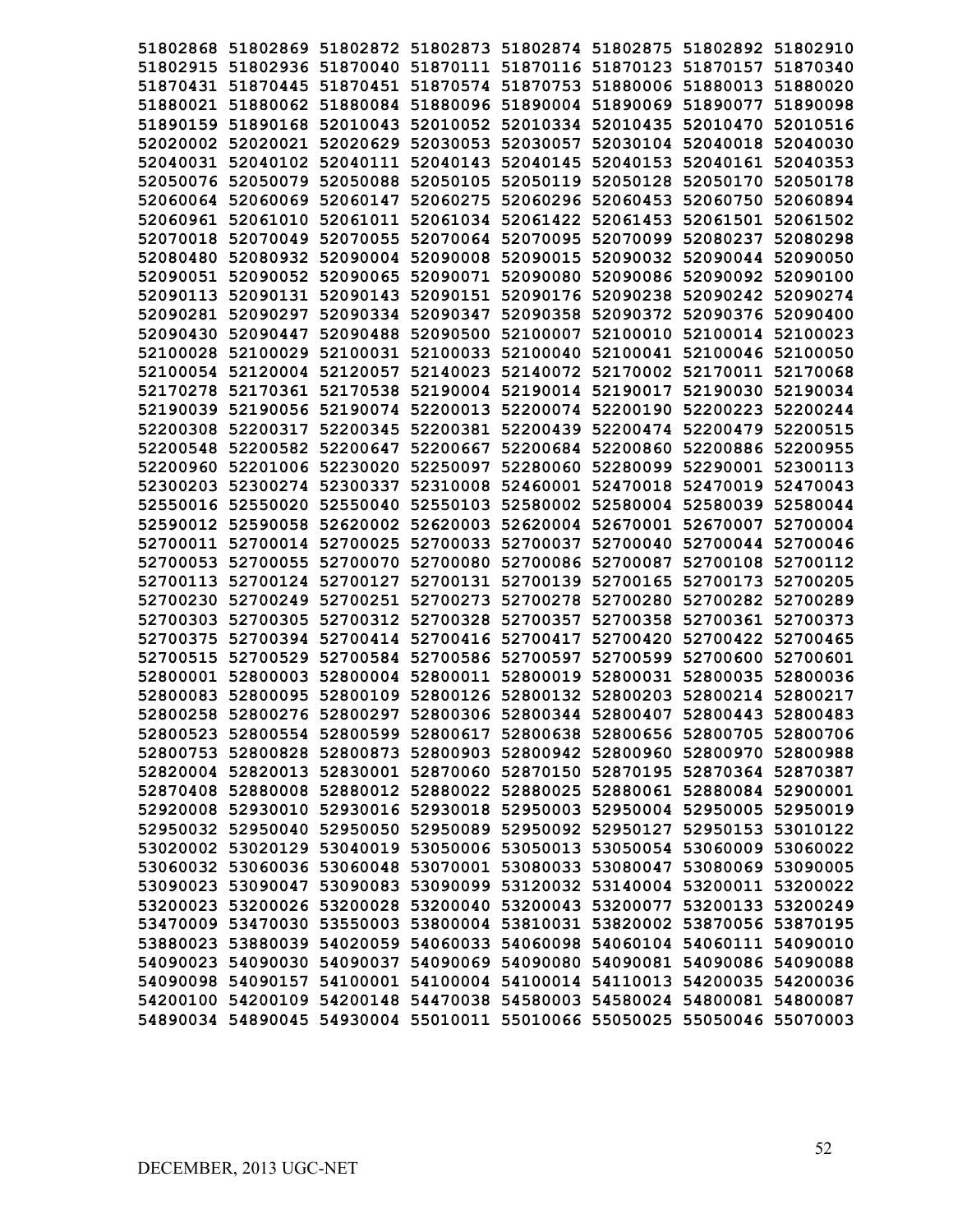|          |                                     |                   |          | 55070014 55080008 55080023 55090011 55090021 55090039 55090063 55090094 |                   |          |
|----------|-------------------------------------|-------------------|----------|-------------------------------------------------------------------------|-------------------|----------|
|          |                                     |                   |          | 55090098 55090108 55170091 55200015 55200059 55230017 55230024 55230025 |                   |          |
|          |                                     |                   |          | 55230031 55230051 55230069 55230085 55230094 55230132 55230136 55230191 |                   |          |
|          |                                     |                   |          | 55250010 55250019 55250030 55580005 55590006 55590017 55730025 55730047 |                   |          |
|          |                                     |                   |          | 55730048 55870022 55870057 55870059 55880008 55880011 55880023 55880024 |                   |          |
|          |                                     |                   |          | 55890001 56040048 56060028 56080009 56080059 56080217                   | 56080258 56080272 |          |
|          |                                     |                   |          | 56080320 56090001 56090011 56090019 56090025 56090029 56090042 56090085 |                   |          |
|          |                                     |                   |          | 56090112 56090146 56090210 56090243 56090248 56100002 56170018 56170077 |                   |          |
| 56170097 |                                     |                   |          | 56170229 56200018 56200021 56250013 56250043 56250044 56250084          |                   |          |
| 56250093 |                                     | 56300001 56370013 |          | 56370076 56370080 56470017 56800008 56870162                            |                   |          |
|          |                                     |                   |          | 56890014 56920009 57010081 57010186 57020027 57060004 57060009 57070002 |                   |          |
| 57070005 |                                     | 57080081 57080099 |          | 57080198 57080276 57090013 57090047 57090060                            |                   |          |
| 57090081 |                                     |                   |          | 57090092 57090121 57090124 57090135 57090168 57090187 57090206          |                   |          |
| 57090230 |                                     |                   |          | 57090234 57150073 57170068 57170112 57170116 57170282 57200011          |                   |          |
|          |                                     |                   |          | 57200014 57200028 57250001 57260005 57260028 57260029 57260035 57270001 |                   |          |
|          |                                     |                   |          | 57270003 57270004 57270006 57270010 57270013 57270022 57270030 57270040 |                   |          |
|          |                                     |                   |          | 57270057 57270064 57270079 57270090 57270097 57270102 57270118 57270121 |                   |          |
|          |                                     |                   |          | 57270131 57270136 57270141 57270147 57270149 57270157 57270166 57270167 |                   |          |
|          |                                     |                   |          | 57270217 57270219 57270257 57270261 57270267 57270280 57270288 57270289 |                   |          |
|          |                                     |                   |          | 57270291 57270326 57270337 57270353 57270365 57270368 57270387 57270389 |                   |          |
|          |                                     |                   |          | 57270404 57270417 57270424 57270445 57270448 57270469 57270479 57270493 |                   |          |
|          |                                     |                   |          | 57270497 57270515 57270525 57270526 57270539 57270549 57270553 57270565 |                   |          |
|          |                                     |                   |          | 57270587 57270601 57270604 57270611 57270622 57270635 57270646 57270659 |                   |          |
|          | 57270660 57270666 57270675          |                   |          | 57270681 57270702 57270750 57270755 57270759                            |                   |          |
|          |                                     |                   |          | 57270844 57270847 57270911 57270960 57270978 57270986 57270994 57270995 |                   |          |
|          | 57271036 57271040 57271043          |                   |          | 57271073 57271081 57271088 57271095 57271143                            |                   |          |
|          |                                     |                   |          | 57271248 57271274 57271313 57271341 57271361 57271380 57271381 57271430 |                   |          |
|          |                                     |                   |          | 57271440 57300026 57460001 57460005 57460010 57470005 57470041 57470051 |                   |          |
| 57470120 |                                     |                   |          | 57470126 57470142 57470158 57590010 57590015 57590019                   |                   | 57590063 |
| 57730002 |                                     | 57730006 57730053 |          | 57730074 57730079 57730082 57730098                                     |                   | 57730103 |
| 57730109 | 57870152                            | 57870270          | 57870365 | 57870395 57870396 57870477                                              |                   | 57870501 |
| 57870713 | 57880080                            | 57880122 57880125 |          | 57880135 57880152 57880156                                              |                   | 57880161 |
| 57880208 | 57880209 57880325                   |                   |          | 57880334 57880335 57880342 57880462 57880491                            |                   |          |
| 57880515 |                                     | 58010056 58020307 | 58020351 | 58030054 58030062 58060184 58060221                                     |                   |          |
| 58060589 |                                     | 58060634 58070004 | 58080057 | 58090002 58090009 58090039 58090052                                     |                   |          |
|          |                                     |                   |          | 58090056 58090065 58090076 58090107 58090111 58090113 58090114 58090115 |                   |          |
|          |                                     |                   |          | 58090116 58090143 58090161 58090197 58120073 58170005 58200071 58200090 |                   |          |
|          |                                     |                   |          | 58200103 58200108 58200176 58200177 58200181 58200187 58200188 58200215 |                   |          |
|          |                                     |                   |          | 58200248 58250008 58250080 58290001 58290002 58470008 58590045 58710001 |                   |          |
|          |                                     |                   |          | 58800042 58800153 58800205 58800209 58800254 58880005 58950003 58950013 |                   |          |
|          |                                     |                   |          | 58950016 58950031 58950032 59010002 59010027 59020055 59030015 59030026 |                   |          |
|          |                                     |                   |          | 59030033 59030048 59030078 59030097 59030110 59050004 59060001 59090004 |                   |          |
|          |                                     |                   |          | 59090006 59090010 59090013 59090032 59090041 59090063 59090064 59090099 |                   |          |
|          |                                     |                   |          | 59090134 59090145 59100012 59120001 59170019 59190020 59190039 59190044 |                   |          |
|          |                                     |                   |          | 59190046 59190052 59190053 59190059 59190121 59190165 59250022 59250032 |                   |          |
|          |                                     |                   |          | 59250053 59460005 59580007 59790020 59800001 59800005 59800020 59800024 |                   |          |
|          |                                     |                   |          | 59800029 59800043 59800049 59810004 59870007 59870049 59880005 59880009 |                   |          |
|          |                                     |                   |          | 60010034 60010061 60010091 60010161 60010190 60010198 60010295 60010311 |                   |          |
|          |                                     |                   |          | 60020111 60020125 60020224 60030009 60030013 60030026 60030031 60040075 |                   |          |
|          | 60040077 60050004 60050019 60050021 |                   |          | 60050022 60050026 60050030                                              |                   | 60050053 |
|          |                                     |                   |          | 60050060 60050067 60050079 60050102 60050135 60050149 60050171 60050178 |                   |          |
|          |                                     |                   |          | 60050187 60050213 60050228 60050229 60060014 60060110 60060185 60070001 |                   |          |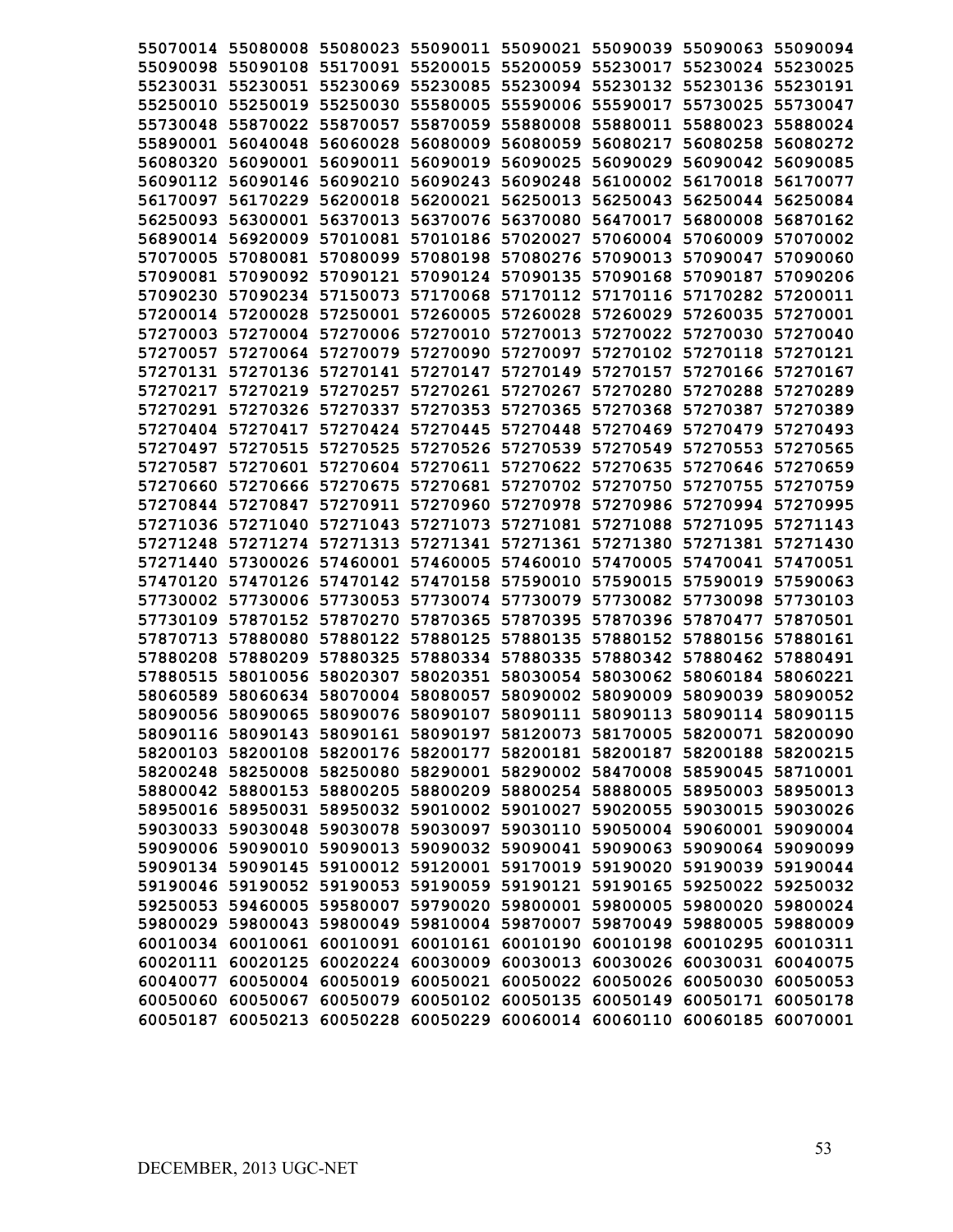| 60070011 |                   | 60070021 60070024 | 60070033 | 60070050 | 60070051                                                                | 60080051 | 60080154 |
|----------|-------------------|-------------------|----------|----------|-------------------------------------------------------------------------|----------|----------|
| 60080237 | 60080246          | 60080263          | 60080265 | 60080289 | 60080366                                                                | 60090002 | 60090007 |
| 60090011 | 60090013          | 60090015          | 60090016 | 60090021 | 60090038                                                                | 60090040 | 60090069 |
| 60090086 | 60090091          | 60090104          | 60090106 | 60090116 | 60090126                                                                | 60090127 | 60090159 |
| 60090185 | 60090233          | 60090269          | 60090272 | 60090344 | 60090345                                                                | 60100013 | 60100016 |
| 60100043 | 60100120          | 60100123          | 60100136 | 60110001 | 60140006                                                                | 60170051 | 60170060 |
| 60170114 | 60170188          | 60170236          | 60170252 | 60170299 | 60170308                                                                | 60170377 | 60200001 |
| 60230026 | 60230042          | 60230050          | 60230067 | 60230075 | 60230095                                                                | 60230100 | 60230126 |
| 60230148 | 60230162          | 60230171          | 60230220 | 60230233 | 60230272                                                                | 60230274 | 60230286 |
| 60230306 | 60230318          | 60230323          | 60230333 | 60230376 | 60230430                                                                | 60230432 | 60250001 |
| 60250072 | 60280003          | 60300145          | 60550003 | 60550009 | 60550013                                                                | 60550030 | 60550078 |
| 60550102 | 60550121          | 60550127          | 60550152 | 60550156 | 60550198                                                                | 60550199 | 60550200 |
| 60550201 | 60580084          | 60590006          | 60590063 | 60590069 | 60650001                                                                | 60670016 | 60670024 |
| 60730009 | 60730055          | 60730068          | 60740005 | 60800020 | 60800029                                                                | 60800035 | 60800104 |
| 60800105 | 60810003          | 60870002          | 60870328 | 60870343 | 60870358                                                                | 60880033 | 60880055 |
| 60880066 | 60880072          | 60880090          | 60890020 | 60890129 | 60900001                                                                | 60900007 | 60930027 |
| 60930036 | 61010007          | 61010054          | 61010147 | 61020040 | 61030018                                                                | 61050123 | 61050181 |
| 61050185 | 61050202          | 61050205          | 61050272 | 61050299 | 61050322 61060012                                                       |          | 61060014 |
|          | 61060041 61060045 | 61060058          | 61060068 | 61060075 | 61060076 61060118                                                       |          | 61060126 |
| 61060146 | 61060185          | 61060190          | 61060257 | 61060282 | 61060308                                                                | 61060325 | 61060341 |
| 61060362 | 61060378          | 61060414          | 61060423 | 61060441 | 61060507                                                                | 61060515 | 61060532 |
| 61060590 | 61060610          | 61060627          | 61060641 | 61060642 | 61060655                                                                | 61060663 | 61080058 |
| 61080092 | 61080102          | 61080324          | 61080384 | 61080392 | 61090002                                                                | 61090003 | 61090011 |
| 61090016 | 61090018          | 61090026          | 61090029 | 61090031 | 61090032                                                                | 61090038 | 61090062 |
| 61090063 | 61090067          | 61090070          | 61090074 | 61090085 | 61090099                                                                | 61090114 | 61090130 |
| 61090146 | 61090161          | 61090164          | 61090168 | 61090181 | 61090184                                                                | 61090187 | 61090190 |
| 61090195 | 61090197          | 61090214          | 61090218 | 61090224 | 61090225                                                                | 61090230 | 61090235 |
| 61090245 | 61090251          | 61090257          | 61090272 | 61090273 | 61090276                                                                | 61090278 | 61090298 |
| 61090307 | 61090317          | 61090329          | 61090330 | 61090332 | 61090333                                                                | 61090336 | 61090337 |
| 61090348 | 61090349          | 61090352          | 61090355 | 61090361 | 61090362                                                                | 61090381 | 61090416 |
| 61090418 | 61090421          | 61090422          | 61090462 | 61090467 | 61090472                                                                | 61090475 | 61090483 |
| 61090488 | 61090517          | 61090522          | 61090532 | 61090536 | 61090546                                                                | 61090611 | 61090615 |
| 61090616 | 61090623          | 61090626          | 61090627 | 61090630 | 61090664                                                                | 61090665 | 61090666 |
| 61090667 | 61090670          | 61090671          | 61090681 | 61090711 | 61090734                                                                | 61090740 | 61090742 |
| 61090743 | 61090744          | 61090745          | 61090746 | 61090747 | 61090757                                                                | 61090768 | 61090769 |
| 61090775 |                   | 61090777 61090778 | 61090791 |          | 61090796 61090802 61090837                                              |          | 61090844 |
|          |                   |                   |          |          | 61090851 61090854 61090855 61090866 61090871 61090873 61090874 61090876 |          |          |
|          |                   |                   |          |          | 61090945 61090950 61090953 61090970 61090975 61090982 61091003 61091005 |          |          |
|          |                   |                   |          |          | 61091036 61091093 61091105 61091109 61091138 61091144 61091145 61091150 |          |          |
|          |                   |                   |          |          | 61091152 61091153 61091155 61091156 61091158 61091159 61091160 61091181 |          |          |
|          |                   |                   |          |          | 61091184 61100001 61100025 61120082 61150001 61150012 61160017 61170050 |          |          |
|          |                   |                   |          |          | 61170198 61200003 61200027 61200032 61200045 61200084 61200096 61200109 |          |          |
|          |                   |                   |          |          | 61200137 61200170 61200179 61200231 61200241 61200252 61200276 61200282 |          |          |
|          |                   |                   |          |          | 61200398 61200412 61200443 61200486 61250034 61250057 61250141 61250170 |          |          |
|          |                   |                   |          |          | 61300015 61300263 61390001 61470003 61470034 61470042 61470058 61470065 |          |          |
|          |                   |                   |          |          | 61470073 61500001 61550023 61550024 61580005 61580097 61790066 61800003 |          |          |
|          |                   |                   |          |          | 61800008 61800012 61800045 61800133 61800164 61800184 61800212 61800221 |          |          |
|          |                   |                   |          |          | 61800224 61800266 61800296 61800302 61810002 61870055 61870070 61870209 |          |          |
|          |                   |                   |          |          | 61870216 61880001 61880021 61890025 61890132 61930002 61930014 62010034 |          |          |
|          |                   |                   |          |          | 62010052 62020055 62020088 62020133 62020197 62030005 62050030 62060107 |          |          |
|          |                   |                   |          |          | 62060170 62060240 62080004 62080007 62080021 62080032 62080083 62080088 |          |          |
|          |                   |                   |          |          | 62080099 62080113 62080121 62080125 62080141 62080194 62080201 62090002 |          |          |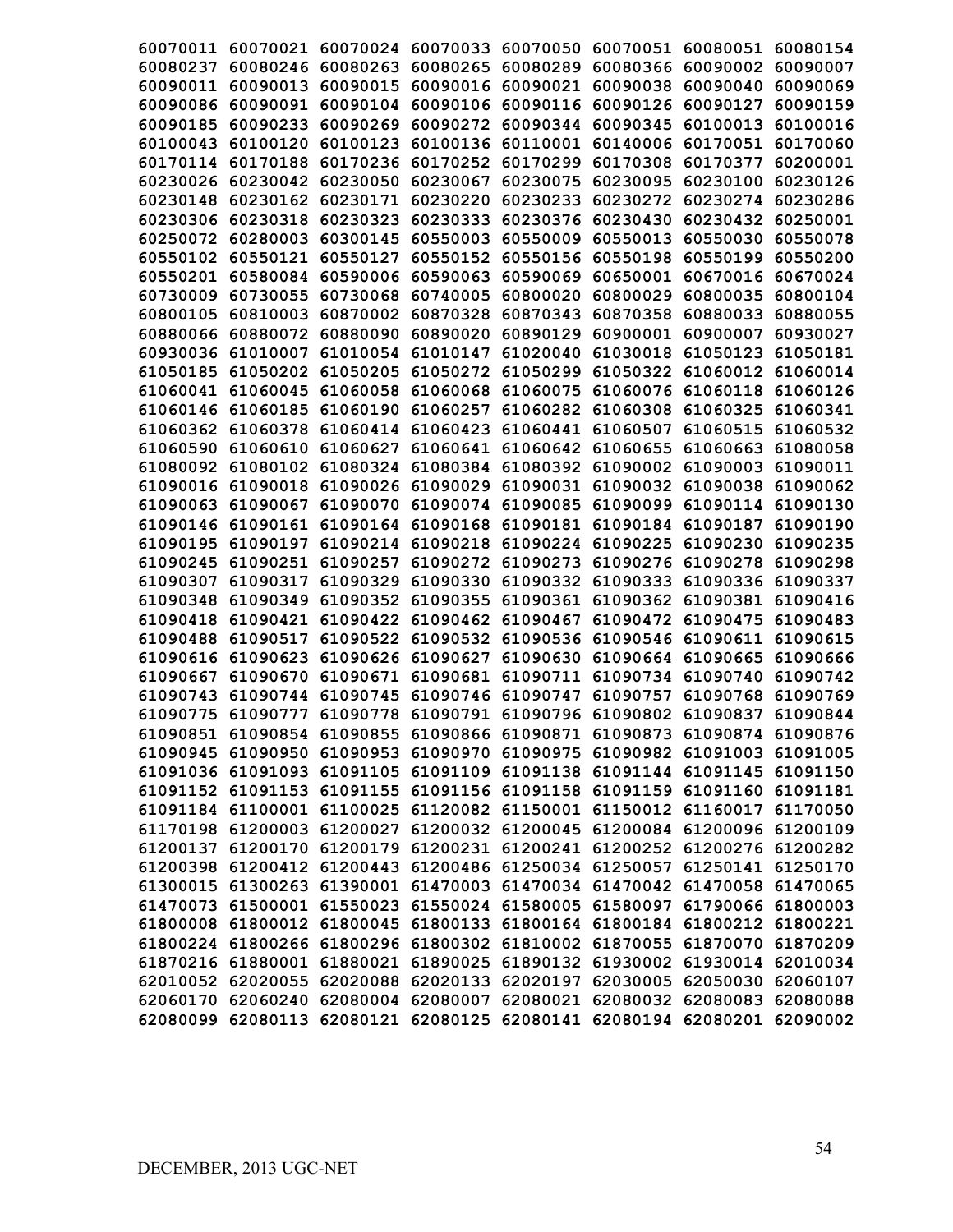| 62090004          |                            | 62090017 62090019 |                   | 62090035 62090052 62090073 |                                     | 62090079 | 62090086 |
|-------------------|----------------------------|-------------------|-------------------|----------------------------|-------------------------------------|----------|----------|
| 62090089          | 62090097                   | 62090101          | 62100001          |                            | 62100005 62170039                   | 62200008 | 62200022 |
| 62200032          | 62200033                   | 62200039          | 62200056          | 62200057                   | 62200065                            | 62200081 | 62200107 |
| 62200110          | 62200115                   | 62200127          | 62200131          | 62200135                   | 62200140                            | 62200155 | 62200156 |
| 62200175          | 62200186                   | 62200201          | 62200213          | 62200222                   | 62200228                            | 62200230 | 62250002 |
| 62430001          | 62430017                   | 62430020          | 62580015          | 62580048                   | 62740001                            | 62740002 | 62790017 |
| 62800001          | 62800002                   | 62800003          | 62800006          | 62800007                   | 62800012                            | 62800022 | 62800023 |
| 62800031          | 62800034                   | 62800048          | 62800052          | 62800061                   | 62800062                            | 62800077 | 62800087 |
| 62800091          | 62800105                   | 62800113          |                   | 62800114 62800120          | 62800177                            | 62800190 | 62800218 |
| 62800219          | 62800274                   | 62800292          |                   | 62870024 62870026 62870159 |                                     | 62930001 | 63010029 |
| 63010096          | 63010102                   | 63020071          | 63020096          | 63040018                   | 63050019                            | 63050021 | 63080003 |
| 63080008          | 63080042                   | 63090001          | 63090008          | 63090010                   | 63090019                            | 63090023 | 63090037 |
| 63090059          | 63090073                   | 63090091          | 63100004          |                            | 63100016 63100021                   | 63300020 | 63300021 |
| 63300050          | 63300055                   | 63630013          | 63630014          | 63800031                   | 63800064                            | 63870022 | 63890018 |
| 63900003          | 64010021                   | 64010060          | 64010077          |                            | 64010105 64010168                   | 64020010 | 64020147 |
| 64020198          | 64030005                   | 64040001          | 64050068          |                            | 64050076 64050097                   | 64050113 | 64050121 |
| 64050167          | 64050185                   | 64070001          | 64070010          |                            | 64080002 64080015                   | 64080084 | 64090002 |
|                   | 64090015 64090027          | 64090054          | 64090088          | 64090095                   | 64090098                            | 64090113 | 64090126 |
|                   | 64090148 64100010          | 64100025          |                   |                            | 64100029 64100046 64120002 64170010 |          | 64170017 |
|                   | 64300063 64300124 64300153 |                   |                   | 64300192 64800005 64800006 |                                     | 64800016 | 64800056 |
|                   | 64800064 64800067          | 64800086          |                   | 64820001 64890005 65020020 |                                     | 65160001 | 65200008 |
|                   | 65800004 66020024          | 66020106          | 66060005          | 66060075                   | 66070001                            | 66080032 | 66080070 |
|                   | 66090032 66090036          | 66090040          |                   | 66090044 66090053          | 66090062                            | 66090072 | 66090090 |
| 66090091          | 66120001                   | 66120010          |                   | 66170044 66200044          | 66200059                            | 66200119 | 66200121 |
| 66200147          | 66200227                   | 66250023          | 66580064          | 66730012                   | 66800001                            | 67010003 | 67020001 |
| 67020006          | 67020009                   | 67080033          | 67090002          | 67090014                   | 67090027                            | 67090045 | 67100011 |
| 67100020          | 67100039                   | 67100043          | 67150001          | 67170022                   | 67190010                            | 67200019 | 67250012 |
| 67250022          | 67290012                   | 67290013          | 67310019          | 67590013                   | 67590014                            | 67590062 | 67590063 |
| 67870014          | 67880006                   | 67880009          | 67880012          | 67890010                   | 67890040                            | 68010041 | 68010062 |
| 68010081          | 68010091                   | 68030002          | 68030042          | 68030068                   | 68030070                            | 68040033 | 68050002 |
| 68050048          | 68050064                   | 68050116          | 68050165          | 68060095                   | 68080019                            | 68080095 | 68080097 |
| 68080129          | 68080131                   | 68080132          | 68090014          | 68090035                   | 68090036                            | 68090044 | 68090055 |
| 68090092          | 68090112                   | 68090118          | 68100038          | 68100039                   | 68120004                            | 68120016 | 68150002 |
| 68300090          | 68310003                   | 68360009          | 68360017          | 68360019                   | 68360025                            | 68360029 | 68360031 |
| 68360033          | 68360036                   | 68360043          | 68360057          | 68360059                   | 68360068                            | 68360070 | 68360085 |
| 68360086          | 68360106                   | 68360109          | 68360114          | 68360118                   | 68360123                            | 68360128 | 68360131 |
|                   | 68360143 68360169 68360181 |                   |                   |                            | 68360189 68360208 68360227 68360233 |          | 68360252 |
|                   | 68360269 68470002          | 68470011          | 68470029          |                            | 68580032 68590002 68590026          |          | 68650001 |
| 68800021          | 68800031                   | 68800037          | 68800040          | 68800047                   | 68800086                            | 68800115 | 68890008 |
| 68920001          | 69010031                   | 69030001          |                   | 69050014 69050021          | 69050025                            | 69050028 | 69050033 |
|                   | 69050036 69070001          | 69080005          | 69090037          |                            | 69090046 69090051                   | 69090054 | 69120001 |
|                   | 69170013 69300078          |                   | 69800009 69800070 |                            | 69870055 69890005                   | 69900008 | 70010018 |
| 70020028          | 70030005                   | 70050003          | 70050009          |                            | 70050014 70050033                   | 70080001 | 70080006 |
| 70080024          | 70090016                   | 70090027          | 70090035          | 70090037                   | 70100006                            | 70120001 | 70120012 |
|                   | 70170016 70300001          | 70310001          | 70310007          |                            | 70310010 70360010                   | 70360034 | 70460001 |
|                   | 70470001 70710002          | 70710004          | 70710014          |                            | 70710020 70710027                   | 70710031 | 70800034 |
|                   | 70870003 70870005          | 70870019          |                   | 70880004 70890025          | 70890041                            | 70890042 | 71010021 |
| 71020015 71020081 |                            | 71020155          | 71020199          | 71020208                   | 71020226                            | 71020256 | 71020259 |
|                   | 71020261 71020283          | 71020289          | 71030010          |                            | 71060064 71060107                   | 71060157 | 71060158 |
| 71060165          | 71060173                   | 71060226          | 71060245          | 71080055                   | 71080114                            | 71090025 | 71090063 |
| 71090088          | 71090098                   | 71100005          | 71120008          |                            | 71120010 71140016                   | 71150004 | 71170001 |
| 71170083          | 71200002                   | 71200030          | 71200033          | 71200035                   | 71200036                            | 71200039 | 71200058 |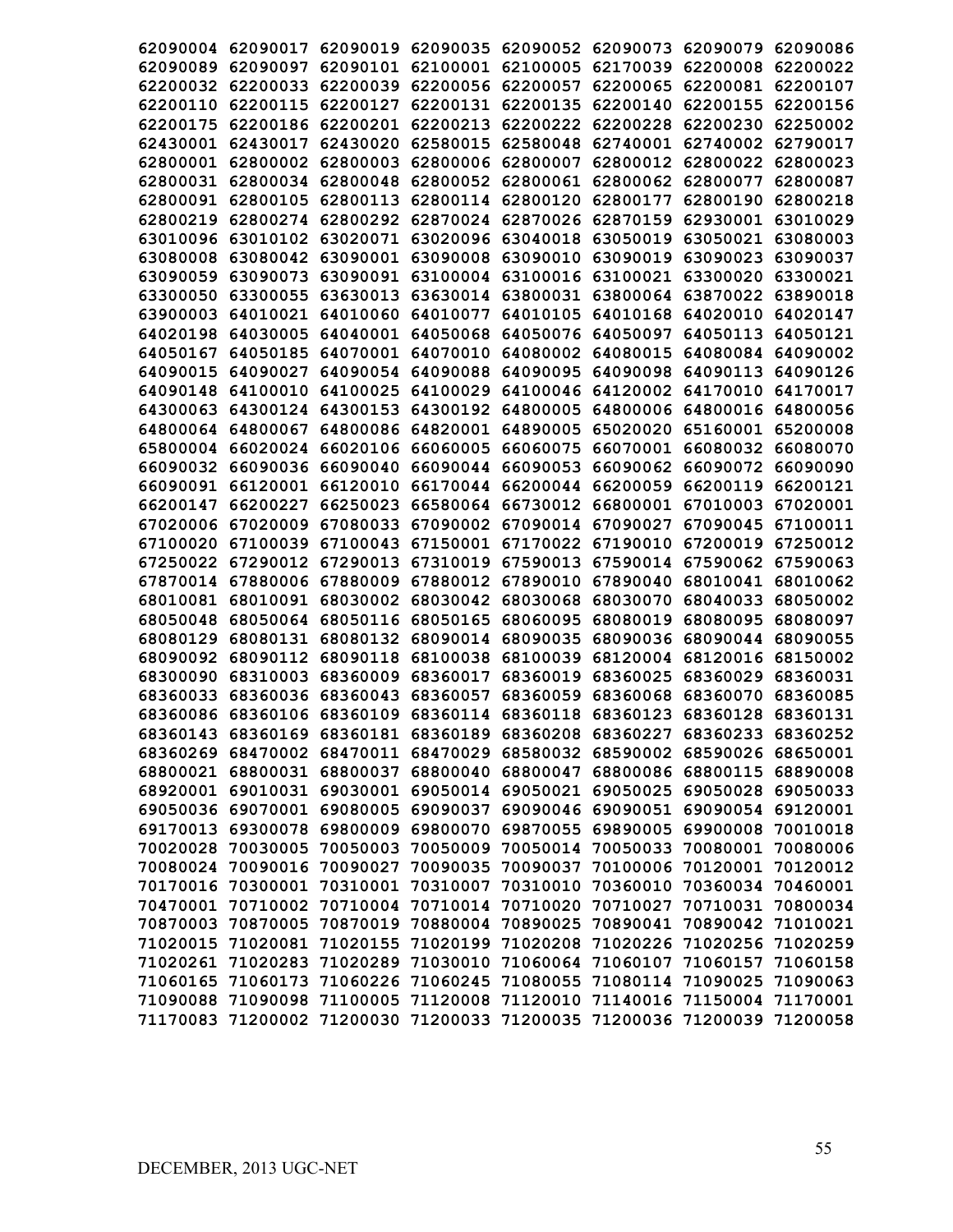| 71200065 | 71200069                                                                   | 71200074 | 71200075 | 71200089 | 71200097                                                 | 71200099                            | 71200101             |
|----------|----------------------------------------------------------------------------|----------|----------|----------|----------------------------------------------------------|-------------------------------------|----------------------|
| 71200108 | 71200115                                                                   | 71200116 | 71200117 | 71200144 | 71200145                                                 | 71200152                            | 71200168             |
| 71200170 | 71200200                                                                   | 71200220 | 71200226 | 71200244 | 71200258                                                 | 71200272                            | 71200279             |
| 71200287 | 71200297                                                                   | 71200304 | 71200319 | 71200321 | 71200332                                                 | 71200375                            | 71200383             |
| 71200408 | 71200412                                                                   | 71200437 | 71200451 | 71200462 | 71200494                                                 | 71200503                            | 71200526             |
| 71200545 | 71200556                                                                   | 71200567 | 71200594 | 71200610 | 71200619                                                 | 71200633                            | 71200645             |
| 71200649 | 71200698                                                                   | 71200706 | 71250203 | 71310001 | 71430003                                                 | 71430012                            | 71430014             |
| 71430016 | 71430017                                                                   | 71430037 | 71430040 | 71430045 | 71430047                                                 | 71430054                            | 71430055             |
| 71430056 | 71470019                                                                   | 71470026 | 71470027 | 71470032 | 71580029                                                 | 71580038                            | 71580046             |
| 71580076 | 71590020                                                                   | 71600002 | 71730016 | 71790001 | 71800002                                                 | 71800007                            | 71800015             |
| 71800018 | 71800030                                                                   | 71800053 | 71800076 | 71800090 | 71800110                                                 | 71800153                            | 71800176             |
| 71800204 | 71800209                                                                   | 71800232 | 71800300 | 71800326 | 71800355                                                 | 71800390                            | 71800400             |
| 72010056 | 72010064                                                                   | 72010067 | 72010083 | 72010126 | 72010134                                                 | 72010137                            | 72010208             |
| 72010259 | 72010263                                                                   | 72010411 | 72010507 | 72010607 | 72010670                                                 | 72020062                            | 72020082             |
| 72020088 | 72020098                                                                   | 72020106 | 72020235 | 72020332 | 72020580                                                 | 72020726                            | 72020754             |
| 72020763 | 72020776                                                                   | 72040096 | 72040133 | 72040134 | 72040222                                                 | 72050002                            | 72050004             |
| 72050026 | 72050031                                                                   | 72050035 | 72050048 | 72050096 | 72050112                                                 | 72050113                            | 72050117             |
| 72050124 | 72050126                                                                   | 72050145 | 72050161 | 72050196 | 72050198                                                 | 72050200                            | 72050210             |
| 72060006 | 72060044                                                                   | 72060067 | 72060068 | 72060078 | 72060083                                                 | 72060087                            | 72060354             |
| 72060366 | 72060403                                                                   | 72060413 | 72060501 | 72060546 | 72060548                                                 | 72060594                            | 72060595             |
| 72060596 | 72060597                                                                   | 72060621 | 72060718 | 72060765 | 72060780                                                 | 72060884                            | 72060976             |
| 72080009 | 72080023                                                                   | 72080039 | 72080063 | 72080093 | 72080101                                                 | 72080103                            | 72080114             |
| 72080117 | 72080163                                                                   | 72080174 | 72080215 | 72080236 | 72080293                                                 | 72080295                            | 72080345             |
| 72080353 | 72080366                                                                   | 72080380 | 72080400 | 72080403 | 72080429                                                 | 72080433                            | 72080507             |
| 72080540 | 72080561                                                                   | 72080571 | 72080578 | 72080654 | 72080679                                                 | 72080701                            | 72080711             |
| 72080748 | 72080777                                                                   | 72080846 | 72080924 | 72081075 | 72081185                                                 | 72081197                            | 72081200             |
| 72081255 | 72081269                                                                   | 72081283 | 72081398 | 72081458 | 72081474                                                 | 72081492                            | 72081512             |
| 72081520 | 72081550                                                                   | 72081586 | 72081591 | 72081608 | 72081658                                                 | 72081705                            | 72081710             |
| 72081712 | 72081714                                                                   | 72081716 | 72081818 | 72090003 | 72090004                                                 | 72090009                            | 72090014             |
| 72090043 | 72090045                                                                   | 72090064 | 72090065 | 72090075 | 72090129                                                 | 72090141                            | 72090146             |
| 72090152 | 72090154                                                                   | 72090181 | 72090184 | 72090196 | 72090222                                                 | 72090226                            | 72090231             |
| 72090243 | 72090253                                                                   | 72090257 | 72090288 | 72090295 | 72090343                                                 | 72090361                            | 72090399             |
| 72090403 | 72090409                                                                   | 72090423 | 72090431 | 72090466 | 72090476                                                 | 72090480                            | 72090485             |
| 72090486 | 72090492                                                                   | 72090528 | 72090541 | 72090613 | 72090639                                                 | 72090644                            | 72090645             |
| 72090654 | 72090664                                                                   | 72090676 | 72090688 | 72090718 | 72090742                                                 | 72090751                            | 72090766             |
| 72090774 | 72090812                                                                   | 72090838 | 72090860 | 72090872 | 72090885                                                 | 72090918                            | 72090924             |
|          | 72090925 72090981 72090982 72090984 72090985 72091017 72091053 72091057    |          |          |          |                                                          |                                     |                      |
|          | 72091058 72091060 72091076 72091079 72091081 72091087 72091088 72091115    |          |          |          |                                                          |                                     |                      |
|          | 72091127 72091133 72091170 72091172 72091176 72091196 72091233             |          |          |          |                                                          |                                     | 72091234             |
|          | 72091278 72091288 72091305 72091314 72091322 72091347 72091349 72091396    |          |          |          |                                                          |                                     |                      |
|          | 72091404 72091416 72091438 72091452 72091453 72091456 72091520             |          |          |          |                                                          |                                     | 72091521             |
|          | 72091523 72091531 72091535 72091540<br>72110004 72110006 72110022          |          | 72110023 |          |                                                          | 72091541 72100003 72100009          | 72100013             |
|          |                                                                            |          |          |          | 72140028 72170075 72170093                               |                                     | 72170221             |
|          | 72170491 72170587 72170662                                                 |          | 72170845 |          | 72170869 72171227 72171419                               |                                     | 72200069<br>72200512 |
|          | 72200168 72200349 72200351                                                 |          | 72200406 |          | 72200461 72200492 72200496                               |                                     | 72200830             |
|          | 72200618 72200657 72200658 72200761<br>72200845 72200860 72200944 72201004 |          |          |          | 72200763 72200824 72200828<br>72201045 72201123 72201124 |                                     | 72201125             |
|          | 72201186 72201205 72201242                                                 |          | 72201613 |          | 72201634 72201638 72201751                               |                                     | 72201757             |
|          | 72201767 72201771 72201885                                                 |          | 72201953 |          |                                                          | 72250004 72250005 72250022          | 72250039             |
|          | 72250080 72250122                                                          | 72250132 | 72250158 |          | 72250159 72250160 72250170                               |                                     | 72250171             |
|          | 72250172 72250180 72250205                                                 |          |          |          |                                                          | 72250215 72250218 72250226 72250227 | 72250228             |
|          | 72250229 72250233 72250245 72250246 72250281 72250299 72250300 72250301    |          |          |          |                                                          |                                     |                      |
|          |                                                                            |          |          |          |                                                          |                                     |                      |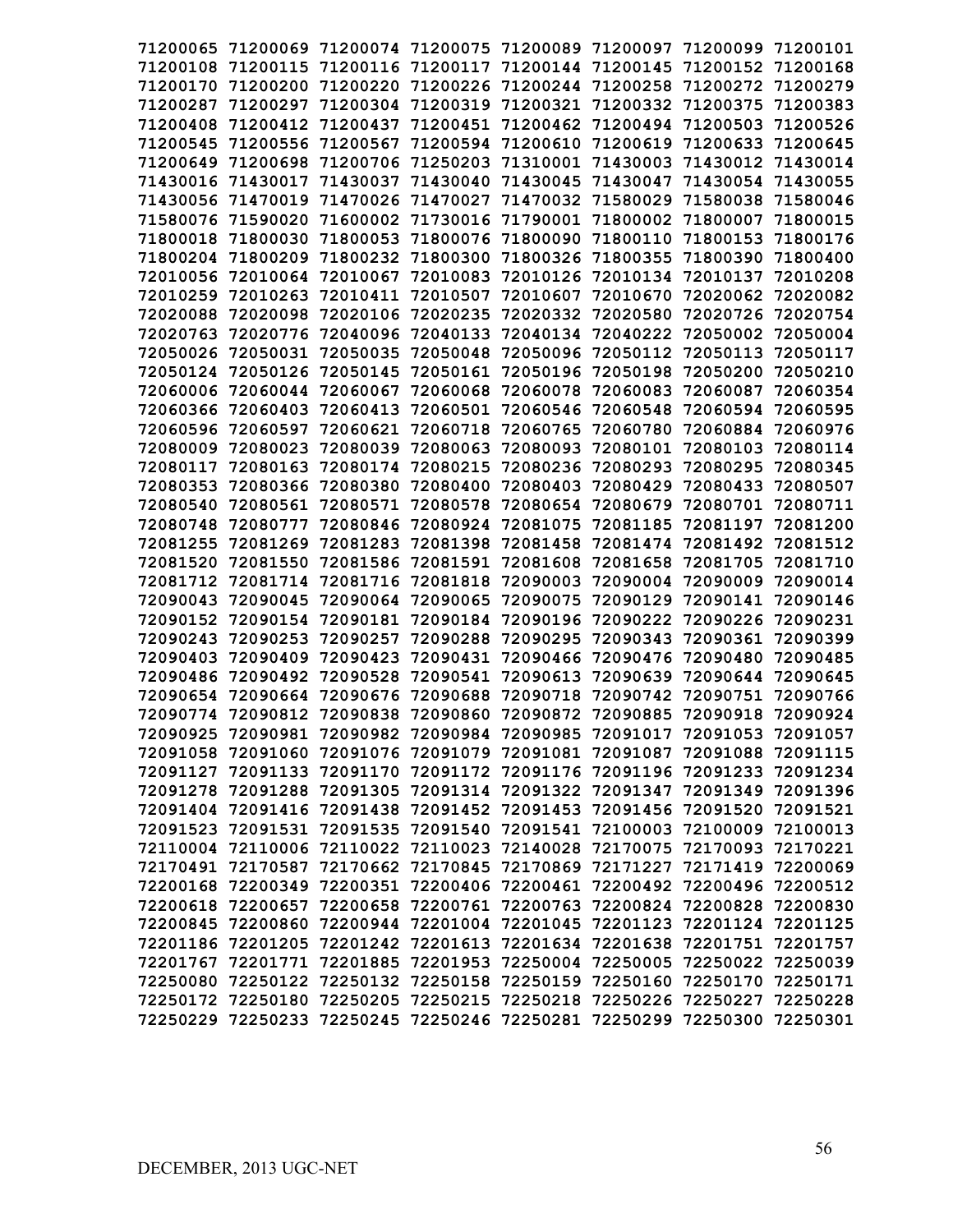| 72250302 | 72250306          | 72250307 | 72250348                                     | 72250408          | 72250417 72250442          |                                                                                                                                                    | 72250443 |
|----------|-------------------|----------|----------------------------------------------|-------------------|----------------------------|----------------------------------------------------------------------------------------------------------------------------------------------------|----------|
| 72250455 | 72250476          | 72250558 | 72250586                                     | 72250605          | 72250610                   | 72250611                                                                                                                                           | 72300033 |
| 72300098 | 72300147          | 72300276 | 72300339                                     | 72300351          | 72300369                   | 72300374                                                                                                                                           | 72300399 |
| 72300488 | 72300489          | 72300491 | 72300492                                     | 72300494          | 72300559                   | 72300662                                                                                                                                           | 72300701 |
| 72300784 | 72300793          | 72300890 | 72301134                                     | 72301160          | 72301165                   | 72301172                                                                                                                                           | 72301281 |
| 72301359 | 72301360          | 72301361 | 72301365                                     | 72301371          | 72301375                   | 72301380                                                                                                                                           | 72470007 |
| 72470008 | 72470009          | 72470010 | 72470011                                     | 72470018          | 72470023                   | 72470044                                                                                                                                           | 72470048 |
| 72470052 | 72470054          | 72470056 | 72470057                                     | 72470060          | 72470065                   | 72470067                                                                                                                                           | 72470069 |
| 72470072 | 72470083          | 72470091 | 72470106                                     | 72470109          | 72470132                   | 72470133                                                                                                                                           | 72470136 |
| 72470145 | 72470191          | 72470193 | 72470214                                     | 72470216          | 72470219                   | 72470223                                                                                                                                           | 72470224 |
| 72470226 | 72470227          | 72470228 | 72470229                                     | 72470231          | 72470235                   | 72470254                                                                                                                                           | 72470268 |
| 72470269 | 72470277          | 72470284 | 72470298                                     | 72470309          | 72470320                   | 72470321                                                                                                                                           | 72470332 |
| 72470336 | 72470337          | 72470356 | 72470358                                     | 72470359          | 72470371                   | 72470372                                                                                                                                           | 72470380 |
| 72550022 | 72550065          | 72580027 | 72580028                                     | 72580043          | 72580085                   | 72580100                                                                                                                                           | 72580111 |
| 72580117 | 72580118          | 72580158 | 72580235                                     | 72580236          | 72580273                   | 72580276                                                                                                                                           | 72590003 |
| 72590013 | 72590025          | 72590049 | 72590051                                     | 72590053          | 72590200                   | 72670001                                                                                                                                           | 72670003 |
| 72730014 | 72730028          | 72790001 | 72790007                                     | 72790011          | 72790014                   | 72790034                                                                                                                                           | 72790051 |
| 72790058 | 72800008          | 72800011 | 72800013                                     | 72800014          | 72800015                   | 72800016                                                                                                                                           | 72800019 |
| 72800039 | 72800056          | 72800077 | 72800097                                     | 72800127          | 72800139                   | 72800144                                                                                                                                           | 72800152 |
| 72800174 | 72800175          | 72800186 | 72800198                                     | 72800200          | 72800210                   | 72800215                                                                                                                                           | 72800243 |
| 72800248 | 72800269          | 72800307 | 72800315                                     | 72800330          | 72800331                   | 72800333                                                                                                                                           | 72800339 |
| 72800373 | 72800462          | 72800495 | 72800501                                     | 72800514          | 72800565                   | 72800567                                                                                                                                           | 72800569 |
| 72800577 | 72800595          | 72800636 | 72800637                                     | 72800643          | 72800671                   | 72800680                                                                                                                                           | 72800681 |
| 72800689 | 72800710          | 72800717 | 72800718                                     | 72800724          | 72800730                   | 72800758                                                                                                                                           | 72800771 |
| 72800779 | 72800780          | 72800782 | 72800801                                     | 72800806          | 72800808                   | 72800817                                                                                                                                           | 72800818 |
| 72800826 | 72820012          | 72820030 | 72870102                                     | 72870166          | 72870252                   | 72870347                                                                                                                                           | 72870366 |
| 72870379 | 72870403          | 72870424 | 72870435                                     | 72870469          | 72870511                   | 72870547                                                                                                                                           | 72870602 |
| 72870611 | 72870635          | 72870637 | 72870717                                     | 72870878          | 72870885                   | 72870887                                                                                                                                           | 72870890 |
| 72870914 | 72870915          | 72870922 | 72870982                                     | 72871008          | 72871037                   | 72871134                                                                                                                                           | 72871185 |
| 72871187 | 72871215          | 72871223 | 72871224                                     | 72871232          | 72871245                   | 72871306                                                                                                                                           | 72871336 |
| 72871346 | 72871347          | 72871349 | 72871350                                     | 72871357          | 72871409                   | 72871432                                                                                                                                           | 72871439 |
| 72871440 | 72871443          | 72871444 | 72871450                                     | 72871453          | 72871457                   | 72871472                                                                                                                                           | 72871473 |
| 72871481 | 72871504          | 72871519 | 72871538                                     | 72871550          | 72871551                   | 72871553                                                                                                                                           | 72871554 |
| 72871614 | 72871720          | 72871746 | 72871762                                     | 72871799          | 72871842                   | 72871848                                                                                                                                           | 72871855 |
| 72871875 | 72871878          | 72871880 | 72871882                                     | 72871883          | 72872006                   | 72872016                                                                                                                                           | 72872017 |
| 72872018 | 72872019          | 72872020 | 72872022                                     | 72872028          | 72872032 72872036          |                                                                                                                                                    | 72872043 |
|          |                   |          |                                              |                   |                            | 72872045 72872049 72872057 72872059 72872060 72872065 72872069 72872072                                                                            |          |
|          |                   |          |                                              |                   |                            | 72872076 72872087 72880020 72880023 72880057 72880058 72880076 72880079                                                                            |          |
|          |                   |          |                                              |                   |                            | 72880129 72880147 72880152 72880157 72880158 72880159 72880167                                                                                     | 72880172 |
|          | 72880195 72880198 | 72880201 |                                              |                   | 72880205 72880220 72890003 | 72890009                                                                                                                                           | 72890114 |
|          | 72930019 73010475 |          |                                              |                   |                            | 73010484 73020004 73020016 73020033 73020100 73020126                                                                                              |          |
|          |                   |          |                                              |                   |                            | 73020324 73050009 73050017 73050040 73050052 73050077 73060176 73080004                                                                            |          |
|          | 73080051 73080070 | 73080078 |                                              | 73080084 73080096 | 73080100                   | 73080131 73080160                                                                                                                                  |          |
|          | 73080161 73080271 | 73080284 |                                              |                   | 73080285 73080304 73080382 | 73080409 73080507                                                                                                                                  |          |
|          | 73080512 73080562 | 73080566 |                                              |                   |                            | 73090042 73090061 73090106                                                                                                                         |          |
|          |                   |          | 73090002 73090026                            |                   | 73090308                   |                                                                                                                                                    |          |
|          | 73090112 73090141 | 73090379 | 73090242 73090253 73090275                   |                   |                            | 73090315                                                                                                                                           | 73090327 |
|          | 73090345 73090352 |          | 73090397                                     | 73090400          | 73090482                   | 73090502                                                                                                                                           | 73090527 |
|          | 73090633 73090762 |          | 73090788 73090843 73090931                   |                   |                            | 73091187 73100009<br>73140043 73150001 73160020                                                                                                    | 73100014 |
|          |                   |          | 73100033 73100039 73110003 73110022 73120008 |                   | 73200481                   |                                                                                                                                                    |          |
|          | 73170001 73170232 |          | 73170533 73170576 73200295                   |                   |                            | 73240001                                                                                                                                           | 73240002 |
|          |                   |          |                                              |                   |                            | 73240004 73240007 73240017 73240033 73240068 73240074 73240079 73240084<br>73240103 73240113 73240182 73240232 73240367 73240398 73240403 73240409 |          |
|          |                   |          |                                              |                   |                            |                                                                                                                                                    |          |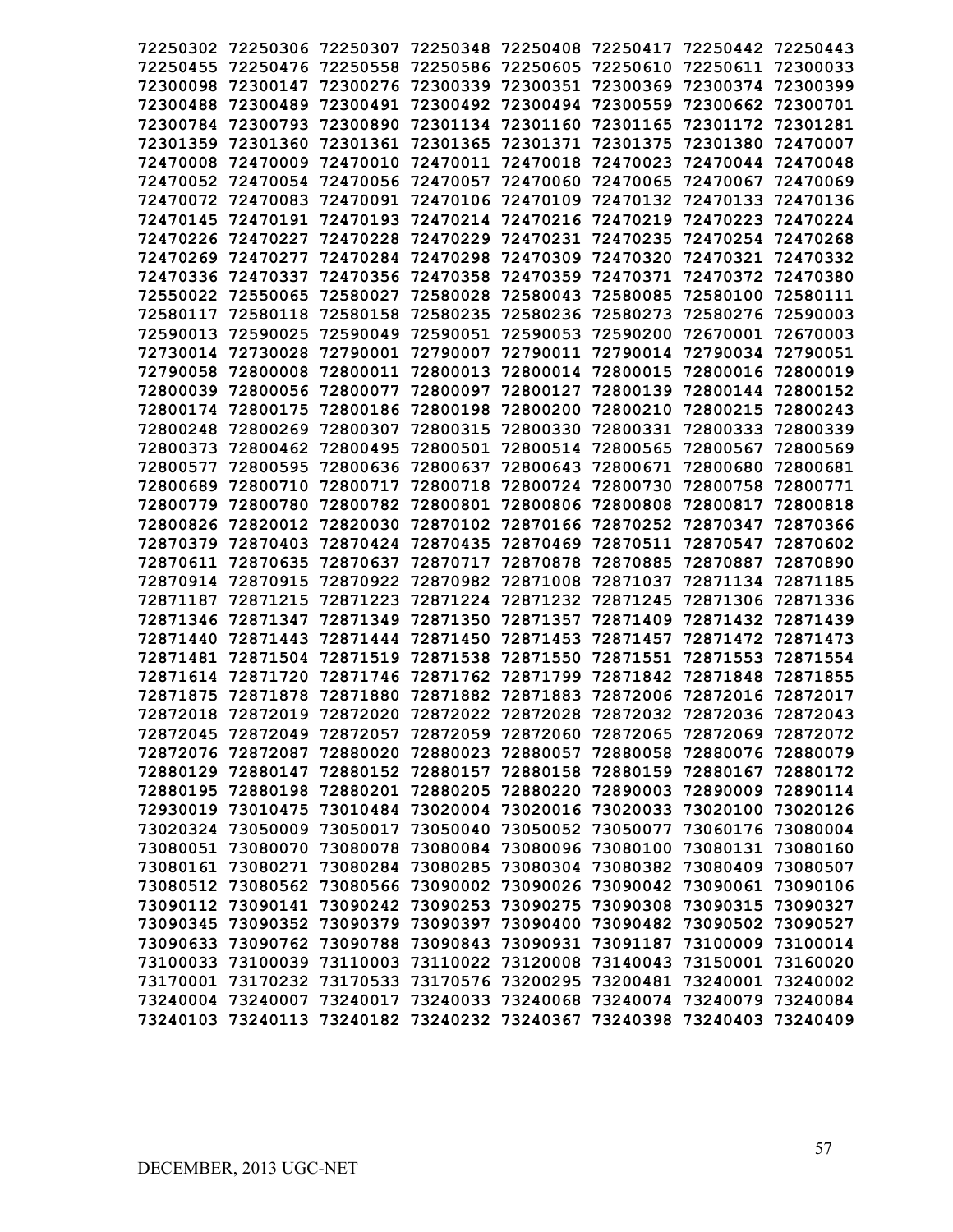| 73240419 73240420 |                   | 73240460 73240485          |                                                       |                   | 73240569 73240601 73240602 |                                                                         | 73240617 |
|-------------------|-------------------|----------------------------|-------------------------------------------------------|-------------------|----------------------------|-------------------------------------------------------------------------|----------|
| 73240673          | 73240739          |                            | 73240772 73240909 73240927                            |                   | 73240935 73240947          |                                                                         | 73240963 |
| 73240966          | 73240977          | 73241119                   | 73241128                                              | 73241197          | 73241201                   | 73241244                                                                | 73241286 |
| 73241703          | 73241761          | 73241805                   | 73241878                                              | 73241968          | 73241978                   | 73242139                                                                | 73242140 |
| 73242173          | 73242283          | 73242388                   | 73242414                                              | 73242484          | 73250003                   | 73250016                                                                | 73300343 |
| 73470008          | 73470032          | 73470033                   | 73470034                                              | 73470045          | 73470067                   | 73470068                                                                | 73470071 |
| 73470118          | 73470119          | 73470158                   | 73470185                                              | 73470186          | 73470197                   | 73470202                                                                | 73470204 |
| 73470220          | 73470425          | 73470435                   | 73550001                                              | 73580005          | 73580036                   | 73580038                                                                | 73580059 |
| 73580069          | 73580100          | 73580113                   | 73580153                                              | 73580174          | 73580177                   | 73590220                                                                | 73620019 |
| 73620038          | 73620084          | 73620119                   | 73650003                                              | 73650034          | 73790047                   | 73800010                                                                | 73800013 |
| 73800056          | 73810001          | 73820001                   | 73820003                                              | 73820010          | 73820018                   | 73870060                                                                | 73870116 |
| 73870306          | 73870330          | 73871334                   | 73871372                                              | 73871492          | 73871497                   | 73880011                                                                | 73880038 |
| 73880051          | 73880052          | 74010045                   | 74010303                                              | 74010458          | 74020076                   | 74020185                                                                | 74040075 |
| 74050004 74050020 |                   | 74050021                   | 74050033                                              | 74050046          | 74050052                   | 74050066                                                                | 74050120 |
|                   | 74050122 74050146 | 74060007                   | 74060482                                              | 74080022          | 74080047                   | 74080053                                                                | 74080238 |
| 74080299 74080477 |                   | 74080568                   | 74080652 74080689                                     |                   | 74080805                   | 74080821                                                                | 74080899 |
| 74081470 74081513 |                   | 74081808                   | 74082196                                              | 74090006          | 74090011                   | 74090021                                                                | 74090034 |
| 74090070 74090098 |                   | 74090122                   | 74090127 74090134                                     |                   | 74090139                   | 74090148                                                                | 74090158 |
| 74090175          | 74090185          | 74090192                   | 74090246                                              | 74100012          | 74100013                   | 74100047                                                                | 74100061 |
| 74100063 74100066 |                   | 74100090                   | 74100133 74100161                                     |                   | 74100201                   | 74120001                                                                | 74120009 |
| 74120030 74120031 |                   | 74120046                   | 74120055                                              | 74120072          | 74120078                   | 74170069 74170487                                                       |          |
| 74170503 74170716 |                   | 74210003                   | 74210012                                              | 74210014          | 74210017                   | 74210018                                                                | 74210021 |
| 74210022 74210026 |                   | 74210028                   | 74210033                                              | 74210037          | 74210039                   | 74210045                                                                | 74210058 |
| 74210060 74210082 |                   | 74210086                   | 74210095                                              | 74210100          | 74210101                   | 74210108                                                                | 74210114 |
| 74210116 74210120 |                   | 74210134                   | 74210137                                              | 74210144          | 74210168                   | 74210186 74210203                                                       |          |
| 74210210          | 74210225          | 74210226                   | 74210231                                              | 74210235          | 74210237                   | 74210242                                                                | 74210256 |
| 74210262          | 74210267          | 74210281                   | 74210285                                              | 74210294          | 74210302                   | 74210304                                                                | 74210309 |
| 74210325          | 74210327          | 74210335                   | 74210366                                              | 74210371          | 74210376                   | 74210384                                                                | 74210386 |
| 74210395          | 74210402          | 74210404                   | 74210412                                              | 74210420          | 74210427                   | 74210437                                                                | 74210450 |
| 74210457          | 74210465          | 74210468                   | 74210471                                              | 74210472          | 74210494                   | 74210497                                                                | 74210515 |
| 74210519          | 74210527          | 74210537                   | 74210538                                              | 74210539          | 74210547                   | 74210550                                                                | 74210551 |
| 74210552          | 74210565          | 74210578                   | 74210604                                              | 74210613          | 74210619                   | 74210628                                                                | 74210639 |
| 74210652          | 74210659          | 74210667                   | 74210668                                              | 74210675          | 74210688                   | 74210700                                                                | 74210707 |
| 74210709          | 74210711          | 74210727                   | 74210751                                              | 74210766          | 74210809                   | 74210818                                                                | 74210821 |
| 74210832          | 74210839          | 74210845                   | 74210848                                              | 74210853          | 74210865                   | 74210877                                                                | 74210884 |
| 74210885          | 74210890          |                            | 74210892 74210896 74210909 74210927 74210929          |                   |                            |                                                                         | 74210967 |
|                   |                   |                            |                                                       |                   |                            | 74210972 74211020 74211028 74211044 74211050 74211064 74211077 74211096 |          |
|                   |                   |                            |                                                       |                   |                            | 74211097 74211104 74211108 74211123 74211136 74211158 74211201 74211213 |          |
|                   |                   |                            |                                                       |                   |                            | 74211225 74211227 74211256 74211286 74211304 74211307 74211310 74211312 |          |
|                   |                   |                            |                                                       |                   |                            | 74211352 74211362 74211365 74211402 74211458 74211467 74211476 74211482 |          |
|                   |                   |                            |                                                       |                   |                            | 74211513 74211527 74211555 74211561 74211567 74211571 74211576 74211580 |          |
|                   |                   |                            |                                                       |                   |                            | 74211589 74211601 74211619 74211656 74211665 74211669 74211673 74211685 |          |
|                   |                   |                            |                                                       |                   |                            | 74211710 74211714 74211731 74211757 74250007 74260001 74300217 74300278 |          |
|                   |                   |                            |                                                       |                   |                            | 74300321 74310015 74470041 74470042 74470057 74550003 74580003 74580007 |          |
|                   |                   |                            |                                                       |                   |                            | 74580014 74580039 74580051 74590022 74590042 74590047 74590080 74590091 |          |
|                   |                   |                            | 74590116 74590135 74590142 74590181 74590250 74590260 |                   |                            | 74600001 74650001                                                       |          |
|                   |                   | 74680026 74680029 74800011 |                                                       | 74800012 74800111 | 74800120                   | 74870020                                                                | 74870301 |
|                   |                   |                            | 74880001 74880095 74890044 75010018 75010083          |                   |                            | 75020003 75020007                                                       | 75020030 |
|                   |                   |                            |                                                       |                   |                            | 75020081 75020113 75030007 75040004 75040043 75040064 75050001 75050028 |          |
|                   | 75050108 75060064 |                            | 75060164 75060247 75060249                            |                   |                            | 75060250 75080009                                                       | 75080032 |
|                   | 75080048 75080057 |                            | 75080102 75080109 75080146                            |                   | 75080188                   | 75090001                                                                | 75090002 |
|                   | 75090013 75090015 | 75090038                   | 75090039 75090043                                     |                   |                            | 75090054 75090070                                                       | 75090082 |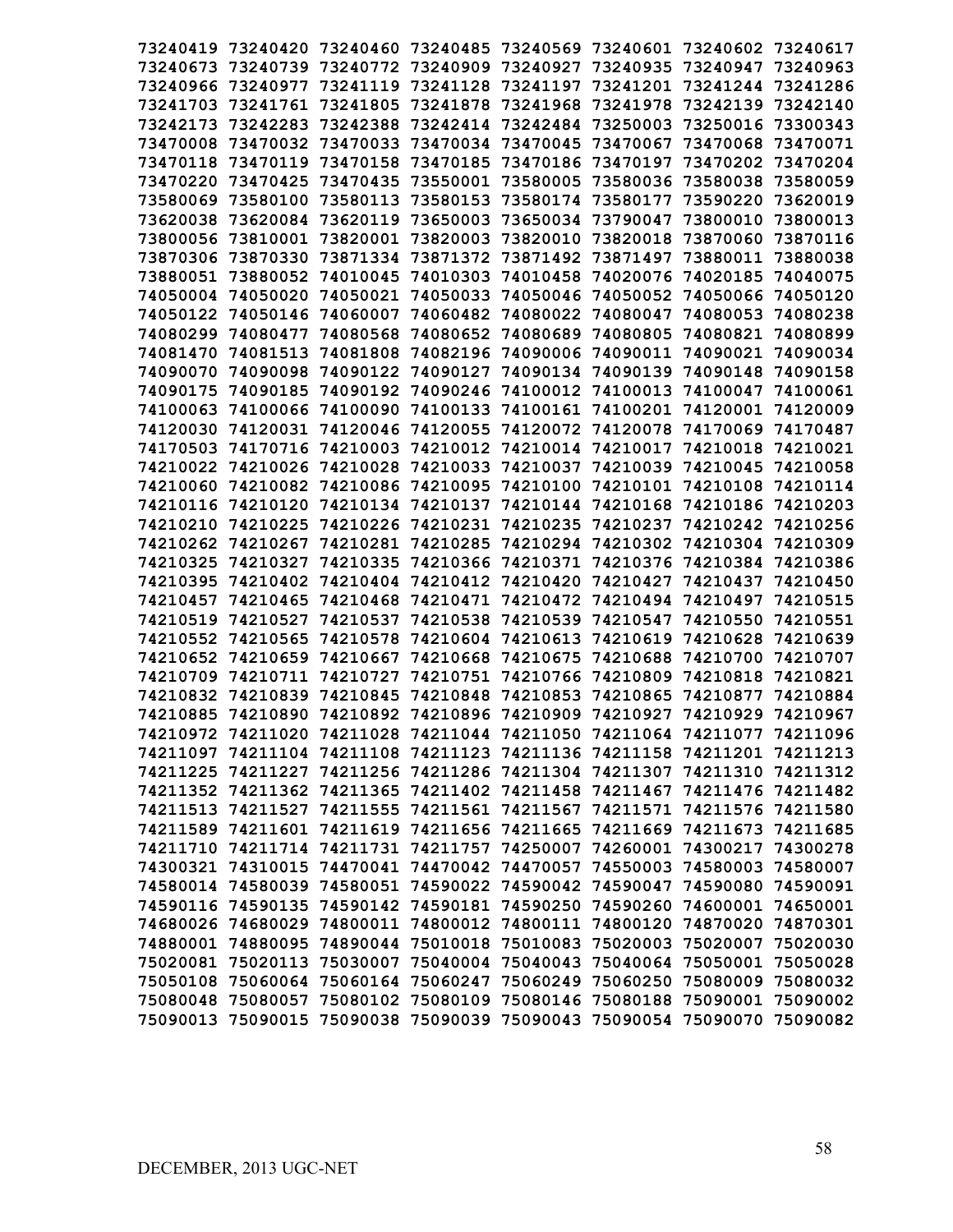| 75090086 | 75090090                                                                | 75090107          | 75090111 | 75090113 |                            | 75090122 75090127          | 75090154 |
|----------|-------------------------------------------------------------------------|-------------------|----------|----------|----------------------------|----------------------------|----------|
| 75090161 | 75090172                                                                | 75090186          | 75090215 | 75090240 | 75090241                   | 75090247                   | 75090259 |
| 75090261 | 75090266                                                                | 75090317          | 75090349 | 75090352 | 75090365                   | 75090366                   | 75090378 |
| 75090406 | 75090417                                                                | 75090431          | 75090458 | 75090462 | 75090469                   | 75090492                   | 75090493 |
| 75090527 | 75090547                                                                | 75090548          | 75090554 | 75100003 | 75100007                   | 75100008                   | 75120005 |
| 75120014 | 75120019                                                                | 75120027          | 75120032 | 75120046 | 75120066                   | 75120082                   | 75170075 |
| 75170105 | 75170238                                                                | 75170400          | 75170406 | 75200007 | 75200023                   | 75200025                   | 75200041 |
| 75200055 | 75200086                                                                | 75200159          | 75200170 | 75200177 | 75200179                   | 75200211                   | 75200216 |
| 75200271 | 75200310                                                                | 75200335          | 75200348 | 75250001 | 75250056                   | 75250131                   | 75250132 |
| 75310002 | 75460004                                                                | 75470008          | 75470011 | 75470061 | 75550001                   | 75550037                   | 75550085 |
| 75580026 | 75580050                                                                | 75580059          | 75580060 | 75580110 | 75580120                   | 75580133                   | 75580163 |
| 75590006 | 75590014                                                                | 75630003          | 75630021 | 75730138 | 75790009                   | 75790016                   | 75790129 |
| 75800001 | 75800006                                                                | 75800066          | 75800069 | 75800146 | 75800149                   | 75800150                   | 75800151 |
| 75800152 | 75800154                                                                | 75800156          | 75800167 | 75870114 | 75870115                   | 75870140                   | 75870145 |
| 75870163 | 75870221                                                                | 75880017          | 75880057 | 75880062 | 75890003                   | 75890005                   | 75890007 |
| 75890032 | 75890044                                                                | 75890068          | 75890121 | 75890167 | 75890184                   | 75890277                   | 76010006 |
| 76010066 | 76010077                                                                | 76020009          | 76030001 | 76050046 | 76050053                   | 76060079                   | 76060221 |
| 76060231 | 76060272                                                                | 76080033          | 76080040 | 76080137 | 76090001                   | 76090003                   | 76090013 |
| 76090015 | 76090025                                                                | 76090035          | 76090039 | 76090047 | 76090069                   | 76090081                   | 76090083 |
| 76090085 | 76090102                                                                | 76090106          | 76090112 | 76090115 | 76090119                   | 76090140                   | 76090155 |
| 76090189 | 76090195                                                                | 76090209          | 76090211 | 76090212 | 76090227                   | 76090281                   | 76090290 |
| 76090299 | 76090301                                                                | 76090332          | 76090370 | 76090403 | 76090406                   | 76090412                   | 76090417 |
| 76090423 | 76090432                                                                | 76090441          | 76090461 | 76090465 | 76090471                   | 76090492                   | 76090511 |
| 76090533 | 76090621                                                                | 76090626          | 76100002 | 76120022 | 76120053                   | 76120062                   | 76120078 |
| 76120091 | 76120099                                                                | 76120104          | 76120123 | 76170028 | 76170147                   | 76200006                   | 76200018 |
| 76200022 | 76200095                                                                | 76200120          | 76200144 | 76200229 | 76250105                   | 76250106                   | 76300042 |
| 76460001 | 76460002                                                                | 76460007          | 76460009 | 76460011 | 76460012                   | 76470012                   | 76470034 |
| 76470036 | 76470039                                                                | 76470042          | 76470043 | 76550004 | 76730021                   | 76790020                   | 76800003 |
| 76800047 | 76800049                                                                | 76800072          | 76800110 | 76800131 | 76870043                   | 76890073                   | 77010127 |
| 77040004 | 77050007                                                                | 77050014          | 77060114 | 77070006 | 77080052                   | 77080105                   | 77080123 |
| 77080409 | 77080446                                                                | 77080533          | 77080674 | 77090016 | 77090046                   | 77090062                   | 77090072 |
| 77090134 | 77090146                                                                | 77090170          | 77090176 | 77090180 | 77090197                   | 77090224                   | 77090272 |
| 77090279 | 77090438                                                                | 77100010          | 77100013 | 77100015 | 77100019                   | 77100077                   | 77120007 |
| 77120016 | 77120019                                                                | 77120032          | 77120033 | 77120055 | 77120059                   | 77120081                   | 77170094 |
| 77170156 | 77170233                                                                | 77200010          | 77250014 | 77250015 | 77260006                   | 77260008                   | 77260012 |
| 77260020 | 77260022                                                                | 77260037          | 77260050 | 77260061 | 77260074 77260077          |                            | 77260079 |
| 77260082 |                                                                         | 77260083 77260105 | 77260121 |          |                            | 77260125 77260147 77260156 | 77260159 |
|          | 77260184 77260191 77260215 77260216 77260250 77260264 77260268 77260280 |                   |          |          |                            |                            |          |
|          | 77260288 77260306 77260314 77260320                                     |                   |          |          | 77260325 77260359 77260393 |                            | 77260404 |
|          | 77260405 77260431 77260436 77260463                                     |                   |          |          |                            | 77260465 77260466 77260472 | 77260478 |
|          | 77260559 77260564 77260587                                              |                   | 77260591 |          | 77260612 77300010 77300071 |                            | 77300110 |
|          | 77300454 77390014 77460003                                              |                   | 77470021 |          | 77470024 77470062 77470079 |                            | 77470092 |
|          | 77470183 77550019 77580011                                              |                   | 77590016 |          | 77590017 77590161 77630002 |                            | 77630017 |
|          | 77800003 77870106 77870172                                              |                   | 77870271 |          | 77870317 77870489 77870503 |                            | 77870571 |
|          | 77870742 77880006 77880011                                              |                   | 77880020 |          | 77880036 77880087 77890018 |                            | 77890060 |
|          | 77890080 77900006 77900014                                              |                   | 77930020 |          | 77930050 78010001 78010014 |                            | 78010159 |
|          | 78010276 78010299 78020175                                              |                   | 78020242 |          | 78040040 78040046          | 78060002                   | 78060004 |
|          | 78060016 78060019 78060036                                              |                   | 78060088 |          | 78060174 78060196 78080027 |                            | 78080061 |
|          | 78080090 78080116 78080117                                              |                   | 78080156 |          | 78080222 78080223 78080230 |                            | 78080232 |
|          | 78080249 78080260 78080315                                              |                   | 78080353 |          | 78080360 78080386 78080402 |                            | 78080482 |
|          | 78080503 78080506 78080509 78080525 78080531 78080540 78080577          |                   |          |          |                            |                            | 78080635 |
|          | 78080687 78080725 78080755 78080974 78090017 78090023 78090038 78090056 |                   |          |          |                            |                            |          |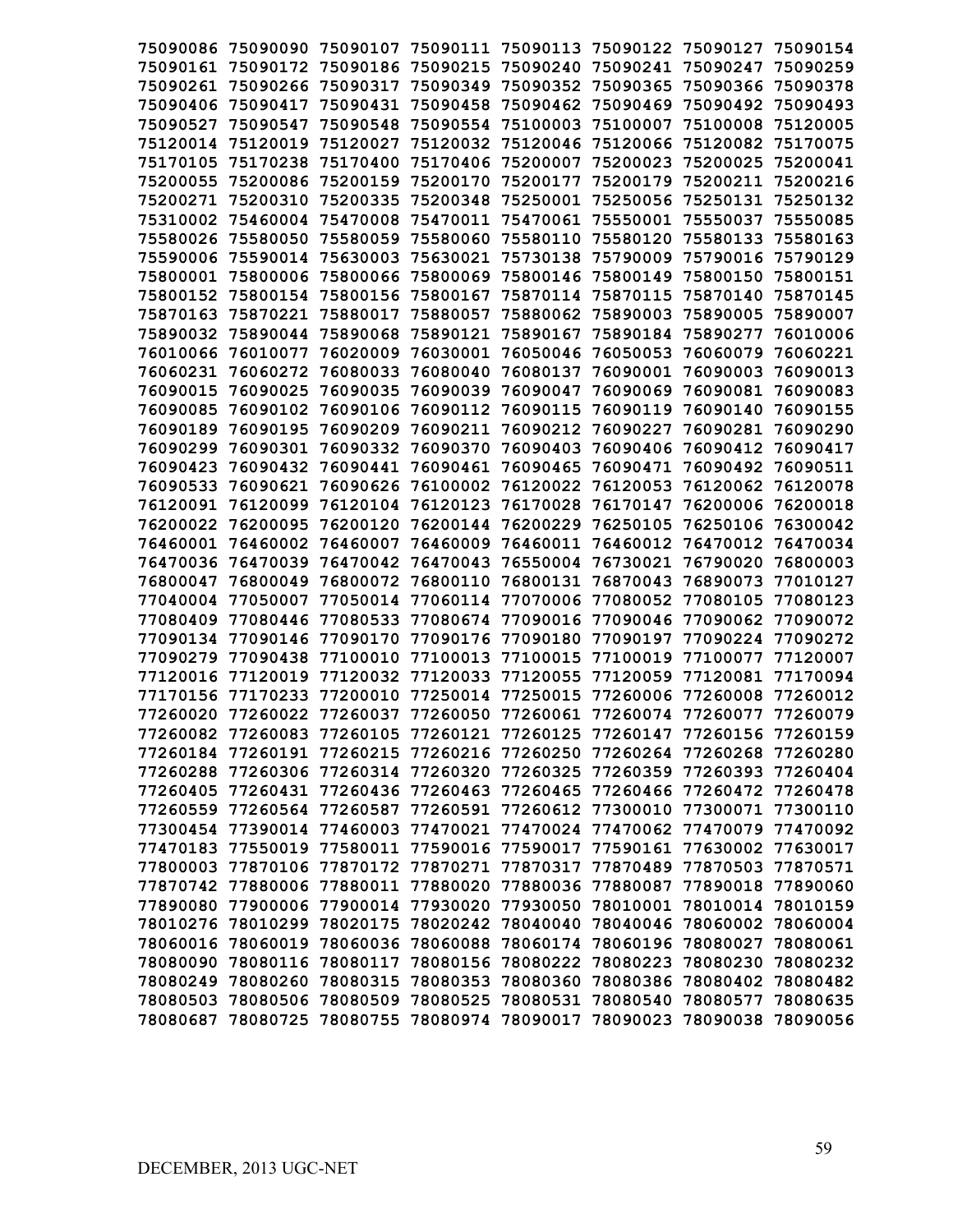| 78090068 | 78090069 | 78090070 | 78090076                                                                | 78090077 | 78090117          | 78090121 | 78090122                                                                |
|----------|----------|----------|-------------------------------------------------------------------------|----------|-------------------|----------|-------------------------------------------------------------------------|
| 78090145 | 78090154 | 78090166 | 78090181                                                                | 78090196 | 78090232          | 78090317 | 78090364                                                                |
| 78090372 | 78090383 | 78120017 | 78120040                                                                | 78170104 | 78170308          | 78200046 | 78200060                                                                |
| 78200065 | 78200070 | 78200075 | 78200077                                                                | 78200125 | 78200138          | 78200147 | 78200245                                                                |
| 78200250 | 78200255 | 78200256 | 78200279                                                                | 78200280 | 78200454          | 78200483 | 78200494                                                                |
| 78200532 | 78200596 | 78200638 | 78200721                                                                | 78200809 | 78240043          | 78240045 | 78240054                                                                |
| 78240055 | 78250006 | 78250085 | 78250133                                                                | 78250159 | 78250179          | 78250221 | 78250262                                                                |
| 78250264 | 78250275 | 78300100 | 78300134                                                                | 78300211 | 78300427          | 78430006 | 78470025                                                                |
| 78470031 | 78470035 | 78470036 | 78470067                                                                | 78470082 | 78550038          | 78580030 | 78580039                                                                |
| 78580079 | 78630101 | 78630142 | 78800002                                                                | 78800046 | 78800051          | 78800053 | 78800105                                                                |
| 78800142 | 78800163 | 78800172 | 78800177                                                                | 78800295 | 78800313          | 78800330 | 78800339                                                                |
| 78800365 | 78800374 | 78800411 | 78800417                                                                | 78800425 | 78800461          | 78870102 | 78870143                                                                |
| 78870245 | 78870512 | 78870578 | 78870585                                                                | 78870592 | 78870618          | 78870753 | 78870755                                                                |
| 78880003 | 78880007 | 78880009 | 78880018                                                                | 78880030 | 78880039          | 78880063 | 78880068                                                                |
| 78880075 | 78890038 | 78890040 | 78890044                                                                | 79010051 | 79010064          | 79020001 | 79040001                                                                |
| 79050017 | 79060005 | 79060062 | 79060159                                                                | 79080014 | 79080072          | 79080074 | 79080080                                                                |
| 79080097 | 79080172 | 79080173 | 79080295                                                                | 79080324 | 79090002          | 79090027 | 79090030                                                                |
| 79090045 | 79090048 | 79090050 | 79090064                                                                | 79090068 | 79090075          | 79090076 | 79090077                                                                |
| 79090107 | 79090131 | 79090155 | 79090156                                                                | 79090162 | 79090163          | 79090198 | 79090225                                                                |
| 79090294 | 79090344 | 79090346 | 79100001                                                                | 79100005 | 79120001          | 79120003 | 79120015                                                                |
| 79170007 | 79170051 | 79170107 | 79170147                                                                | 79170296 | 79170390          | 79170397 | 79200023                                                                |
| 79200071 | 79200123 | 79200223 | 79250032                                                                | 79300025 | 79300033          | 79470023 | 79470050                                                                |
| 79470051 | 79470053 | 79550012 | 79550027                                                                | 79550034 | 79550056          | 79550057 | 79550058                                                                |
| 79580011 | 79580016 | 79580023 | 79580024                                                                | 79580041 | 79580046          | 79580079 | 79590032                                                                |
| 79590041 | 79590045 | 79800014 | 79800015                                                                | 79800018 | 79800031          | 79870031 | 79870050                                                                |
| 79870243 | 79870274 | 79870299 | 79870343                                                                | 79870520 | 79870552          | 79880001 | 79880004                                                                |
| 79880005 | 79880006 | 79880031 | 79880042                                                                | 79880056 | 79880101          | 79930002 | 80010017                                                                |
| 80020009 | 80020040 | 80020061 | 80020080                                                                | 80020137 | 80050005          | 80050032 | 80050046                                                                |
| 80050047 | 80050053 | 80050055 | 80050064                                                                | 80050086 | 80050090          | 80050104 | 80050108                                                                |
| 80060028 | 80060126 | 80070002 | 80080010                                                                | 80080042 | 80080143          | 80090002 | 80090004                                                                |
| 80090006 | 80090021 | 80090023 | 80090027                                                                | 80090040 | 80090047          | 80090058 | 80090059                                                                |
| 80090063 | 80090069 | 80090075 | 80090087                                                                | 80090100 | 80090101          | 80090106 | 80090113                                                                |
| 80090130 | 80090132 | 80090137 | 80090153                                                                | 80100001 | 80100009          | 80100016 | 80120005                                                                |
| 80140003 | 80140015 | 80140017 | 80170026                                                                | 80170077 | 80170133          | 80200001 | 80200015                                                                |
| 80200018 | 80200035 | 80200055 | 80200135                                                                | 80200144 | 80200155          | 80200193 | 80200244                                                                |
| 80200305 | 80200442 |          | 80200493 80200504                                                       | 80250008 | 80250021 80250043 |          | 80300059                                                                |
|          |          |          | 80310001 80390001 80470038 80470050 80470062 80590017 80590048 80590069 |          |                   |          |                                                                         |
|          |          |          | 80800042 80800113 80800139 80800150 80820001 80820005 80820007 80870030 |          |                   |          |                                                                         |
|          |          |          | 80870035 80890057 81010061 81020015 81040062 81060003 81060037 81060140 |          |                   |          |                                                                         |
|          |          |          | 81080028 81080030 81080047 81080088 81090035 81090039 81090077 81090134 |          |                   |          |                                                                         |
|          |          |          | 81090175 81090180 81090204 81100001 81100004 81100043 81100108 81110010 |          |                   |          |                                                                         |
|          |          |          | 81170004 81200001 81200002 81200063 81200141 81300006 81300082 81380046 |          |                   |          |                                                                         |
|          |          |          | 81580017 81590029 81680001 81800001 81800128 82020023 82060029 82060061 |          |                   |          |                                                                         |
|          |          |          | 82080007 82080023 82090018 82090033 82090041 82090049 82090065 82090070 |          |                   |          |                                                                         |
|          |          |          | 82090110 82090116 82100015 82100048 82160009 82170083 82200004 82200005 |          |                   |          |                                                                         |
|          |          |          | 82300036 82300047 82300170 82420005 82470003 82470027 82470038 82470055 |          |                   |          |                                                                         |
|          |          |          | 82470060 82470068 82470136 82580007 82580029 82590019 82590070 82800055 |          |                   |          |                                                                         |
|          |          |          | 82800056 82800061 82870147 82890002 83010038 83010202 83060011 83060275 |          |                   |          |                                                                         |
|          |          |          | 83080111 83080115 83080135 83080235 83080366 83080381 83090006 83090017 |          |                   |          |                                                                         |
|          |          |          | 83090018 83090027 83090031 83090048 83090053 83090056 83090076 83090078 |          |                   |          |                                                                         |
|          |          |          | 83090094 83090109 83090115 83090123 83090139 83090152 83090176 83090209 |          |                   |          |                                                                         |
|          |          |          |                                                                         |          |                   |          | 83090220 83090221 83090225 83090240 83090254 83100007 83100023 83100029 |
|          |          |          |                                                                         |          |                   |          |                                                                         |